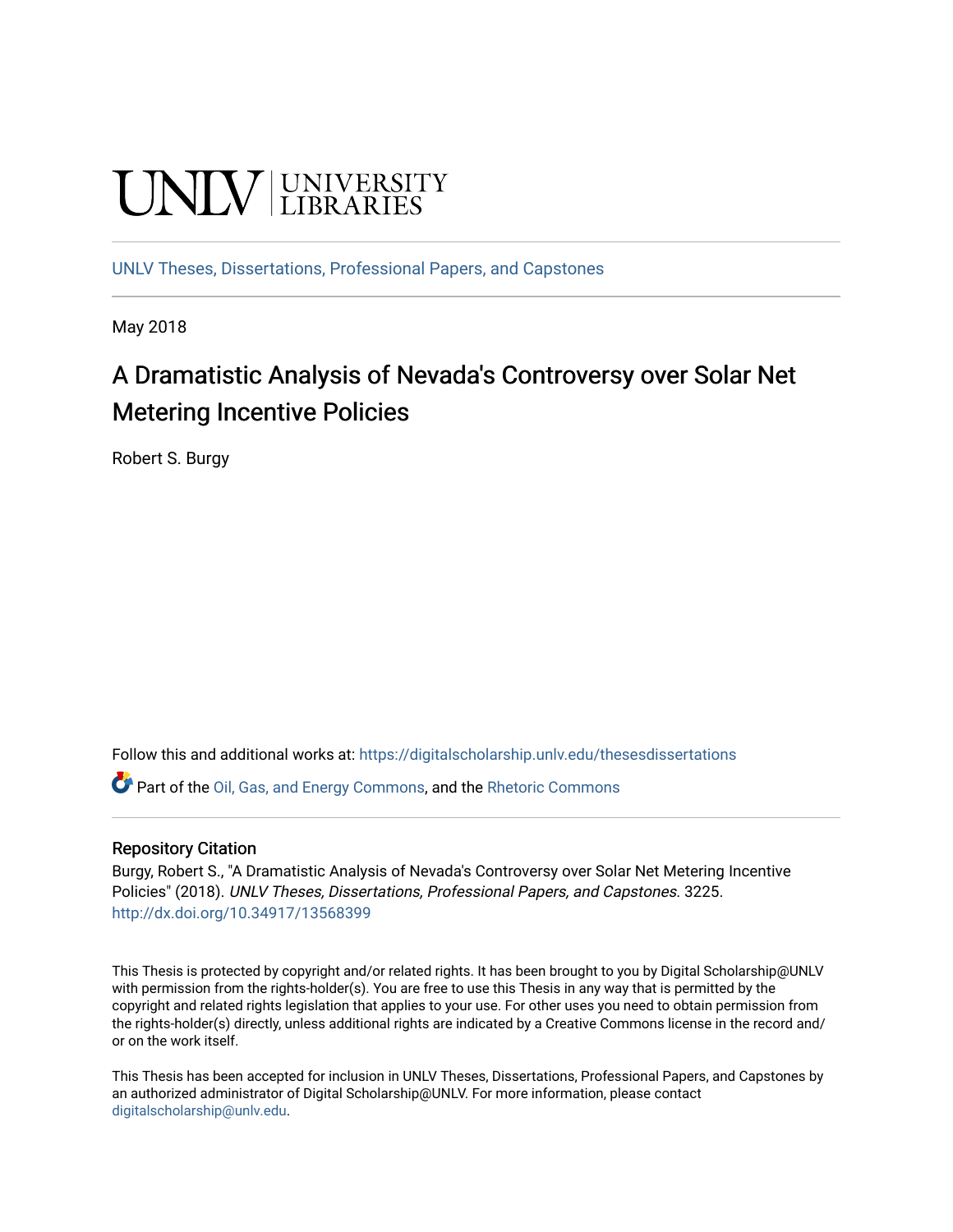#### A DRAMATISTIC ANALYSIS OF NEVADA'S CONTROVERSY OVER SOLAR NET

#### METERING INCENTIVE POLICIES

By

Robert Burgy

Bachelor of Arts – Communication Studies University of Nevada, Las Vegas 2014

A thesis submitted in partial fulfillment of the requirements for the

Master of Arts – Communication Studies

Department of Communication Studies Greenspun College of Urban Affairs The Graduate College

University of Nevada, Las Vegas May 2018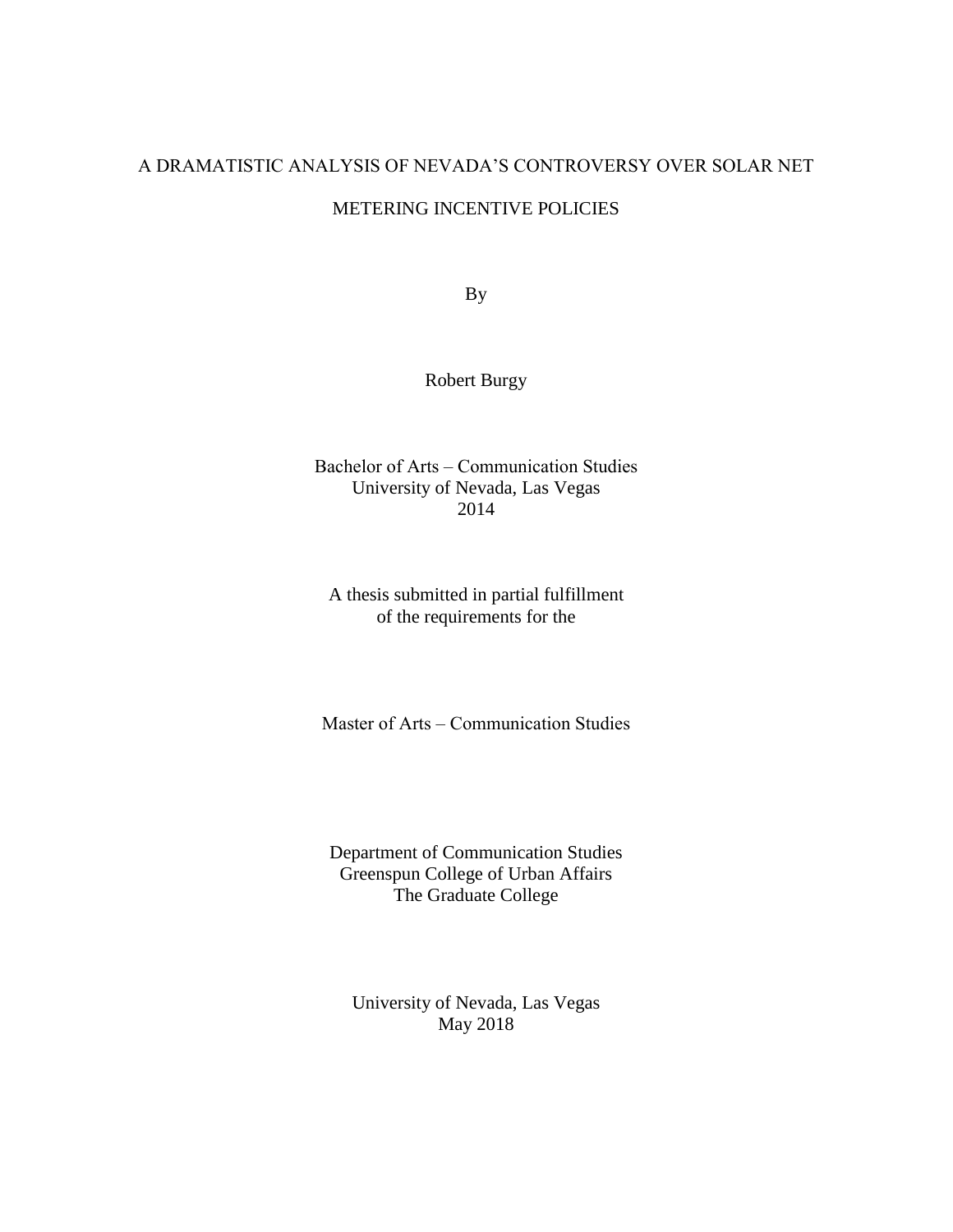

The Graduate College The University of Nevada, Las Vegas

May 11, 2018

This thesis prepared by

Robert Burgy

entitled

A Dramatistic Analysis of Nevada's Controversy over Solar Net Metering Incentive Policies

is approved in partial fulfillment of the requirements for the degree of

Master of Arts – Communication Studies Department of Communication Studies

Emma Frances Bloomfield, Ph.D.<br>
Examination Committee Chair<br>
Graduate College Interim Dean

Donovan Conley, Ph.D. *Examination Committee Member*

Michael Bruner, Ph.D. *Examination Committee Member*

Andrew Kirk, Ph.D. *Graduate College Faculty Representative* *Examination Committee Chair Graduate College Interim Dean*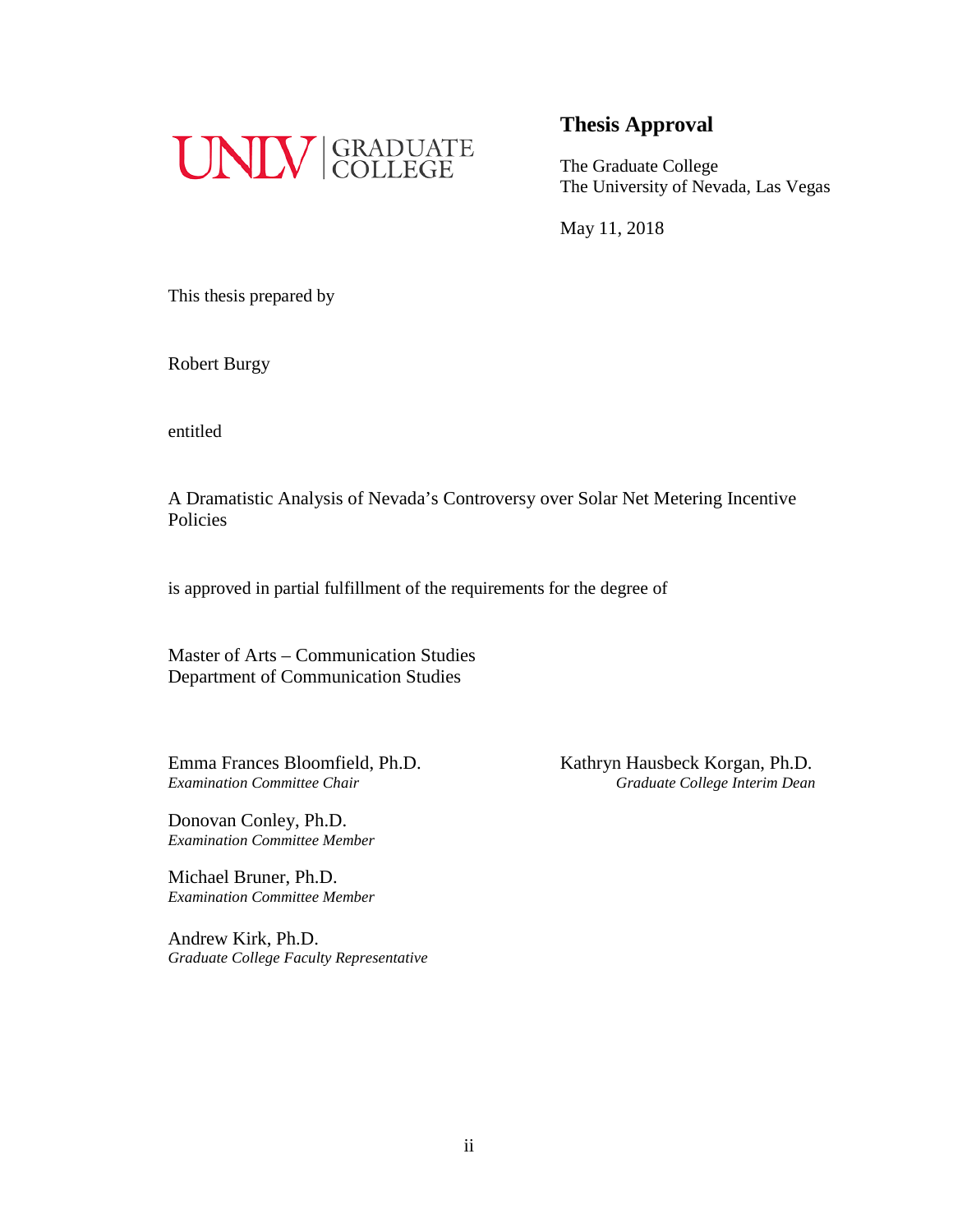### **Table of Contents**

| Chapter Two: Nevada's Energy History and the Origins of the Solar Controversy20          |  |
|------------------------------------------------------------------------------------------|--|
| <b>Chapter Three: Ideological Shifts between NV Energy and Citizens for Solar Energy</b> |  |
|                                                                                          |  |
| <b>Chapter Four: SolarCity's Bring Back Solar Alliance: Complimentary Realism and</b>    |  |
|                                                                                          |  |
|                                                                                          |  |
|                                                                                          |  |
|                                                                                          |  |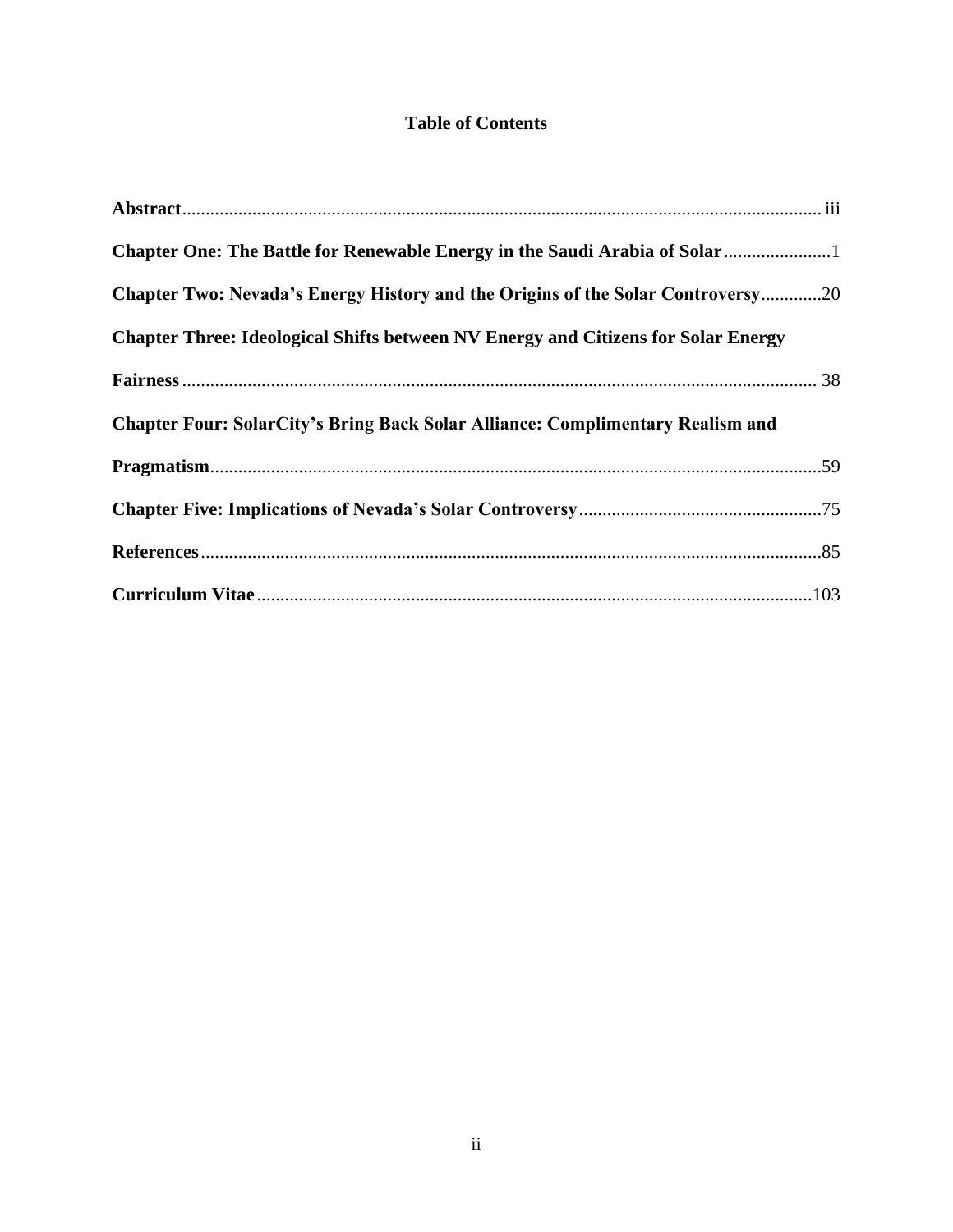#### **Abstract**

Utilizing a dramatistic rhetorical lens (Burke, 1945), this project examines Nevada's 2015-2017 public controversy to decide whether or not to implement solar net metering incentives. By examining communication surrounding The Public Utility Commission of Nevada (PUCN), NV Energy, and SolarCity, this thesis analyzes the underlying social orientations contained within the controversy's discourse. This thesis examines how the environment was left out of solar energy discourse in favor of economic reasoning. Nevada's solar controversy is an important component of humanity's unending conversation about our relationship to the environment and an important case study to develop our understanding of public controversy. **Keywords:** net metering, dramatism, environmental communication, public controversy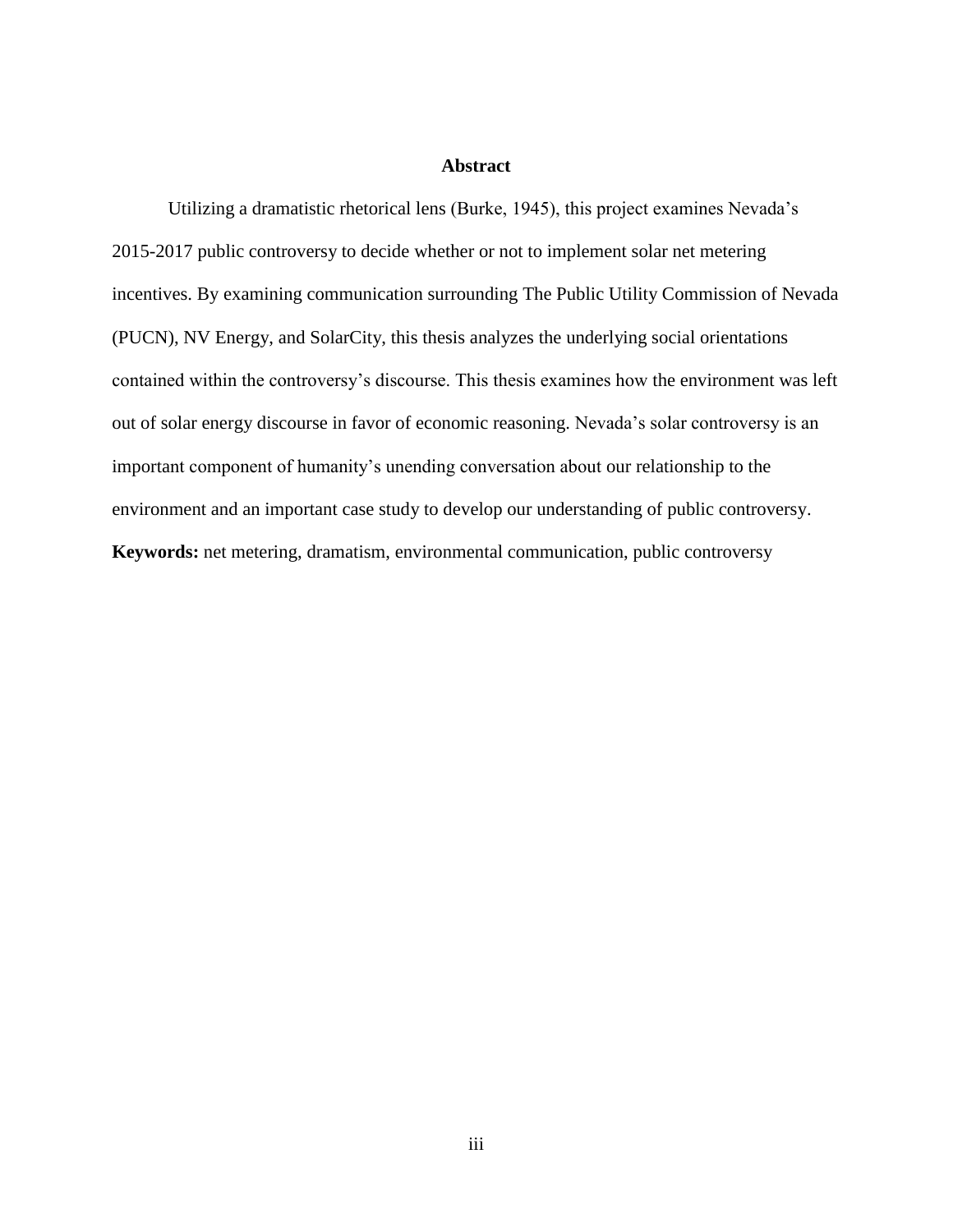#### **Chapter One:**

#### **The Battle for Renewable Energy in the Saudi Arabia of Solar**

Nevada is considered one of the sunniest states in the nation. With a large urban population in the Las Vegas desert, it is only natural that its residents and energy companies turn to solar renewable energy to reduce human society's reliance on fossil fuels. Not only has the cost of producing solar panels decreased 78% from 2009-2014 (Harris, 2015), but Nevada has also historically offered rebates and incentives to encourage the installation of this technology (Leslie, 2016). Nicknamed by former president Bill Clinton as "The Saudi Arabia of Solar" (Goldenberg, 2016, para. 3), implementing solar energy in Nevada appears both logical and beneficial.

However, in December 2015 the push for solar abruptly halted when the Public Utilities Commission of Nevada (PUCN) enacted a plan that would reduce incentive payments to customers by 76% over the subsequent 4 years (Whaley, 2015). This new plan undercut previously promised incentives and placed Nevada's confidence in solar energy at risk. The PUCN's plan was described by the *New York Times* as a "bait-and-switch" (Leslie, 2016; para. 3). As a result of the decreased incentives, major solar retailers such as SolarCity and SunRun ceased operations in the state (Whaley, 2016a). Renewable energy took a major hit.

In response to the PUCN's changes, the solar energy company SolarCity took action. It organized solar stakeholders and interested parties to form a coalition with the goal of restoring Nevadan's faith in solar energy. Described as an "alliance of business, non-profits, and concerned citizens," the Bring Back Solar Alliance (BBSA) formed and launched its Bring Back Solar Campaign in January 2016. <sup>1</sup> Throughout 2016, BBSA and its members communicated

 $\overline{\phantom{a}}$ 

<sup>1</sup> In Facebook (https://www.facebook.com/bringbacksolar/) and twitter (https://twitter.com/bringbacksolar)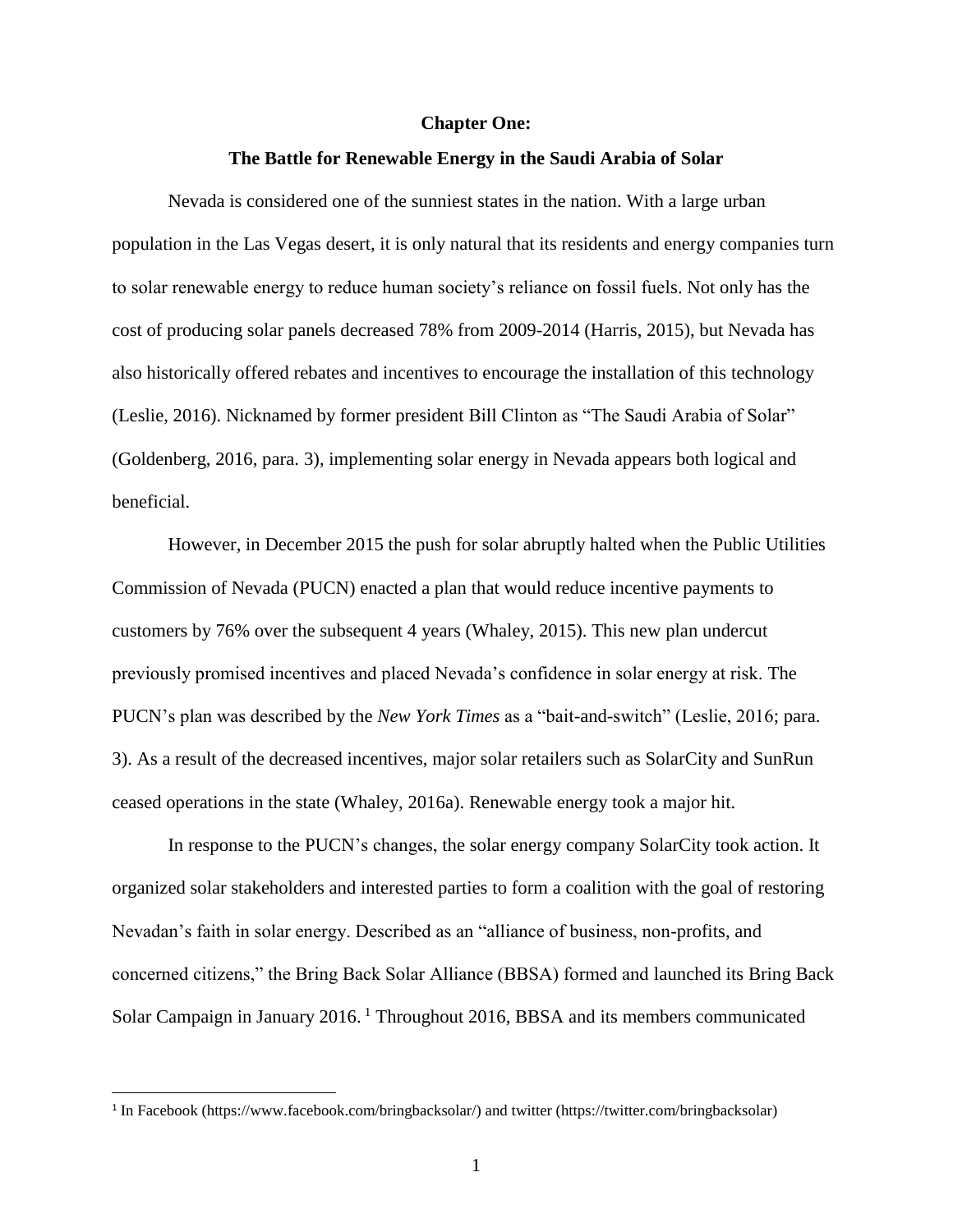Nevada's need to reinstate government incentives. However, they did not speak without opposition. Nevada stood witness to a discursive battle between the BBSA and a countercampaign, Citizens for Solar and Energy Fairness (CSEF).

Backed by the electricity monopoly NV Energy, CSEF argued that incentives caused low-income families and non-solar users to pay more for their energy needs (Rothberg, 2016). In addition to the already-ongoing reduction to incentives, the counter-campaign sought to put up roadblocks to stop BBSA's attempts to mobilize Nevada to reinstate incentives. As CSEF launched a public opinion crusade in the form of television advertisements and a social media presence (Rothberg, 2016), the BBSA responded in kind (Bring Back Solar Alliance, 2016a). In the next year and six months that followed, both campaigns sought to influence public opinion and political action.

Ultimately, BBSA achieved its goals. By September 2016 existing solar customers had their incentive rates reinstated (Hidalgo, 2016). In 2017 Nevada's Governor, Brian Sandoval, legislated that incentives would return for new solar customers as well (Groom, 2017). Out of the turmoil of competing narratives about Nevada's energy future, renewable solar energy emerged as a viable technology.

Nevada's solar controversy may have been a local issue, but it can also be seen as part of the larger, global discussion of energy options and climate change mitigation. The environmental actions society deems appropriate rise out of the discourse between the public and their institutions. In particular, the discourse people use to describe energy contributes to how society frames the environment (Lakoff, 2010). This influences society's attitudes and the political actions it takes for the planet. For Nevada, the ways in which solar energy was framed between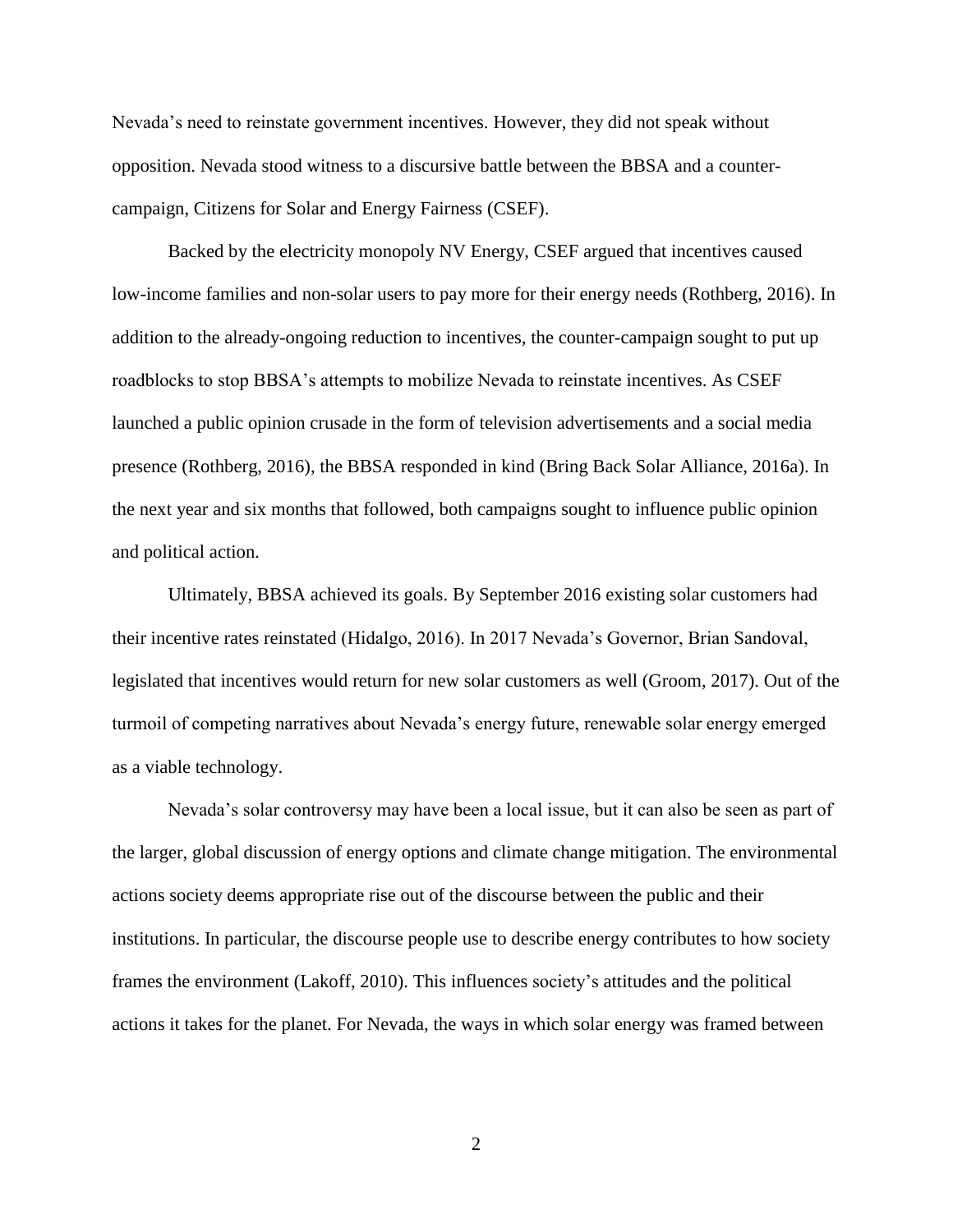the competing interests of BBSC and CSEF had material implications: the abolishment and then reinstatement of policies meant to combat human reliance on fossil fuels.

#### **Climate Change and Sustainability**

Environmental conversations are of paramount importance due to the overarching need for society to make urgent decisions regarding the Earth's future (Russill, 2008). The scientific community unequivocally finds the earth's climate is warming at rates that threaten human ways of life (Cook et al., 2013; Cook et al., 2016; IPCC, 2007; IPCC, 2013, IPCC 2014b). If warming continues, ecosystems will deteriorate, food systems will be disrupted, health problems will increase, and humanity will face unprecedented challenges to survive (IPCC, 2014a). Ultimately, the scientific community attributes this warming to human activity—specifically, global industrialization that began in the 1950's (IPCC, 2013). Taking seriously the looming threat of increased temperatures, we must consider how to mitigate the consequences of climate change while negotiating our own role in contributing to the problem.

Despite the urgency of climate change expressed by the scientific community, roadblocks exist. For example, President Donald Trump espouses the idea that climate change is a hoax, stating, "The concept of global warming was created by and for the Chinese in order to make U.S. manufacturing non-competitive" (Davenport, 2017, para. 3). His words precede his actions. Trump's August 15, 2017 executive order decreased federal standards for accounting for climate change and sea-level rise when building infrastructure, potentially making new infrastructure vulnerable to climatic changes (Friedman, 2017). Beyond politics, many solutions that promote cleaner energy sources (e.g., solar) challenge traditional and well-established fossil-fuel based energy systems at the base of an industrialized nation. Fossil-fuel interests have responded by relabeling greenhouse gas emissions as beneficial commodities (Endres, Cozen, Barnett, O'Byrne,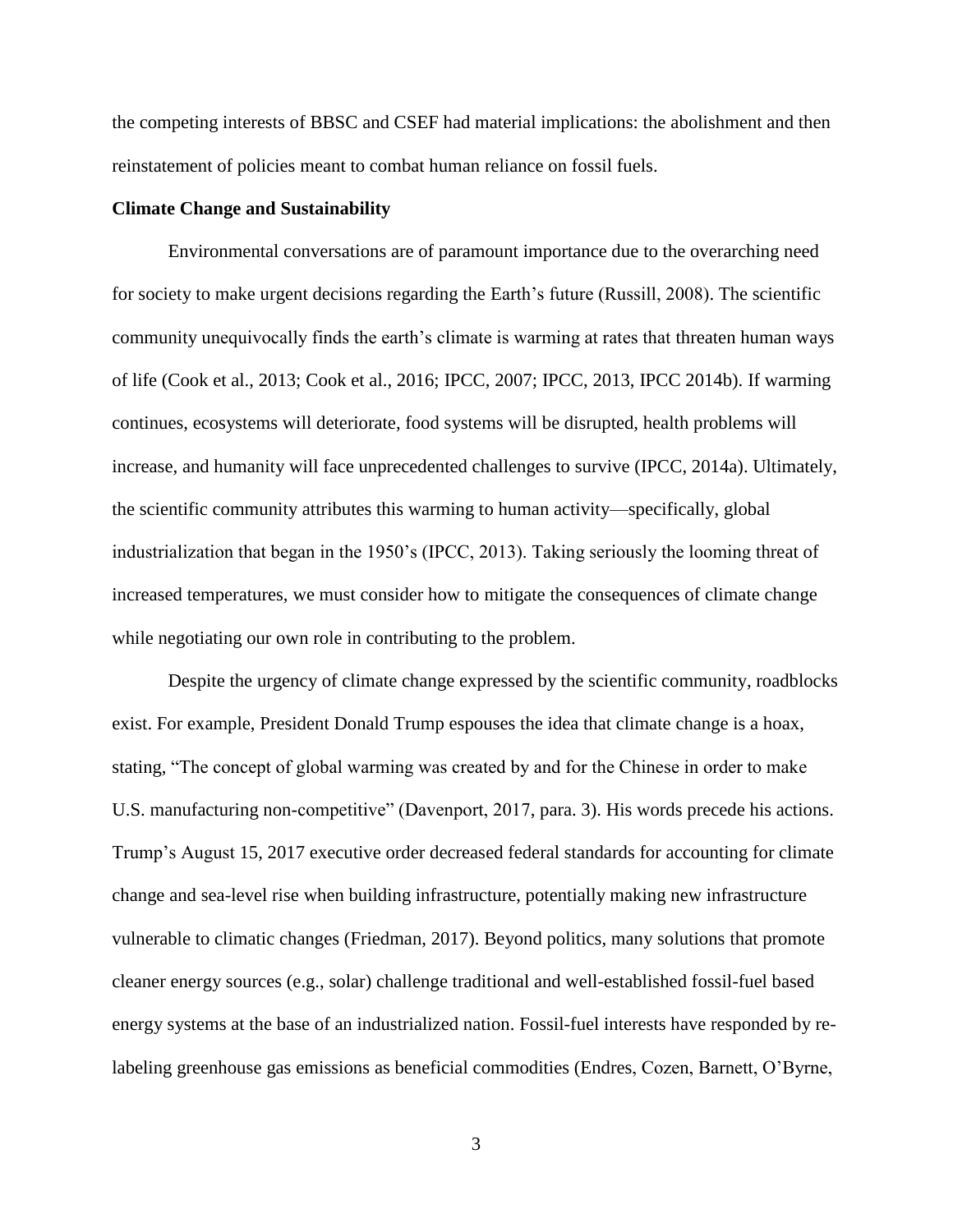& Peterson, 2016). They argue that carbon emissions should not be reduced; instead emissions should be treated as useful resources for the flourishing of society (Hoffman, 2002). Despite the consensus of the international scientific community (IPCC, 2013), the science behind climate change is often delegitimized, scandalized, or silenced by skeptics in religion (Bloomfield, 2017), politics (Lester, 2015), and the media (Jaspal, Nerlich, & Koteyko, 2012).

The prevalence of messages that seek to manufacture uncertainty about climate change has caused the United States to become divided on the issue. Non-scientific, politically biased, books that deny and challenge climate change science are regularly published in national bookstores across the county (Dunlap & Jacques, 2010). Religious and conservative groups continuously refer to climate science as a conspiracy created by the scientific and liberal elite (Bloomfield & Lake, 2013). Only 13% of Americans find climate change to be alarming, and 33% of Americans are disengaged, doubtful, or dismissive of it (Roser-Renouf et al., 2014). A majority of those who dismiss climate change advocate for hesitancy and caution in environmental policy-making (Roser-Renouf et al., 2014). In fostering cooperation to mitigate further climate change, messages that seek to divide opinion and prevent change can be formidable barriers.

Society faces the unenviable task of creating new ways to make the world inhabitable and sustainable in the face of these obstacles. One solution may lie in sustainability studies, an emerging field that aims to discover ways of advancing society that benefit both humanity and the environment (Lindenfield et al., 2012). To engage a sustainable orientation means using science to provide solutions to mitigate the adverse effects of climate change while still promoting advancements in technology and industry (van der Leeuw, Wick, Harlow, & Buizer, 2012). Scientists are responsible for translating their research from technical, professional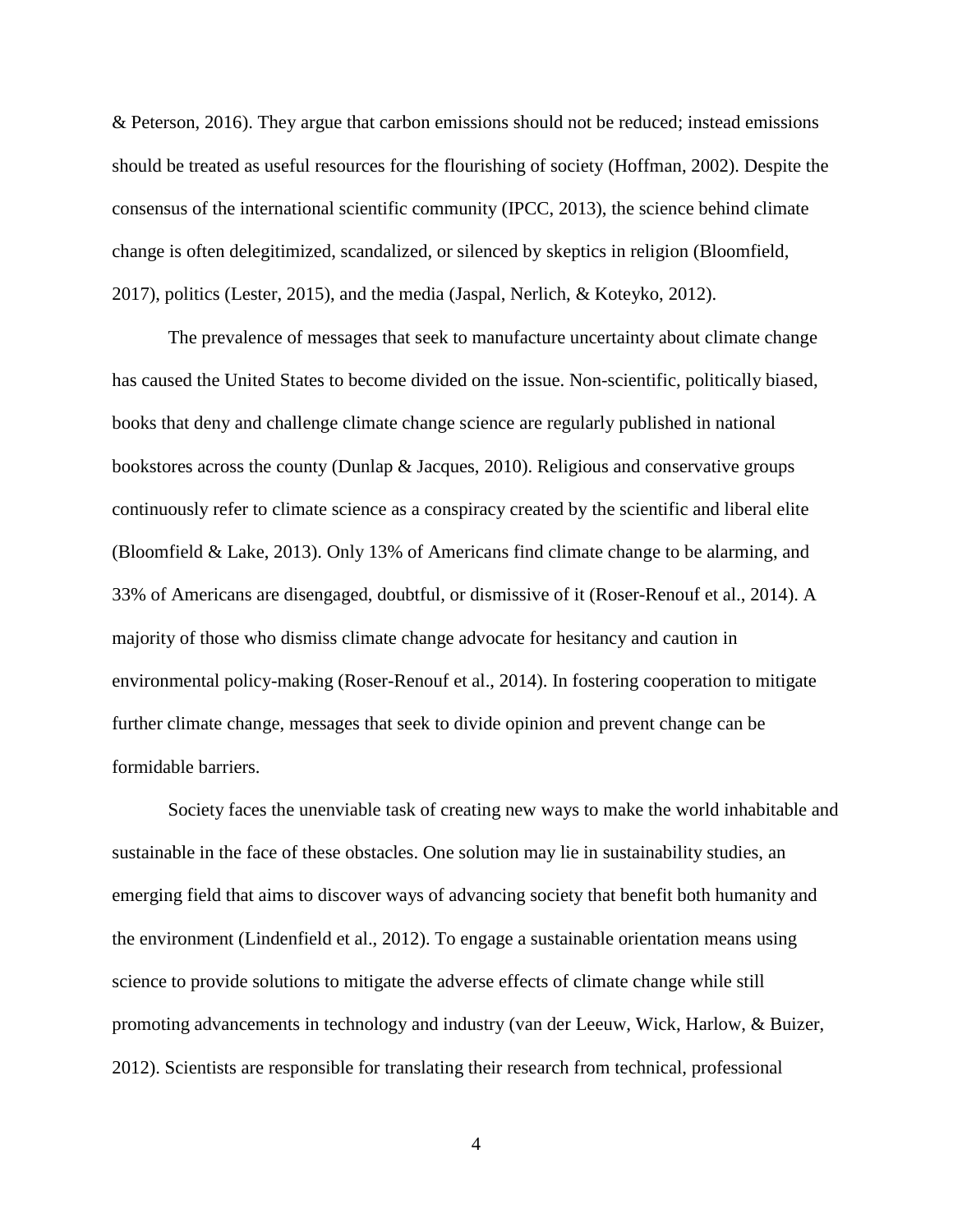discourse to be understood by the general public. Corporations, governments, and citizens are then responsible for taking action in regards to that information. Under a sustainable orientation, the public would take scientific experts' conclusions seriously and implement new technologies and renewable energies to combat climate change. The potential for forward progress on environmental protection thus rests on collaboration by multiple public stakeholders (Autry & Kelly, 2012; Boyd, 2017; Brulle, 2010; Hoffman, 2002; Moser & Dilling, 2007; Walker, 2007).

I contend that by examining the ways in which society communicates about and for sustainability, we can better understand the consequences and implications of environmental discourse. How we cooperate is based upon our ability to overcome the multiplicity of competing messages about the environment (Paliewicz, 2016; Roper, Ganesh & Zorn, 2016). With this ideal in mind, I examine how knowledge is perceived, interpreted, and understood by Nevada as a means to illuminate how the public at large may accept or reject sustainable renewable energy implementation. We can use Nevada and the competing arguments about solar energy as an example of how climate change and sustainability is addressed and impacted by our communication practices and rhetoric—showing how language is symbolic, meaningful, and materially influential.

#### **Communicating the Environment and Renewable Energy**

Our environmental communication practices can be understood by viewing society through the lens of the public sphere. The public sphere is defined as the arena in which human social life has the capacity to form public opinions that affect society (Habermas, Lennox & Lennox, 1964). The public sphere represents a conception of open, public space where people exchange discourse about matters that prompt our attention. As individual members of the public consume information and communicate about social issues, society as a whole develops mindsets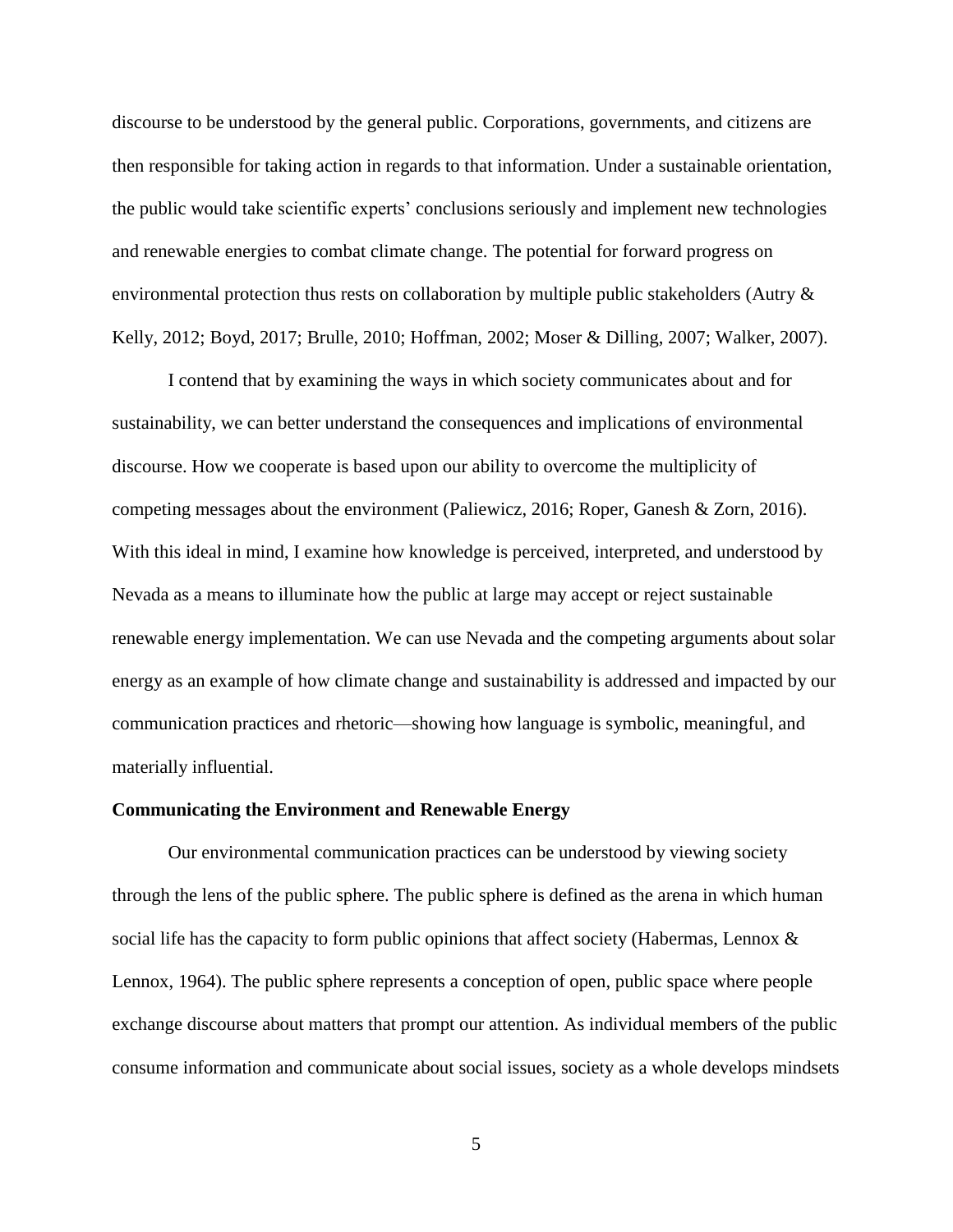regarding them (Cox & Pezzullo, 2016; Park, 2013). While particular mindsets and identities (e.g. pro-environment) do not determine action (Lester, 2016), the ways in which people communicate about issues are material because they serve as important drivers for political discussion and policy implementation (Boyd, 2017; Bruelle, 2010).

Language is the symbolic vehicle that drives action. Kenneth Burke (1966) has described humankind as "the symbol-using animal" (p. 3). In our efforts to make sense of the world around us, we developed languages to symbolize it—a verbalized representation of the nonverbal. But, as much as we make symbols, we also challenge them. As scientists use language to communicate a reality of anthropogenic climate change, others can use different terminologies as "a deflection of [that given] reality" (Burke, 1966, p. 45). While we can observe a world that is suffering from climate change, it is through the use of language and communication that it is socially represented. Social reality is shaped, negotiated, contested, and understood through communication, which subsequently affects the decisions society makes.

These decisions are also influenced by the resources and information that the public receives from the private and technical spheres (Goodnight, 2012). The technical sphere contains fields such as law, medicine, and science that have their own rules of discourse and standards for knowledge (Goodnight, 2012). These rules and standards create efficient ways of communicating within each sphere (Goodnight, 1987). When communicating with other technical experts, members use specific reasoning (e.g., the scientific method) and language (e.g., field-specific jargon) common to their expertise. Thus, when technical matters such as sustainability become of public concern, technical spheres must translate their forms of reasoning and jargon to be understood by public audiences (Olson & Goodnight, 1994).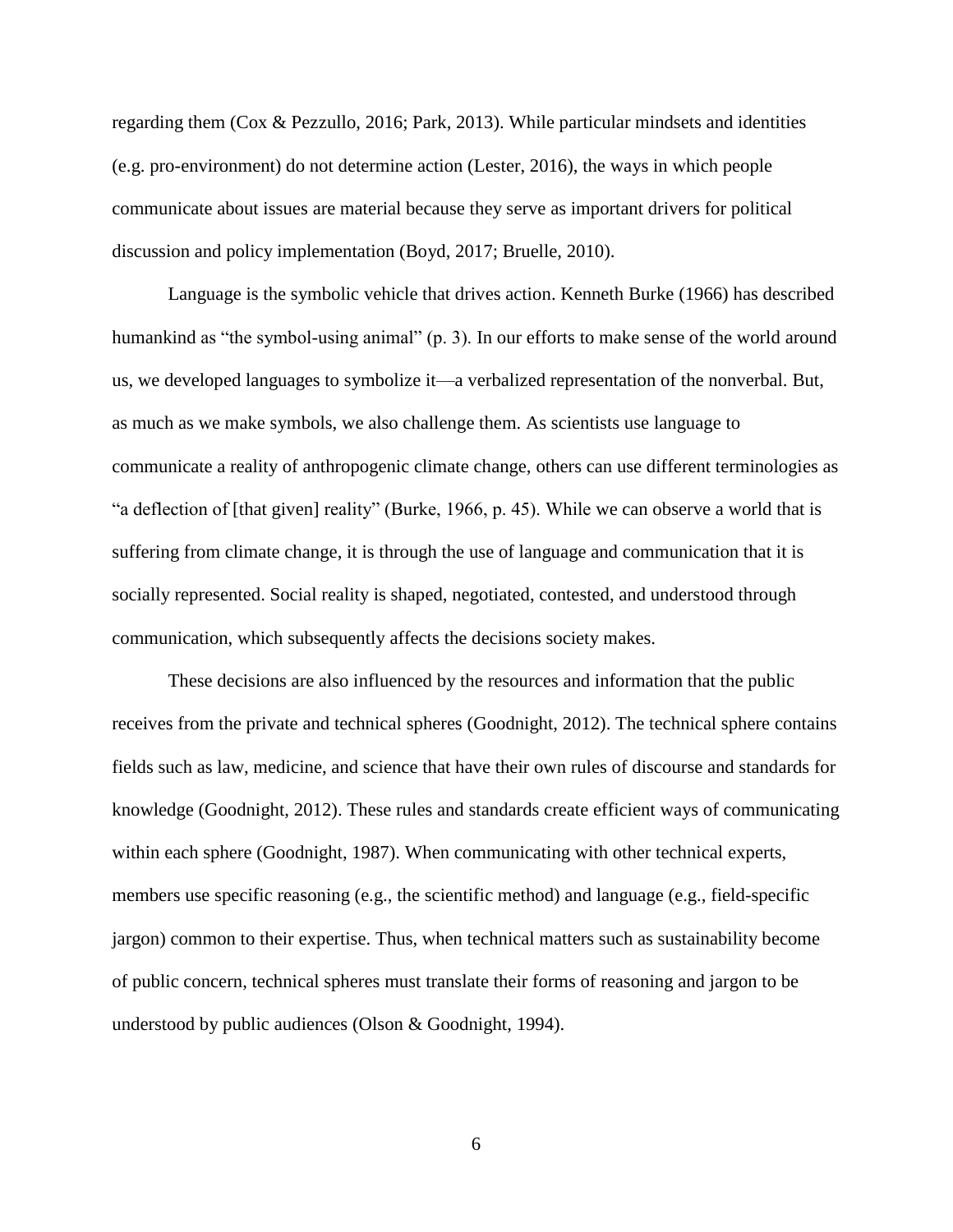Within the public sphere, messages and conversations that circulate are influenced by the rhetorical situation that calls them into being. Bitzer (1992) defines the rhetorical situation as "a context of persons, events, objects, relations, and an exigence which strongly invites utterance" (p. 4). For current environmental discourse, the exigence, "an imperfection marked by urgency" (p. 6), is the need to address the impending consequences of climate change. The coalescing elements that compromise the discourse create the rhetorical situation. Bitzer (1992) explained how the formation of rhetorical situations is natural because people are inclined to participate in the conversations about issues that matter to them and society.

Burke (1941) characterized public discourse as "unending conversations," meaning that conversations, past and present, shape the context of rhetorical situations (p. 111). When people engage rhetorical situations, they are engaging a collective conversation that has occurred across people and time. This conversation contributes to the dynamics of the rhetorical situation and thus the appropriate responses to it. Similarly, Foucault (1977) has argued that the present is best understood from a "genealogical" approach (p. 138), which recognizes discourse as a coalescing of past discourse, histories, and current perspectives. Society's discussions continuously develop and transform based on these intertwined factors. It is not only the discussions that occur on a national scale that impact how society views an issue. Our contemporary understanding of sustainability discourse is based upon past conversations about the climate and energy, histories and controversies, and current views on if/how society should address climate change.

Therefore, particular and localized conversations play a role in shaping the larger context of unending conversations. In Nevada, we can characterize the discourse and controversy over solar as a contest to define renewable energy as either helpful and necessary, or hurtful and dangerous. The controversy surrounding the solar incentives produced the societal and rhetorical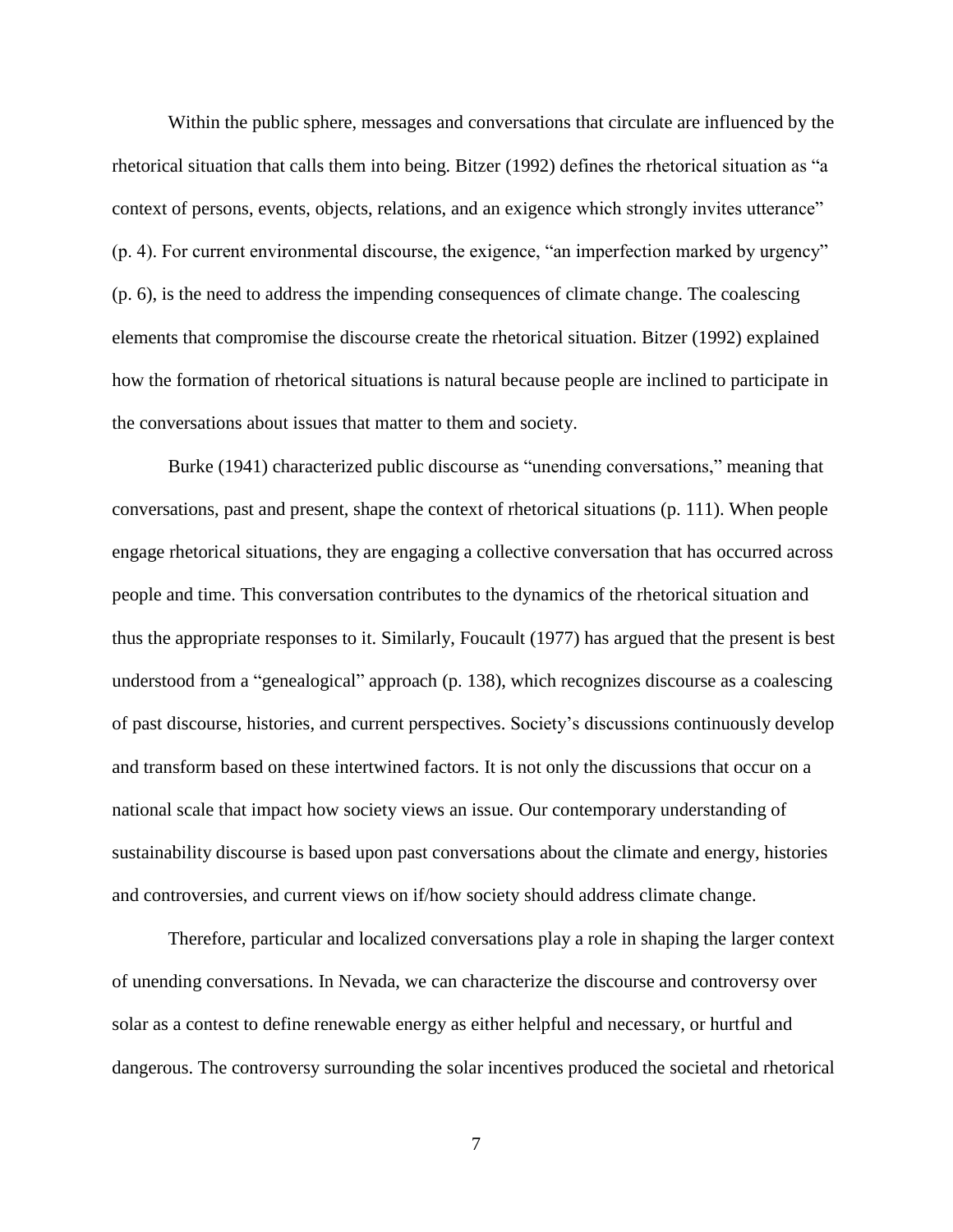conditions for the acceptance of solar as a viable energy source. This acceptance was produced by the conversations Nevadans used to make sense of a controversy. Ceccarelli (2013) addressed the audiences of scientific and technological scholarship by asking, "To whom do we speak?" I ask, "To whom does the public listen?" In making decisions about sustainability and the climate, to whom does the public give trust, authority, and power? To answer these questions, we must first explore previous work about how the public comes to understand the environment when it is the audience of powerful institutions' discourse.

For example, Foucault (1978) argued that society is broadly centered among guiding religious, political, and other powerful institutions in ways that affect how society obtains information. Because powerful institutions hold influence over society, they have the ability to influence knowledge. For example, Foucault explained institutional influences through the attempted repression of human sexuality. Historically, the very institutions that form the base of society discourage certain conceptualizations of sex. When religious institutions deemed sex a sin, and economic institutions deemed sex a distraction, public discourse about sex was scant and it was relegated to private and non-public spaces. Foucault understood that the repression of sexual talk created a society that publicly knew sexuality in terms of the limited definition in which the guiding institutions framed it.

Nonetheless, powerful institutions often communicate and contribute to the public's understanding of issues—such as solar energy in Nevada. To conceptualize how these institutions function, I look to the work of Celeste Condit. Condit (1994) argued that modern society is marked by hegemony. Dominant groups maintain societal worldviews that are "broad based and coherent… gaining active assent from allies and passive assent from other classes or groups" (p. 206). In other In other words, society is generally in accord with the guiding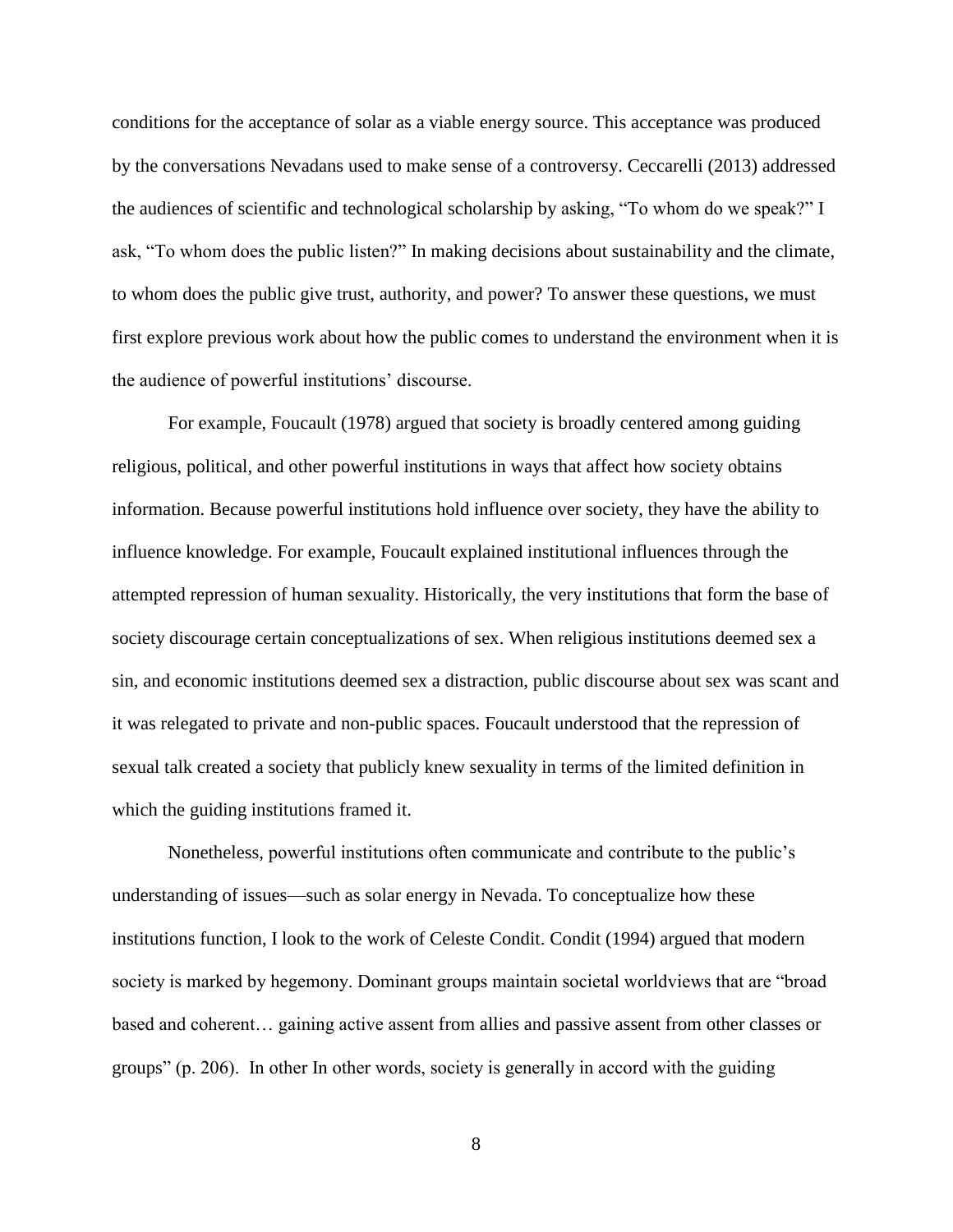economic, political and social ideologies promoted by its guiding institutions. In America, society assents to be influenced by capitalism and live under a republic.

However, society does not forever assent to a single, unchanging hegemony. Thus, maintaining a fluid hegemony is a communicative enterprise. Societal powers maintain harmony with society by crafting their communication to identify with ebbs and flows of public ideologies and values (e.g. faith or freedom). To explain this, Condit asserted that modern society is "multivocal" (p. 211) and is thus never ubiquitously happy with hegemony. Multiple ideologies and conceptions of the world emerge within society. This creates a state of concord in which society exists among a general agreement with intuitions of power, but only so far as they strategically adapt to society's ideological changes. Thus, She stated, "concord is neither [completely] harmonious nor inevitably fair or equitable, it is simply the best that can be done under the circumstances" (p. 210). As new social ideologies arise powerful institutions adapt their messages to changing social values and priorities in order to direct the hegemony. For example, during the debate on abortion, pro-choice advocates adapted their messages to the feminist movement that gained traction in the United States. Whereas pro-choice advocates previously focused their public discourse on the right to safe abortions, their messages changed to consider abortion as a feminist, women's rights issue (Railsback, 1984).

In Nevada, messages about solar unfolded among corporate institutions of power. Fossilfuel monopoly NV Energy backed the CSEF and Nevada's major solar company, SolarCity, backed BBSC. When considering how Nevadans knew about sustainability and renewable energy, we should examine how the corporate institutions of power aimed to communicate and adhere to society's multivocal ideologies. In this regard, we should consider how the Nevada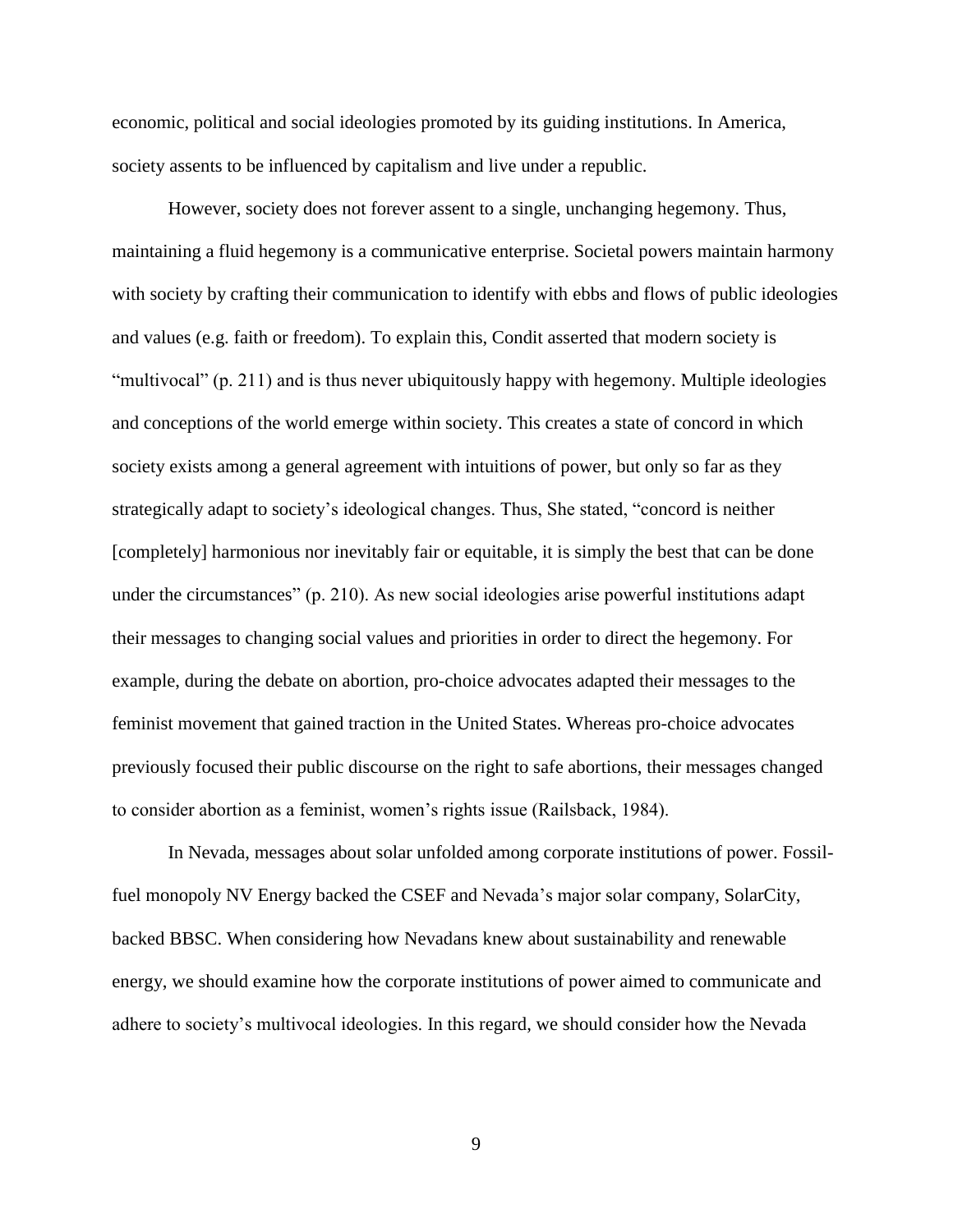public understood knowledge regarding sustainability through institutional communication. We should also consider how multiple institutions arise to shape that knowledge.

To do this, we can turn to Goodnight's work on public controversy. When there are crises of legitimacy and multiple competing voices, controversies over both content and appropriate communication practices emerge. Goodnight (2012) proposed that democratic processes are fueled by argumentation, because he views discourse as marked by pragmatism, or the human desire to come to consensus through discussion and deliberation (Goodnight, 1991). If competing, oppositional messages arise, pragmatic deliberation and discussion can resolve uncertainty. The public is incited by controversy to discuss contested knowledge and seek resolution.

The different discourses contained within the Nevada solar controversy engages the public sphere's ideals of identification and partisanship (Goodnight, 2012). Members of the public navigate the competing discourses about solar energy and align themselves with the disseminated knowledge that identifies with their interests and ideologies. Partisanship occurs as these interest-based alignments form camps of competing ideologies and interpretations. Goodnight (2012) considered the public sphere ripe for contestation due to the fundamental uncertainty associated with making decisions about the future. The public will never know how politics affect it until the policies take place, but still they need to come to reasoned conclusions about the best path forward.

Science and technology continuously develop and change, offering opportunities to disseminate new information and knowledge in which people can identify and align. This controversy exemplifies two unique features of science and technology controversies, their ability to attract audiences and their normative focus (Goodnight, 2005). Goodnight (2005)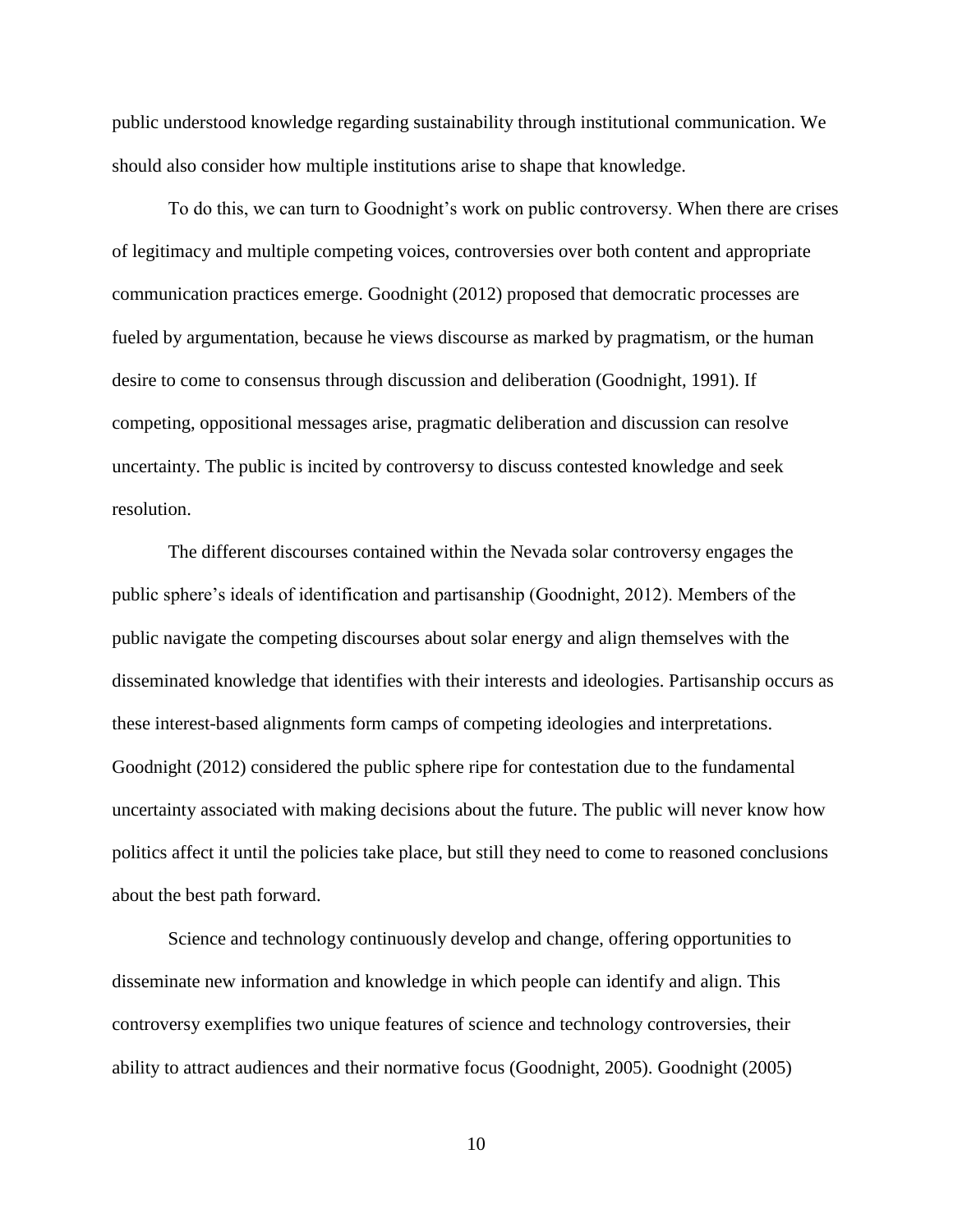argued, "Science and technology controversies emerge from disputes that are significant enough to attract multiple adherents who generate incompatible points of view that persist and multiply over time" (p. 28). Scientific controversies emerge when there are disputes about facts and the legitimacy of science, sometimes in spite of scientific consensus. In Nevada, multiple stakeholders arose to discuss various perspectives on the validity of solar energy. Furthermore, "science and technology controversies take a normative term in the study of legitimation crises" (Goodnight, 2005, p. 29). When the public perceives a "withholding" of resources, in this case energy, a legitimation crisis emerges for the institutions that are expected to provide these public services (Goodnight, 2005, p. 29).

Controversy theory helps us understand another dimension of how discourse influences the public's conception of and will to knowledge. While the public does place trust in institutions of power, both public incitement and the institutions themselves can contest knowledge by engaging and participating in controversy. As conflicting messages about solar energy emerged in Nevada, the public sphere served as a site of controversy and arena for potential resolution. Public uncertainty about what knowledge should be valued in making sustainable decisions empowered multiple, oppositional interests to participate in discourse about appropriate future action.

#### **Method**

I employ Burkean dramatism to critically examine the communication used by NV Energy and SolarCity to make sense of the solar controversy. Burke (1945) presented rhetorical communication as an active, symbolic process of making public meaning of the world through language. Thus, dramatism examines situations and events as dramatic events (Burke, 1970) in which a dramatic pentad can be examined: act, agent, scene, agency and purpose. Rhetorical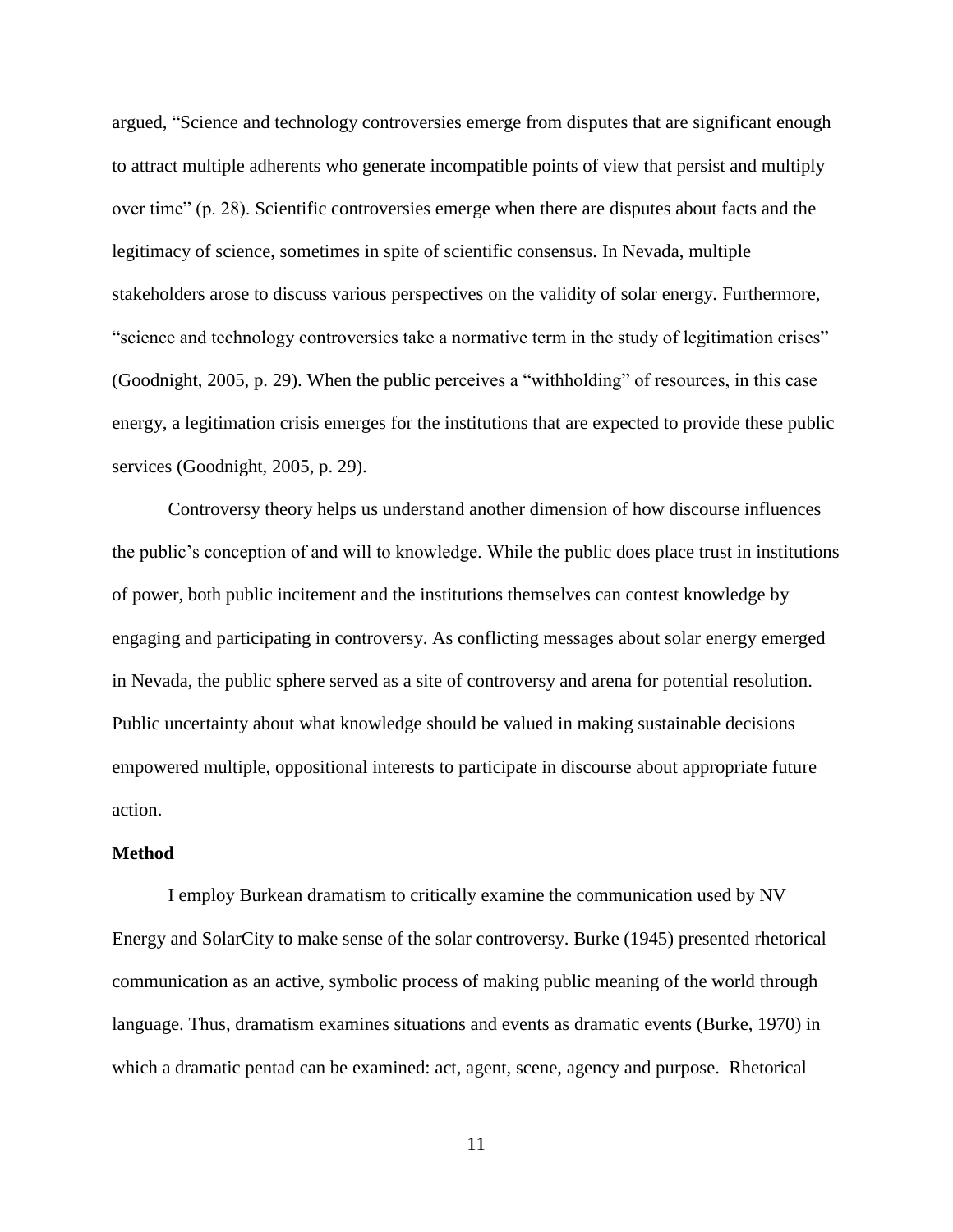scholars using this method examine how "emphasis on certain components of the pentad produce a ratio, or a preference for one aspect of a situation over others" (Bloomfield & Sangalang, p. 144). Within the context of controversies, Brummett (1979) argued that public uncertainty leaves room for people to attribute meaning for the way the things are and have become. Those attributing meaning to controversy attempt to define problems and change perceptions by emphasizing one or more of dramatism's pentadic terms.

Burke (1945) proposed that all acts occur within their "container[s]," which he labeled as scenes (p. 3). They are the settings in which the act occurs. Communication can emphasize a scene's "circumference" (Burke, 1970, p. 333). This is the scope of the setting that contains the act. For example, political actors may emphasize a global scene, rather than a local, campaignfocused scene during international communication (Kelley, 1988). Agents are those who perform acts and the emphasis placed within discourse about acts reflects a portrayal of the human self (Burke, 1945). Gay rights activists in the 1970's argued that homosexuality is an innate part of the self, and not produced through actions, thereby creating discourse that emphasized the agent over the acts they perform (Brummett, 1979). As a foil to gay right's activists, anti-gay rights discourse asserted that homosexual behavior was wrong, and people could control their actions, thus inverting the agent-act ratio to create an act-agent ratio (Brummett, 1979). In the pentad, the agency is the means by which the agent performed the act, and purpose refers to the underlying reasons why the act was performed (Burke, 1945). All parts of the pentad can be emphasized, thus changing the implications of the act and the stories told about it.

As a method, dramatism particularly concerns itself with the relationships among the pentadic elements—the observed ratios of emphasis placed on terms by the communication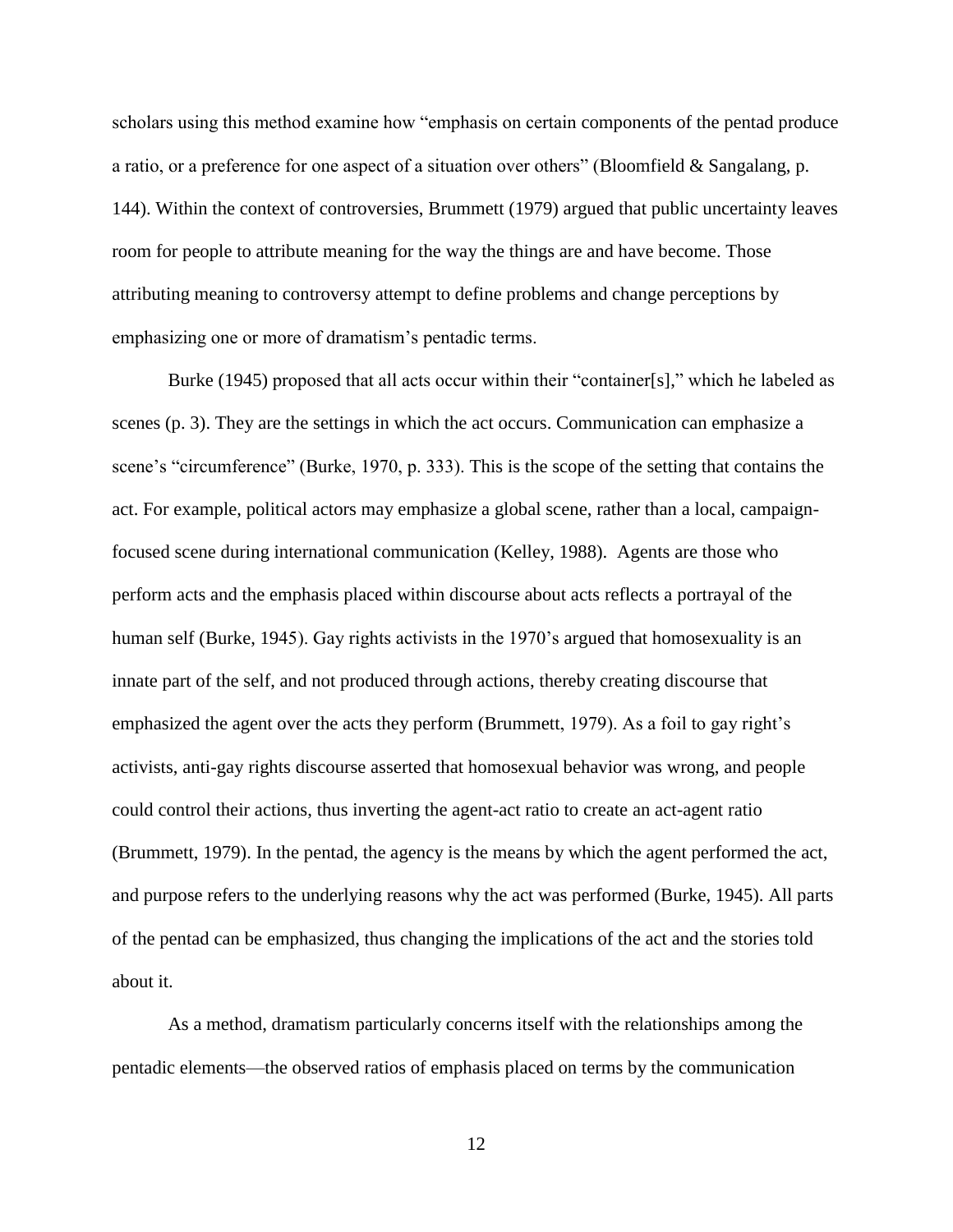(Burke, 1945). As an element of the pentad is emphasized uniquely the other elements are deemphasized. The preference reveals how the person telling the story symbolically constructs the world. Thus, dramatism becomes a *Grammar of Motives*—a systematic critical approach to understanding why and how we communicate our worldviews (Burke, 1945).

I use dramatism to uncover the social orientations and corresponding ideologies communicated by both NV Energy and SolarCity. This is because "rhetoric is called upon to clarify and define the situation by orienting issues to one or more terms of the pentad" (Brummett, 1979, p. 252). By examining orientations, dramatism reveals attitudes towards how we view the social order. Burke (1945) argued that everyone suffers from guilt, and our orientations toward life reveal how we manage that guilt. Burke (1970) explained guilt is related to social order. All people have ideas as to how society should operate, and we feel guilty when our actions (or the actions of others) don't conform to society or society itself doesn't operate in the ways that we want. Thus, when the social order is disrupted, we seek purification (Burke, 1965). Dramatism, viewing language as action, shows how orientations towards life influence how we use language to purify the social order. In Nevada, the solar incentive rulings created an uncertainty in the social order in which both NV Energy and SolarCity responded to create their own discursive routes to purification.

Specifically, I examine the emergent ratios in their discourse that echoed their ideologies towards the environment. For example, as BBSA described the act of restoring incentives, it emphasized the influential capabilities of individuals to change solar policy (agency). To restore solar incentives, individuals were a means to an end, needing to band together to voice their support for solar energy and sway Nevadan policymakers. Thus, BBSA emphasized the importance of public agency as the determining factor to what action Nevada would take. This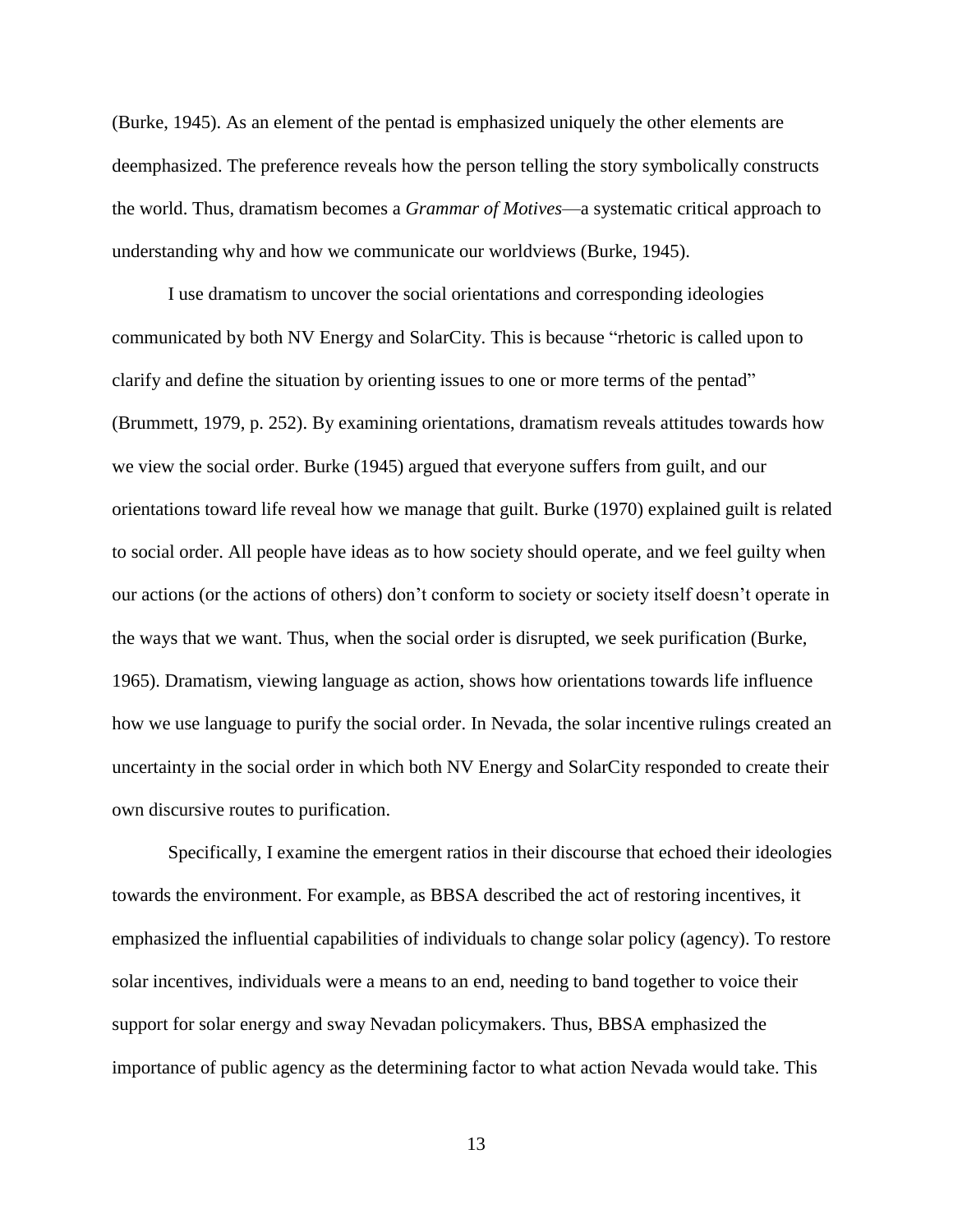emphasis shows an agency-act ratio and reveals BBSA's pragmatic orientation towards the controversy. On the other hand, NV Energy described incentives in terms of how they negatively affected Nevada (the scene). NV Energy argued that incentives caused non-solar customers to pay higher utility bills. They communicated an act-scene ratio that argued an orientation of realism: a philosophy that suggests society evaluate actions for their positive or negative effects (Brock, 1965).

Overall, I employ dramatism to uncover the ideologies, motivations, and orientations towards social order promoted by Nevada Policymakers, SolarCity and NV Energy in the solar controversy. I aim to better understand how Nevadan Policymakers communicated and what the underlying ideologies contained within the communication implied about the controversy. Also, I aim to better understand how NV Energy and SolarCity publicly communicated specific orientations towards understanding renewable energy. Furthermore, these orientations suggest broader ideologies that suggest how the public should act in regard to renewable energy.

#### **Thesis**

I examine the discourse regarding the Nevada solar controversy because it represents the turbulent ups and downs common to environmental discourse when competing interests with different information intersect in a community. During the year and a half when solar went from inevitable to unsellable and back again, spaces for discourse and opportunities for disruptions in energy policy emerged. This dynamic controversy provides additional perspective into contemporary environmental discourse over solar energy and how the viability of sustainability is communicated. It tells us which ideologies were dominantly expressed by key stakeholders in Nevada's solar controversy, implying that these ideologies may also be expressed in similar controversies.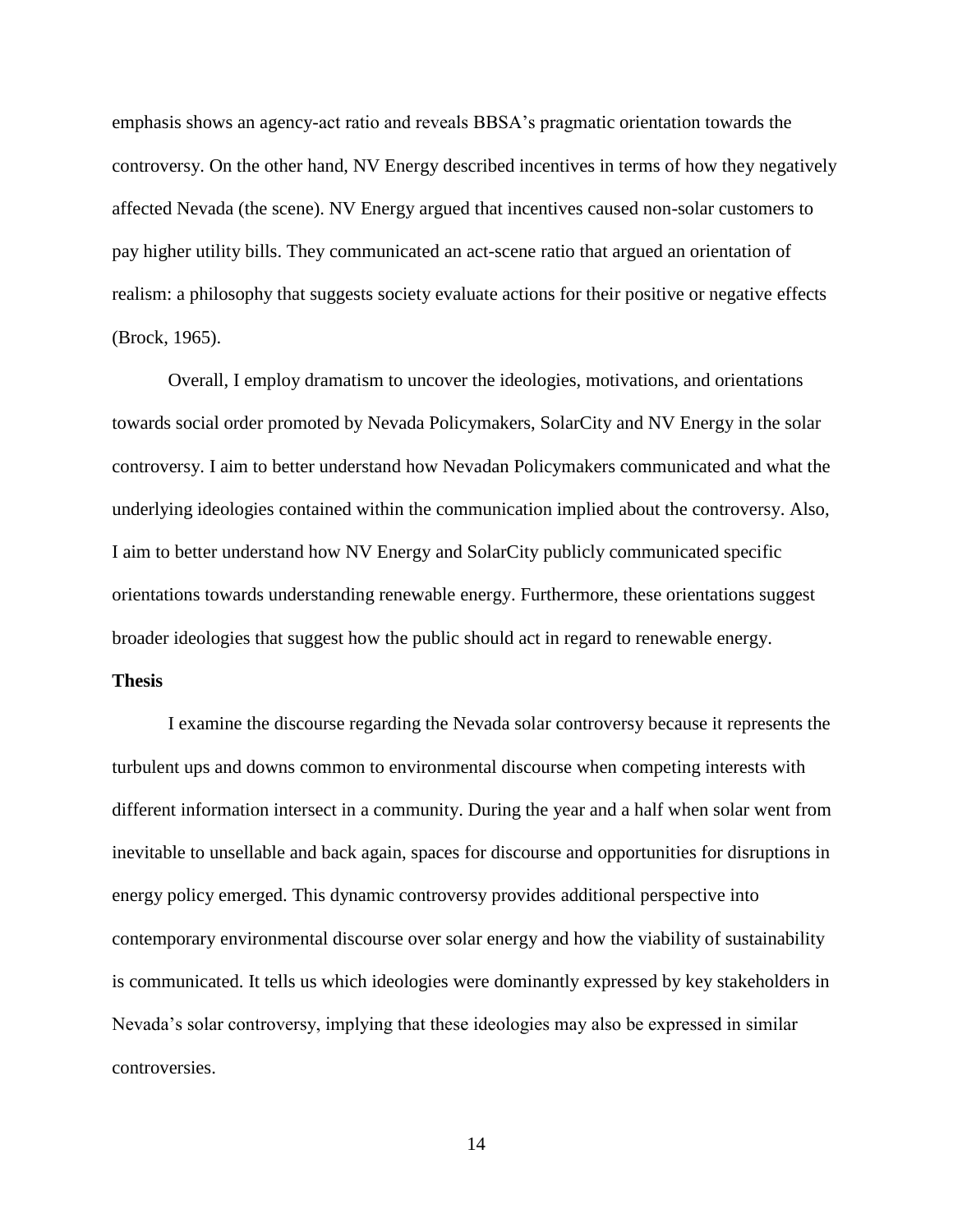While the BBSA sought to sway public opinion towards policies that restored solar economic incentives, the CSEF sought to turn the public against restoring those incentives. Rhetorically examining the dynamics of this controversy allows us to gain insight into how we communicate about the environment. I argue that this controversy is one of many conversations occurring globally about the dire need to save our planet from the harm of anthropogenic climate change. This controversy was not only about the viability of solar energy, it was also about how Nevada ideologically managed the relationships among humans, the environment, and the institutional stakeholders that communicated about energy policies. In this section, I outline the arguments I will make regarding the overall communication of Nevadan policymakers, NV Energy, and SolarCity.

I make two overarching arguments. First, I argue that the scientific data and technical information presented within public controversies is inherently rhetorical. The presentations of data can be examined by how they construct dramas with underlying motivations. Second, I argue that environmental concerns within public controversy may be subsumed by other competing depictions of what is at stake. In the solar controversy, one might anticipate concern for the environment and climate change to be an important issue of contention, but the environment as conspicuously absent in discourse by multiple stakeholders in the controversy.

In my first argument, I contend that in matters of public controversy, the ways in which research and data are presented contain rhetorical dimensions and are inherently persuasive. As Nevada policymakers requested that research be done to investigate the impacts of solar incentives in the state, the results were not simply a presentation of facts. Rather, the ways in which data is presented construct dramas that are motivated by specific ideologies. These ideologies can suggest how society should operate, even if the goal of presenting data is simply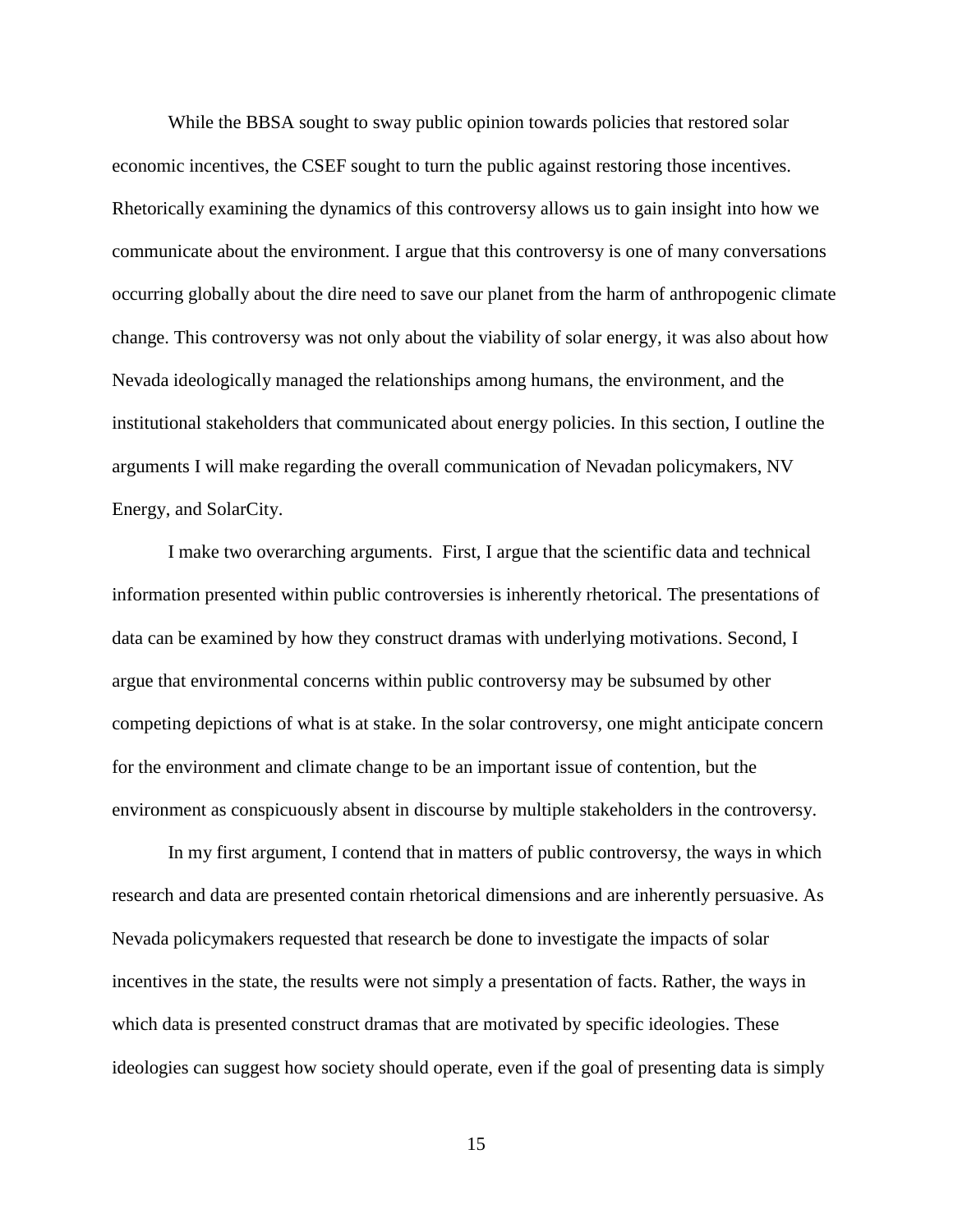to gain knowledge of the material world. This contributes to our understanding of how matters of the environment include the presentation of material data and research. The presentation of research and data is rhetorical and implies that when society considers facts, it is also considering the ways in which the facts are presented and what ideologies they therefore promote, whether intentional or unintentional.

In my second argument, I contend that policymakers, NV Energy, and SolarCity did not construct a scene that included environmental factors. In every drama, the scene was depicted in ways that clearly included monetary factors, but not environmental ones. NV Energy and SolarCity depicted dramas where the scene was only comprised of Nevada's economy, utility bills, and the health of its solar industry. Thus, the ways in which the solar controversy was communicated reflect that concern for the environment does not always poignantly manifest in public controversy. Rather, this concern may be subsumed under other competing factors that constitute a dramatic scene.

This may reflect the "strategic desirability" of communication in the public sphere (Condit, Lynch, & Winderman, 2012, p. 392). This is the idea that persuasive communication in public settings should ground itself among culturally relevant perspectives held by society. In the solar controversy, the communication addressed American concerns with the economy, jobs, and expenditures to reflect the values and interests of Nevada energy consumers. Asen (2017) describes these interests as reflective of a neoliberal public sphere. Here, issues are defined and discussed in terms of their ability to contribute economic value to society. More importantly, neoliberalism obfuscates solutions to collaborative issues "through its strict reliance on individualism" (p. 3). Providing individuals with economic autonomy and fairness detracts from considering non-economically centered ways that society can mitigate climate change or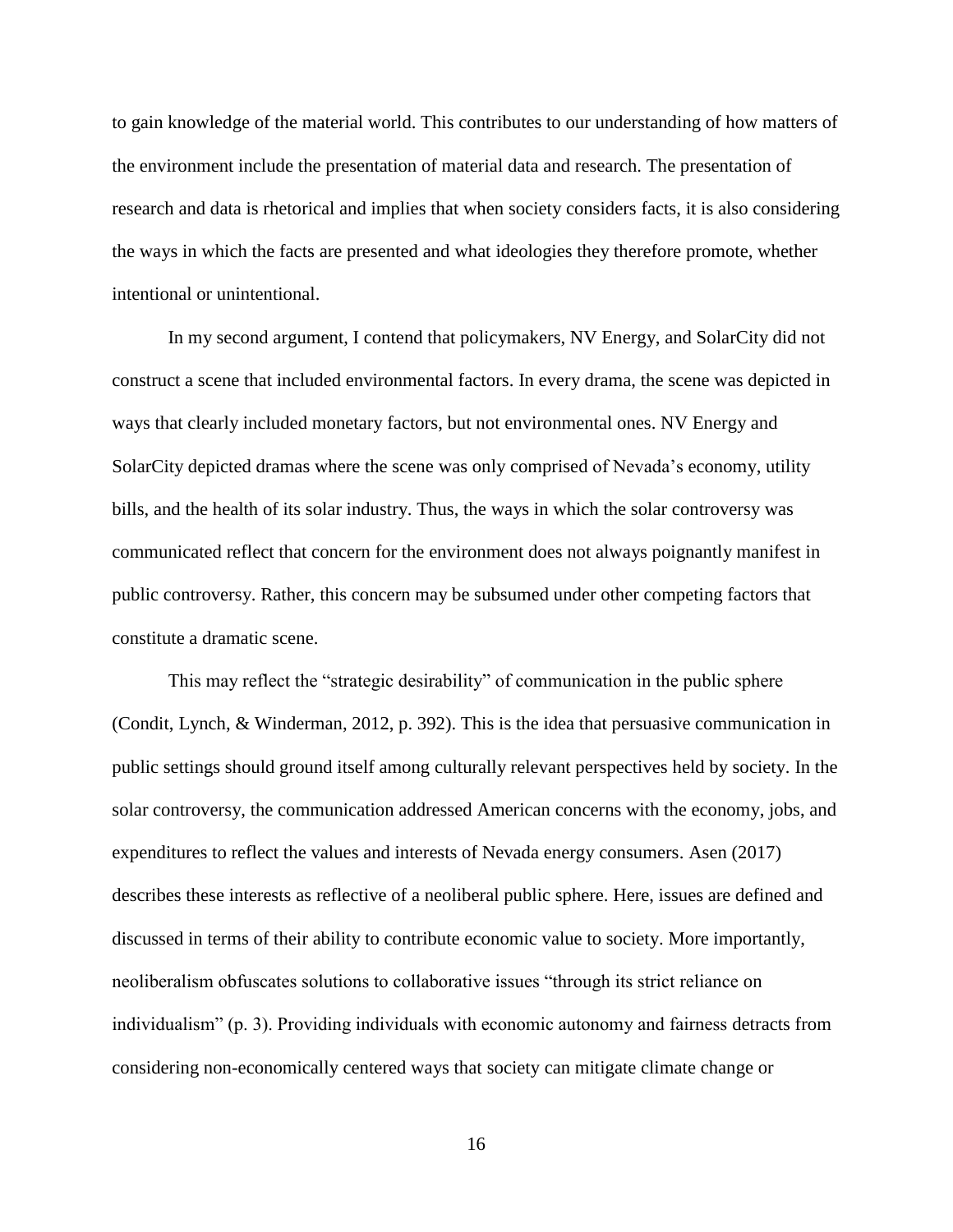promoting sustainable energy. Put simply, considerations for the environment become subsumed by economic considerations.

#### **Chapter Outline**

 $\overline{\phantom{a}}$ 

After this introduction, chapter one revolves around the origins of the controversy, when The Public Utilities Commission of Nevada (PUCN) conducted an investigation into the effects of solar incentives in Nevada. I begin this chapter by providing relevant contextual information surrounding Nevada and its relationship with energy. This establishes how Nevada has soughtout, used, managed, and negotiated its energy needs in the past, and it provides context for why the solar incentives are part of a contemporary energy controversy. After providing this context, I examine the specific report that was produced as a result of the PUCN's investigation into solar incentives (Price, Pickrell, Kahn-Lang, Ming, & amp; Chait, 2014). Here, I analyze the report for how it rhetorically constructed two dramas. The first corresponded to the act of maintaining solar incentives in Nevada, and the second corresponded to the act of promoting utility-scale construction of solar resources<sup>2</sup>. In this chapter, I analyze how the construction of each drama reveals underlying social orientations that suggest what society should value in its creation of energy policy. I contend that the report emphasized an act: scene ratio. It focused upon the negative effects of continuing solar incentives in the first drama, and it focused upon the positive effects of utility-scale solar in the second. Thus, I contend that even research and data that is meant to provide knowledge and information, can contain ideological underpinnings that suggest how society should operate.

Chapter two focuses on two aspects of NV Energy's communication. The first aspect is the rhetorical drama constructed within the report that NV Energy provided to the PUCN

 $2$  This refers to a utility constructing large-scale solar energy generation facilities. It is contrasted against the construction of multiple rooftop solar systems.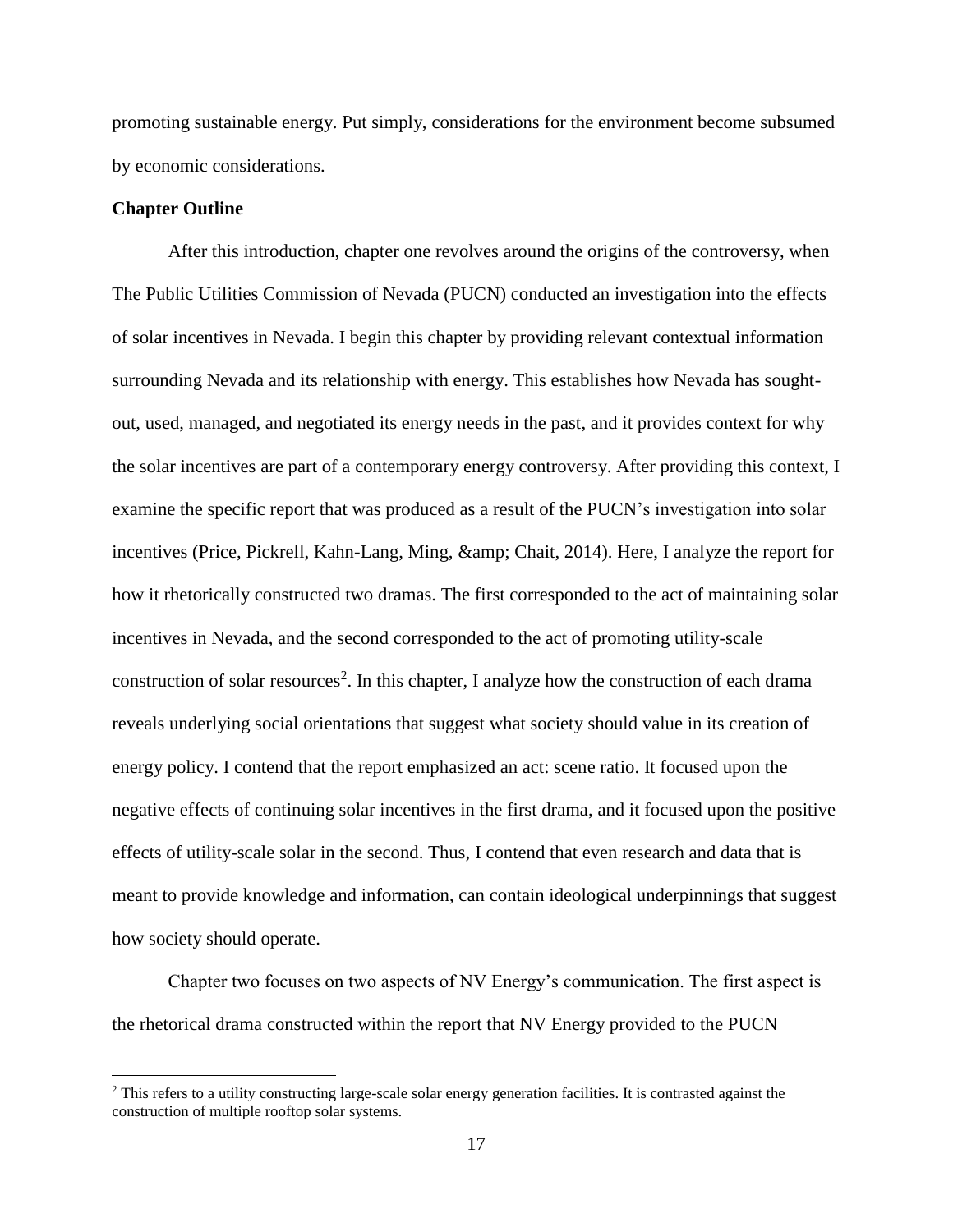recommending that solar incentives be reduced (NV Energy, 2013). The second aspect is the rhetorical drama constructed within the public commercials created by NV Energy's CSEF. Here I examine two commercials, "Asking" and "Can't Afford That" (Citizens for Solar and Energy Fairness, n.d.a.; Citizens for Solar and Energy Fairness, n.d.b.). In chapter two I contend that NV Energy presented an act: scene ratio in its report, and a purpose: act ratio in the CSEF commercials. Additionally, I discuss the shifting between these dramas as a rhetorical strategy based on the drama's storyteller.

Chapter three examines SolarCity's role in the controversy. Specifically, I examine how SolarCity created the BBSA to enter the solar controversy as a pseudo-grassroots organization. I examine how the BBSA constructed dramas regarding two acts. The first act was the PUCN's reduction of solar incentives. To conduct my analysis of this communication, I examine the BBSA's website as well as two videos it uploaded to social media (Bring Back Solar Alliance, n.d.a; Bring Back Solar Alliance, n.d.b; Bring Back Solar Alliance, n.d.c). The second act is the restoration of solar incentives. To analyze how BBSA communicated this act, I examine communication from BBSA's website and Twitter (Bring Back Solar Alliance, n.d.a; Bring Back Solar Alliance, n.d.c). When talking about the PUCN's decision to reduce solar incentives, BBSA emphasized the effects of the act and communicated an act: scene ratio. When discussing the restoration of solar incentives, BBSA emphasized how individual solar supporters can use their voice to influence Nevada policy and communicated an agency: scene ratio. I argue that these dramas worked together to benefit SolarCity's goal of restoring solar incentives. By condemning the reduction of solar incentives, the first drama implied the praise of the incentives' restoration. Meanwhile, the second drama emphasized the specific means by which the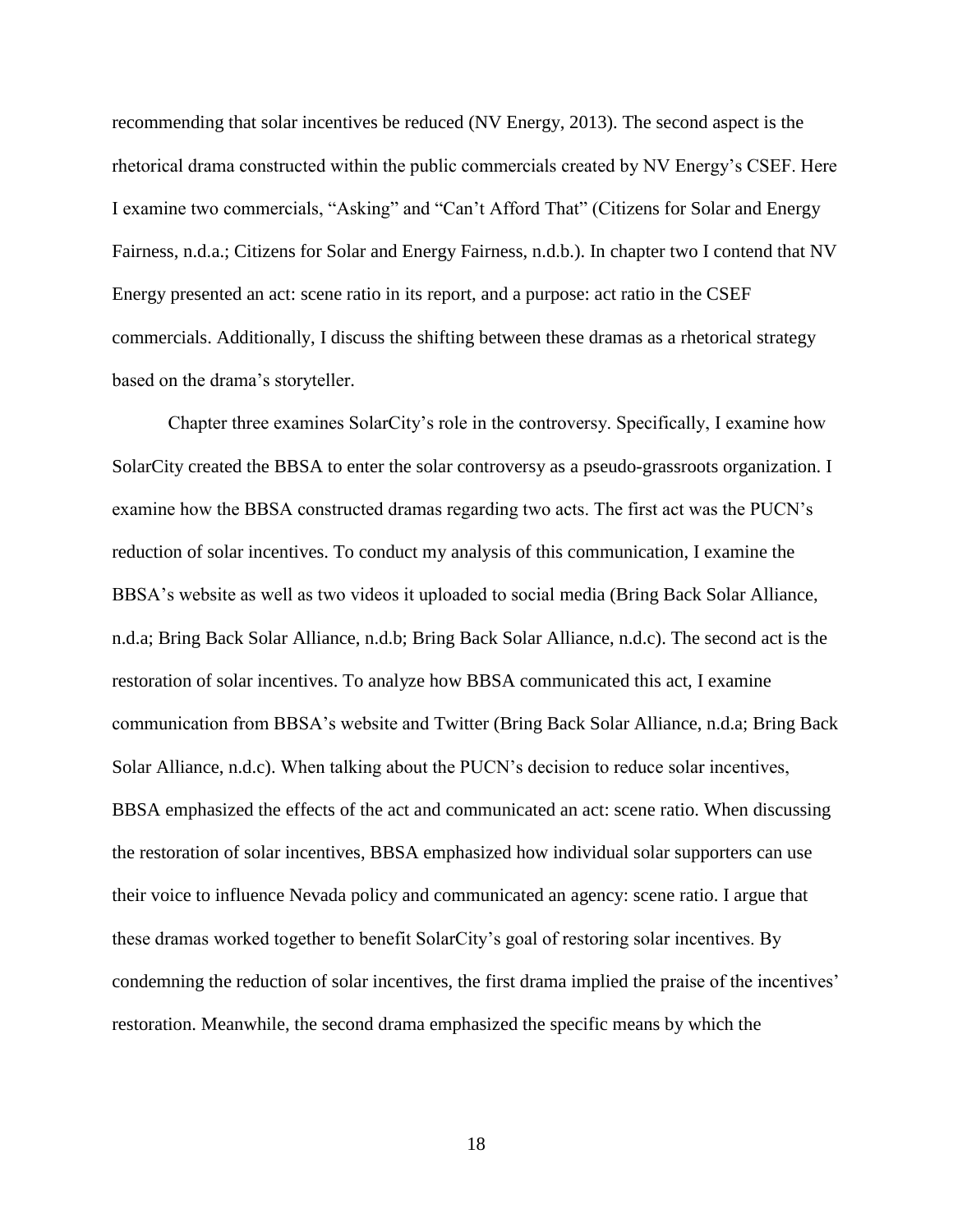restoration could occur. Both dramas de-emphasized the scene and furthermore left out the environment from consideration.

In the conclusion, I explore how a rhetorical analysis of the Nevada solar energy controversy provides an important lens for our general understanding of sustainability and renewable energy discourse. I contend that localized controversies are of particular importance because they impact the larger public sphere. As Goodnight (2012) noted, "Small controversies may appear trivial, a flash in the pan, but these may also provide disruptions, disturbances, and events that render problematic standing theoretical categories and explanations" (p. 262). While local communities clearly have a direct impact on their municipal governments, they also contribute to a larger understanding of how all environmental communication matters.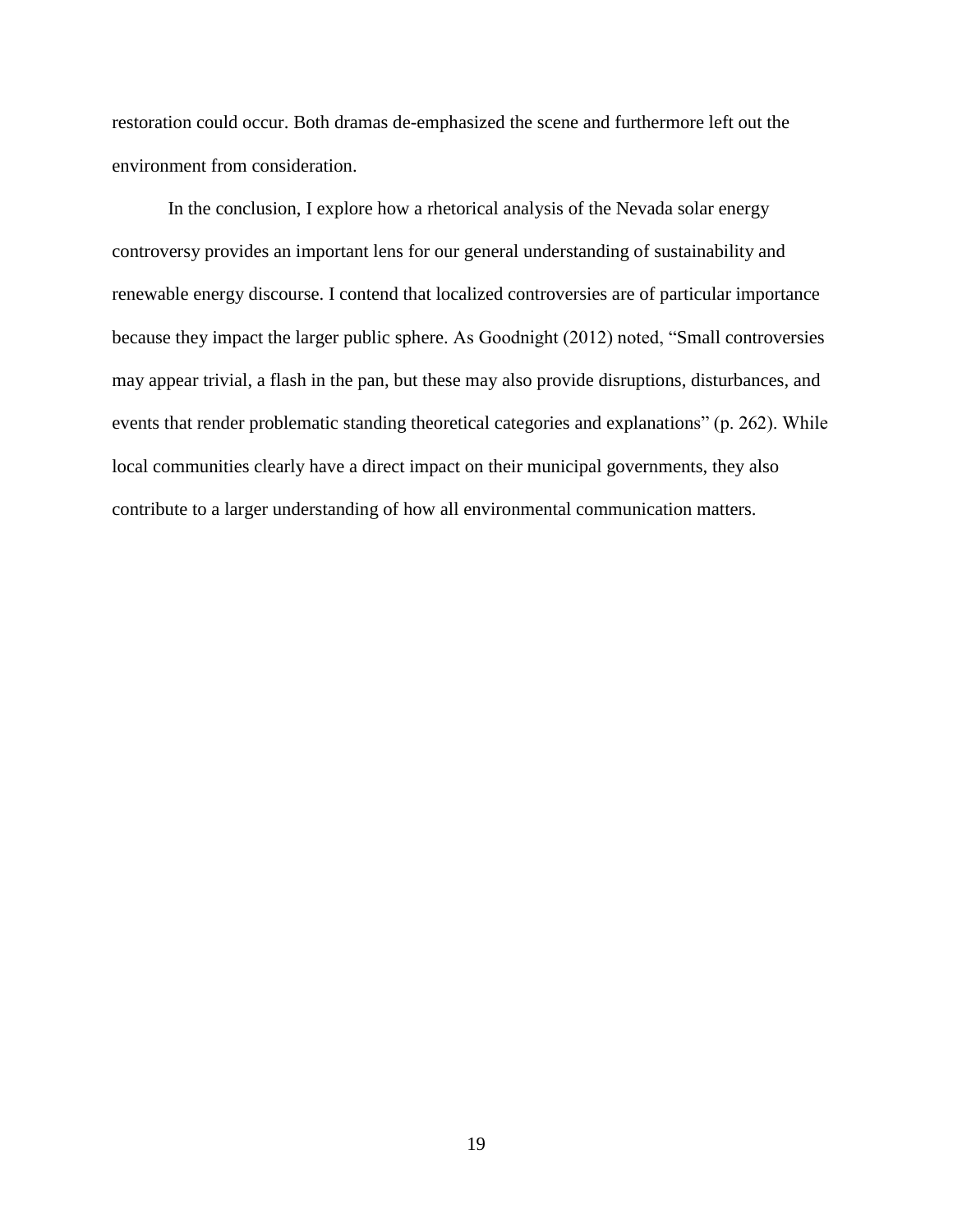#### **Chapter Two:**

#### **Nevada's Energy History and the Origins of the Solar Controversy**

Nevada did not inherently invite human settlement. In the southern tip, unrelenting desert sunlight, limited water, and a lack of natural resources to rely upon created a barren, almost uninhabitable land. When Spanish missionaries first crossed into the area in 1540, the harsh sunlight and rocky landscape caused them to be uninterested in settlement (Bowers, 2013). While some Native American tribes occupied this land, it was relegated as a rest area for travelers on their way to California (Moehring, 2000). Yet, as Nevada's population grew, the sunlight that originally precluded occupancy would become one of its most distinct characteristics and important resources.

In this chapter of my thesis, I rhetorically analyze the communication surrounding the origins of a solar controversy in Nevada. As Nevada's solar energy industry was growing at unprecedented rates (NV Energy, 2016), State regulatory officials drastically decreased solar incentives in the state (Leslie, 2016). This caused many solar companies to stop selling in Nevada (Whaley, 2016c). As a result, two large corporations, NV Energy, the state's electricity monopoly, and SolarCity, the nation's leading solar installer, launched vigorous campaigns to sway public opinion about the incentives overhaul.

To provide the appropriate context to analyze the origins of the solar controversy, I present a brief history of the state's energy development. Understanding how Nevada has soughtout, used, managed, and negotiated its energy needs in the past provides context for how the sun and solar energy became a contemporary controversy. Then, I explain two situational factors that contributed to the solar controversy: how Nevada regulates electricity and Nevada's history of solar incentives. Lastly, I detail the origins of the solar controversy by analyzing Nevada's 2013 investigation into the costs and benefits of solar incentives.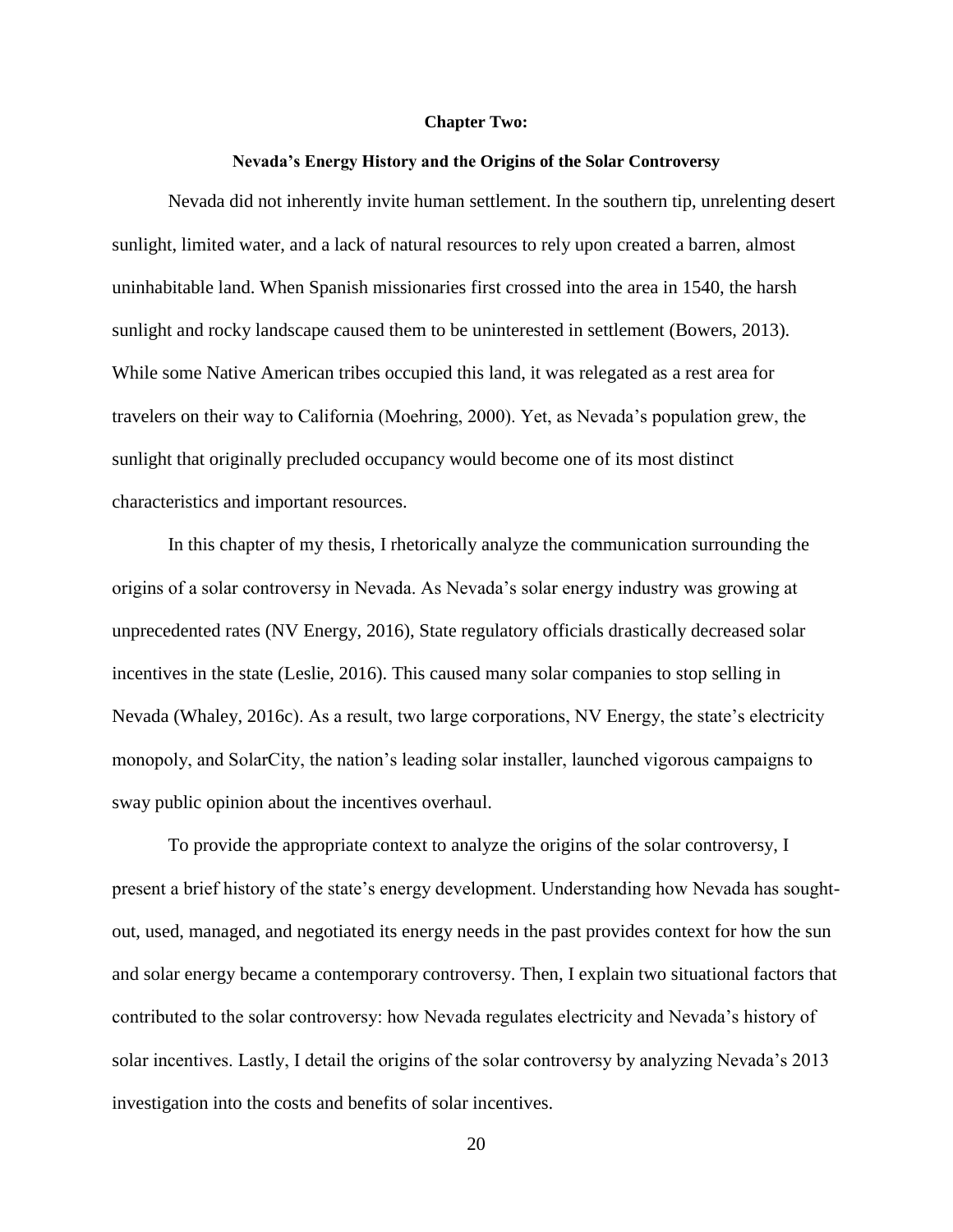The focus of my analysis is the results of the Nevada Public Utilities Commission's investigation (PUCN). I employ Burkean dramatism to analyze the final report, an independent 3<sup>rd</sup> party report on the costs and benefits of solar incentives. I argue that the report constructed a rhetorical drama. In this drama, the report used two emphases to suggest that reducing solar incentives was positive for Nevada. It first emphasized that the act of reducing solar incentives would benefit Nevada by lowering Nevadan's utility bills. It then emphasized that increasing the amount of solar energy the utility constructed would be a better the choice than maintaining incentives. To conclude my chapter, I assess how the drama functioned to define the benefits of solar energy in terms of money. The report weighed the least-cost intensive policies as best regardless of other factors.

#### **Nevada's Energy History**

Nevada's rich history of energy consumption and development spans from 1861 to current day. In 1861 Nevada witnessed a mining boom with the discovery of the Comstock Lode, a large deposit of silver ore within the Sierra Mountains of the Southwest United States (Moehring, 2000). This caused the area now known as Las Vegas to become a critical supply station. Located in-between two isolated mining camps, Las Vegas grew to provide food, mining supplies, and livestock to isolated mining camps. The community continued to prosper until about 1919 when the mines were mostly exhausted and surrounding operations closed (Moehring, 2000).

The dissipation of the mining boom caused Southern Nevada to reconsider its relationship with energy. Because mining could no longer sustain the area, residents needed to find alternative ways to finance and sustain the town. Thus, the residents decided to transition their energy use. Las Vegas residents sought to become an attraction destination by capitalizing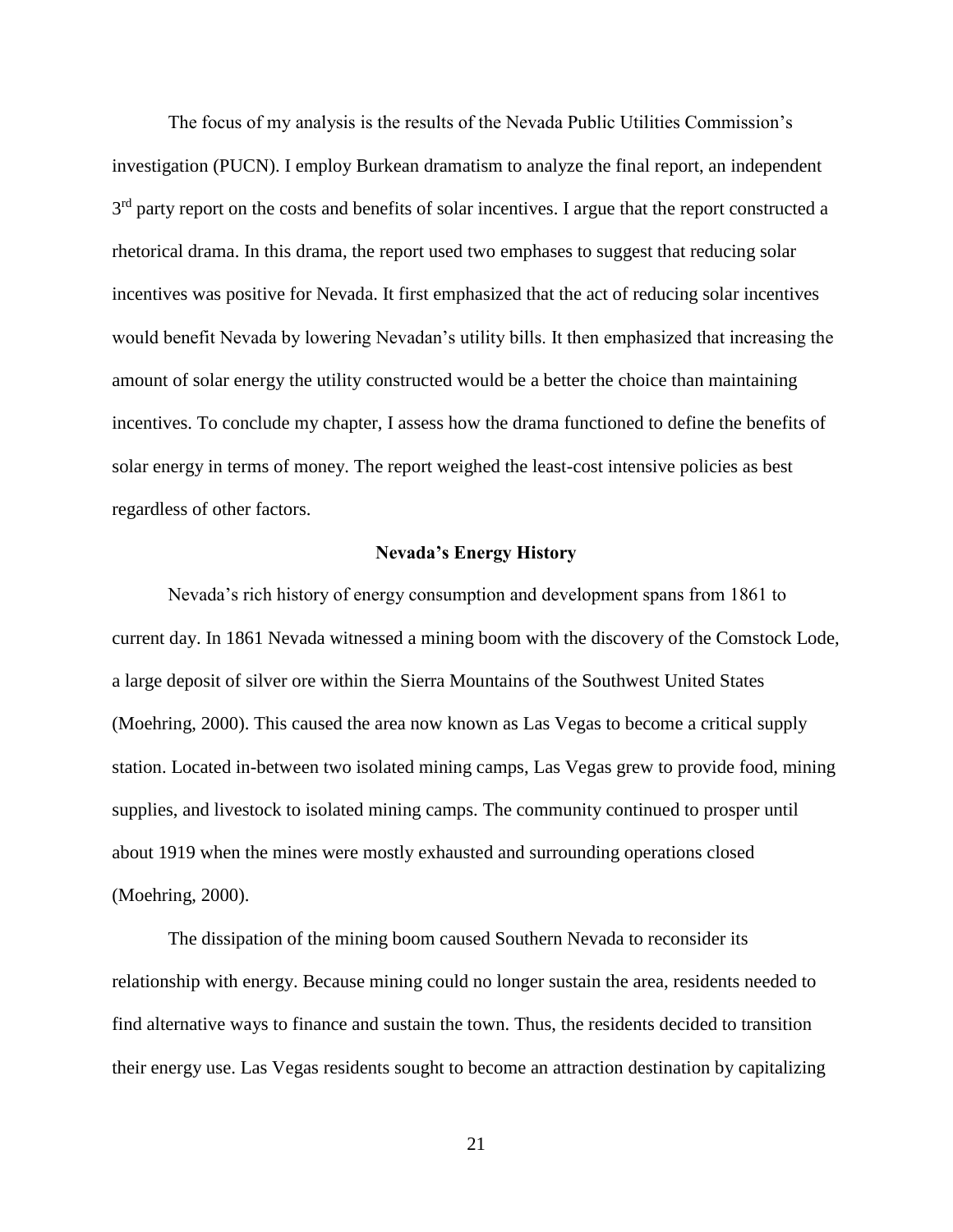on Las Vegas' location and how often people traveled through it. The energy once used to support mining would need to be redirected and increased to support the energy tourists would use. In 1925 the City of Las Vegas lobbied the federal government to fund the paving of its roads (Moehring, 2000). This would make traveling to and through the area easier. In 1931, the city legalized gambling (Moehring, 2000). Las Vegas began to transform from a convenient supply station to a town of casinos and bustling activity.

In 1939, the Hoover Dam was built. Anticipating the dam's construction and the energy it would provide, the city grew. Las Vegas paved more roads, increased its funding for public services, and developed plans to construct more infrastructure (Burbank, 2010). When the dam was complete, it became a national tourist attraction (Burbank, 2010). By 1940, Nevada's population quadrupled from its 1920 census, largely driven by the Hoover Dam's construction and the tourism industry (Strow, 2009). Hitler's 1940 invasion of Europe spurred preemptive development across the United States, with Nevada constructing a commercial and military airport, air-training base, and magnesium production plant by 1943. The bustling industry and military training caused the state's population to swell, and from 1933 to 1943, the state's energy expenditure increased 26-fold (Brigham, 2003). Presently, Nevada still experiences increases in population growth, tourism, and energy expenditure. As of 2016, the state's electric utility, NV Energy, served over 1.2 million customers and provided the electricity needed to provide power for Nevada's 40 million annual tourists (NV Energy, n.d.).

This brief history on Nevada's energy needs is important in shaping the rhetorical context surrounding the solar controversy. This is because public controversies bring forth into the public consciousness aspects of life that are disconnected from everyday routine (Olson & Goodnight, 1994). The public does not often think about how the state obtains its energy supply. Yet, as the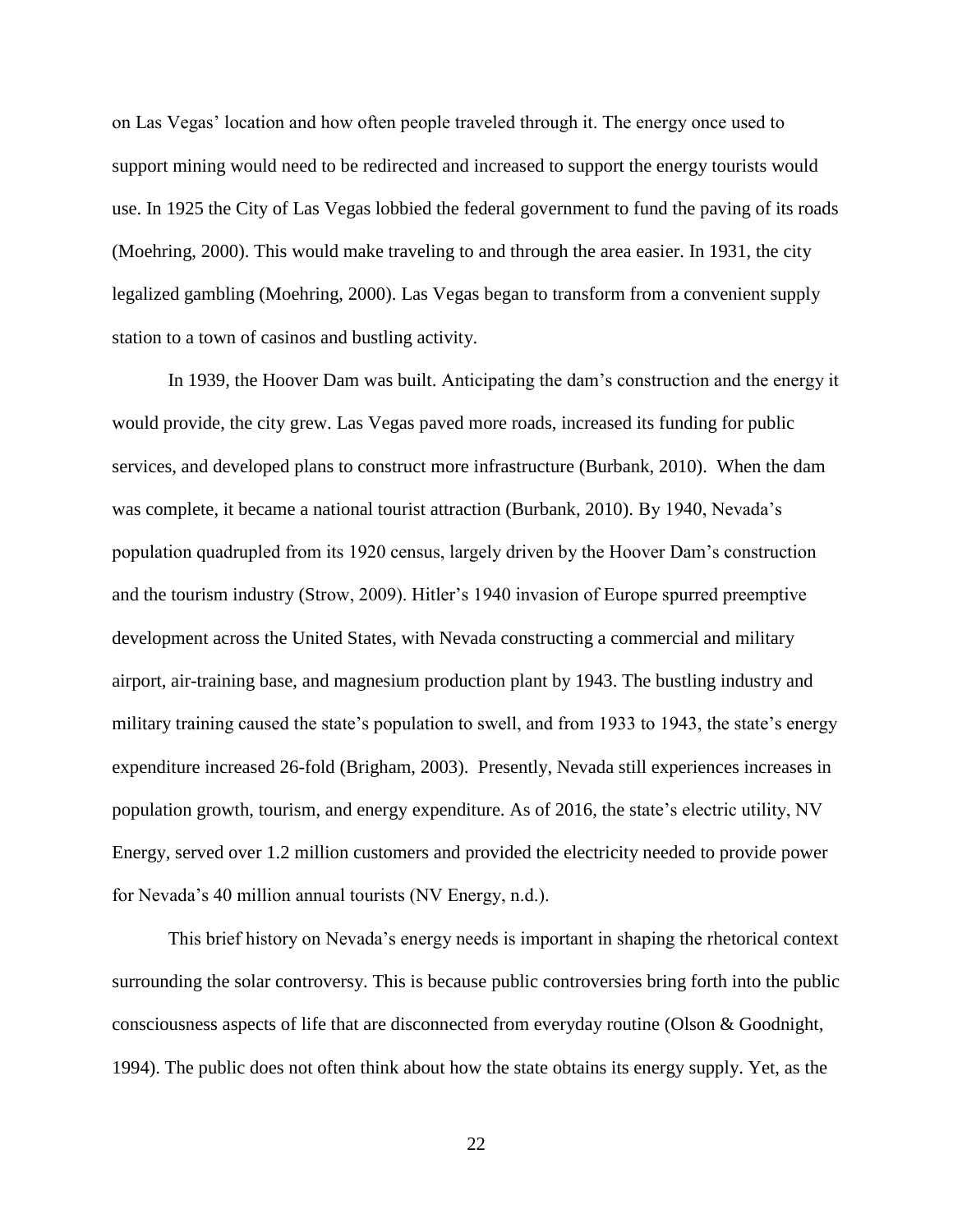solar controversy developed, the ideas surrounding how Nevada would supply its energy rose into the consciousness of public and technical realms. The arguments regarding solar energy incentives would become part of Nevada's overall history of finding ways to supply and manage energy within the state. The next section of this chapter examines the development and regulation of Nevada State solar incentives to contextualize how solar incentives originated and grew to become an issue of contention in 2014.

#### **Nevada State Electricity Regulation and Solar Incentives**

In 1997, the Public Utilities Commission of Nevada (PUCN) was formed out of the Nevada Public Service Commission ("Deregulated market," 1997). The PUCN is a regulatory body that oversees Nevada utility companies to ensure they comply with Nevada State law (State of Nevada Public Utilities Commission, n.d.b). Specifically, the PUCN recognizes NV Energy as a monopoly because it has no competition in the areas it serves. Thus, the PUCN regulates NV Energy to prevent it from taking advantage of the lack of competition. NV Energy may function without competition so long as it submits to regulatory oversight. This ensures that NV Energy provides reliable services and rates to Nevada customers (State of Nevada Public Utilities Commission, n.d.a). In summation, the PUCN allows the monopoly to make a profit, but only as long as essential utility service fees are transparent and fair based upon Nevada State standards.

To appropriately make decisions, the PUCN conducts formal, information-gathering investigations at the request of lawmakers or utilities (State of Nevada Public Utilities Commission, 2012). These investigations are formally documented and open to public access on its website. This is to ensure that all interested parties can participate and contribute to the investigation process. The solar controversy in Nevada arose from such an investigation. In 2013 the Nevada State Legislature passed a law requiring the PUCN investigate and evaluate the costs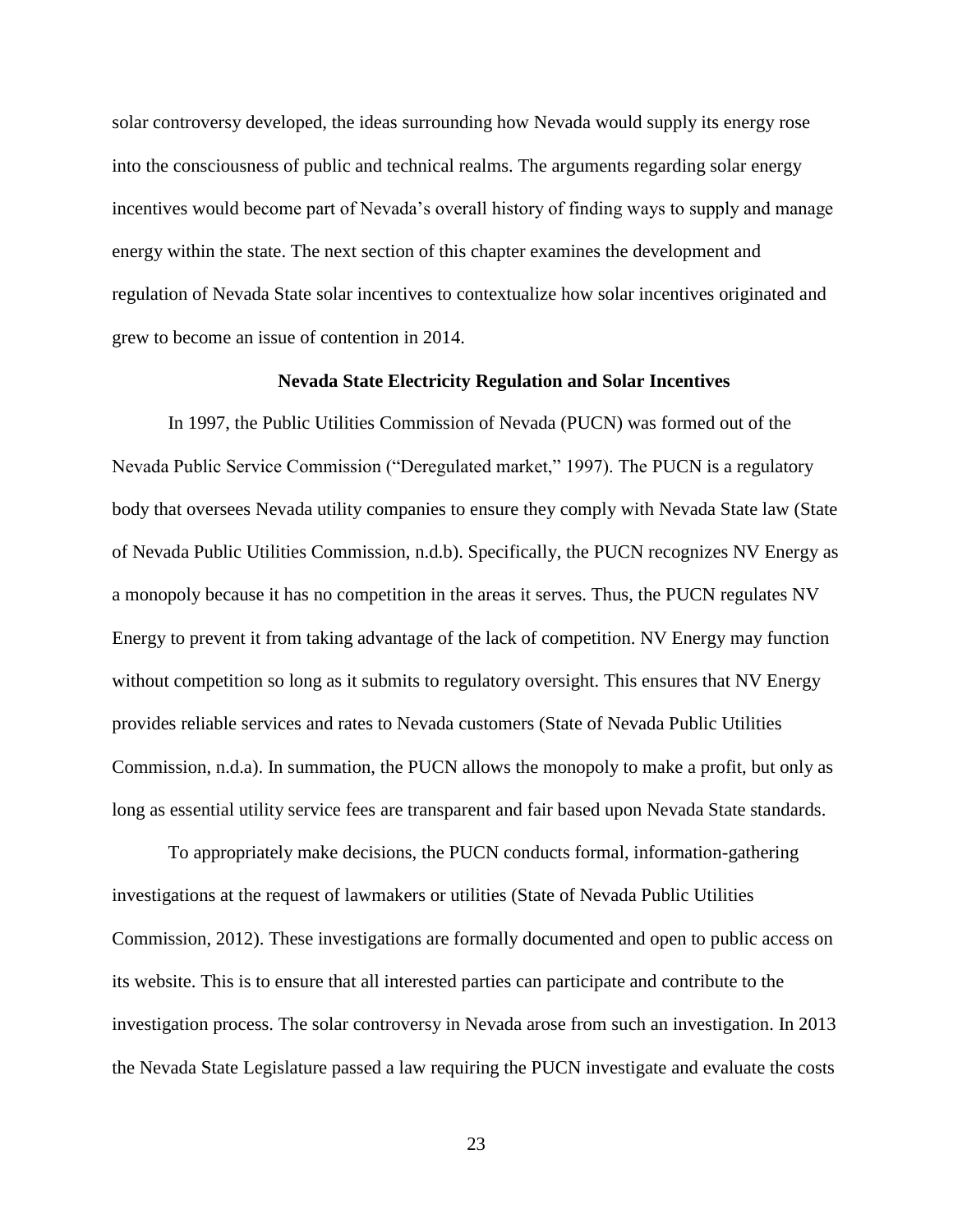and benefits of the State's incentive policy called "net metering" (Nevada State Legislature, 2013). Shortly after, the PUCN commissioned "an investigation to examine the cost and benefits of net-metering [incentives] in Nevada" (State of Nevada Public Utilities Commission, 2013b, p. 1).

Net-metering concerned how solar systems interacted with the existing utility system. This is because when a person installed a solar system at his or her property, the solar system only produces electricity when it receives sunlight during the day. At night, the utility company provides electricity to the home. In Nevada, if a solar system produced more energy than it used during the day, the utility company received the excess electricity and then credited the customer towards the electricity they used at night (NV Energy, n.d.b). Thus, the customer netted the benefits of producing extra electricity during the day.

The net-metering benefits in Nevada originated as a retail-based credits. This means that utility companies were required to credit customers for excess energy at the same retail rate that the customer paid for solar energy (NV Energy, n.d.b). That meant that NV Energy customers who wanted to purchase a solar system could design a system that produced excess energy during the day, so that the customer could completely offset their NV Energy electricity charges at night. This is called a net-zero benefit. In other words, NV Energy was legally required to participate in a program in which they paid solar customers for their excess energy. This is especially important because net metering policies cause electric utilities to lose the revenue that they could have charged customers. As I will explain in the following chapter, net metering's effects on NV Energy's revenue motivated the company to become a key stakeholder in Nevada solar energy policy and the solar controversy.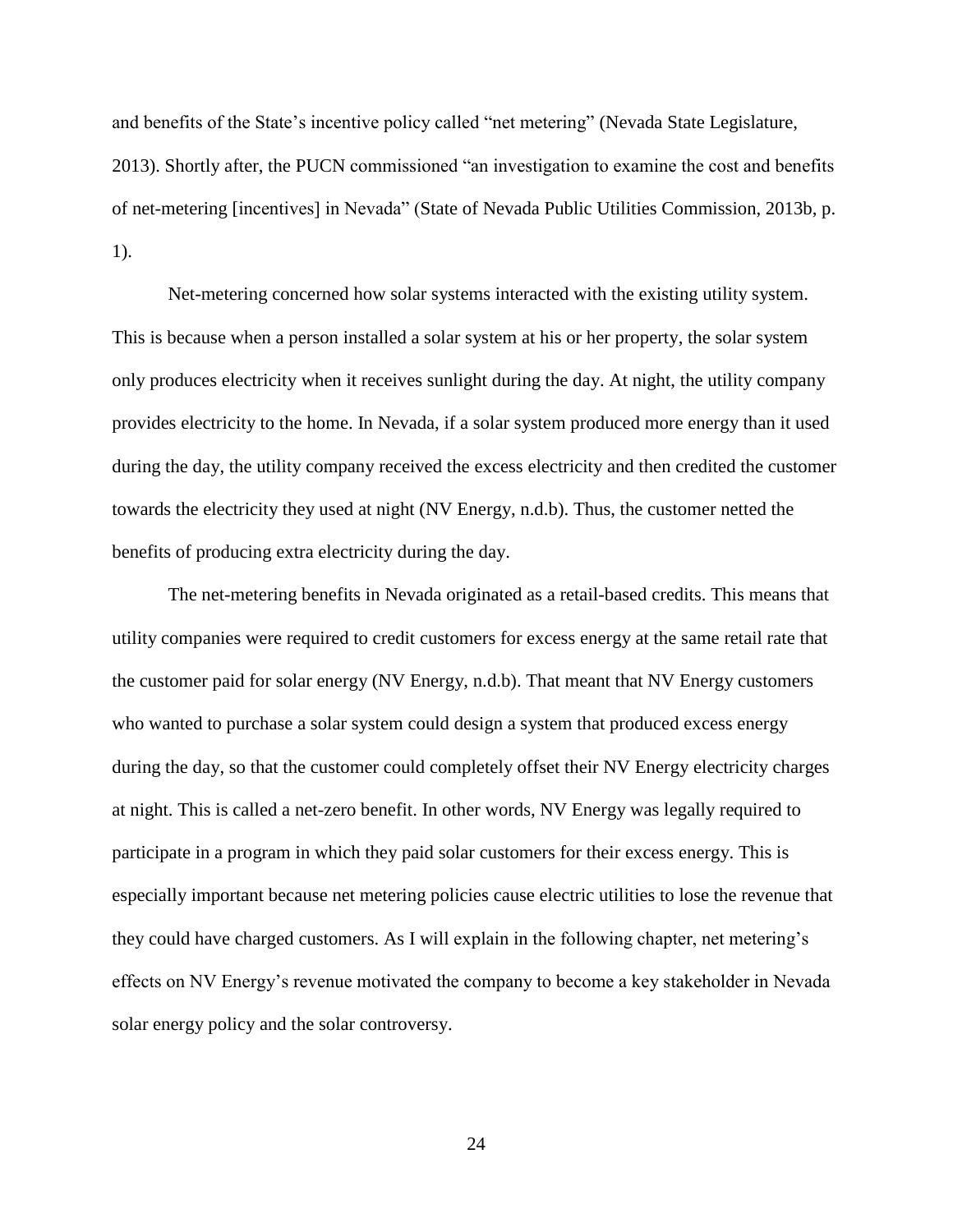Overall, the variety of incentives led to the proliferation of solar energy in Nevada. This in turn prompted Nevada to evaluate net metering. When solar energy becomes prominent in a state, policy makers must consider how net metering has affected and will continue to affect the state's energy landscape (Carley & Davies, 2016). As of 2014, 12 states had commissioned studies to report the effects of their net-metering policies (Blackburn, Magee, & Rai, 2014). The Nevada legislature did the same. In 2013, it passed assembly bill 428 that required PUCN to provide its own report (Nevada State Legislature, 2013). The report, at minimum, was required to assess the costs and benefits of net-metering for the State of Nevada overall, for those who participate in net-metering, for those who do not participate in net-metering, and for Nevada utilities.

As the formal PUCN investigation into net-metering incentives began, interested parties requested that the commission consider monetary and social benefits of renewable energy as well as the reduction of carbon emissions (The Alliance for Solar Choice, 2013; Bobzien, 2013). A year later, Energy and Environmental Economics, INC. (E3), an independent organization selected by the stakeholder committee to conduct analysis, provided a comprehensive 171-page report to the PUCN (Price, Pickrell, Kahn-Lang, Ming, & Chait, 2014). This report outlined the costs and benefits of the proposed three-prong solar incentive structure. Overall, the results of the study found that prior to 2014, solar systems receiving net-metering incentives had provided a net benefit of approximately \$36 million to all Nevada electric customers. However, the report also found that maintaining net metering in the future would begin to cost electric customers money because the state was lowering its upfront, cash incentives. Net metering would also reduce the amount of solar that could be in the state by discouraging the utility from building its own solar energy plants.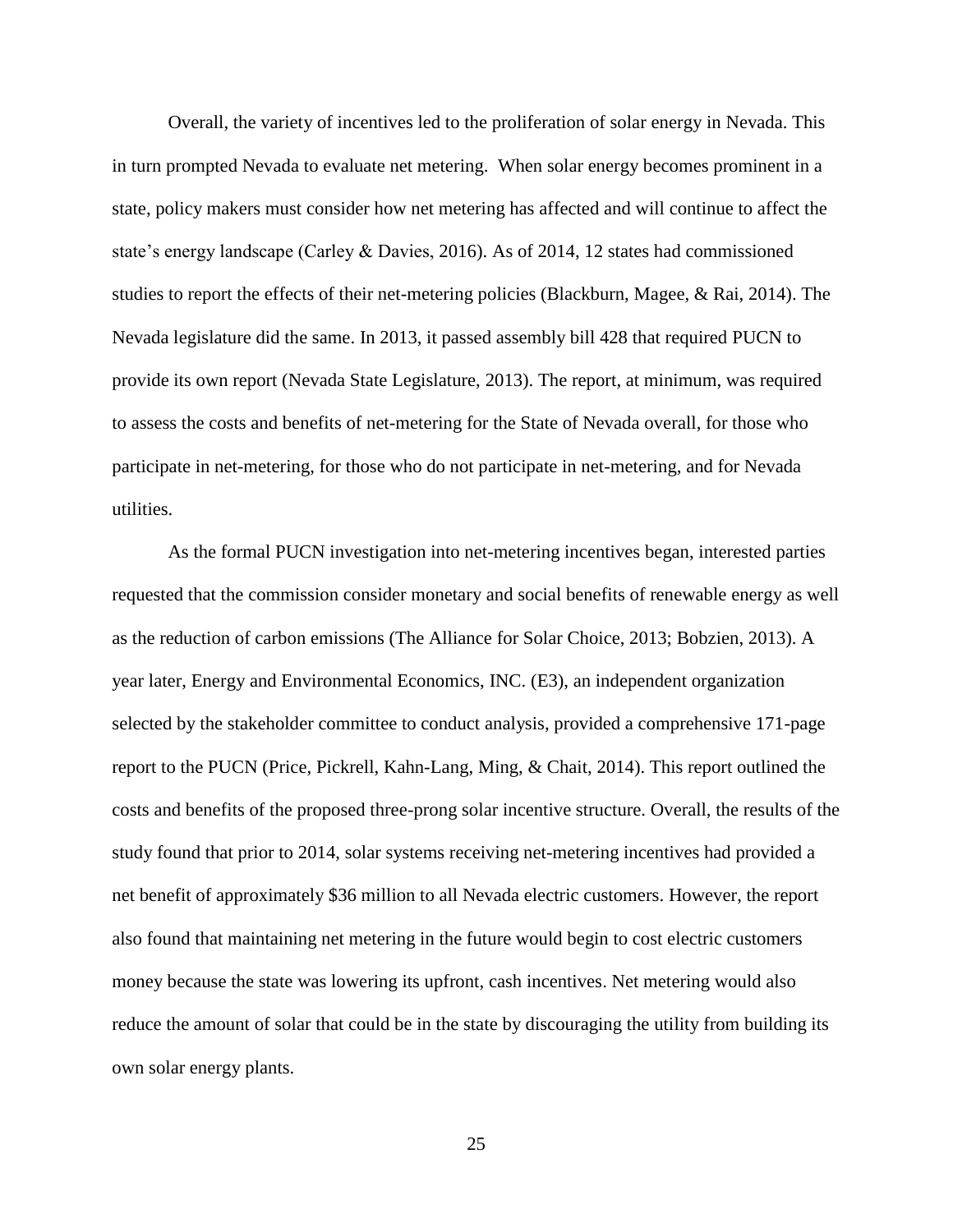The PUCN approved the report and issued a summary report to the State Legislature on September 29, 2014 (State of Nevada Public Utilities Commission, 2014a; State of Nevada Public Utilities Commission, 2014b). In the following year, the state adopted Senate Bill 374 on June 5<sup>th</sup> 2015 (State of Nevada Legislature, 2015). This legislated three new aspects of energy incentives. First, it enabled the PUCN to establish new electricity rate classes based upon whether one buys electricity or produces it with non-traditional technology (such as solar panels). This means that the PUCN could alter the amount of money that solar panel users pay for their NV Energy electricity. Second, the bill capped the amount of net metering incentives that state could have from 3% of its total electricity production to a hard limit of 235 Megawatts worth of systems. This meant that if the state produced more energy, the amount of net-metering allowed would no longer proportionally follow. Finally, the bill restricted future changes to the net-metering incentives by prohibiting the PUCN from creating incentives that would "unreasonably shift costs from customer generators [those using renewable energy] to other customers of the utility" (State of Nevada Legislature, 2015, p. 5).

#### **Rhetorical Dramas and Technical Discourse**

In our attempts to understand solar renewable energy and the role that the E3 report played in the solar energy controversy, it is important to examine how scientific research is persuasive. Goodnight (2012) argued that science is rich in controversy and public interest. He argued that the ways in which the public deliberates and chooses to utilize science changes the material conditions of the world. Scientific and technical inquiry produce the research and data that society grapples with in its deliberations. Thus, the knowledge from scientific and technical realms has rhetorical implications. In Nevada, the State Legislature determined that more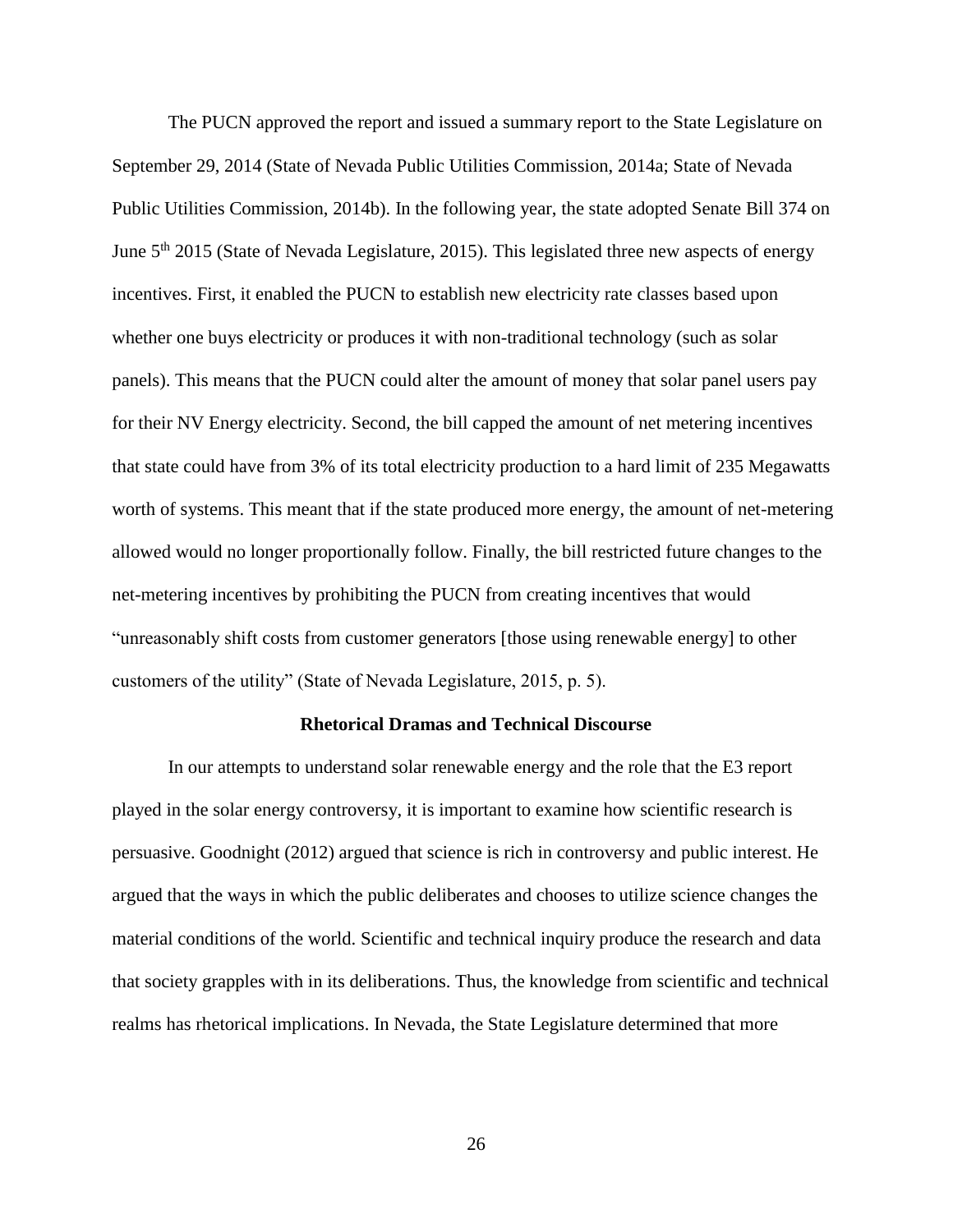technical knowledge of net metering was needed. This would allow for policy makers to have the information necessary to potentially change Nevada energy policy.

Moreover, Wander (1976) explained that those who produce knowledge are inherently persuading their audiences to accept their methods and results. Thus, research inherently contains the rhetorical goal to persuade others in the field to accept and consider the discoveries and conclusions of the report. To summarize, scientific inquiry is innately rhetorical because it is communicated in ways that persuades others to accept the knowledge produced by inquiry.

Ceccarelli (2009) explained that all scientific texts are constructed based upon a consideration of discursive opportunities and material constraints surrounding the science. Thus, the language within scientific reports is purposely selected to promote consensus among the contextual considerations surrounding the science. Althouse (2005) linked these choices to a social construction of reality, stating, "perceptions of reality are not rooted simply in the physical world, in technical research results, or in philosophical arguments but in language itself" (p. 459).

Burke (1945) presented a framework for understanding the worldviews presented by language. He argued that all communication is symbolic action that presents life as a drama emphasizing certain aspects of life over another. He presented dramatism as a method to examine how a speaker's communication constructs five pentadic terms: *act* (the actions that occur), *agent* (the individual or individuals who perform actions), *scene* (the settings in which acts occur), *purpose* (the reason why actions are taken) and *agency* (through what means are actions taken).

As a speaker's communication uniquely emphasizes one element of the pentad, other elements are deemphasized. These emphases present a ratio, "a preference for one aspect of a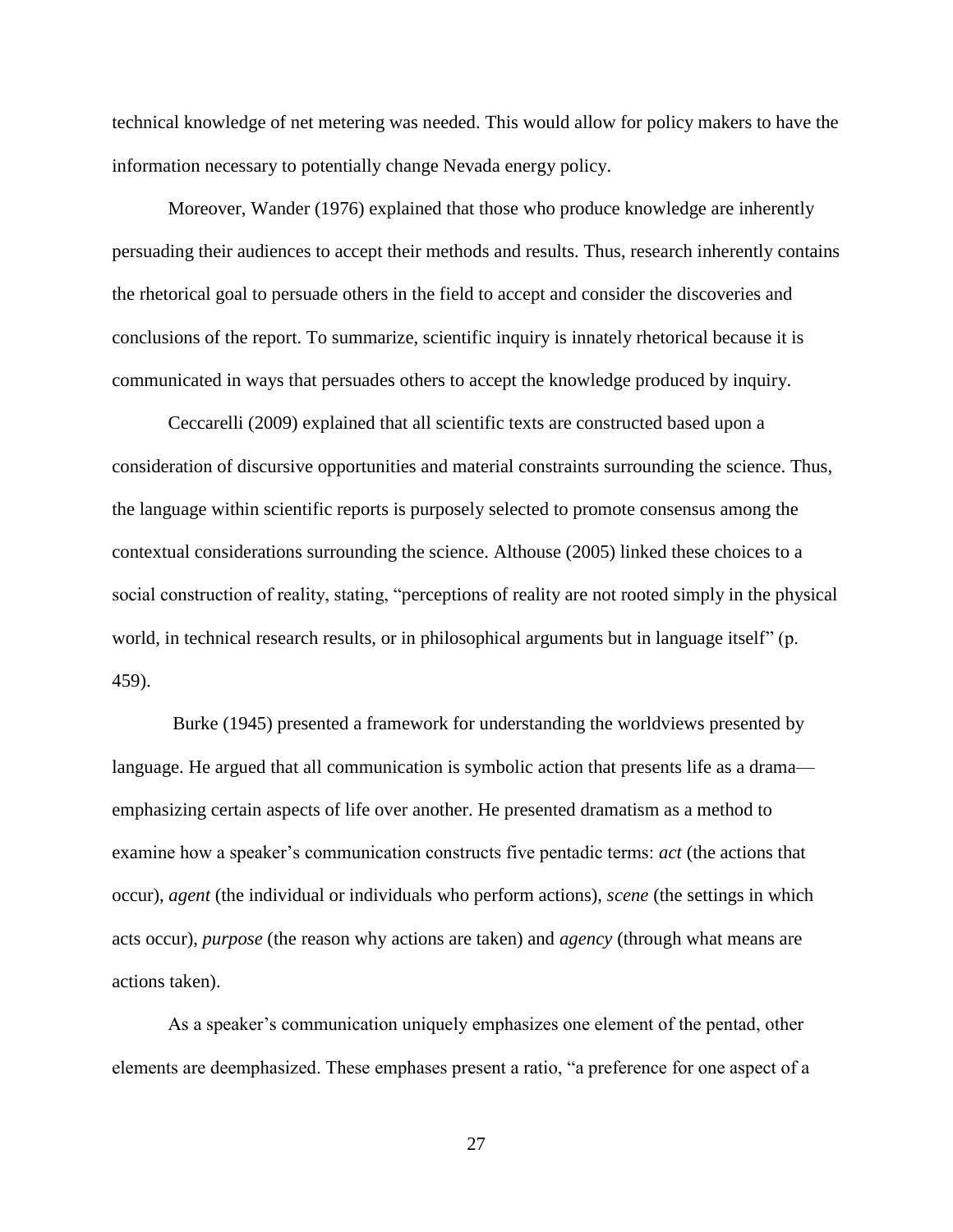situation over another" (Bloomfield & Sangalang, 2014, p. 144). Central to dramatism, preferences reflect motives, a "bundle of judgements as to how things were, how they are, and how they may be" (Burke, 1954, p. 14). Thus, human motivation consists of its preferred social orientations that suggest how society should evaluate and act within situations (Burke, 1945; Ling, 1970).

This is especially important because empirical and technical data is traditionally perceived to be free from preference or orientation. Scientists are considered "pawnbrokers of reality," (Goode, 1969, p. 85), and the data they provide answers about nature. Focused on discovery, scientific research does not inherently promote ideologies. However, Brummett (1979) explained that language itself provides clarity to questions by orienting issues to elements of the pentad. Scientists often consider what language to use and how to speak to their audiences (Walsh, 2013). Thus, like all communication, even technical discourse is a drama.

To summarize, one way to analyze technical discourse is to examine it as dramatic construction. By employing dramatism to analyze the language used within technical reports, a rhetorical critic may discover the nuanced ways reports construct a given orientation for the treatment of an issue. Technical discourse can focus upon certain elements of the pentad and thus orient the audience towards a preferred view of the topic.

Thus, I employ Burkean dramatism to examine how the technical communication regarding solar energy presents orientations of how the technical community should perceive solar net-metering incentives. Specifically, I examine the report provided to the PUCN by E3 in 2014. It was the technical product of bureaucratic deliberation among the PUCN and energy stakeholders to produce answers in their investigation of the costs and benefits of net-metering incentives in Nevada. I focus on the report's answers to five general questions within its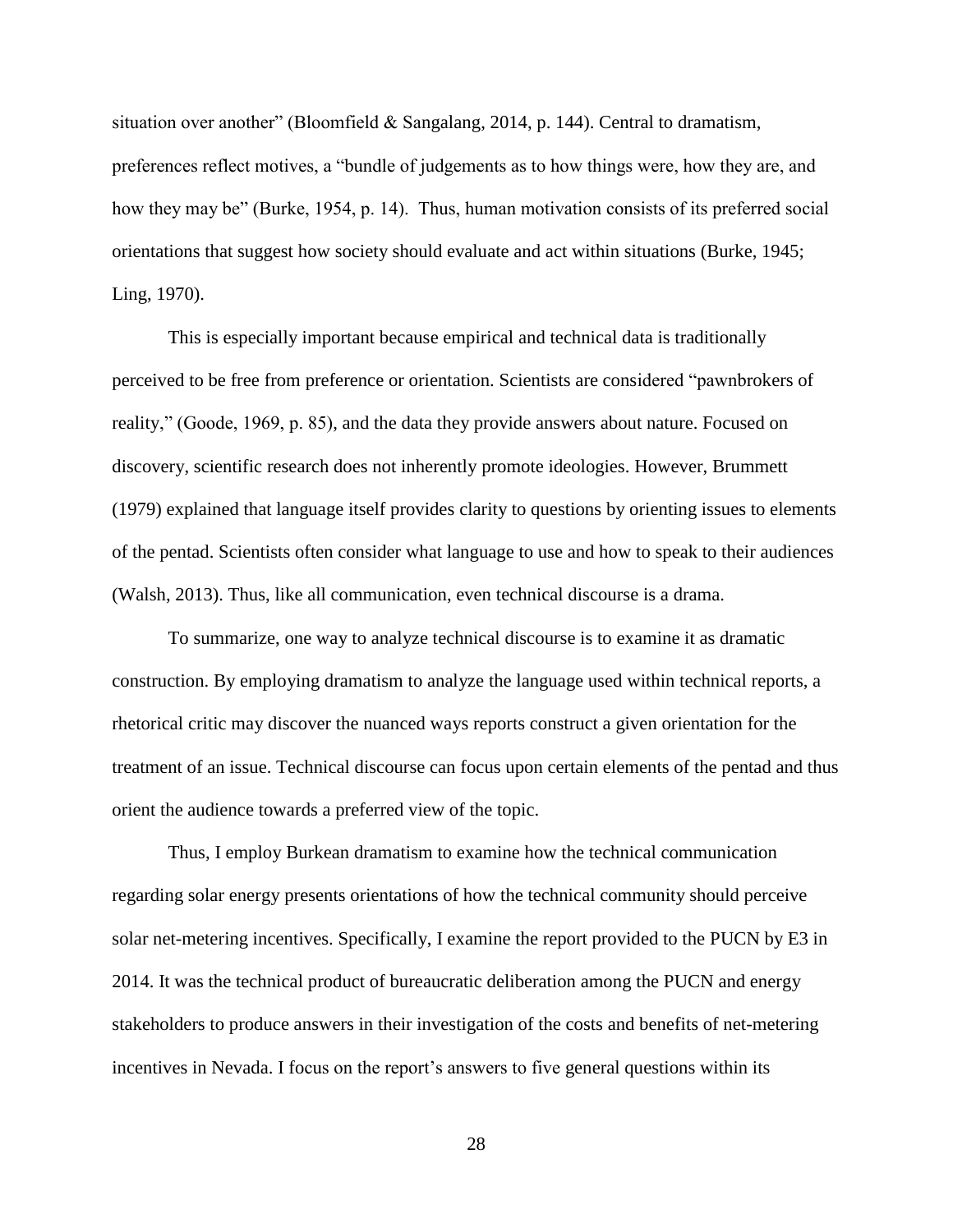executive summary section. As I conduct my dramatistic analysis, I detail what each question discussed and how the report presented the answers.

I argue that the report contained a clear pentadic ratio, *act: scene*, that, when coupled with the data within the report, functioned to suggest that society should positively evaluate the act of decreasing net-metering. I make this claim based on statements in the report that evaluated the act of providing net metering incentives based upon its outcomes in Nevada. Afterwards, the report examined a second act, the utility construction of solar energy. As the report outlined the benefits of utility-constructed solar energy, it presented information that suggested the most positive affects to the Nevada (the scene) could be realized through such utility-scaled power.

The report's information as presented through the act: scene ratio suggested that policymakers adopt a reduction in net-metering incentives. The pentadic ratio revealed a motivating ideology in which society should embrace actions that have positive results. While the report did communicate that previous net-metering produced benefits for Nevada, it also claimed that reducing incentives would be even more beneficial in the future. This can be seen through how the report introduced a second act: the construction of utility-scale solar plants. Not only would the construction of utility-scale solar would provide the most benefits to Nevada, but the continuation of the previous net-metering policies would also disincentivize the construction of utility-scale solar. Ultimately, while the report's purpose was to provide technical information about net-metering, its communication revealed a drama in which reducing net-metering was a positive act.

#### **The Act: Scene Ratio and Net Metering**

In the beginning of the report, it focused on understanding how *the act* of purchasing netmetered solar systems affected the amount Nevadans paid for energy, thus affecting the scene of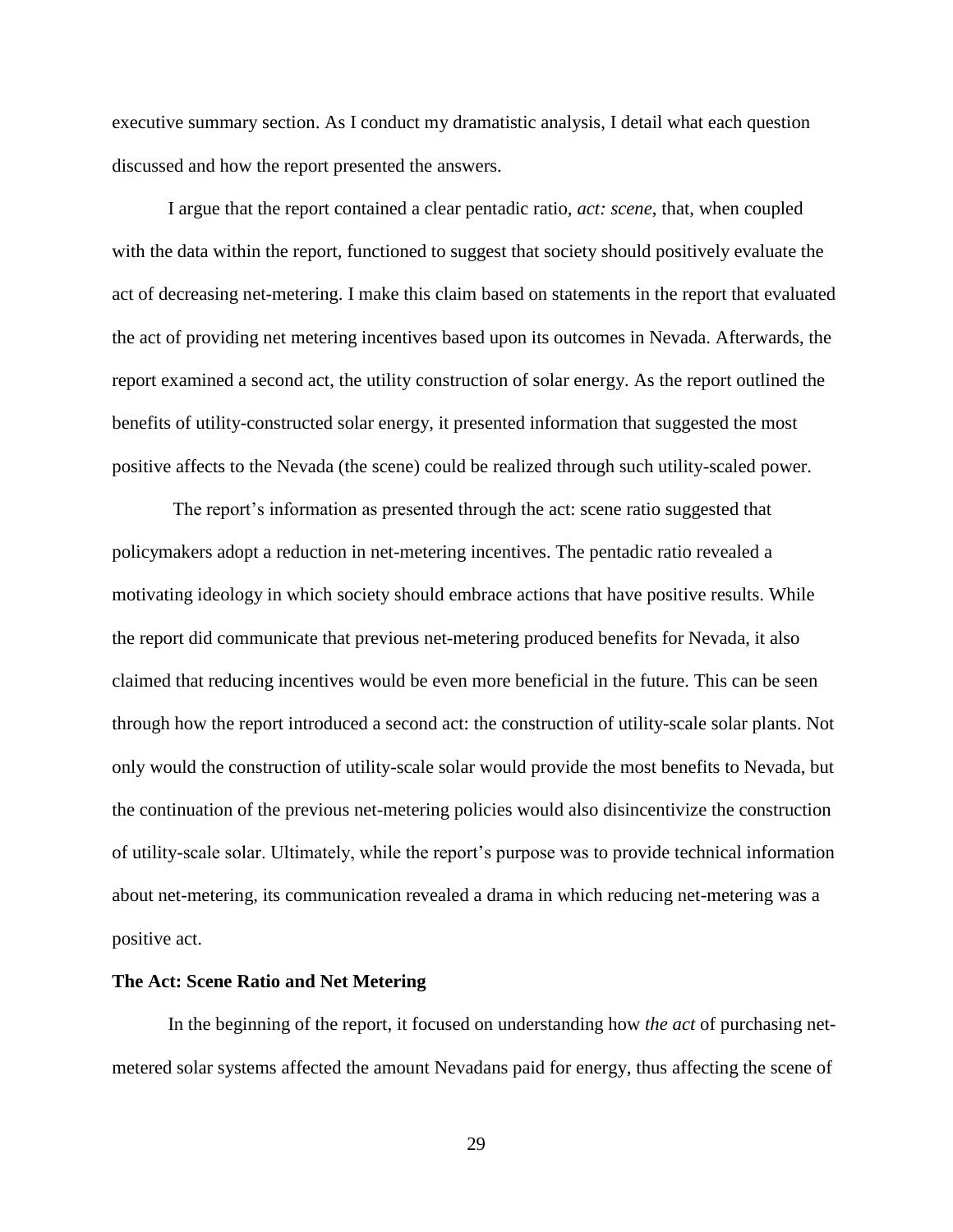Nevada's energy landscape. Burke (1945) argued that ratios emphasizing acts reflect the social orientation of realism. This orientation suggests society should evaluate its actions based upon their consequences (Brock, 1965). In the report's act: scene ratio, net metering is implied to have impacted Nevada, and should be evaluated based upon how it would continue to impact Nevada.

The first part of the report sought to determine if purchasing net-metered solar systems affected the overall price of electricity for customers who chose to install solar panels than if they solely obtained electricity from NV Energy. To determine this, the report leveraged the price of purchasing solar energy (minus NV Energy's up-front incentives) against the cost savings accrued on electric bills using solar energy. The report determined that, prior to 2014, up-front cash incentives made purchasing a solar system cheaper than buying electricity solely from NV Energy. Buying a solar system was "cost-effective" (p. 5) and would lead to Nevadans saving money on their electric bills.

However, because Nevada was in the process of lowering the up-front cash incentives, anyone who would buy a solar system in the future would pay more money overall than if they continued to buy electricity from NV Energy. The text in section one centered upon how the act of buying solar panels would affect Nevadans:

> Self-generation looks moderately more expensive than conventional utility service.... [Net-metering] participants are expected to pay about \$0.02/Kilowatthour (kWh) more for energy they self-generate than if they would have purchased from the utility, which adds up to a net present value (NPV) of -\$135 dollars over the 25-year lifetime of the systems. (p. 6)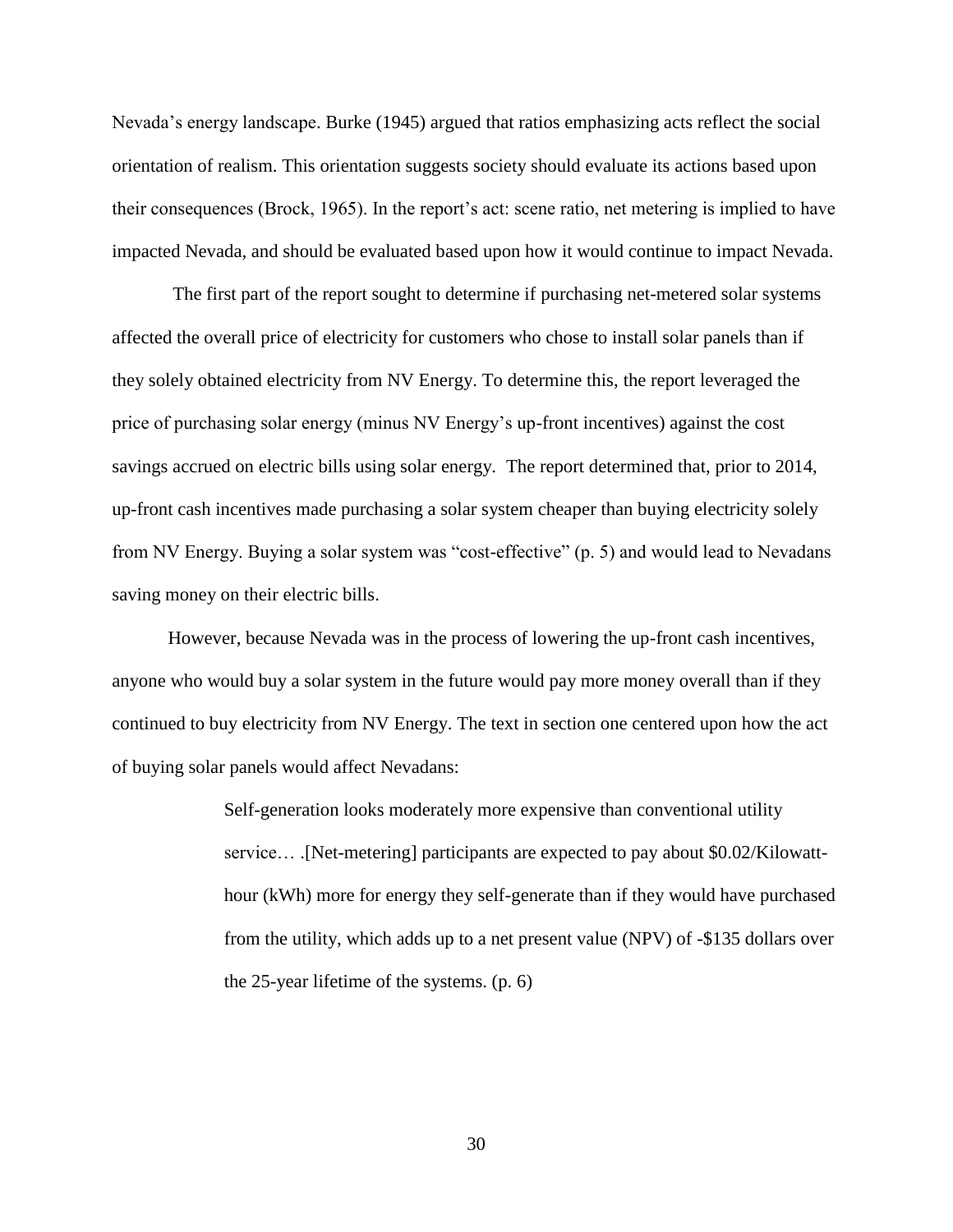The information provided about costs emphasized effects upon agents by highlighting how installing solar systems increased energy bills. This is a focus upon the direct economic impact the act causes for Nevadans.

A focus on the act and its consequences deemphasized other ways of evaluating the act of purchasing net-metered solar systems. This is because ratios are "*selections* of reality… and any selection of reality must, in certain circumstances, function as a *deflection* of reality (Burke, 1945, p 59). Because the report emphasized the effects of purchasing solar panels, it did not explore how financing options (*agency*) may change the data.

The next part of the E3 report discussed how the purchase of net-metered solar systems affected non-solar customers. Specifically, the report presented information determining how the past, present, and future of solar energy and solar energy incentives impacted customer rates. The report provided three findings. First, providing solar incentives prior to 2014 significantly shifted costs from non-solar customers to solar customers. This is because NV Energy provided up-front solar incentives by increasing charges on customer utility bills. Second, by reducing netmetering incentives in the future, no electricity customer would incur costs of other electricity customers. Third, all electricity customers will benefit in the future, because Nevada has constructed enough net-metered solar energy to avoid purchasing any renewable energy needed to meet its state-mandated clean energy requirements. This would benefit non-solar customers, because otherwise all customers would collectively be charged \$36 million dollars to fund the purchase. The section concludes, "Overall, the planned reforms [to reduce net-metering incentives] significantly reduce costs to non-participants" (p. 8).

The data presented in this section deflected other ways of perceiving net-metering. It evaluated net-metering (the *act*) for how it affected Nevadans without solar energy (members of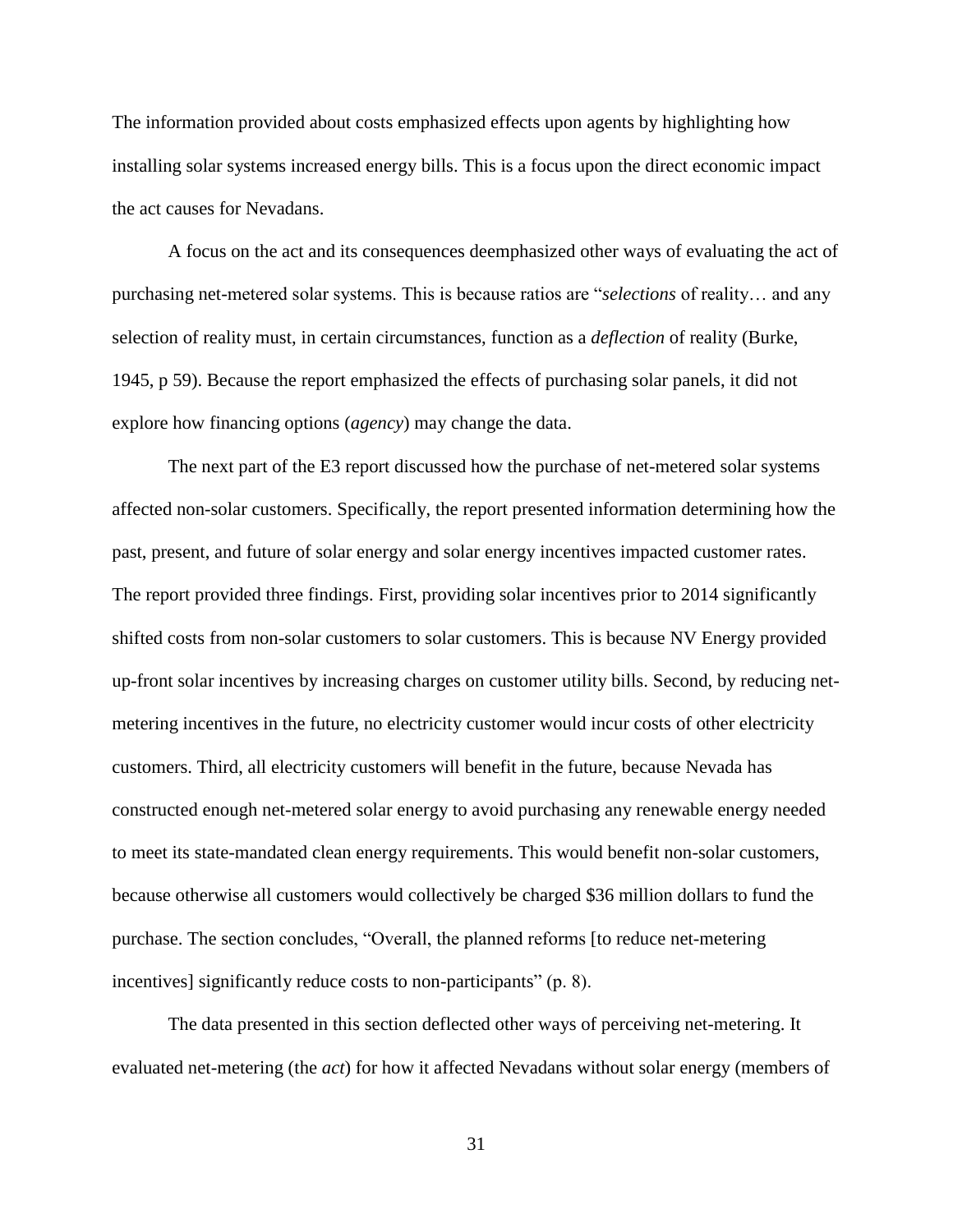the *scene*). An alternative emphasis could evaluate the act for how well it gives all members of the scene agency to choose between maintaining traditional electric service from NV Energy and purchasing their own solar panels. In this ratio, a positive evaluation of net-metering would focus on how freely Nevadans could choose between the two options. While the report did acknowledge agency, it was not controlling. Rather, the act of influence reducing net-metering incentives would "[reduce] the financial proposition to those who would install self-generation" (p. 8). In dramatic terms, the *act* of reducing incentives would limit individuals' future *agency* to install solar panels.

To answer the third question, the report provided answers about how the solar energy built through net-metering increased or decreased utility bills overall. It repeated its previous findings that funding solar incentives before 2014 caused NV Energy customers to pay higher bills. The report found, "prior to 2014, NEM caused bills to increase slightly overall because utility incentives exceeded the utility costs avoided by the NEM generation" (p. 9). In other words, the utility had to charge more on its utility bills to cover the cost of incentives. Afterwards, the report found that scaling-back the incentives would reduce the previously inflated electric bills. "For future vintages, when incentives are lower, the total bills NV Energy collects will decrease substantially" (p. 9)

These answersimplied that having net-metering incentives (the *act*) led to an increase for Nevadan residents' utility bills (an aspect the *scene*). Of importance is how the report again deemphasized the idea of agency. This section of the report concluded with a chart detailing the effects of net-metering on utility bills. It showed that average utility bills were raised for netmetered solar systems installed in 2013 (when net-metering and upfront incentives were not yet reduced). It then showed how average utility bills will be reduced as solar incentives are reduced.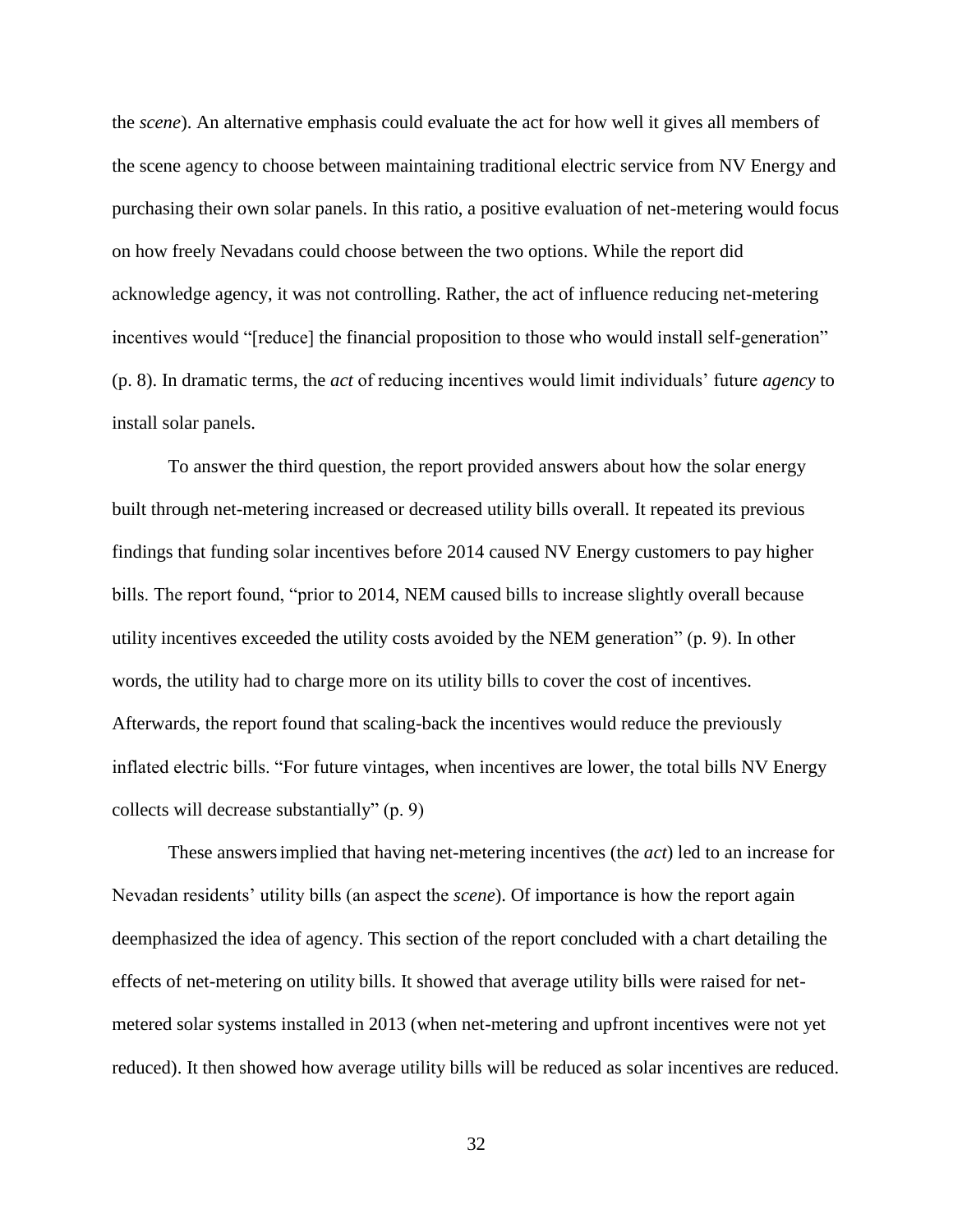Afterwards a statement contextualizing the chart is presented: "All of the bill savings accrue to those who install self-generation and these savings do not include the costs of the systems themselves" (p. 9). In other words, an individual's choice to purchase solar energy could be costlier than the data depicts.

Overall, the act: scene ratio found in the first three sections of the report oriented readers to evaluate net-metering incentives for what net-metering had done in Nevada and what netmetering would do in Nevada in the future. While the past net-metering incentives were evaluated as positive, the data was hedged against another act, the purchase of a solar system. The report suggested that a resident who purchased a solar system could, contrary to the data, bear costs that would offset the savings on their utility bills. While the future decreases of incentives were evaluated as positive, the data did not consider the impact of choices (*agency*) that customers and policymakers could make. It did not consider that customers could finance instead of purchase a system or policymakers could keep net-metering, opting to change other incentives instead.

#### **The Act: Scene Ratio and Utility-Constructed solar**

In the last two sections, I have reviewed how the report began looking at the effects of two separate *acts*. It examined customers purchasing solar panels through net-metering incentives, and the utility company constructing its own solar panels. It evaluated these acts based upon how they benefitted Nevada. For example, the report argued that net-metering could lower state electricity costs. However, it also stated, "Overall, NEM generation moderately increases total energy costs, primarily because large-scale, utility-sited renewable generation is a lower cost resource" (p. 10). In other words, continuing net metering would actually increase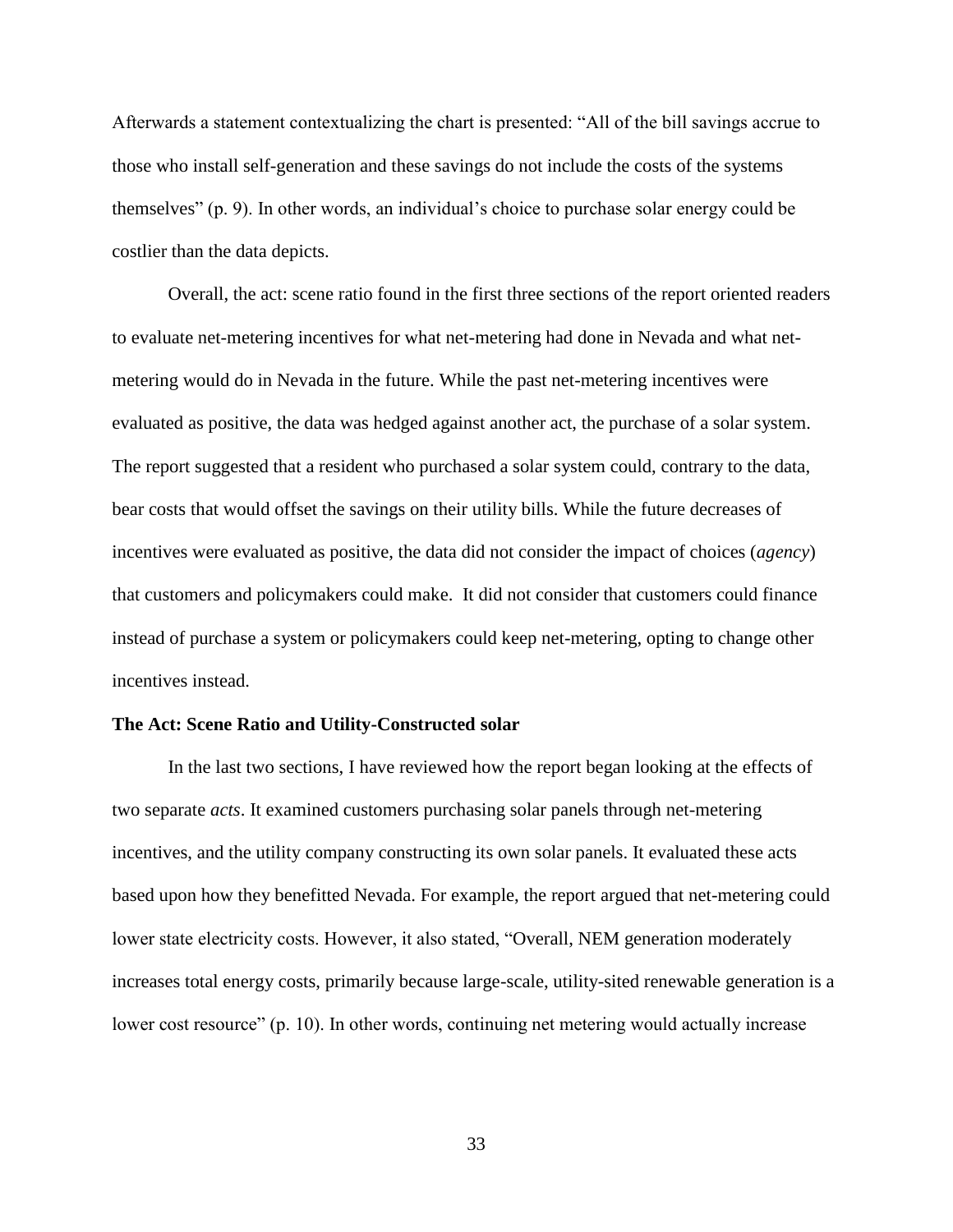total costs. This is because the costs associated with constructing the more cost-effective largescale utility solar energy would be directed towards the less cost-effective net-metering.

Thus, customers generating their own electricity through solar panels would be costlier to Nevadans than if the utility constructed its own solar generation facilities. The report summarizes this in the following statement: "Our forecasts predict that the cost advantage of utility-scale renewable systems outweighs the additional loss and transmission benefits of small distributed NEM [individually owned, self-generating solar] systems" (p. 11). In other words, if increasing utility-scale solar means some people will not install a net-metered solar system, that loss of individual systems is overshadowed by the benefits of the utility-scale solar. This explanation suggested the solar energy that best benefits Nevada is utility-scale—constructed, owned, and operated by NV Energy. The act of obtaining net-metered solar systems is not as effective, because it detracts from utility-scaled solar. It would shift resources away from supporting the costs of net-metering, rather than supporting the costs incurred through constructing large- scale utility solar.

The final section of the report examined if net-metering has created benefits to human health and the environment. The report stated, "There is no substantial net emissions reduction or additional health benefits attributable to NEM systems." (p. 12). Additionally, it claimed that utility-scale solar energy generation would be better for the environment and that individual selfgeneration would discourage NV Energy from building solar energy facilities. The report summarizes this argument by noting:

> Because customers install NEM systems when it is in their own interest, NEM capacity is installed before NV Energy would otherwise need to build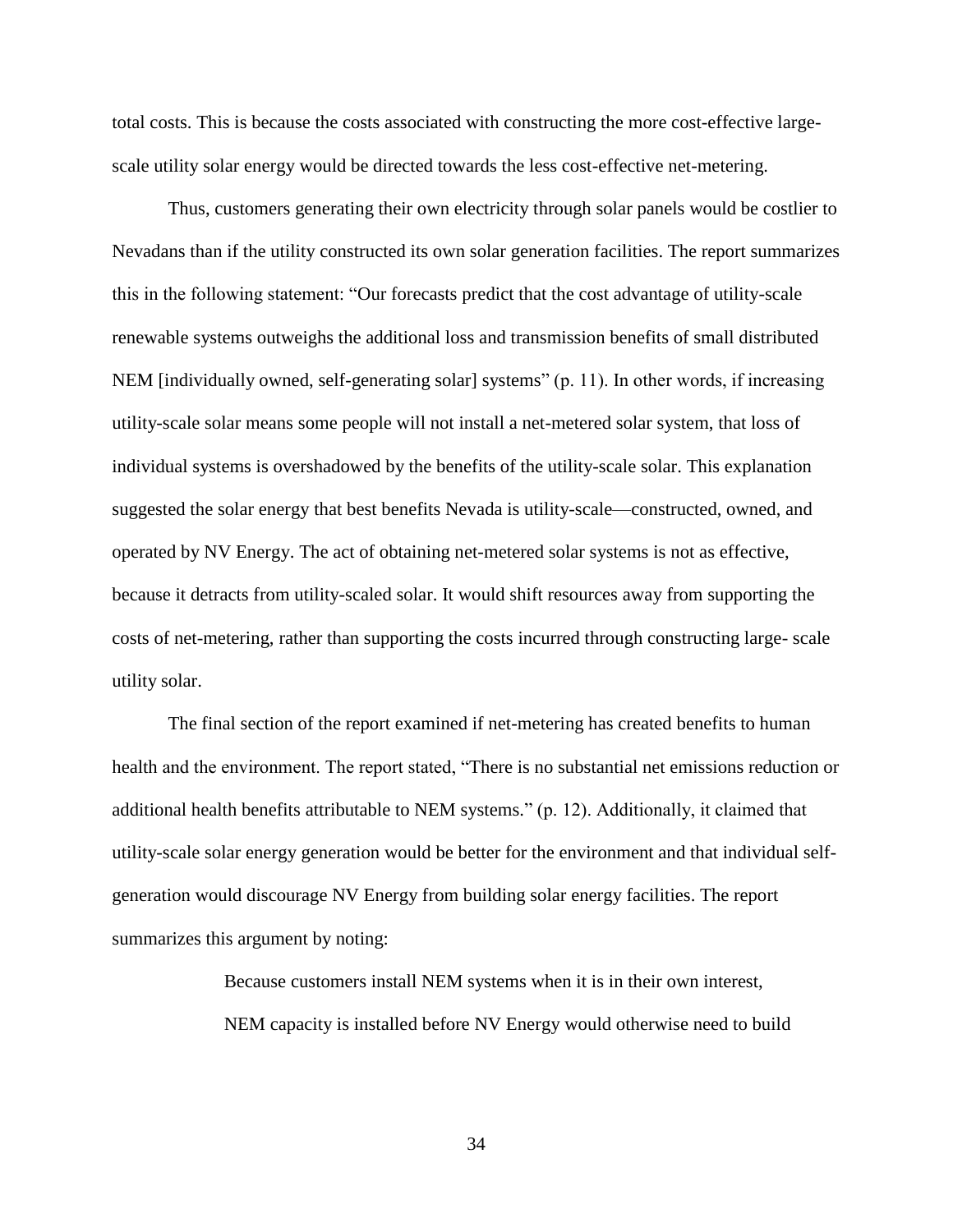utility-scale renewables… . This will result in less renewable generation and more emissions overall. (p. 12-13)

Thus, the report specifically framed the environmental benefits of solar energy not based upon the individual contributions of net metering or utility-scale solar. Rather, it views these acts in relation to each other, asserting that utility-scale solar produces the most environmental good. The report tells a story of an energy future where utility-scale solar would benefit Nevada because it would create more renewable generation and reduce carbon emissions. Despite net metering still providing environmental benefits, it was portrayed as harmful to Nevada because it would hinder utility-scale solar. Through this hindrance, net-metering results in less renewable generation and more carbon emissions.

### **Analysis and Implications of the Pentadic Ratios**

My analysis of the E3 reports shows that it contained a dominant pentadic emphasis that revealed a social orientation of realism. First, the report used an *act: scene* ratio to emphasize that continuing current net metering incentives would negatively affect Nevada. Afterwards, the report added another act: the construction utility-scaled solar energy. It showed how utilityconstructed solar would positively affect Nevada. Then, it explained how continuing net metering incentives had the negative effect of preventing these positive outcomes.

Overall, the use of this ratio undercuts alternative, positive evaluations of net-metering. The report suggested that reducing net-metering incentives was going to save Nevada customers money. Moreover, it doubled-down on the idea by arguing that maintaining net metering incentives would be a worse alternative than letting NV Energy construct its own solar energy. Additionally, even when portraying previous net-metering incentives as positive, the report suggested that its readers be wary that the purchase-price to obtain solar could offset its benefits.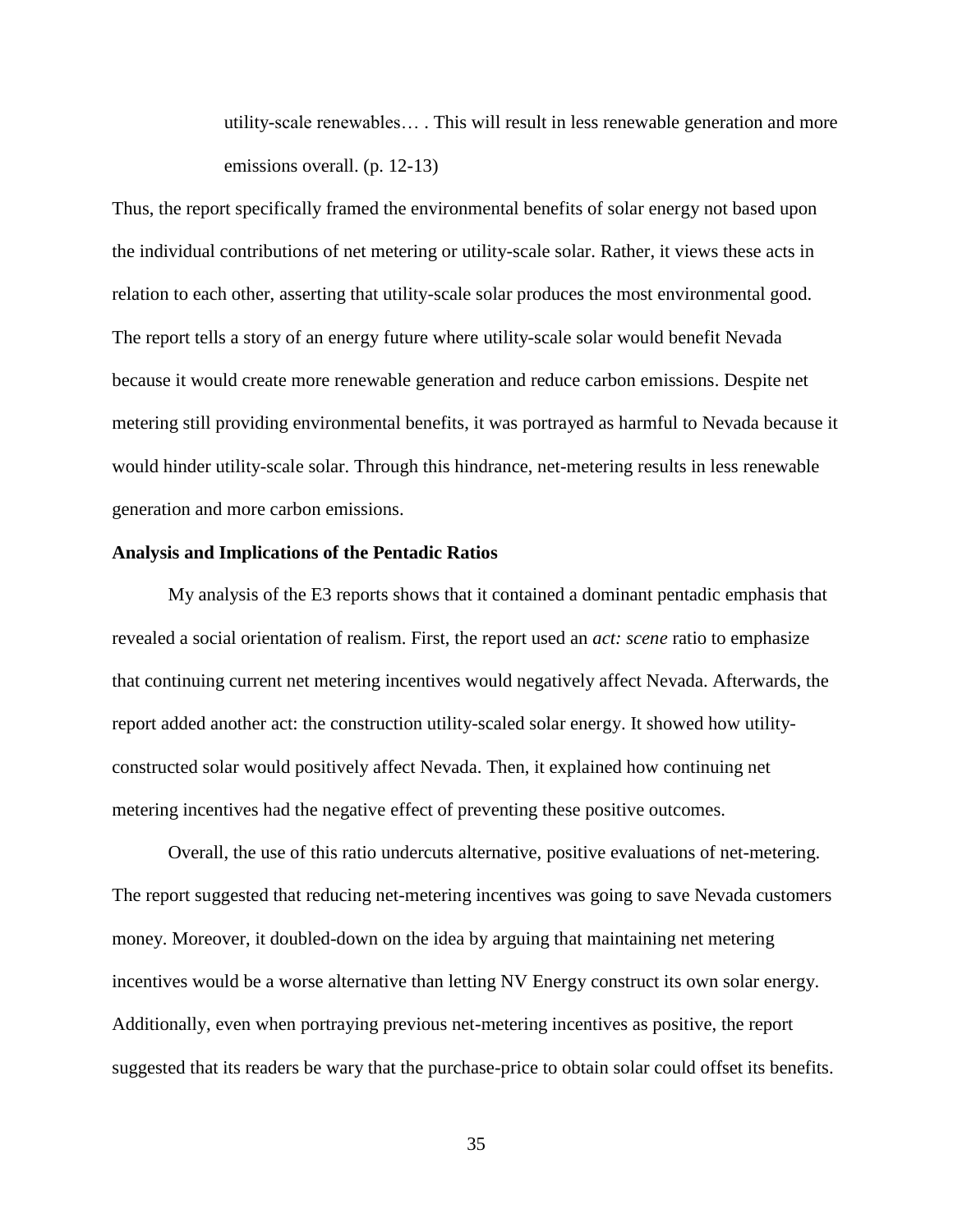Ultimately, the report implied that monetary value is the ultimate means to evaluate the costs and benefits of solar energy. Burke argued (1945) that all orientations suggest that we decide among choices. This is different from a focus on agency, in which choices are evaluated in comparison to each other. In realism, we choose acts that best impact other elements of the drama. The E3 report clearly framed impacts in terms of monetary values. All the data in the report was presented in terms of how net-metering incentives would save Nevadans money or make them pay more. This is most evident in the report's consideration of the environment. The report largely ignored the environment by suggesting Nevada will reduce emissions in the future regardless of the presence or lack of net-metering incentives.

Using monetary value as a barometer of successful energy policy has consequences. Primarily, it can cause a very narrow defining of the scene in a drama. All scenes have a "circumference," the defined scope where actions happen (Burke, 1978, p.333). In this report, the costs and benefits of solar energy occurred within utility bills. Other ways of valuing actions can allow for an expansion of the scene. For example, consider if the report's realism valued mitigating the harms of climate change as criteria for evaluating effects. In this drama, the circumference of the scene would be re-drawn to consider the entire planet, and Nevada's policy decisions may possibly incentivize both NV Energy and individuals to buy solar energy for environmental reasons.

#### **Conclusion**

A year after the report was issued, the Nevada Legislature seemingly agreed to the report's suggestion, as it legislated that the PUCN must develop a new net-metering policy for the state. Shortly thereafter, NV Energy issued its own report that proposed restricting net metering. In December of 2015 the solar controversy was amplified when the PUCN declared a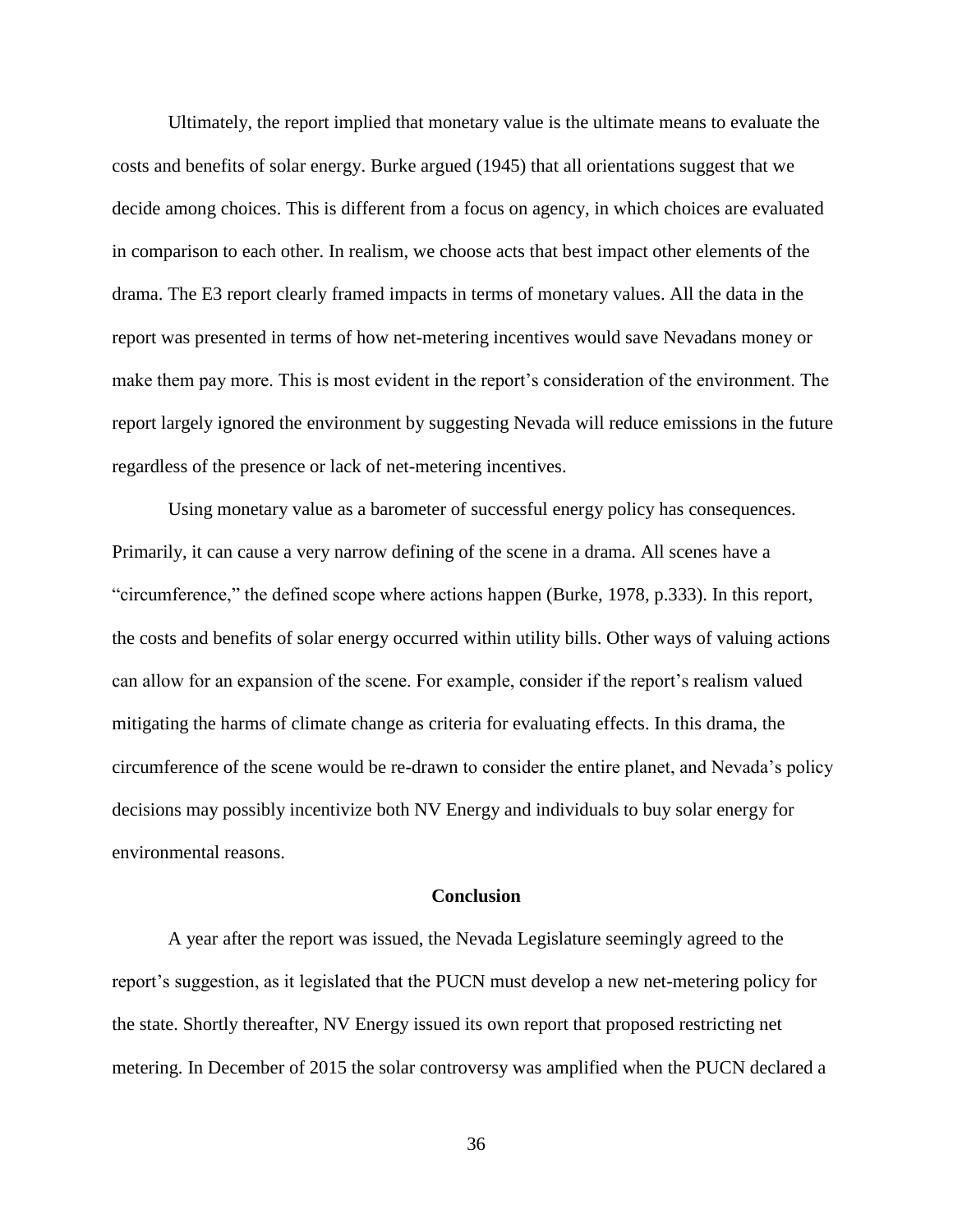decrease to net-metering incentives. I argue that analyzing the E3 report contributes to our overall understanding of how society makes sense of and navigates environmental issues. It shows how the PUCN, in attempting to construct a technical, scientific report, actually produced a report with underlying dramatic motivations toward specific energy policies that privilege utility-scale solar energy over Nevada residents obtaining their own solar. This analysis holds important rhetorical implications for the rhetoric of science. Namely, it reinforces the notion that science is inherently rhetorical. When technical data is presented to provide knowledge and information, the pentadic emphases within the discourse reveals underlying persuasive motivations. Therefore, similar future analyses into the rhetorical dimensions of data presentation are valuable. They will improve our understanding of which underlying motivations are contained within the technical discourse and if any motivations prominently emerge. This ultimate will improve of understanding of the discourse and its influence on environmental and energy policy.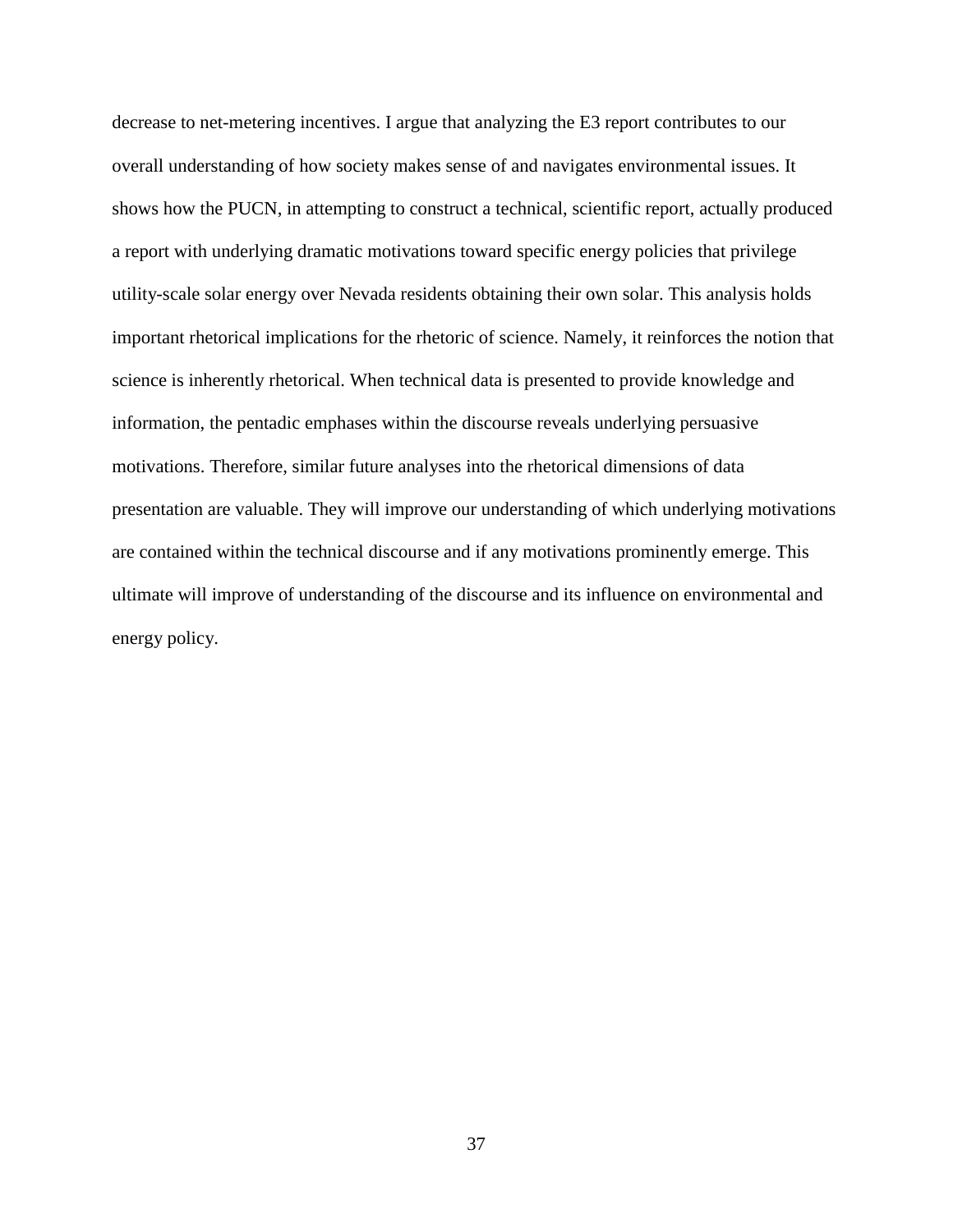#### **Chapter Three:**

#### **Ideological Shifts between NV Energy and Citizens for Solar Energy Fairness**

In 2015 Nevada was the center of a solar energy controversy. On December 23, 2015, Nevada's utility regulatory body, the Public Utilities Commission of Nevada (PUCN), issued a ruling that reduced solar incentives and greatly increased the rates Nevadan residents would pay for electricity if they bought a rooftop solar system (State of Nevada Public Utilities Commission, 2015). Solar companies decried the ruling, and many ceased operations in Nevada (Whaley, 2016c). Subsequently, solar installations dropped by 92% (Muro & Sahah, 2016). With the PUCN's ruling, the future of solar expansion in Nevada was uncertain and a public battle ensued. Numerous parties used a variety of communication outlets to influence how Nevadan residents should perceive solar energy incentives. Ultimately, these communicative efforts were aimed to influence how the public would evaluate the restoration of solar incentives.

NV Energy, the state's main source of electricity for its residents, enacted a particularly large communication effort. In this chapter, I conduct a dramatistic analysis of NV Energy's communication before and during the solar controversy. I begin by analyzing a report NV Energy presented to state policy-makers before the PUCN ruling. I argue that NV Energy constructed a drama of realism to persuade the state to reduce State incentives for solar energy. Next, I analyze two NV Energy sponsored commercials that aired after the PUCN's ruling, in the midst of the solar controversy. These commercials constructed a drama of mysticism to encourage the Nevada public to resist solar companies' request to restore solar incentives. Afterwards, I evaluate NV Energy's pre-controversy communication for what they collectively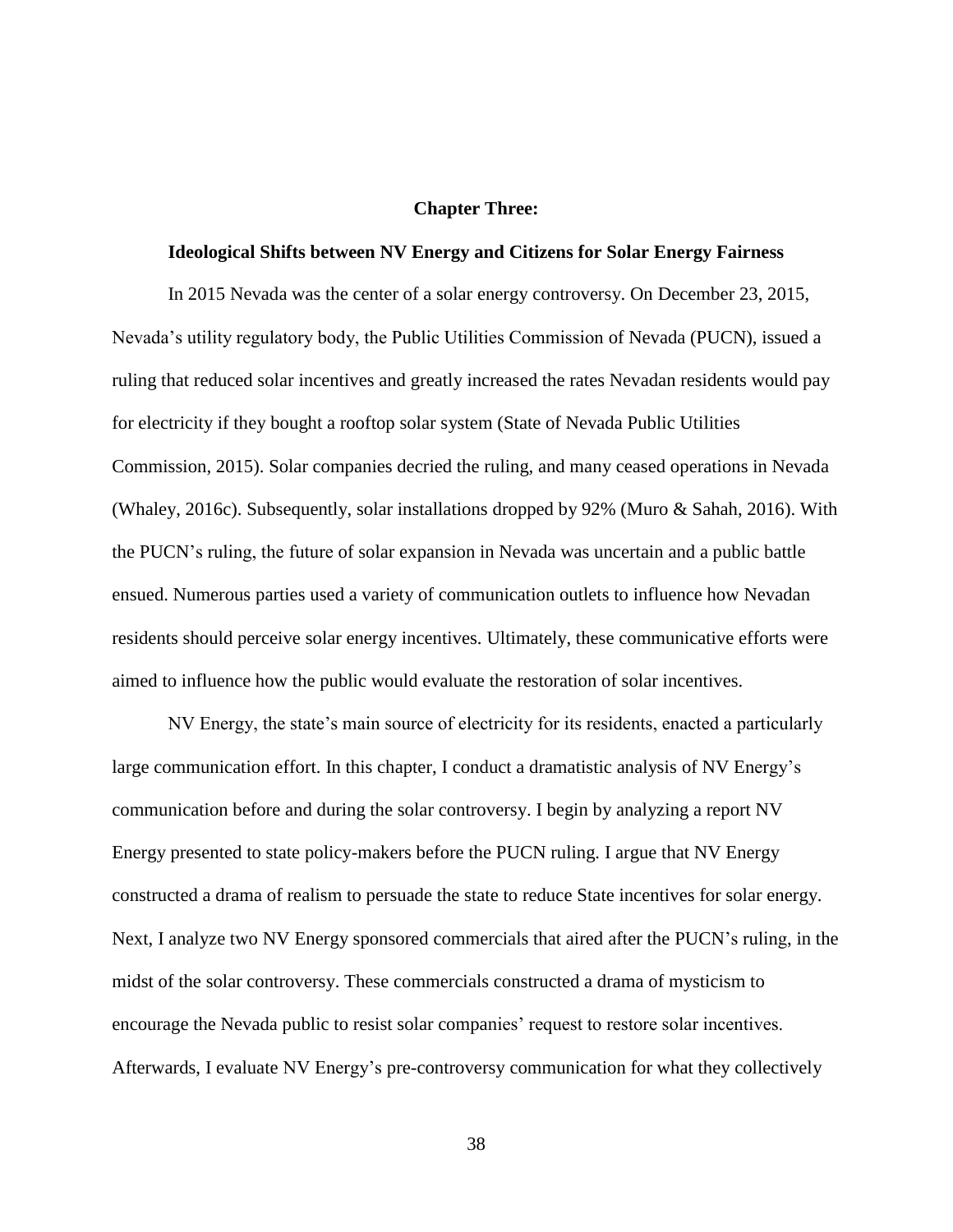implied about Nevada's solar controversy. I contend that both dramas communicated a narrow scene: Nevada energy policy as determined by fairness and equality in the rates that residents pay on their electricity bills. I contend that the report and commercials respectively filtered the concepts of effects and purpose through a scene marked by monetary concerns. Thus, the dramas failed to include considerations for net metering's effects on the environment. Ultimately, NV Energy's communication illustrates that corporate communication can be nuanced and multifaceted, yet still be understood through the motives that underline messages.

To begin, I provide a history of NV Energy. This provides context as to why NV Energy had high-stakes in how Nevada regulated of solar energy. Afterwards, I explain my method, dramatism. It forms the basis for my analysis of the ideological orientations towards solar energy contained within NV Energy's discourse. I analyze the pre-controversy report NV Energy provided to the PUCN because the report presented NV Energy's preference for Nevadan energy policy. Then I analyze communication that occurred during the controversy by examining two NV-Energy funded commercials that aired during the controversy.

I find that NV Energy's report to the PUCN was motivated by realism. NV Energy emphasized how energy policy would positively or negatively affect Nevada. By describing Nevadan Energy policy in narrow terms of how it affected utility bills, the realism functioned to deflect a consideration of how the State's energy policy would affect the environment. I find that the two commercials were motivated by mysticism. They emphasized how solar companies had a nefarious purpose behind wanting the restoration of solar incentives—they wanted to take money from Nevadans. By narrowly confining the restoration of solar incentives to solar companies, the mysticism functioned to deflect a consideration of what other purposes other people or groups would have in wanting to restore net metering.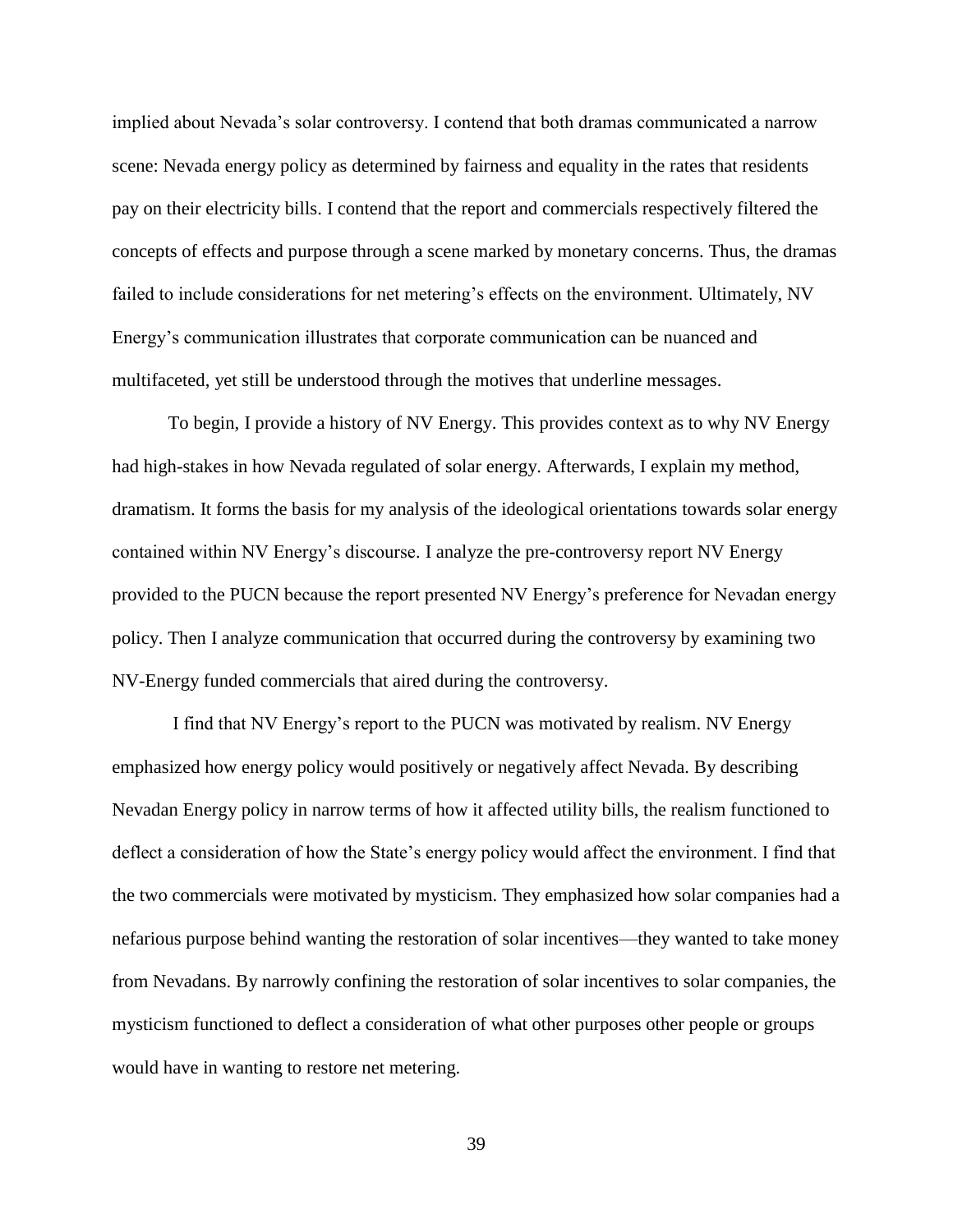### **A Brief History of NV Energy**

I present a brief history of NV Energy to provide context for understanding the company's communication within the solar controversy and why it was heavily vested into the status of solar energy in Nevada. Furthermore, this history also provides context towards understanding NV Energy's communicative opportunities and constraints within the controversy.

NV Energy originated in 1929 as Southern Nevada Power when Las Vegas's power and telephone utility company split (Covell & Laszewski, 2014). By 1937 Southern Nevada Power serviced all of Las Vegas' electricity needs through the power generated by the Hoover Dam (Covell & Laszewski, 2014). Due to an influx of soldiers training at Nellis Air force Base during WW2, Nevada's population increased (Covell & Laszewski, 2014). As the company began to grow to meet Nevada's increasing energy needs, it substantially transformed Nevada's power infrastructure by constructing electricity generation plants and electricity transmission lines (Covell, & Laszewski, 2014). By 2008 it had changed its name to NV Energy (Covell  $\&$ Laszewski, 2014). NV Energy profits regularly increased as it began to manage growing amounts of electricity. After merging with MidAmerican Energy, a subsidiary of the national conglomerate Berkshire Hathaway (Business Wire: A Berkshire Hathaway Company, 2013), NV Energy was no longer just a state utility; it became a continuously expanding energy corporation. In 2016, NV Energy provided power to 1.2 million customers and over 40 million tourists (NV Energy, n.d.a). Its annual financial reports indicate that it made 341 million dollars in net revenue (Berkshire Hathaway Energy Corporation, 2017).

As both part of a large business conglomerate and a utility, NV Energy has two basic goals: sustain profits for its shareholders and provide stable, reliable electrical services for its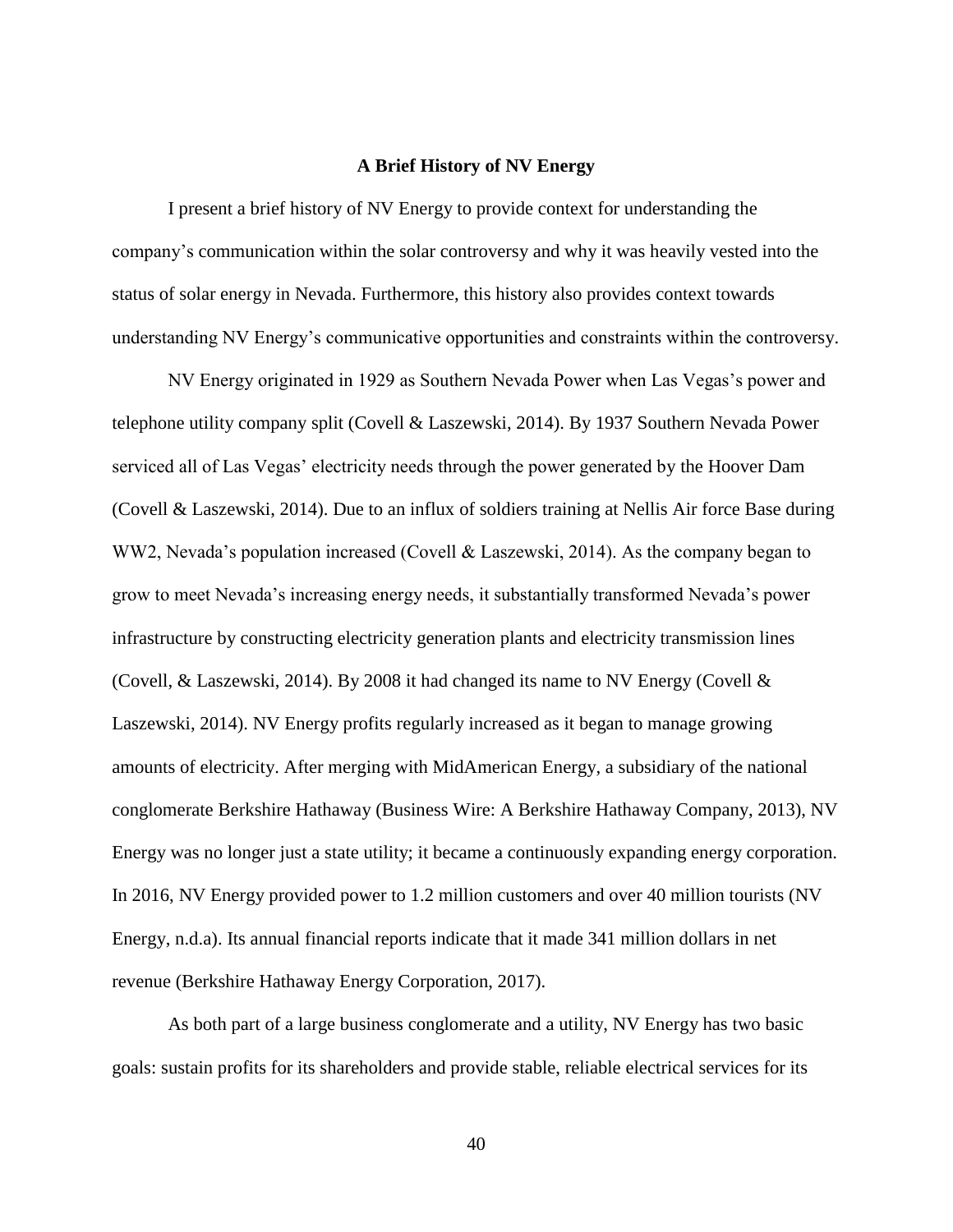customers. When an NV Energy Customer owns solar panels, the energy the panels generate impact both goals. Therefore, the solar incentives that enabled and encouraged NV Energy customers to install solar systems on their homes were policy issues of interest and concern for the utility. To understand how solar energy affects NV Energy is to understand its effects on NV Energy's basic business model. This model consists of operating and maintaining the electric grid that provides power to NV Energy customers. NV Energy generates its own electricity via power plants, the electricity travels to customers by traveling through transmission lines, and afterwards the electricity is distributed to electricity customers as they need it (Lateef & Reyes, 2017; NV Energy, n.d.b). The utility makes a profit through charging its customers for the electricity.

However, the utility does not have free reign to determine its electricity rates. As a public utility, NV Energy's profits are regulated by the state government. The Public Utilities Commission of Nevada (PUCN) determines these rates as part of a formalized, bureaucratic process that is outlined for the public on its website (State of Nevada Public Utilities Commission, 2016). While the process is complex, it centers around two guiding philosophies. First, utilities need to make enough profits to encourage capital investors to continue supporting the utility. Second, rates should be in the interest of all utility customers. Only the PUCN can approve any rate changes proposed by a utility to ensure the utility does not engage in unfair or prohibitively expensive pricing for its customers. Overall, the PUCN bases its decisions to change rates on "historical [utility] costs, not future projections" (State of Nevada Public Utilities Commission, 2016, p. 1).

Because historical costs primarily determine NV Energy's electricity rates, customergenerated solar energy was a large concern for the utility. In general, as solar customers began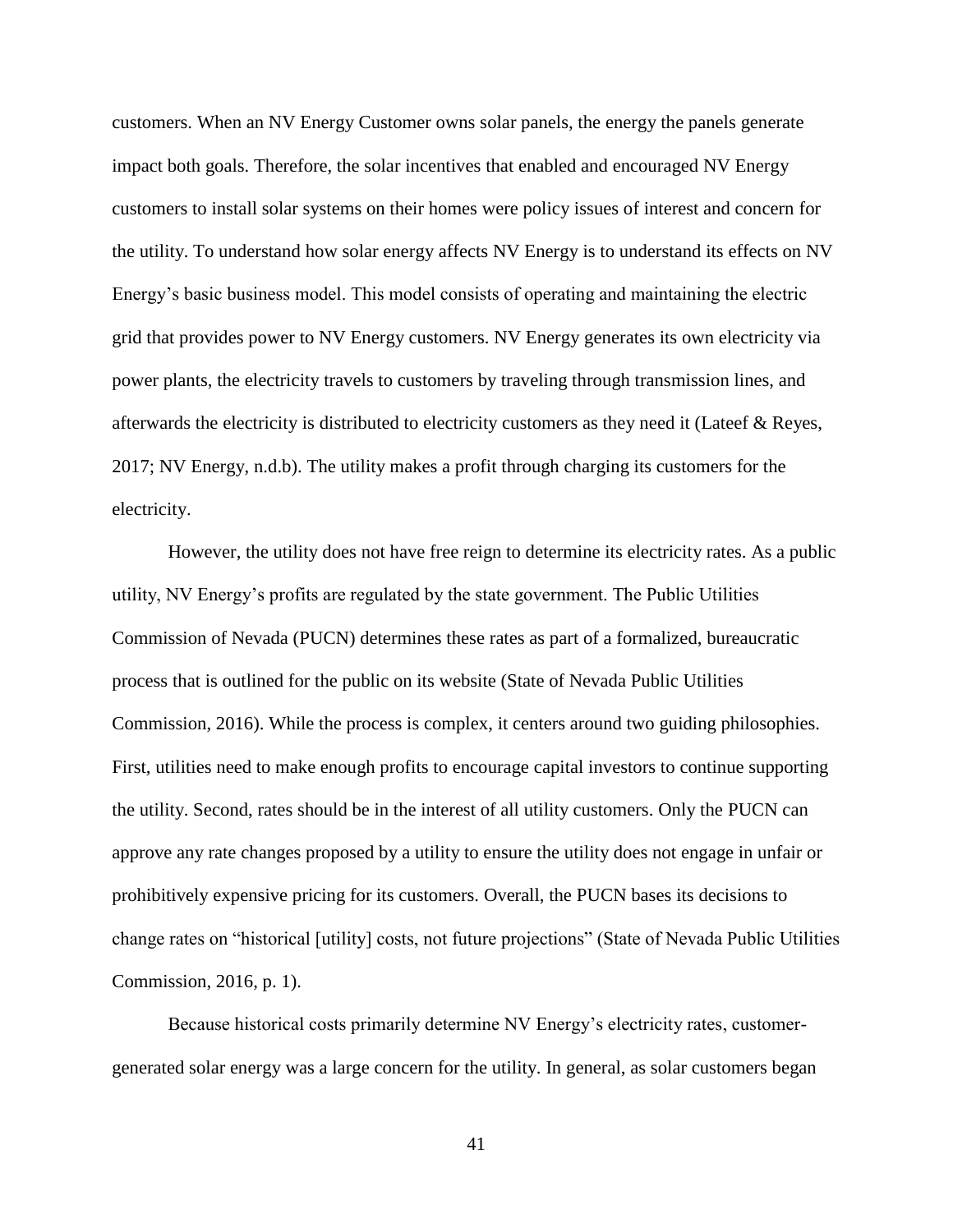generating solar energy, they used less of NV Energy's energy and paid less money to NV Energy. While solar panels had been installed in Nevada since 2004 (NV Energy, 2016b), the solar industry was expanding in an unprecedented manner. The cost to install solar panels largely decreased by about 50% between 2013 and 2015 (Solar Energy Industries Association, n.d.). In those same years, solar system installations nearly tripled in Nevada (NV Energy, 2016b).

NV Energy needed to monitor this proliferation because of how customer-owned solar energy affected how NV Energy's expected profits. First, when a utility customer installed solar panels, the solar energy produced by the panels replaced energy that would have otherwise been purchased from the utility (NV Energy, n.d.b). Therefore, as the number of customers who installed solar systems on their roofs increased, the less revenue NV Energy could make from these customers. Second, and most importantly, NV Energy operated under a state-regulated netmetering policy. Net-metering was a policy that required NV Energy to provide solar customers with electricity credits for any access energy their solar system produced (NV Energy, n.d.b). If a customer produced more energy than they used during the day, NV Energy was required to purchase that electricity from solar customers at the same rate it charges them.

NV Energy thus had much to gain or lose in the solar controversy. When its customers chose solar energy, they paid less on their utility bills and contributed less to NV Energy's revenue. NV Energy's ability to manage its revenue and potentially adjust its rates largely hinged on the expanding solar market. If solar incentives persisted and NV Energy did not successfully change its rates, it would make less revenue for its investors. Thus, it follows that NV Energy would work vigorously to preserve its revenue stream. When the Nevada State Legislature required that the PUCN reconfigure net-metering incentives (Nevada State Legislature, 2015), NV Energy took action. Advocating on its own behalf, it presented a technical report that made a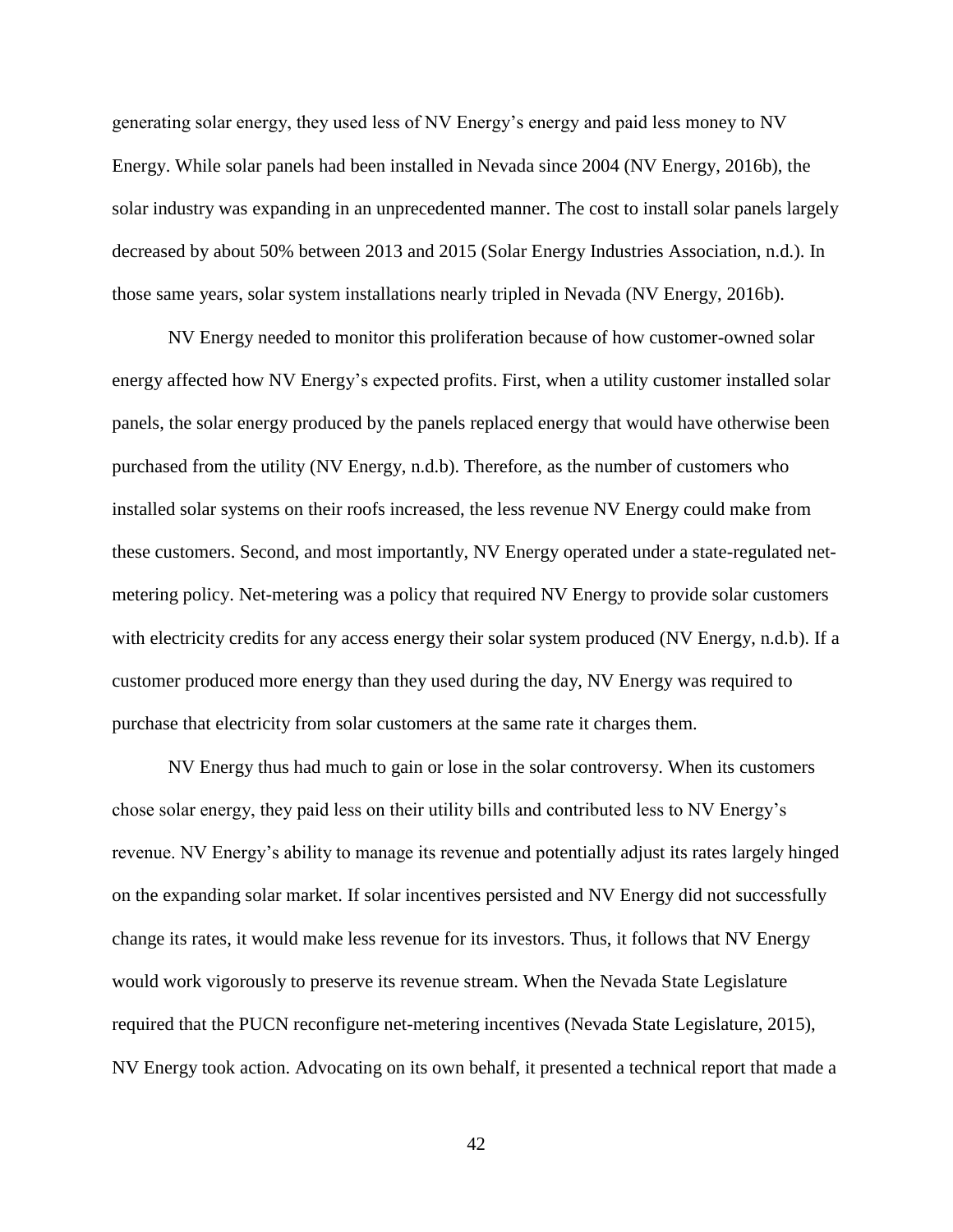case to restructure and reduce net-metering policies for those who had solar panels, thus limiting their accessibility and proliferation (NV Energy, 2015).

This need to protect revenue was a catalyst for the solar controversy. The PUCN based its decision to lower Nevada solar incentives by restricting net-metering upon the information provided within NV Energy's report. Thus, the first text from NV Energy I address in my rhetorical criticism is this very report.

# **Rhetorical Criticism**

As discussed previously, I employ dramatism as my rhetorical critical method. In line with my earlier rationale, I analyze this report based upon Burke's argument that all communication is a symbolic process (1949), as well as how humans both shape and share their perceptions of the world through language (Smith & Hollihan, 2014). Because dramatism views situations as dramatic events, examining how communicators emphasize certain aspects of these events reflects how they symbolically construct them. When one aspect controls another it reveals reveals "a preference for one aspect of the situation over others" (Bloomfield & Sangalang, 2014, p.144).

### **NV Energy's Request to the PUCN**

I center my analysis of NV Energy's report on the summary section. It provided a clear depiction of NV Energy's request to the PUCN, and it can be mapped-out onto Burke's pentad as a dramatic situation. First, NV Energy's request focused on a proposed *act*, a redesign of netmetering that would reduce net-metering solar incentives. It was labeled as NEM2, while previous net-metering incentives were labeled NEM1. NEM1 allowed customers who generated energy with their solar system to sell that energy back to the utility at the same rate that they pay for electricity. NEM2 aimed to replace NEM1 and decrease the rates for which solar customers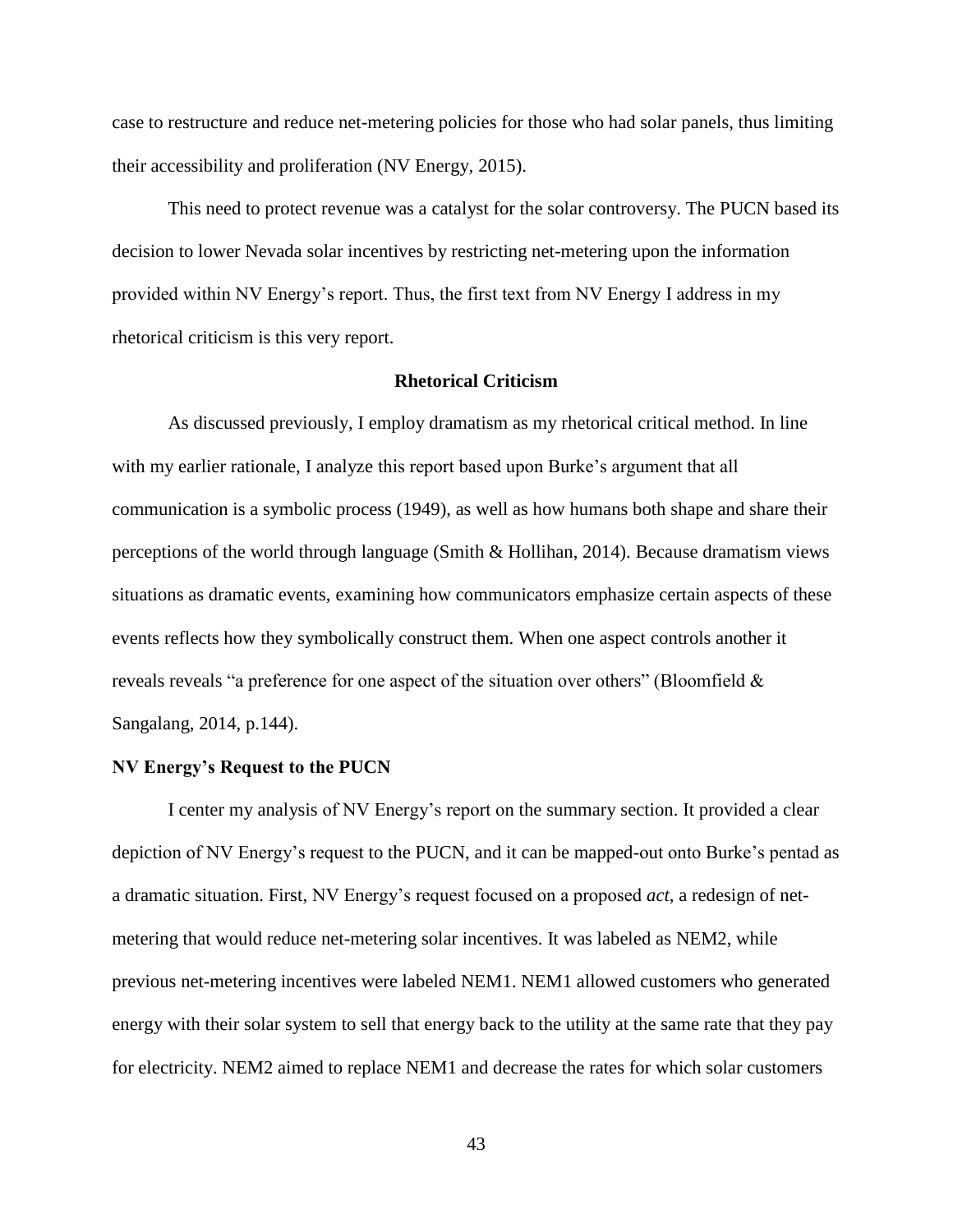paid for energy. NV Energy is the agent, as they would carry out the changes if accepted by the PUCN. The *scene* is the current and future state of the Nevadan energy landscape and its residents who use electricity. This is because the redesign would change Nevada's energy circumstances through a new energy policy that would change how people could obtain and pay for energy. The *agency*, or how the act will be carried out, is through the PUCN adopting NV Energy's proposed rates and changing the law. NV Energy stated that the *purpose* was being fair to all customers of NV Energy, solar-generating and non-solar generating alike. Specifically, NV Energy wanted to stop those who did not have solar energy from paying extra on their electricity bills. They argued that NEM2 would eliminate the higher utility bills non-solar customers paid to offset the current costs of maintaining NEM1.

The controlling element of the pentad expressed in the discourse was the *act*. The summary section communicated an act: scene ratio—how NEM2 (*the act*) would shape and effect Nevada (*the scene*). The summary argued that NEM2 "reduces the shifting of costs from customer-[solar] generators to the companies' other customers… To be clear, however, customers who choose to install renewable [solar-generation] can reduce their power bill under NEM2 rules and rates" (p. 6). This communication draws attention to how the effects of NEM2 would transform the scene, benefiting both solar and non-solar customers of NV Energy. Thus, the act of changing future net-metering incentives was explained in terms of how it could transform Nevada's energy policy—how changing incentives would reduce cost-shifting, but it would still allow solar customers to pay less on their power bills.

Furthermore, the act asserted influence over the scene because NV Energy presented it in terms of how it rectified the past problems of NEM1. NV Energy stated that the previous netmetering incentive structure caused solar-customers to not pay their share of the costs needed to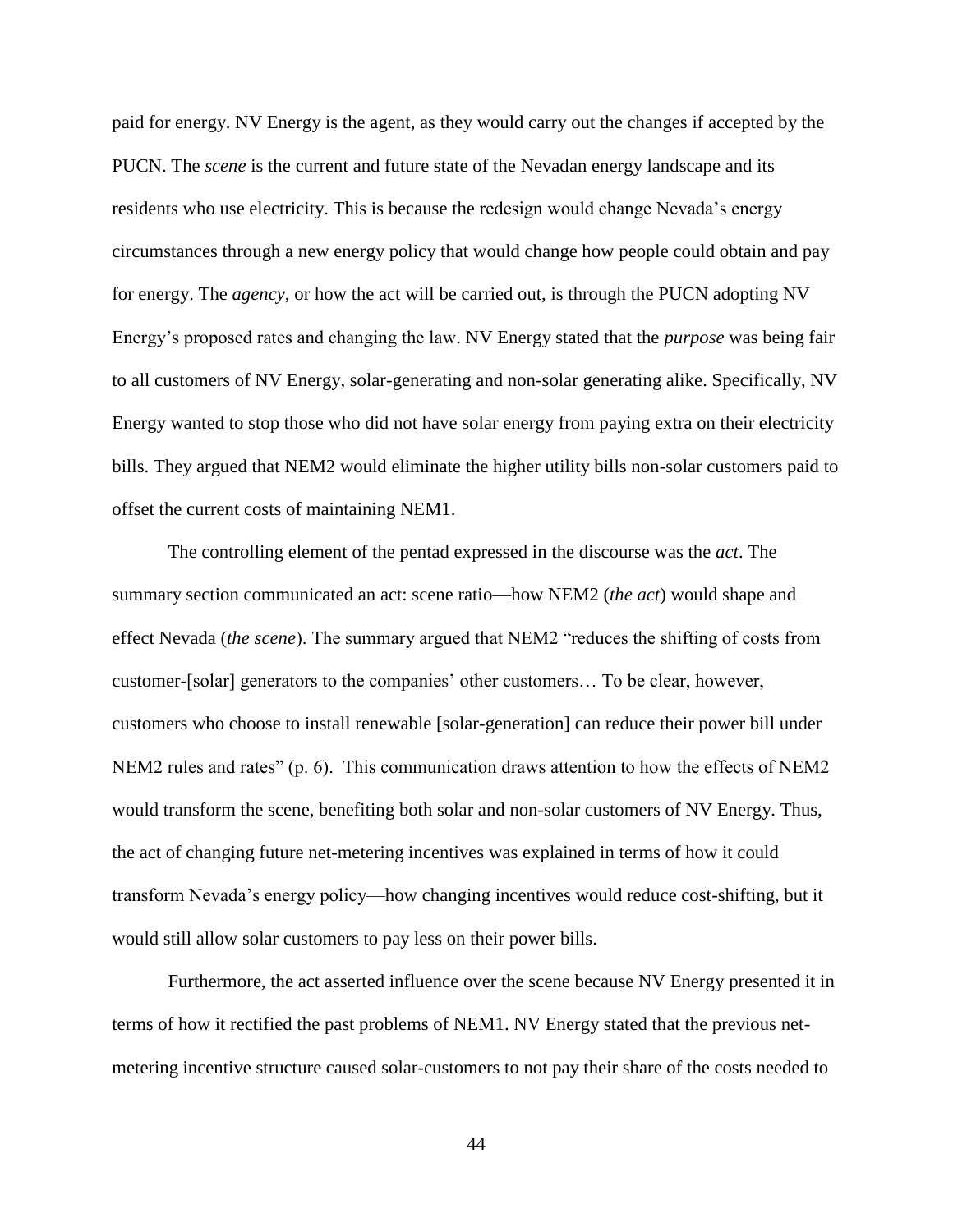manage the electricity grid. Thus, NEM1 created an environment in which non-solar customers needed to pay more on their bills to cover those forgone costs. The new structure would rectify this new, undesirable scene by increasing the fees for solar customers to prevent the cost-shift. Moreover, the plan would allow all customers to opt-into a demand charge. The demand charge would consist of charging customers more for energy during periods in which consumers use the most energy (e.g., the middle of a hot summer day) and less during periods of low energy consumption. This was meant to allow solar customers to offset their extra fees by using their own electricity during peak demand periods. This would result in using less of NV Energy's electricity. In other words, NV Energy would not be required to buy electricity back from solar customers at the same rate they sell it. Instead, NV Energy would begin charging solar customers more to produce energy during the day and less to produce energy at night. This would shift how solar was incentivized by encouraging solar customers to rely on their solar system during the day

The act's influence on the scene also extends to influencing purpose and agency. The first heading of the report's summary was, "NV Energy's Standard and Optional NEM2 Offerings Promote Customer Choice and Treat all Customer's equitably" (p. 6). This summary spells out how the energy landscape NV Energy would promote fairness and choice. For purpose, the report expressed fairness as a quality of the scene. The report framed fairness as equitable treatment of customers in which electricity rates "reflect the cost of providing electric service… to customers who install [solar panels] . . . and eliminate the unreasonable shifting of costs from customer-generators<sup>3</sup> to other customers" (p. 6). The previous scene did not allow equitable treatment of customers. Solar customers were not charged solar rates that reflected the cost of

l

<sup>&</sup>lt;sup>3</sup> Customer-generator is a term used to signify a utility customer who generates a portion of his or her electricity though net-metered solar systems.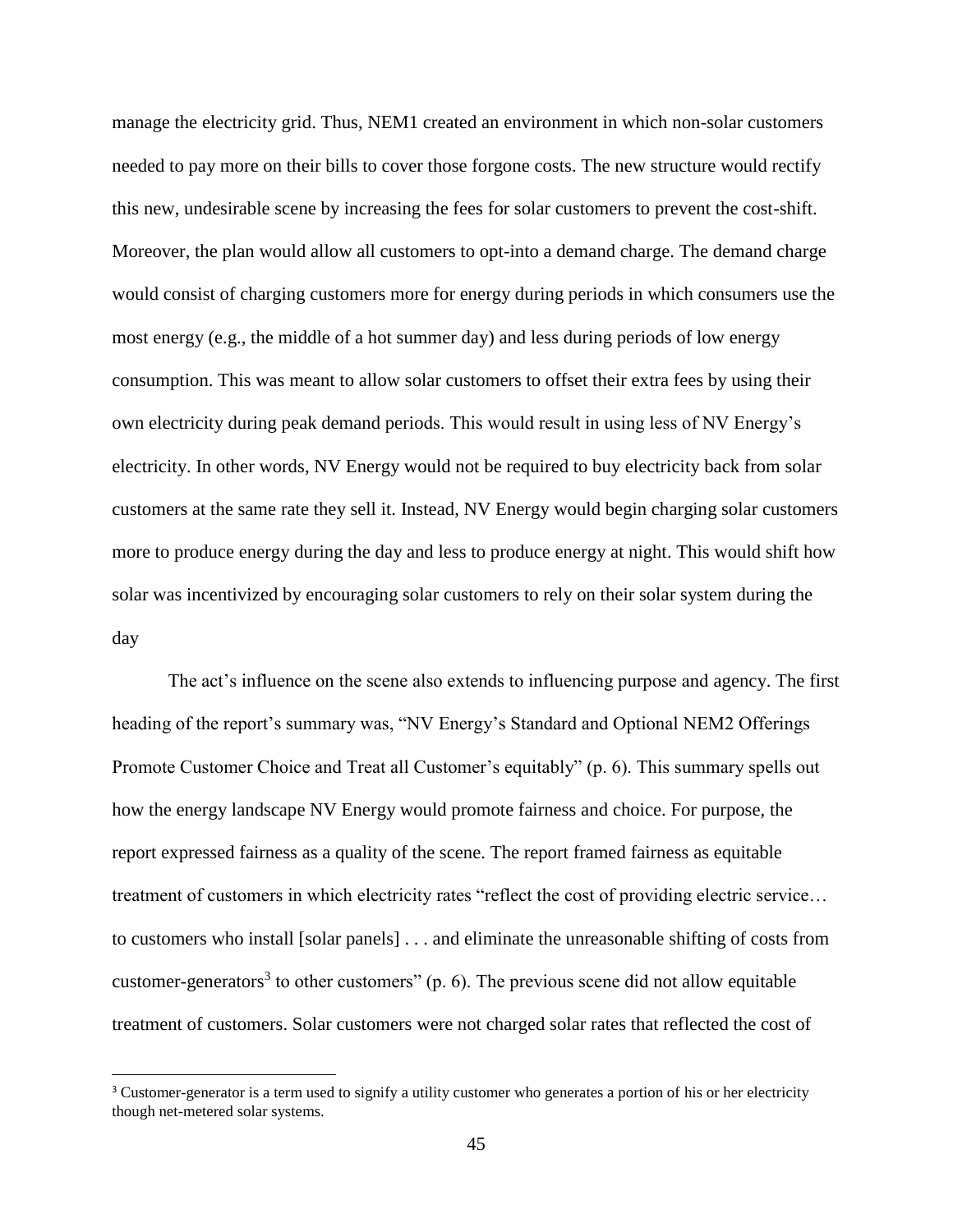providing them electricity. Moreover, the report explicitly bemoaned that those without solar systems "should not have to continue to subsidize the cost of new [solar] systems moving forward" (p. 8). Thus, the report emphasized the power of the act by communicating that NEM2 had the power to transform the current scene into one where energy policy would be fair to all electricity customers.

The act also influences agency because NV Energy argued that NEM2 still allows for consumer choice within the new, fair scene. The report recognized the benefits of solar energy and thus was designed with two options for solar customers. The act was described as allowing "customer-generators the opportunity to optimize" their solar systems (p. 6). This is because NEM2 permitted customers to opt-into the optional billing structure where using less energy during high energy periods (the demand charge mentioned previously).

Overall, NV Energy's communicated emphases reveal an underlying preference for the social orientation of realism: promoting a society that makes decisions based upon what the results of our actions are (Brock, 1965). More specifically, as a social orientation, realism contends that society should evaluate acts based upon what they do (i.e., improving the scene, promoting equality, and preserving choice). Actions and their material implications are the preferred aspects of examination in decision-making. Thus, NV Energy, by focusing upon the consequences of implementing NEM2, communicated a preference for evaluating the policy in terms of what it would accomplish for energy consumers.

Most tellingly, the executive summary began with a single page that read "narrative" (p. 2). Burke (1945) contended that dramas are social constructions of the world. They contextualize situations by creating a story. It is in the word "narrative" that NV Energy implied implementing NEM2 required understanding Nevada energy policy as a dramatic event. Dramas frame acts in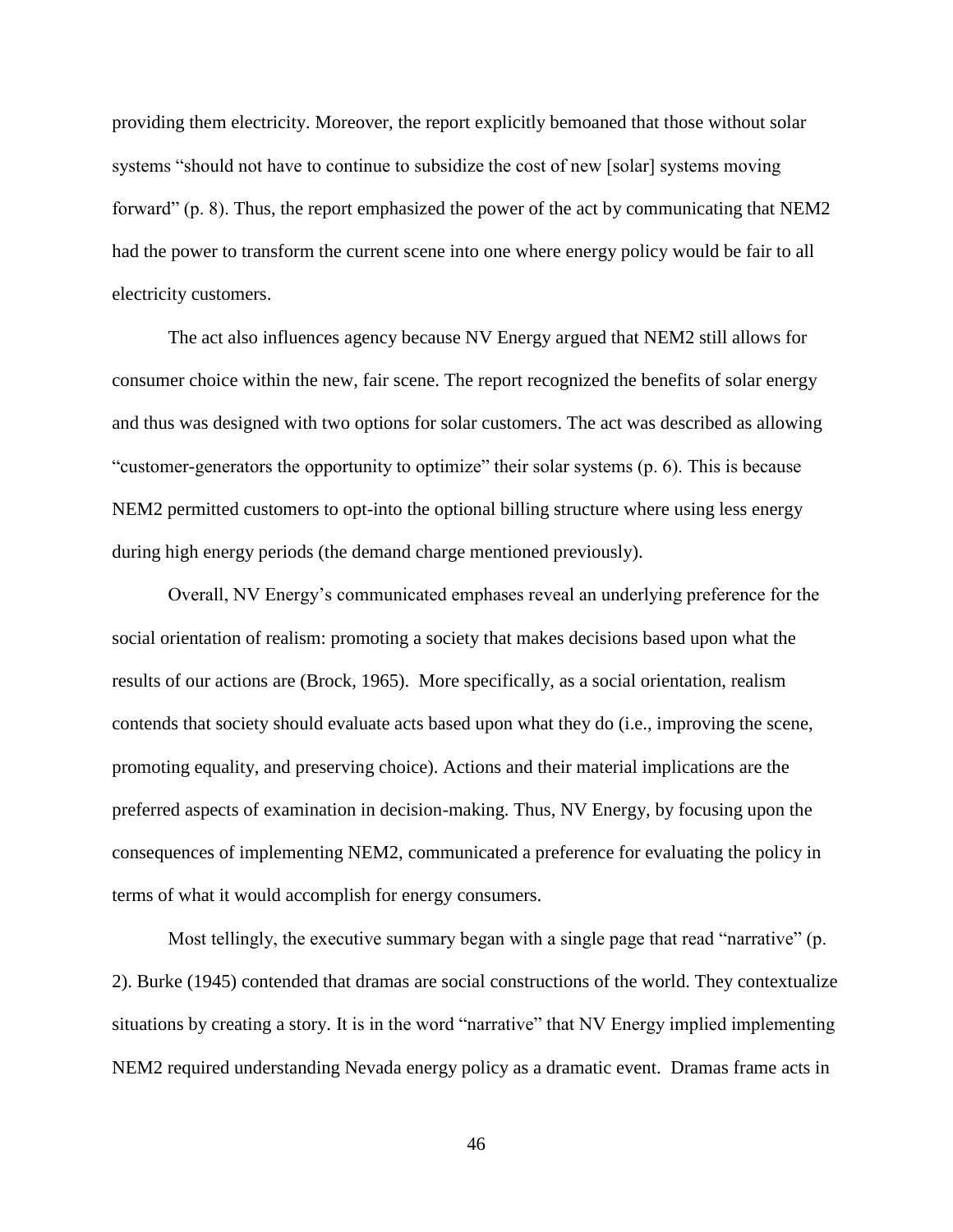terms of who completed them, where they were completed, for what reasons, and through which means they were completed. In the narrative, NV Energy writes:

NEM2 rules and rates proposed by NV Energy establishes a foundation upon which a long-term solution that furthers Nevada's energy policy can be built. The NEM2 rules facilitate the interconnection of additional renewable distributed generation… [and] better reflect the cost of providing service to customer-generators than the NEM1 rules and rates. The NEM2 rules and rates are just, reasonable and fair to all customers (p. 6). Thus, NV Energy's request communicated how the *act* of implementing NEM2 would direct Nevada's energy future. Positive benefits would arise from the act's ability to transform an undesirable scene of NEM1 Nevada into a fair, choice-laden energy landscape.

#### **Implications of the Act: Scene Drama**

In this act: scene ratio, the way in which NV Energy communicated the scene is important. This is because the shaping of the scene contributes to understanding what NV Energy believed NEM2 affected. Burke (1978) argued that our discourse creates a "circumference," (p. 333) a scope in which to consider the scene. In this discourse, NEM2 was to occur within Nevada. More specifically, it was to occur within the narrow scope of customer's electricity bills. This is important because a broader circumference would require the act to be evaluated for its impacts upon more scenic elements. For example, renewable energy policies will always, at some level, impact environmental heal (e.g. it reduces the dependence on fossil fuels and their corresponding greenhouse gas emissions). Yet, this did not need to be addressed or considered because NEM2 was communicated in terms of a narrower circumstance of consumer interests. The scene was communicated as the energy policy that caused solar customers to pay less than non-solar customers. This explains why NEM2's environmental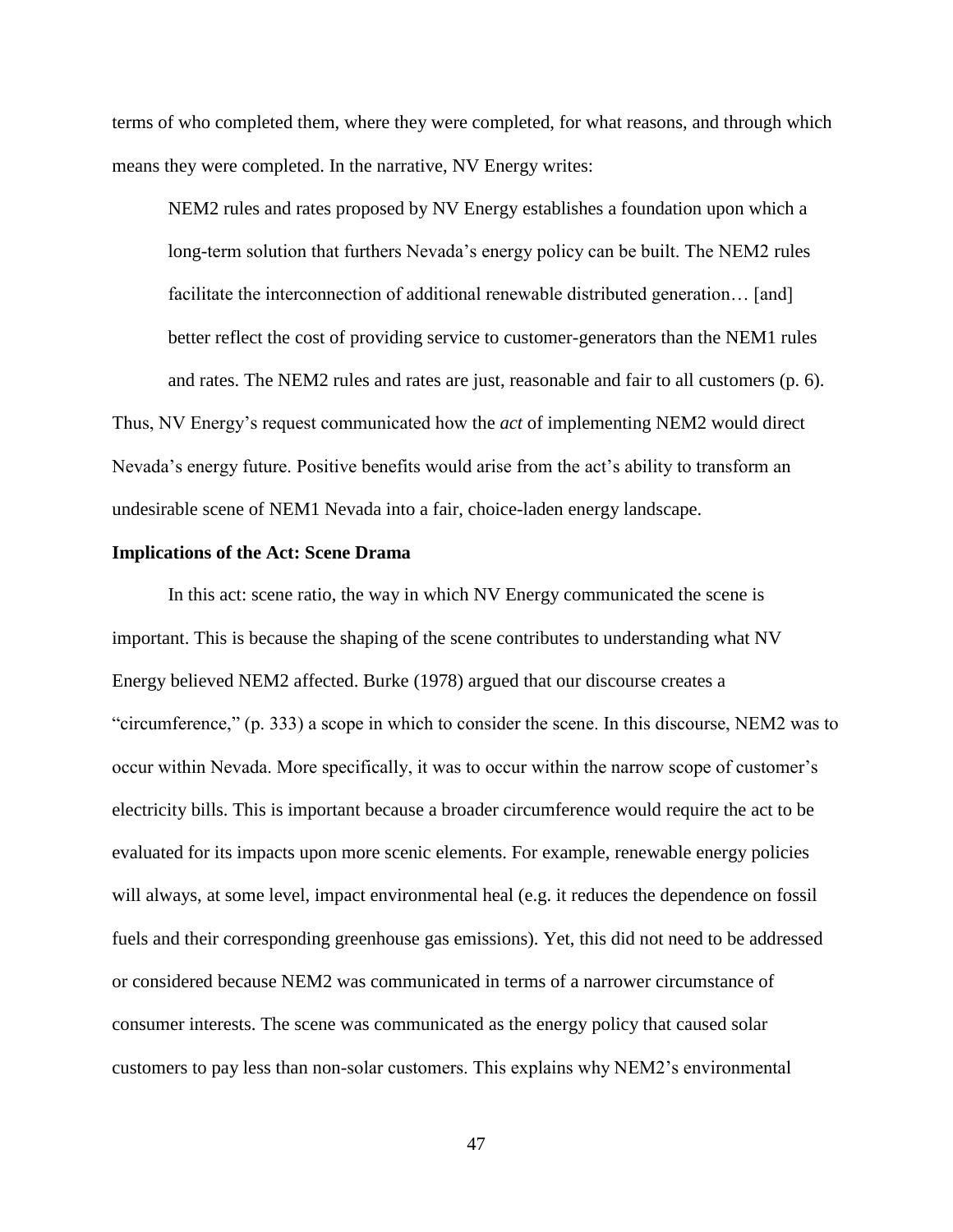benefits were not expressed. What NEM2 would do in terms of the environment was not relevant to the chosen scene. They constructed a scene in which the environment at stake was not the actual environment, but an economic one. The scene was one of utility bills, marked by the need to be reasonably priced and fair. Lakoff (2010) succinctly described this way of framing the environment: "the natural world is a resource for short-term private enrichment" (p.77). The way Nevada could harness solar energy was framed through viewing the sun as a resource that could economically benefit or hurt Nevada (based on how the sun is utilized).

Not only did the narrowly circumscribed scene cause realism to be used in specific ways, dramas rooted in realism deflected other preferences for evaluating actions. This is because ratios are "selections of reality… and any *selection* of reality must, in certain circumstances, function as a *deflection* of reality (Burke, 1945, p 59). For example, a purpose: act ratio preferences mysticism (Burke, 1949). In this preference, the purpose and intention behind an act drive how it should be evaluated. If NV Energy's drama emphasized humanity's purpose as stewardship of the earth, NEM2 would be evaluated for how it would fulfill that purpose. This purpose could affect how the scene is circumscribed. The environment would become a quintessential part of the scene.

The goal of a dramatistic analysis is not necessarily an evaluation. Instead, a dramatistic analysis functions to reveal the motives present in discourse. Yet, as I have just outlined, the NV Energy report presented a prominent act: scene ratio that overtook other ways of viewing Nevada energy policy. Thus, my evaluation of this preference is not that it is necessarily positive or negative, but that it is very restrictive, especially in its exclusion of environmental influences as part of the story of Nevada's energy consumption.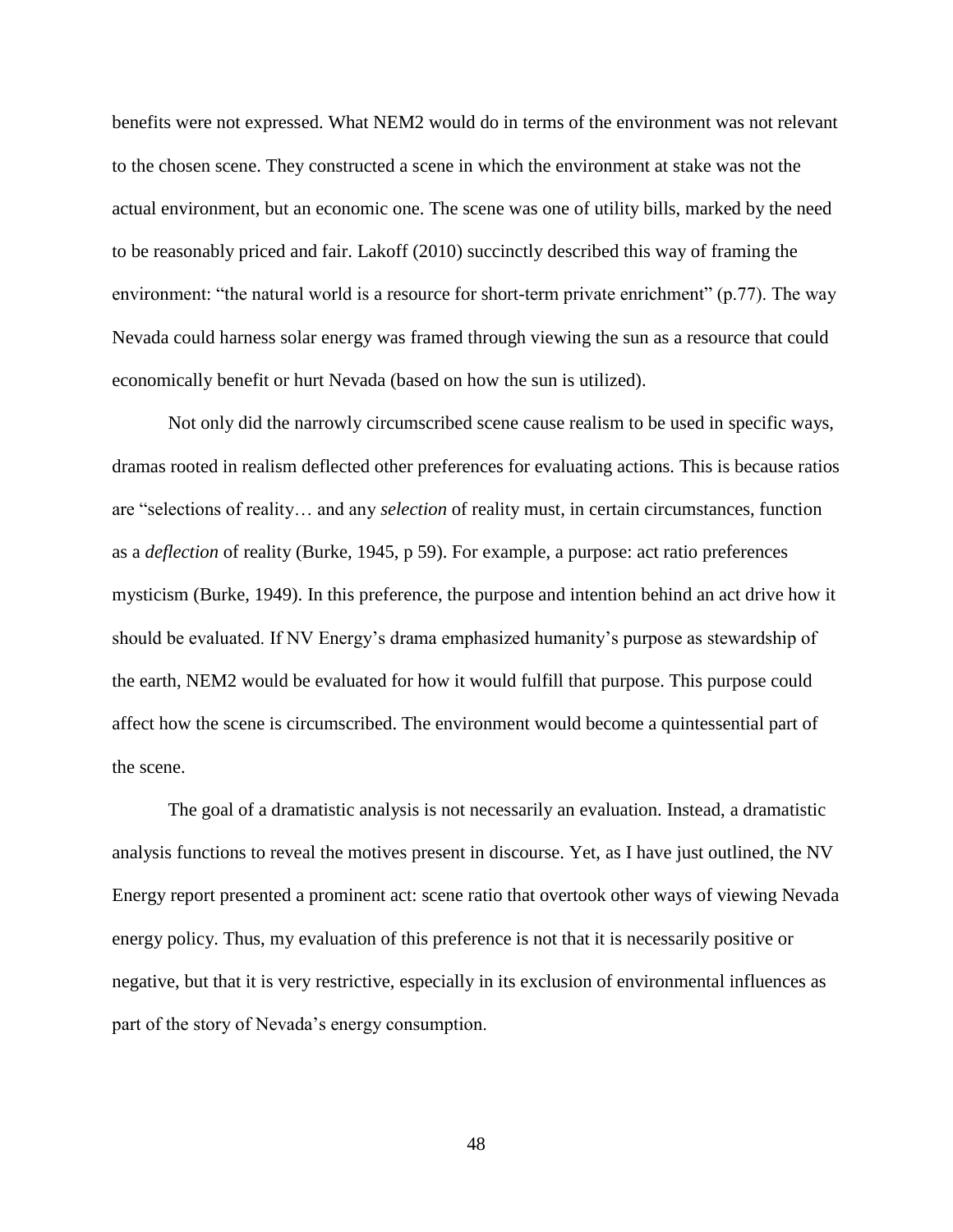Realism is grounded in the results of actions, and State legislators required the PUCN to take action—to create a new net-metering policy. So, it follows that NV Energy's report focused on the results of enacting NEM2. My critique of the communication is that focusing on one action within one narrowly described scene (utility bills), created a drama that oriented stakeholders to evaluate the action of NEM2 upon utility bill rates, and not much else.

## **NV Energy's Evolving Communication: Citizens for Solar and Energy Fairness**

After the PUCN reviewed NV Energy's report, it adopted a modified version of NEM2 (State of Nevada Public Utilities Commission, 2015). In this version, new solar customers would pay the extra charges proposed by NV Energy to offset non-solar customer's costs. However, the PUCN's ruling also applied these new charges to customers who bought solar in the past. Thus, NV Energy's proposed distinction of keeping NEM1 rates for prior solar customers and creating NEM2 rates for new solar customers was not implemented. Public outcry was immediate and reached national news. *The New York Times* called Nevadans the victim of a "bait-and-switch" (Leslie, 2016, para. 3). Nevadans who bought solar-energy, allured by cost-reducing NEM1, were forced to pay unexpected fees after NEM2 was passed. While Nevada was not the first state to reduce net-metering incentives, it was the first to retroactively apply them (Trabish, 2016).

NV Energy, true to its narrative that it wanted a net-metering policy that treated customers fairly, addressed the controversy. NV Energy announced that their intention was never to have the retroactive rates apply. In January 2016, NV Energy issued a press release stating that they would petition the PUCN to reverse the decision to charge NEM1 customers extra fees (NV Energy, 2016a). While the PUCN would eventually agree to "grandfather" the NEM1 solar customers in September of that year, the interim period was highly controversial among the public (e.g. Weber, 2016; Whaley, 2015; Whaley, 2016b). During this time, NV Energy began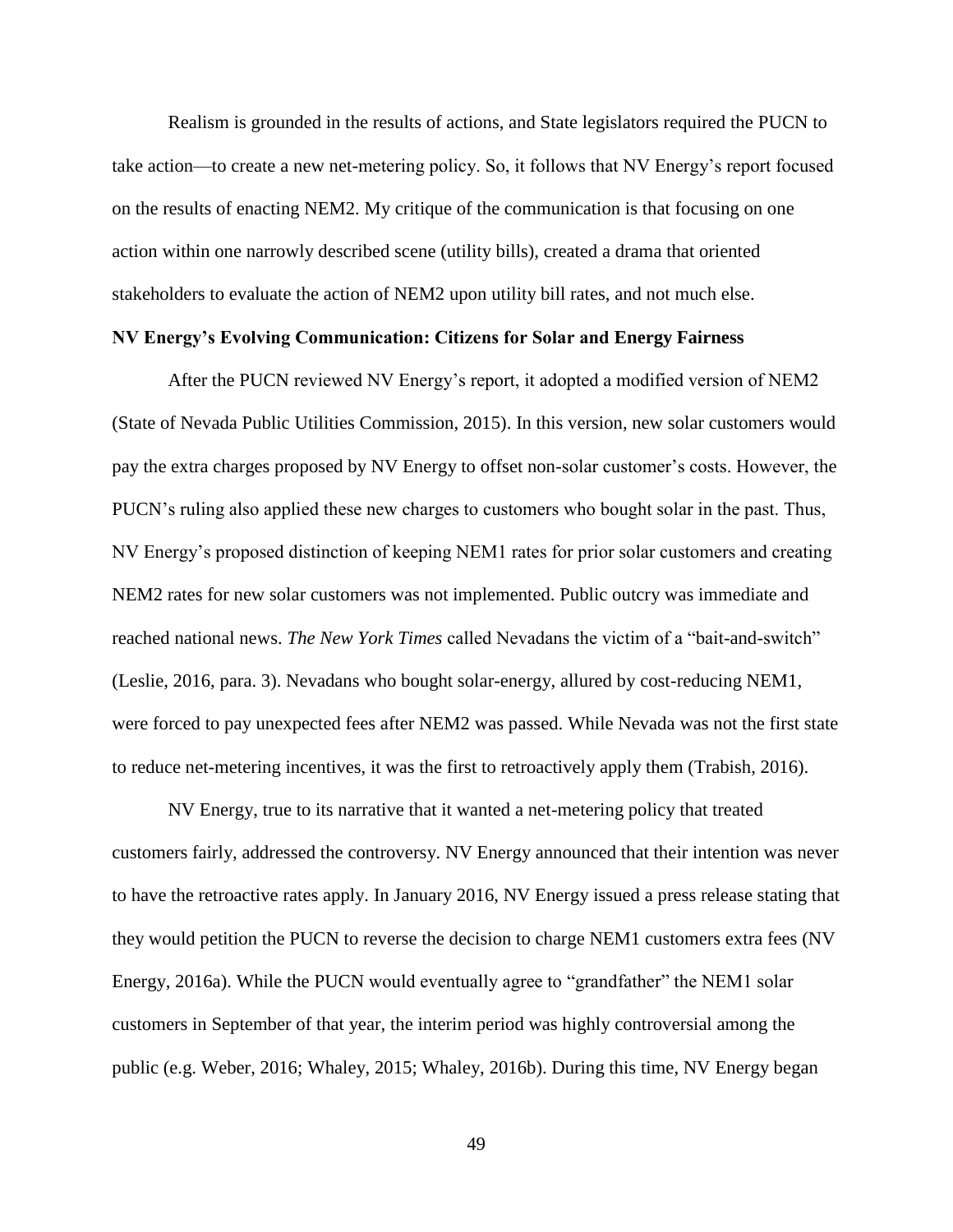communicating in a new way. It funded over \$950,000 dollars to starting an organization that publicly communicated the dangers of subsidizing solar through net-metering policies (Rothberg, 2016a; Whaley, 2016b).

Citizens for Solar and Energy Fairness (CSEF) was a group made up of concerned "homeowners, small businesses… [and] your neighbors" (CSEF, 2016a, para. 2). As such, they expressed a belief that "solar should be sunny for everyone" (CSEF, 2016b, para. 3), but that solar companies wanted handouts and subsidies. Nevadans without rooftop solar would provide those handouts by paying more on their utility bills (CSEF, n.d.a). One CSEF spokesperson stated, "If the big rooftop solar companies get what they want, it would really hurt low-income families and punish those Nevadans who do not have solar panels" (Rothberg, 2016a, para. 3). Thus, solar would only be sunny for everyone if the public responded to NEM2 with calls to stop net-metering incentives.

CSEF communicated its messages to the public and Nevada policymakers by operating simultaneously as a grassroots campaign and a political action committee (Pyper, 2016). To communicate to the public, CSEF launched several commercials, a website, Facebook page, and Twitter.<sup>4</sup> To communicate with the policymakers, CSEF enlisted the services of spokespersons from labor unions and public relation groups (Rothberg, 2016a). It was created to fully immerse itself within the solar controversy, communicating its message to policy stakeholders and the public.

### **Analyzing the Communication of Citizens for Solar and Energy Fairness**

 $\overline{\phantom{a}}$ 

<sup>&</sup>lt;sup>4</sup> At the time of this writing, CSEF has purged deleted its content from these platforms. Only digital archives of the website are available. Https://solarenergyfairness.com and its different pages are accessed through the internet archive service: WayBackMachine: https://web.archive.org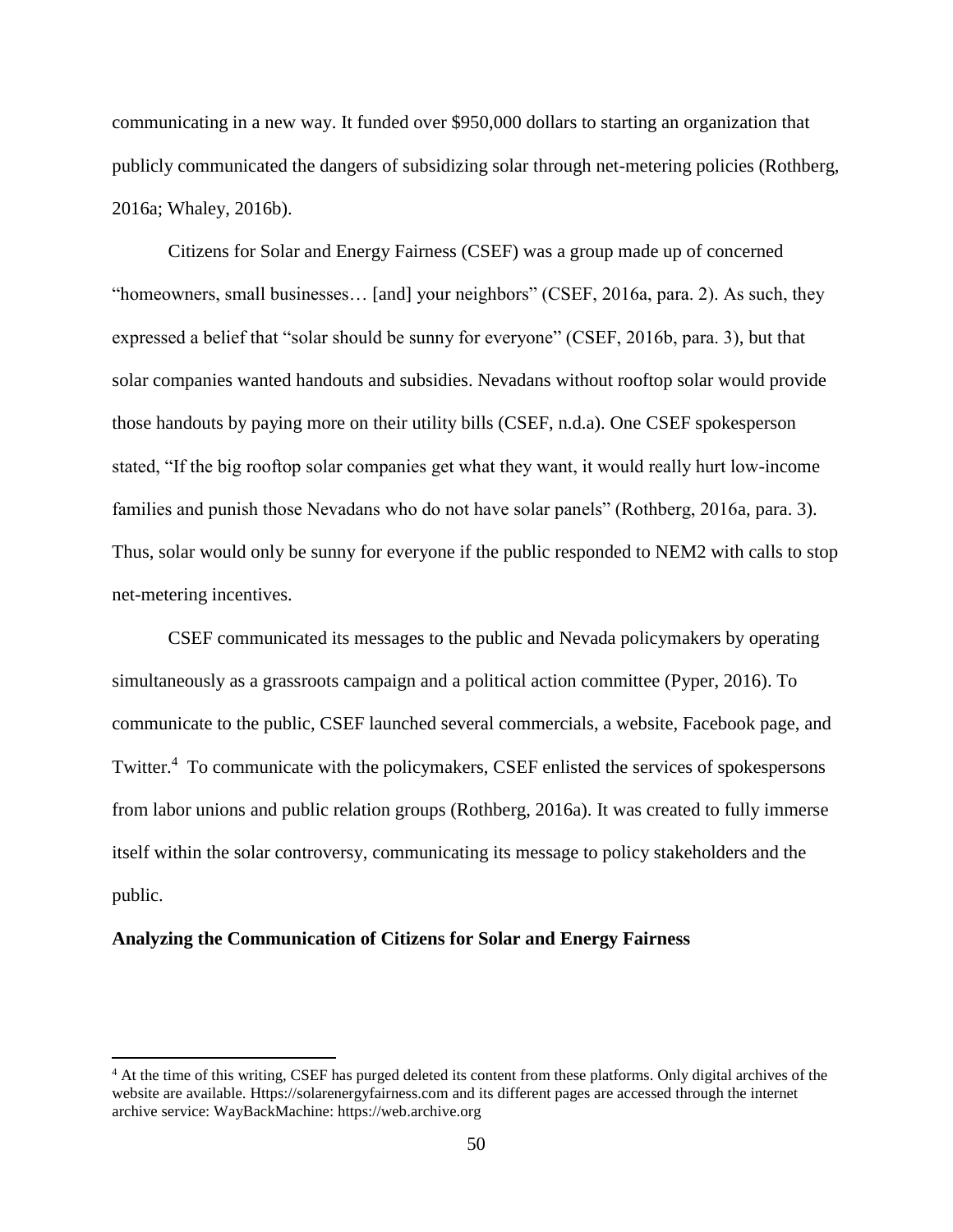My analysis focuses on CSEF's public-facing communication and the ways in which it constructed a drama that framed how the public should evaluate the solar industry and public's request to restore NEM1. I argue that NV Energy created CSEF to promote its own interests in the solar controversy without presenting NV Energy as its public face. This allowed NV Energy a rhetorical affordance to promote its interests without speaking on its own behalf. Heavily funded by NV Energy, CSEF's communication was an extension of NV Energy. Yet, CSEF in no way claimed to be NV Energy. Peeples and Depoe (2014) argued that in matters of the environment and energy, corporations constantly find unique ways to make their voices heard in society. CSEF provided NV Energy an opportunity to have its voice heard through the mouthpiece of a citizen-group, rather than a corporation.

I conduct my rhetorical analysis of CSEF's communication by examining its television commercials. I identify the underlying motivations within the commercials by examining how CSEF's discourse framed the act of restoring solar incentives within a specific ideological drama. Specifically, I identify a drama that emphasized a purpose: act ratio. In this ratio, CSEF told a story of the solar companies' act of requesting the restoration of solar incentives being motivated by their hidden agenda (*the purpose).* This ratio can be identified in the commercials *Asking* and *Can't Afford That.* Both commercials found fault with the solar industry's request to restore incentives (*the act*) because they were lying about the true reason (*purpose*) they were making the request: money. The commercials emphasized a hidden, nefarious purpose—to charge Nevadan residents more money on their electricity bills to subsidize solar industry profits. Thus, the purpose: act ratio suggested that the public should negatively evaluate the solar companies request to restore incentives, because the solar companies' purpose was malevolent and unfair.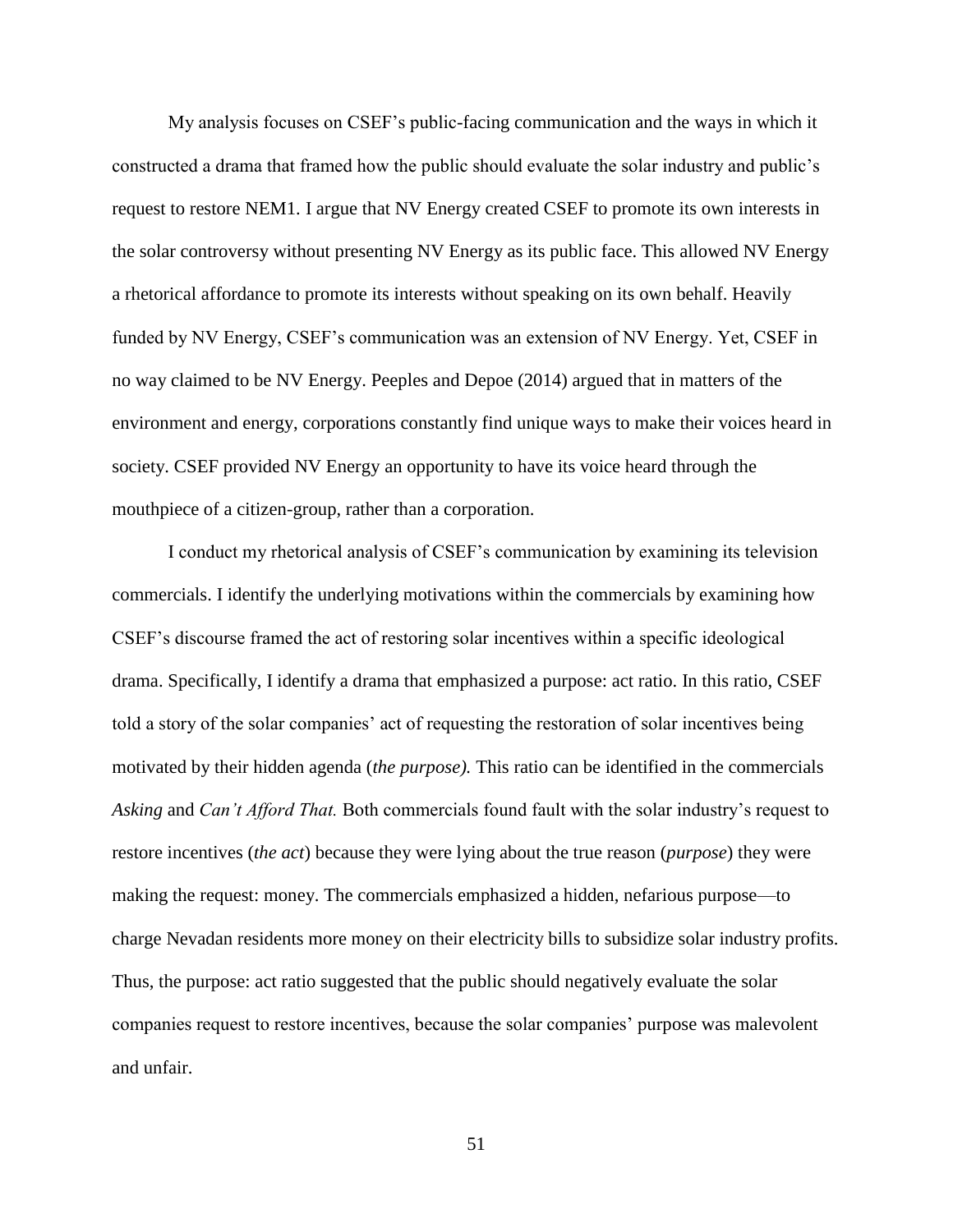*Asking* (CSEF, n.d.a) subsumed the issues surrounding solar controversy under accusations that solar companies were intending to "pocket" the money of Nevadan residents. The commercial immediately focused on the nature of solar companies, showing two large buildings towering in California with cash raining down upon them. As the commercial progressed, a narrator clearly explained how the public should view the requests of solar companies:

One billion dollars in new subsidies, that's what out-of-state companies SolarCity and SunRun are asking Nevadans to give them. *This isn't about energy choice, it's about money* (emphasis added). Nevadan families would be forced to pay more to subsidize their profits.

Providing incentives to solar companies was not about Nevadans having a choice in how they power their homes. Rather, it was about a desire for profits and the ability to "walk away with the cash." Solar Companies wanted incentives because they desired profits, and that was wrong in CSEF's story because it disadvantaged Nevadans. Through this commercial, CSEF communicated that it was wrong for out-of-state solar companies to masquerade their purpose as a desire to promote energy choice. Instead, solar companies' hidden purpose was to exploit Nevada's energy policies for the purposes of taking money from Nevadan families.

*Can't Afford That* (CSEF, n.d.b) traded the images of money flowing from Nevadan families to solar companies for the testimony of seven "Real Nevadans." These residents argued that solar companies had already received "tens of millions of dollars in subsidies. It's time they make it on their own." This implied to the audience that there was no justifiable reason for solar companies to want subsidies since they had received so many already. Then, they argued, "Why do they need subsidies from us? If they get their way, we'll all have to pay. *This isn't about*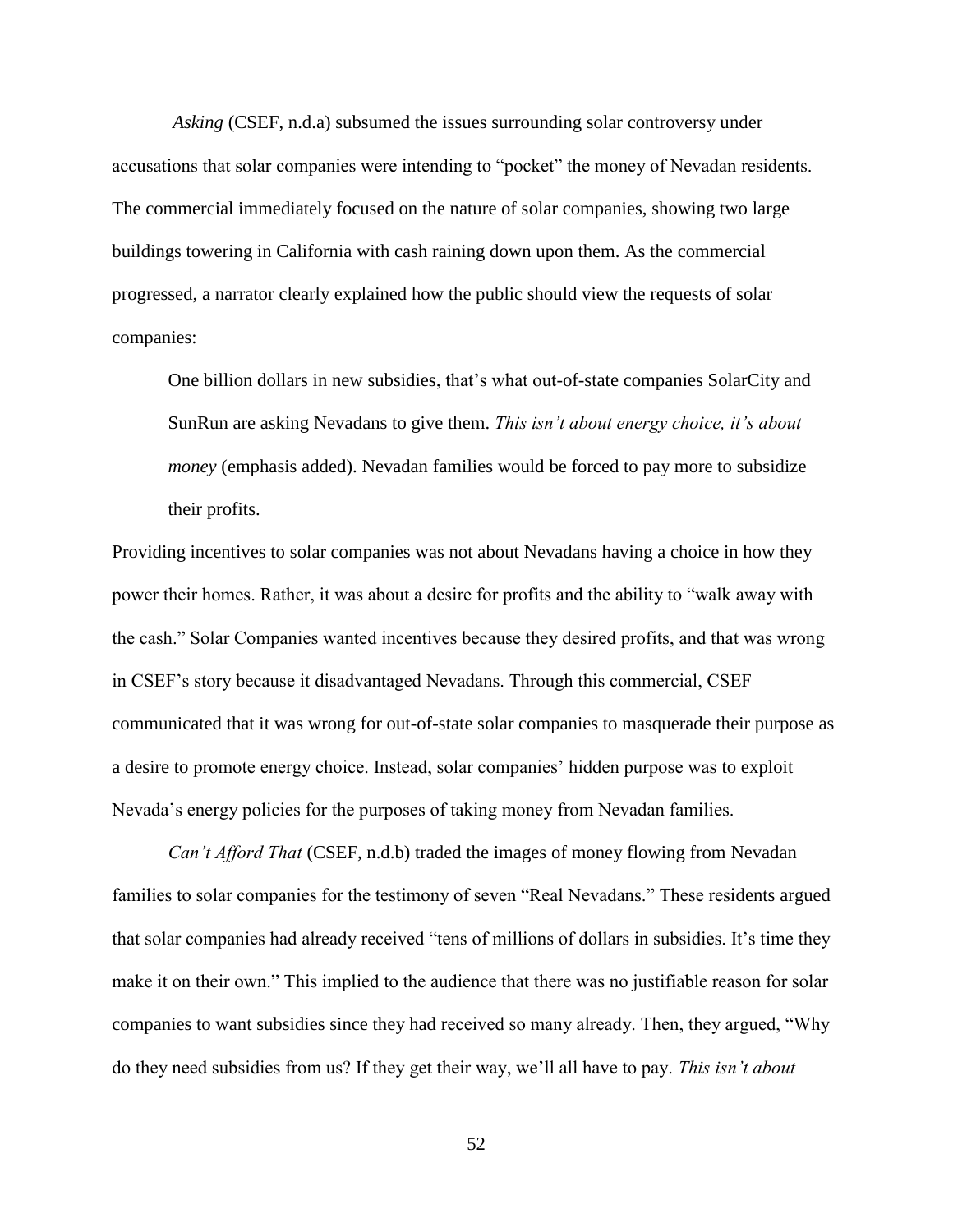*choice, it's about money* (emphasis added) … That's crazy". Like *Asking*, *Can't Afford That*  attempted to orient the audience to evaluate the solar companies request for incentives in terms of their unethical desires. In both commercials, the story CSEF told paints the solar companies' proposed purpose, promoting energy choice, as a cover for their real purpose of obtaining further subsidies and profit on the backs of Nevadans. Thus, *Can't Afford That* suggested that its audience consider the bad effects of the act, but primarily focus on the solar industry's selfish purpose to obtain more money despite the bad effects repealing NEM2 would have.

Overall, the purpose: act ratio framed the evaluation of net-metering energy policies based upon the reasons for which they are proposed. Specifically, this orientation corresponds to the ideology of mysticism (Burke, 1945), which is often constructed on religious or moral grounds (Brock, 1965; Burke, 1945). Humanity's actions are good when they align with moral goodness or divine instruction. In CSEF's drama, the solar companies request was bad because it fell in line with dishonesty and moral questionability. Thus, the CSEF commercials communicated moral goodness as the suggested evaluative framework for whether to accept or reject the act of restoring incentives.

Through this specific framework, other ways of evaluating the restoration of incentives were deemphasized. First, how the drama communicated the agent restricted how purpose could be attached to the act. Specifically, the *agent* was narrowly defined as the solar industry. Thus, the purposes attached to the act were that of the companies. An alternative depiction of agents may have included that other agents were requesting to restore incentives. For example, Senate Majority Leader Harry Reid echoed the request (Rothberg, 2016b), and polls showed overall public support for the request (Snyder, 2016). If these co-agents had been included as agents in the narrative, then their potential purposes would need to be considered and evaluated as well.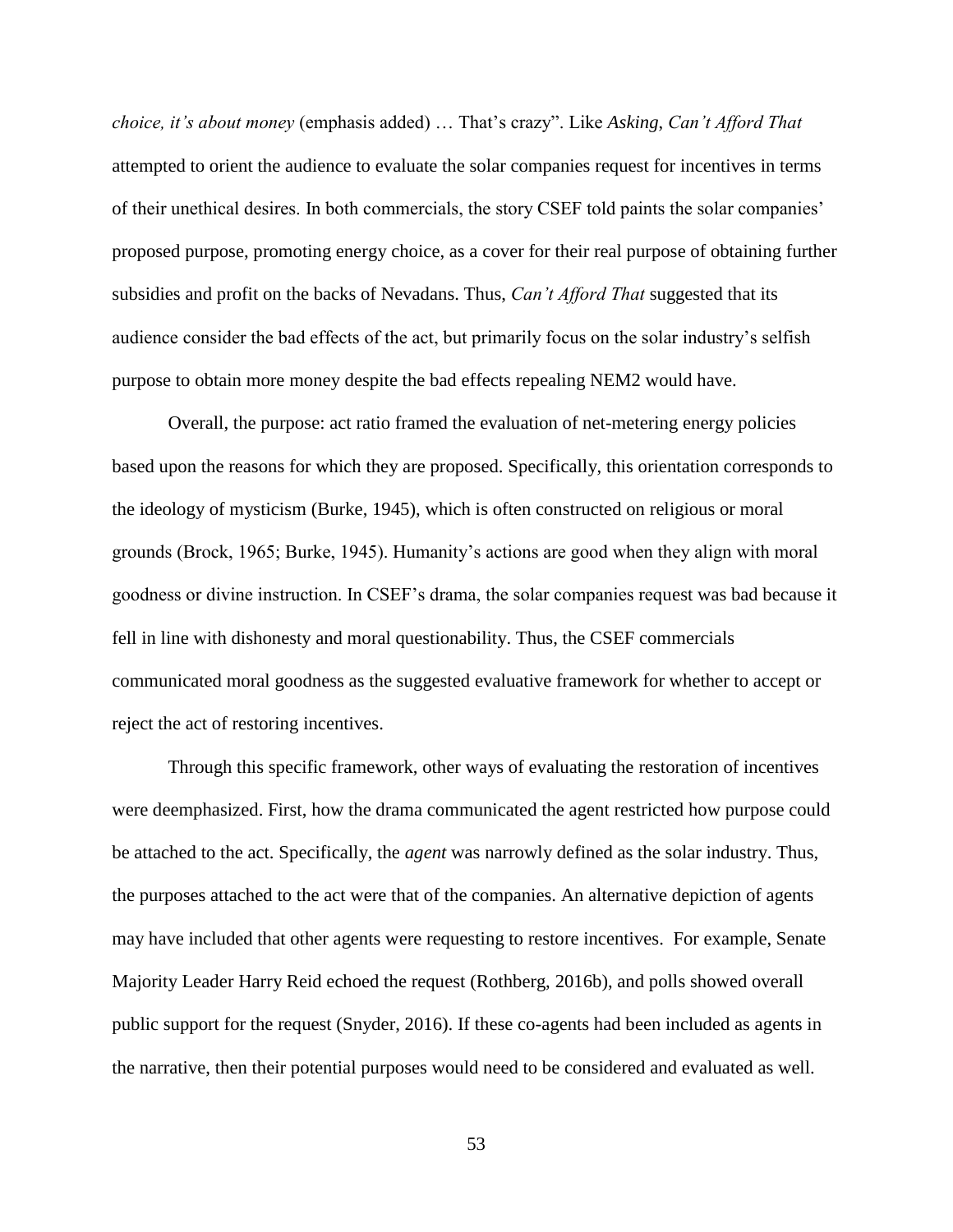### **Analysis and Implications of the Two Dramas**

I argue that the difference between NV Energy's report and CSEF's commercials demonstrated an ideological shift in NV Energy's dramatic portrayal of solar incentives. This forms the basis of my efforts to identify the rhetorical implications of NV Energy's communication. NV Energy communication examined two related acts—the reduction or restoration of net-metering incentives in Nevada. Yet, depending on the act in the story and the storyteller, NV Energy communicated different but compatible emphases on how society should consider the solar controversy. In NV Energy's request to reduce net-metering incentives, NV Energy was the agent, and its communicated preference for evaluating its actions was the consideration of how the act would impact Nevada (an act: scene ratio). In the CSEF commercials, solar companies were the agents, and the communicated emphasis for evaluating their actions was the purpose behind their desire for incentives (a purpose: act ratio).

There are two rhetorical implications I address. First, these distinctions illustrate how a corporation's communication selects dramas that may impact how its audiences navigate and evaluate issues of uncertainty. As I previously mentioned, particular selections of reality function to deflect other selections of reality (Burke, 1945) NV Energy's selections implied choices, and, more importantly, implied which choices not to select. NV Energy's report implied the selection of acts that have positive impacts upon the scene as it communicated realism. Much differently, CSEF's commercials implied not selecting acts backed by an immoral purpose as it communicated mysticism.

To elaborate, dramas function to present selections of reality that direct audiences to define problems and evaluate solutions based upon their respective emphases (Brummett, 1979; Knuepper, 1979; Ling 1970). Foss (2004) described this property of dramas as ideological. They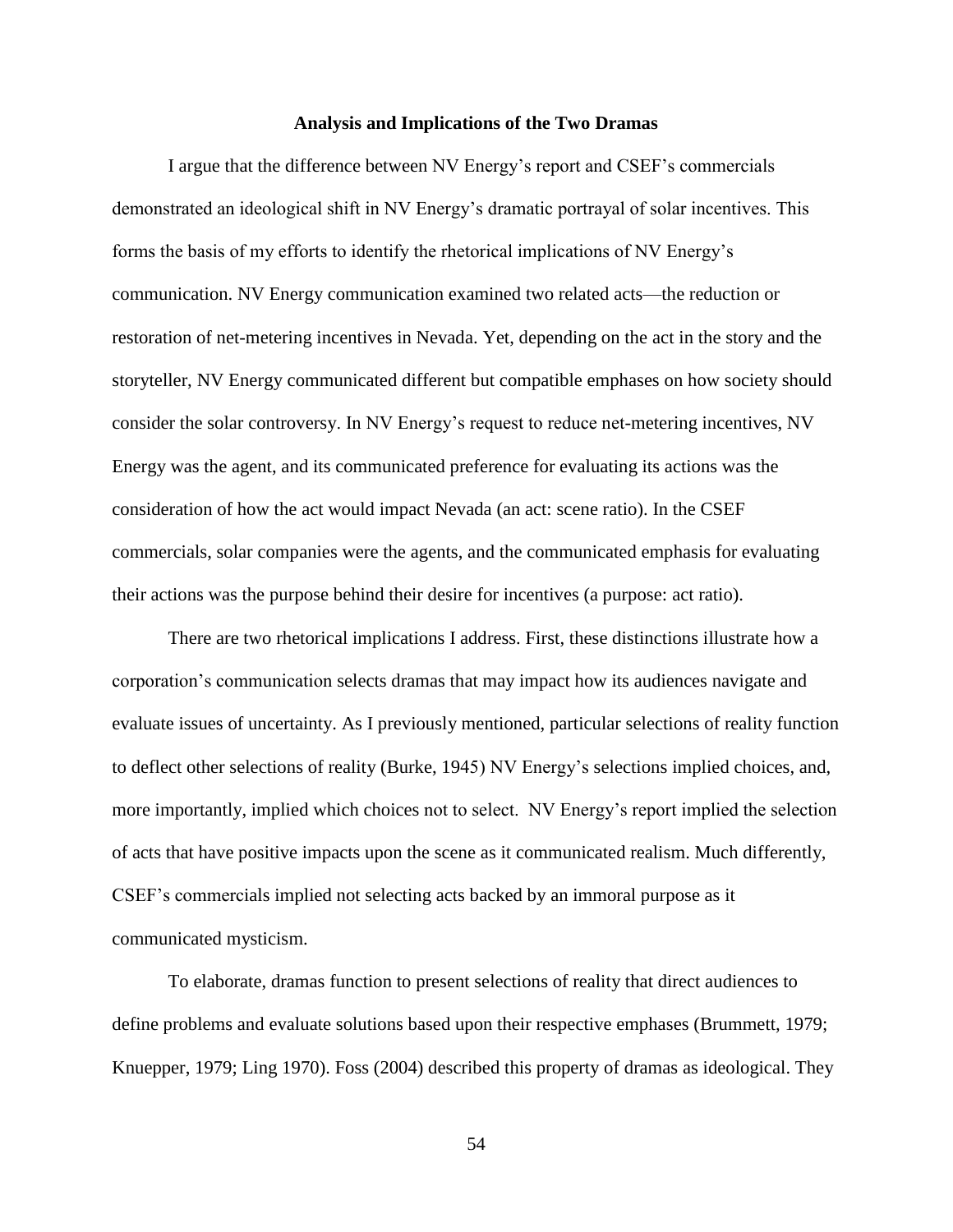suggest "how we are perceiving [the world], the choices available to us, and the action we are likely to take" (p. 384). In other words, each drama, as it presents a preferred a social orientation, presents a preferred ideology. These ideologies were suggestive in the solar controversy because they functioned to direct how audiences should evaluate net-metering. Thus, NV Energy's report directed positive evaluations NEM2's by emphasizing its positive benefits unto the scene under an ideology of realism. Meanwhile, the CSEF commercials directed negative evaluation of the restoration of incentives by emphasizing its negative purpose under an ideology of mysticism.

Ultimately, examining NV Energy's construction of two dramas shows the motivations and orientations contained within its discourse. In both dramas, NV Energy had the underlying goal of reducing net-metering incentives. However, despite this same goal, two different dramas emerged depending on the intended audience of the communication. In the technical request, NV Energy constructed a drama rooted in realism, suggesting to Nevada policymakers that passing net-metering reductions should be based upon the effects. In the CSEF commercials NV Energy constructed a drama rooted in mysticism. Directed to the public, the commercials suggested that Nevada should maintain net-metering reductions should be because it was wrong for immoral solar companies to affect society.

I argue that each drama's pentadic emphasis reflected specific rhetorical constructions of the world that correspond to the designated audience, the PUCN and Nevada public respectively. The second implication is that the corporate construction does not only include *what to emphasize*, but also *through whom to emphasize*. NV Energy recognized that it needed to speak through different channels depending on which audience and which drama it utilized. I argue that this is related to the management of ethos (credibility). This is because ethos is earned by meeting the standards of credibility expected by the audience (Prelli, 1989). For example,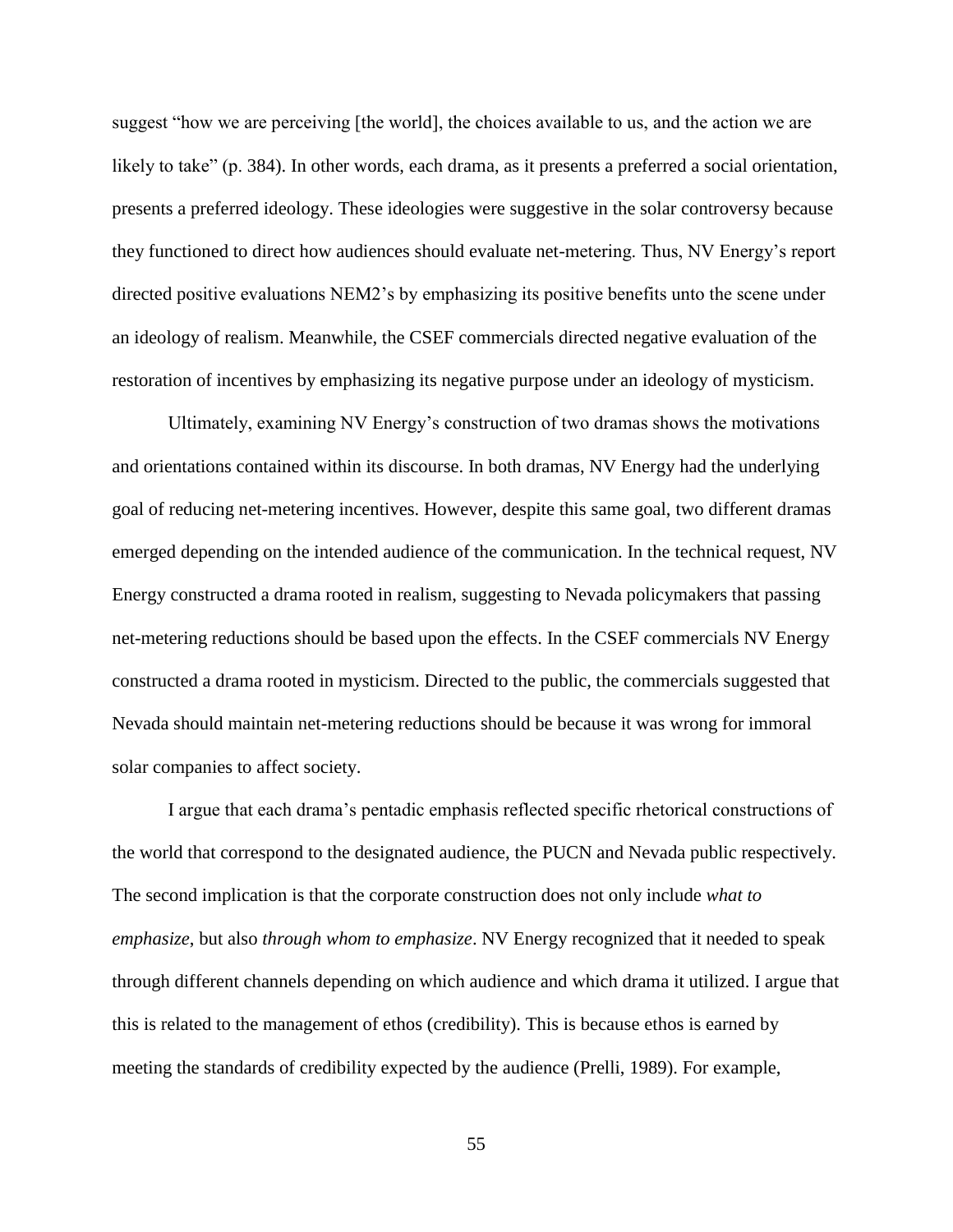scientists often utilize technical reports to appeal to policy makers and use more informal means (e.g. interviews and internet blogs) to appear credible to the public (Walsh, 2013).

This specifically applies to how NV Energy communicated to the public and reinforces previous research that suggests corporations recognize that the public is wary of corporations communicating on their behalf regarding matters of public policy (Bsmuk, Schneider, Schwarze & Peeples, 2014; Pezzullo, 2003). For example, if the CSEF commercials were instead clearly marked as "funded by NV Energy," NV Energy would subject themselves to the same criticism that they levied towards the solar industries—that corporations may act immorally. The communication would invite the public to evaluate NV Energy's request to not restore incentives based upon what purposes NV Energy might have to prevent them.

NV Energy's communication demonstrates that corporations may utilize different channels in their efforts to construct different dramas. In both its official request and commercials, NV Energy essentially argued for reduced solar incentives. Yet, NV Energy's two dramas were spoken by different voices. First, NV Energy communicated on its own behalf to argue that the PUCN should evaluate NEM2 based on how it would impact society. As NV Energy began communicating to the public, it spoke through CSEF. Since the commercials communicated asked the public to evaluate policies based on corporate intentions, it makes sense that NV Energy did not use its own voice in these commercials. This communication tactic reflects two common corporate communication strategies: astroturfing and corporate ventriloquism (Bsmuk, Schneider, Schwarze & Peeples, 2014). Astroturfing consists of simulating a grassroots campaign that appears non-partisan but is industry-affiliated and promotes corporate goals. Corporate ventriloquism is when corporations project their voices onto citizen-based groups "to create the impression of broadly based [public] support" (Bsmuk,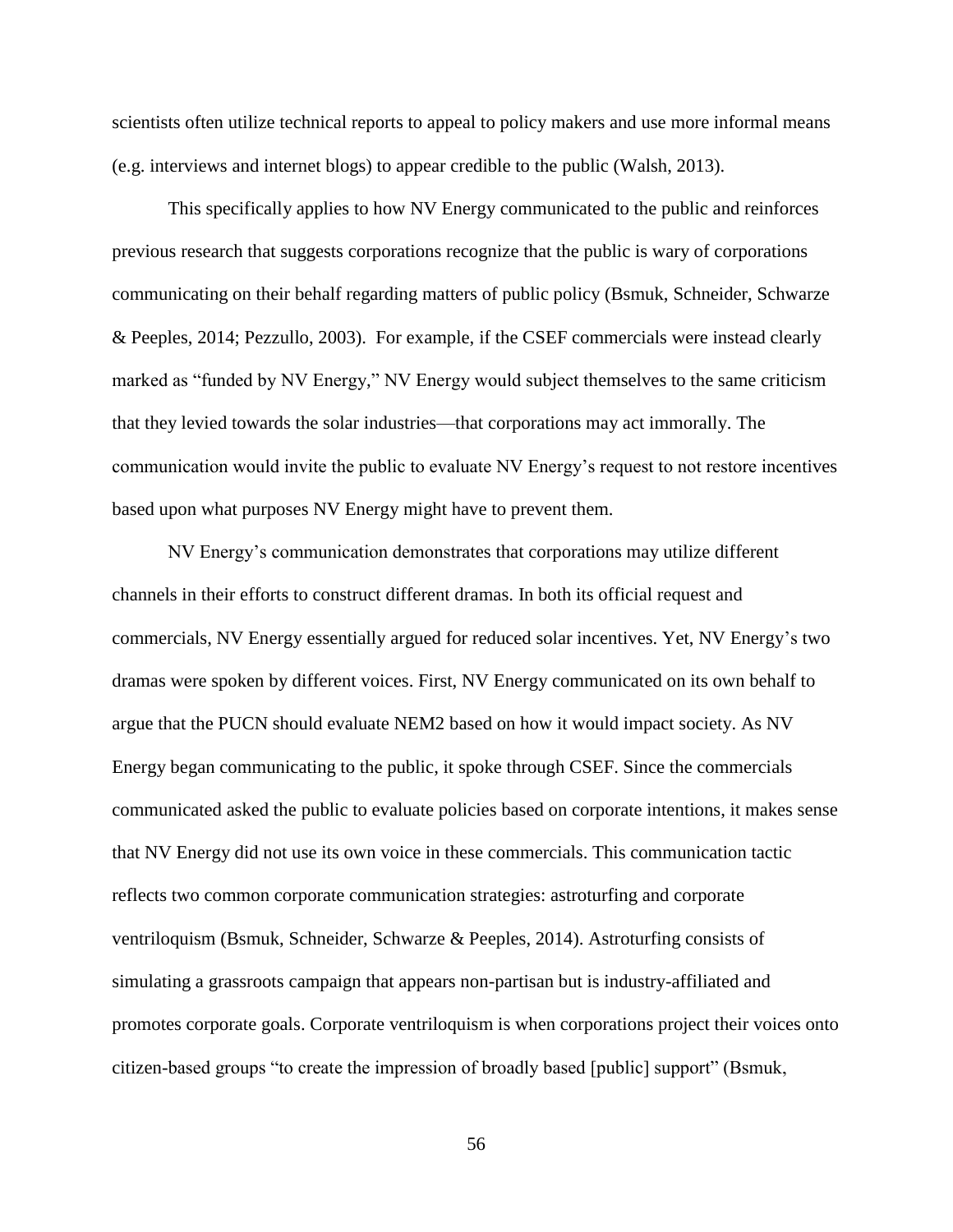Schneider, Schwarze & Peeples, 2014, p. 22). My dramatistic analysis recognizes these strategies exist and looks at the underlying ideologies within different types of corporate communication.

## **Conclusion**

The purpose of this chapter has to been to better understand the motivations and underlining social orientations contained with NV Energy's solar controversy discourse. However, evaluation is also in order. This occurs through examining the dramas in the greater context of the solar controversy. By analyzing how the dramas existed within these contexts, I assess how these dramas contributed to how policy makers and the public could make sense of net-metering incentives. Namely, the dramas served to establish a narrow, financially centric scene that distracted from the ever-pressing need to consider how our energy policies affect our planet and climate as a whole.

As I detailed previously, each drama encouraged a specific ideology and circumscribed specific boundaries as they defined the elements of the pentad. My evaluation deems that both dramas too narrowly defined the scene as a revolving around utility bills and the monetary issues that surround them. Thus, both dramas constrained how the public and policy makers could perceive the context of situations that made up the net-metering policy. In NV Energy's report, evaluating the effects of NEM2 required understanding how NEM2 would affect utility bills. In CSEF's commercials, solar companies would be judged for their purpose towards both obtaining money and treating the earth. If the dramas constructed a more robust scene that also featured the earth's environment, effects and purposes would have expanded. The very important considerations of climate change, fossil fuel pollution, and creating a better environment were not considered in either drama because of the narrowly drawn scene.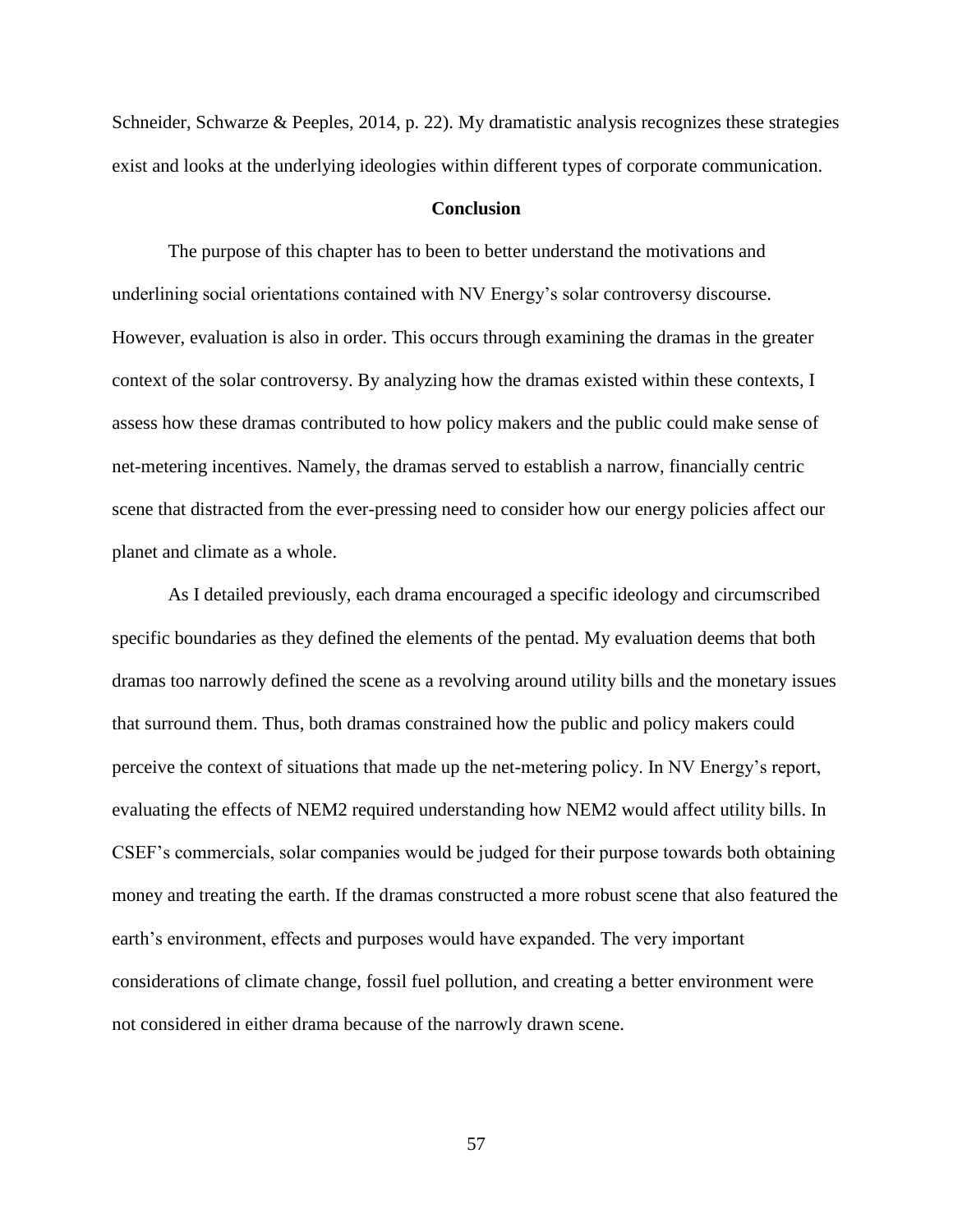Ultimately, society's understanding of the Nevada solar controversy hinges on its ability to recognize and carefully consider the motives contained within discursive dramas.

Corporations will continue to develop new and increasingly nuanced ways of communicating to the public and policy makers. Whether the communication originates directly from a corporation or is concealed through strategic means, each communicative act can still be seen as part of a dramatistic construction of reality. Thus, while messages may change, society can still maintain that all symbolic communication is built upon a foundation of underlying orientations. In issues of public contention, like the solar controversy, it is important to recognize that communication from various stakeholders contains differing motives and ideological orientations, which may differently constrict opportunities for public deliberation. Considering the existence of multiple dramas as multiple selections of reality allow for a greater public recognition of the multiplicity of ideas and perspectives contained within public controversy discourse.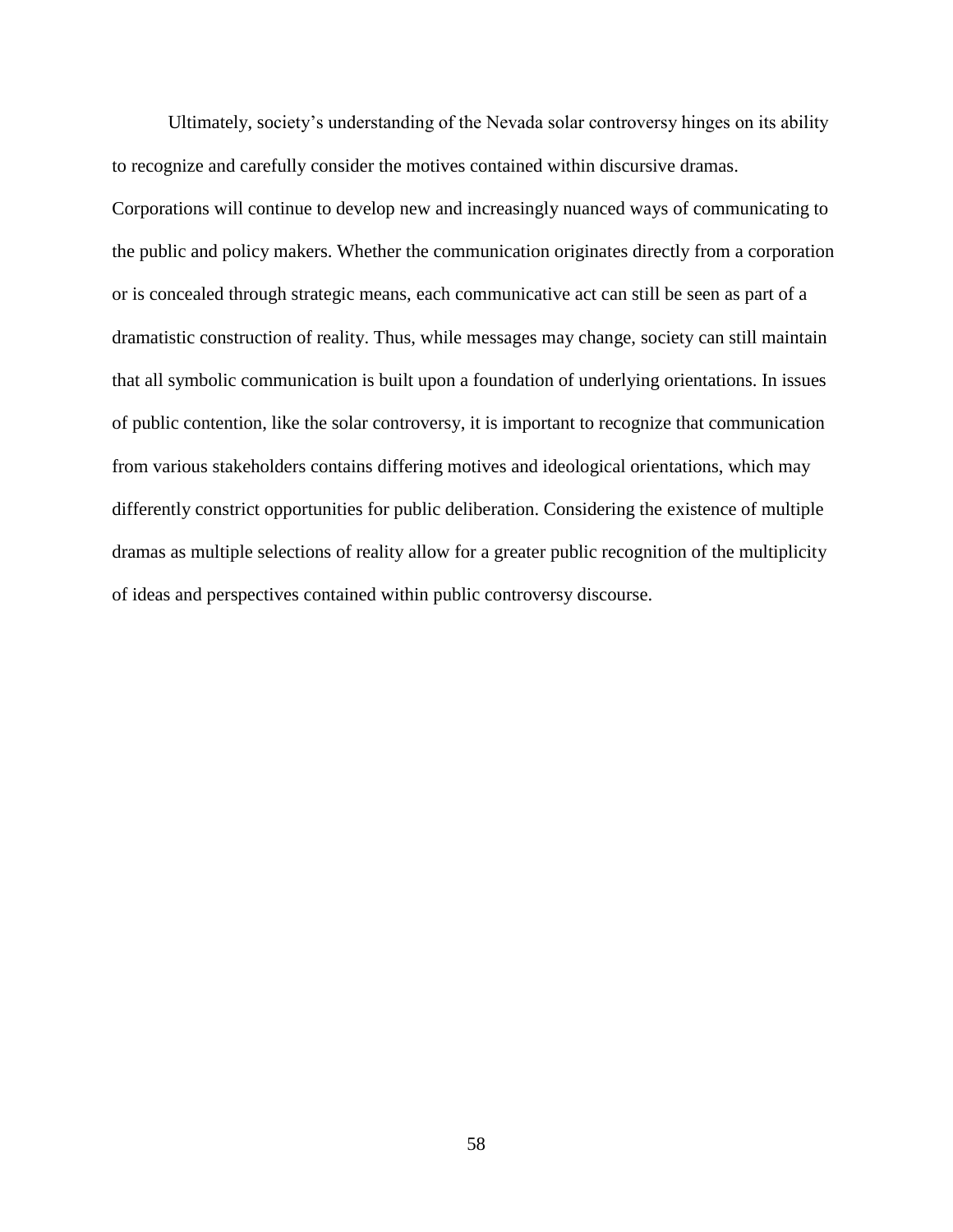### **Chapter Four:**

### **SolarCity's Bring Back Solar Alliance: Complimentary Realism and Pragmatism**

NV Energy was not the only stakeholder to launch a vigorous public advocacy campaign during Nevada's solar controversy. As NV Energy's Citizens for Solar and Energy Fairness (CSEF) was attempting to persuade the public to support decreased net metering incentives, the company SolarCity simultaneously launched the Bring Back Solar Alliance (BBSA). BBSA aimed to persuade the public that net metering incentives should be restored to their original rates. The group used a wide variety of communication channels, including a website (Bring Back Solar Alliance, n.d.a) a Facebook page,<sup>5</sup> a Twitter page (Bring Back Solar Alliance, n.d.b), and organized rallies at the Las Vegas Public Utility Commission of Nevada (PUCN) office (Whaley, 2016).

In this chapter I conduct a dramatistic analysis of BBSA's public communication. The purpose of this analysis is to uncover the underlying motivations that form the base of BBSA's public appeals to bring back solar net metering. To conduct this analysis, I first provide contextual information regarding SolarCity. I examine SolarCity's origins, the factors that led to it becoming the leading solar industry in Nevada, and its involvement in creating BBSA. Then, I discuss BBSA's main goal, the restoration of previous net metering incentives, as well as how the organization sought to achieve this goal by enlisting Nevada residents to become political advocates. This context is important because it established how SolarCity became a stakeholder in the solar controversy and why it would enact efforts to shape the public's opinion of net metering. This context also illuminates why BBSA's efforts consisted of creating a large online presence and physical public presence in Nevada.

 $\overline{a}$ 

<sup>5</sup>The Facebook page was no longer active at the time of this writing.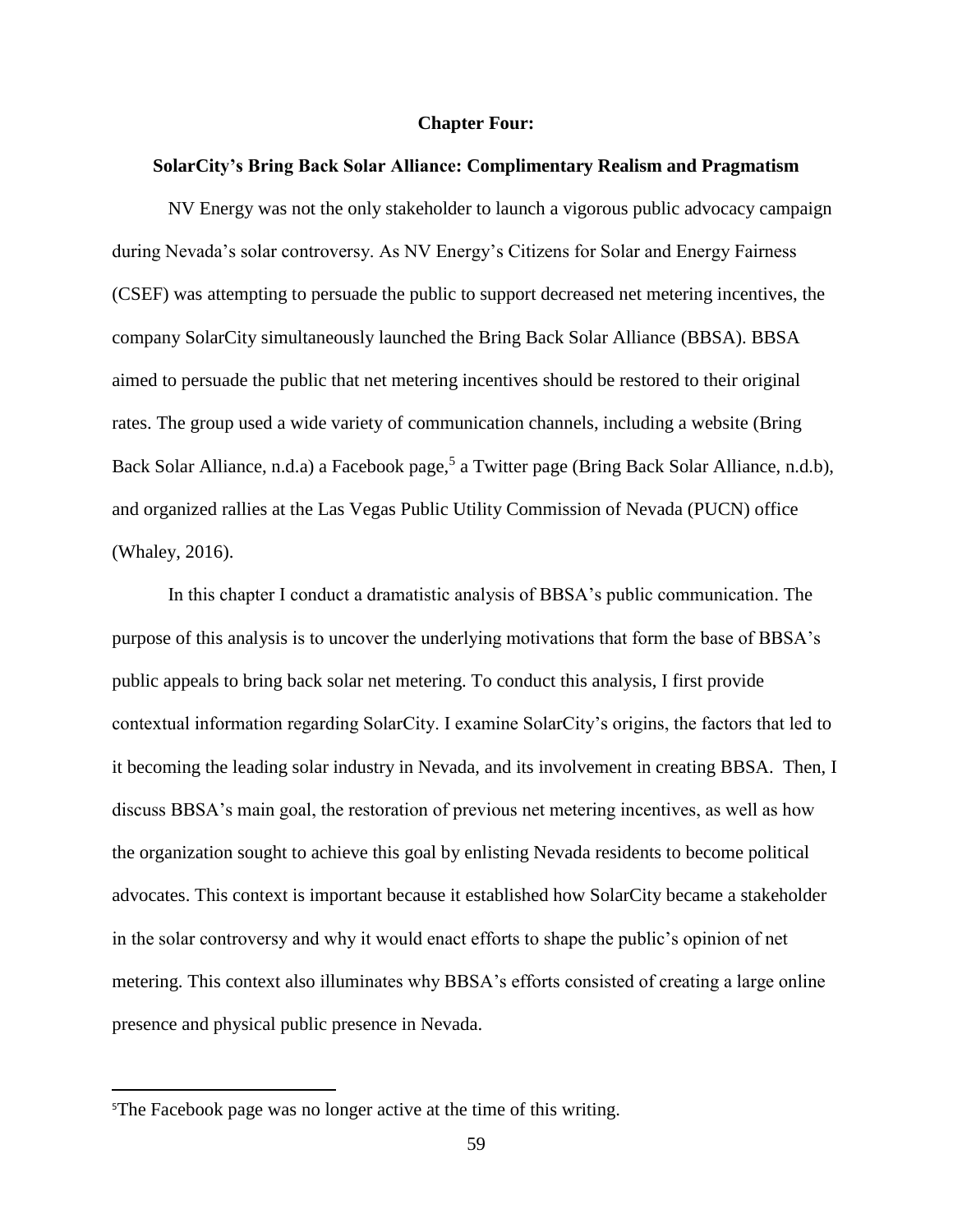After providing context, I briefly re-introduce dramatism as a rhetorical critical method for examining communication. This orients how I examine the communication of the BBSA. Specifically, I justify the rhetorical texts I have chosen for their explicit discussion of two acts: the reduction of net metering incentives, and the restoration of the net metering incentive to bring back solar. Because the act is the central term in any drama (Burke, 1945), I discuss how I have selected the texts that highlight BBSA's depiction of these two, foundational acts in the controversy and the pentadic terms that influence and are influenced by them, through an agency: act and act: scene ratio, respectively. I discuss the BBSA's website, public videos, and social media posts for how they reveal two underlying social orientations. I argue that the reduction of net metering incentives is communicated through an orientation of realism. Bringing back solar is communicated through an orientation of pragmatism. Additionally, I examine what each orientation implies about BBSA's communication within the solar controversy.

To conclude this chapter, I provide a brief discussion of how both dramas existed together. I argue that BBSA's negative depiction of the PUCN's decision to reduce net metering incentives consequently served as a way to positively depict the restoration of incentives. Because the restoration of incentives was dramatistically framed as positive, the BBSA could emphasize the means to achieve the restoring net metering incentives when they discussed bringing back solar. This analysis suggests that the construction of complementary dramas occurs in public controversies as a way to socially construct issues of contention.

### **SolarCity: A Brief History**

SolarCity is a relatively new company that was found in California in 2006 (SolarCity, n.d.a). This was the same year the United States government issued the Federal Investment Tax Credit (ITC) for solar energy (Solar Energy Industries Association, n.d.) Administered by the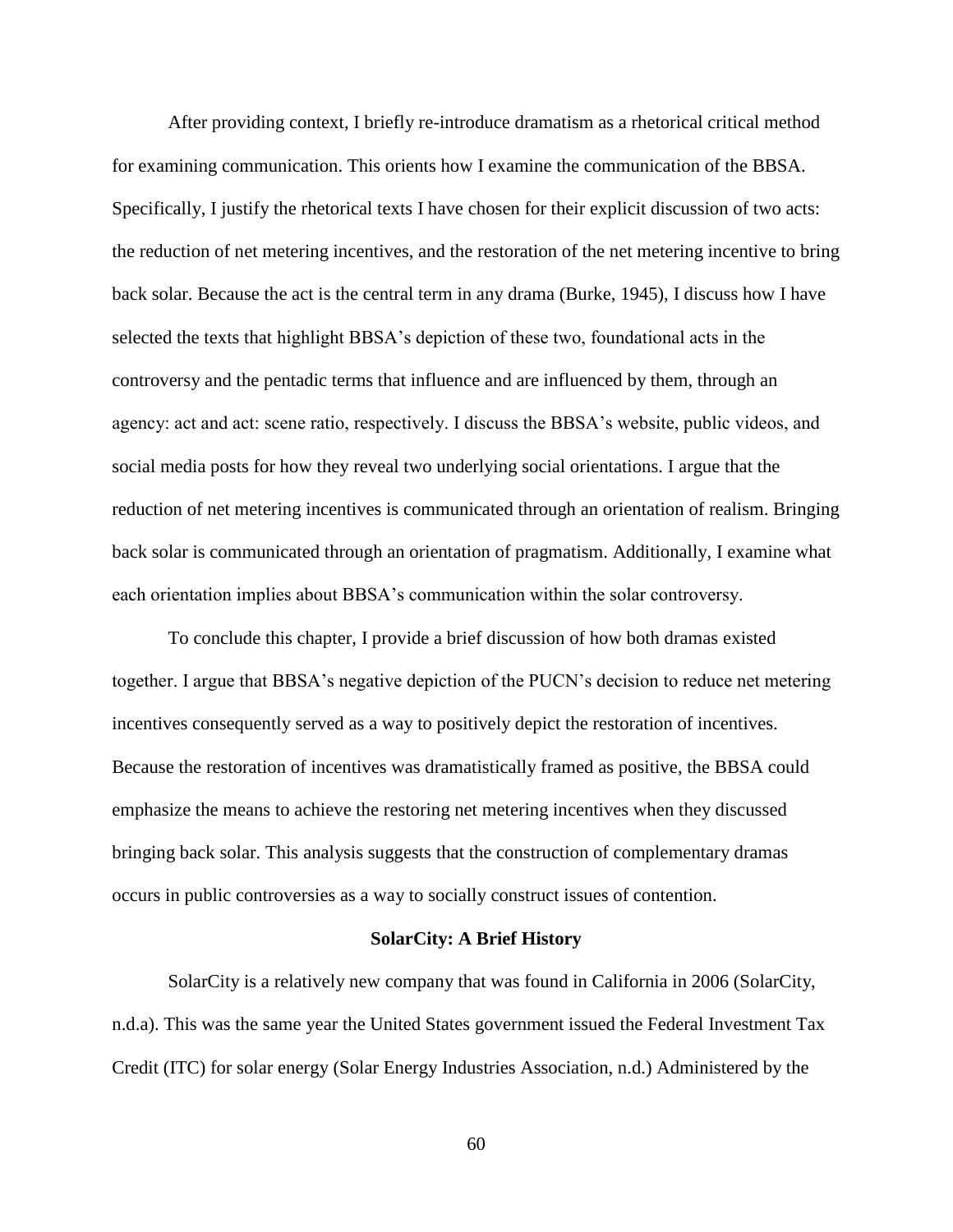IRS, the ITC is a corporate tax credit in the sum of 30% of the total cost of solar energy projects. (United States Department of Energy, n.d.). This means that any person or corporation who pays for the cost of a solar system, receives 30% of the price of the solar system as a tax break on federal tax returns.

The ITC allowed SolarCity to capitalize on a specific business model. First, SolarCity would first find corporate investors to pay the up-front costs of constructing expensive solar systems for SolarCity customers. Then, these investors would invest hundreds of millions of dollars into the company, receive tax breaks, and eventually receive a positive return on their investments during the lifetime of the system (St. John, 2012). In this model, SolarCity would charge the customers for the power produced by the system, but not the actual price of the system. Specifically, SolarCity's business model consisted of having customers enter into a Power Purchase Agreement (PPA), in which customers would pay a lower rate for solar electricity than they would pay for electricity obtained from their respective utility companies (SolarCity, n.d.b). In general, the money gained from charging customers for solar electricity would cover operation costs and paying back investors. In this model, SolarCity also capitalized on net metering incentives, which allowed customers of SolarCity to sell excess solar power back to their utility. SolarCity found that many states' recent enactment of net metering legislation allowed their business model to flourish (Marshall, 2006).

Importantly, several states legislated the net metering incentives (Carley & Davies, 2016) that seemed to be necessary for SolarCity to operate. On average, solar systems produce 20-40% excess power during the day (Solar Energy Industries Association, n.d.). Without net metering policies, this energy is not required to be purchased by the utility. As a result, 20-40% of a solar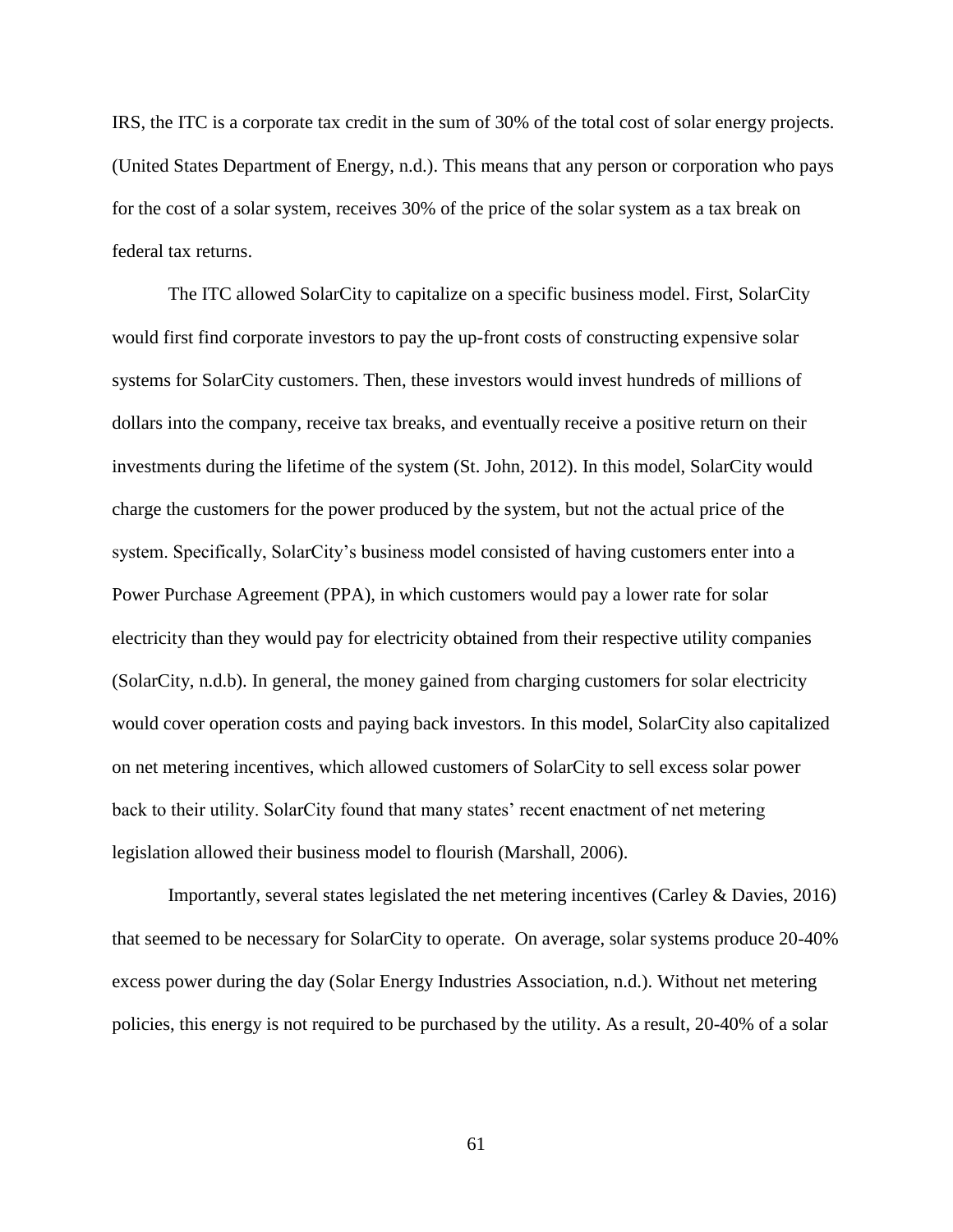system's generated electricity would have no value to the customer because it is not needed to power the home and cannot be bought by the utility.

As SolarCity's business grew, it began operating in several regions across the country (SolarCity, 2016a). Hoping to attract the company to Nevada, the Nevada Governor's Office of Economic Development awarded SolarCity \$1.2 million to open an operations center in the state (Velotta, 2013). In August of 2013, SolarCity opened a headquarters in Las Vegas (Totten, 2013), and one year later, the company opened its first Nevada warehouse in Henderson (SolarCity, 2014). By May of 2015, SolarCity opened a second warehouse in North Las Vegas and retained over 1,000 Nevadan employees in total (SolarCity, 2015). Alongside SolarCity's entrance in Nevada, factors such as up-front cash incentives and the net metering policy caused Nevada to have the third most solar installations of any state in 2015 (Solar Energy Industries Association, 2015).

SolarCity was at the forefront of these efforts. While the company did not publically disclose how many solar systems it installed in Nevada, SolarCity was the leading solar provider in the country. By December of 2016, SolarCity had installed over 160,000 residential solar projects in the United States, with its second closest competitor installing 60,000 projects (Gross, 2016). SolarCity was on track increase its presence in Nevada, opening a national solar installation training center in December of 2015 (SolarCity, 2016d), just weeks before the solar energy would radically change. When the PUCN reduced net metering incentives, the installation of new solar systems dropped by 99% (Bring Back Solar Alliance, n.d.a).

### **SolarCity and the Nevada Solar Controversy**

Despite the potential for continued growth of Nevada's solar industry, the PUCN's December 22, 2015 decision to reduce net metering incentives for all solar customers in Nevada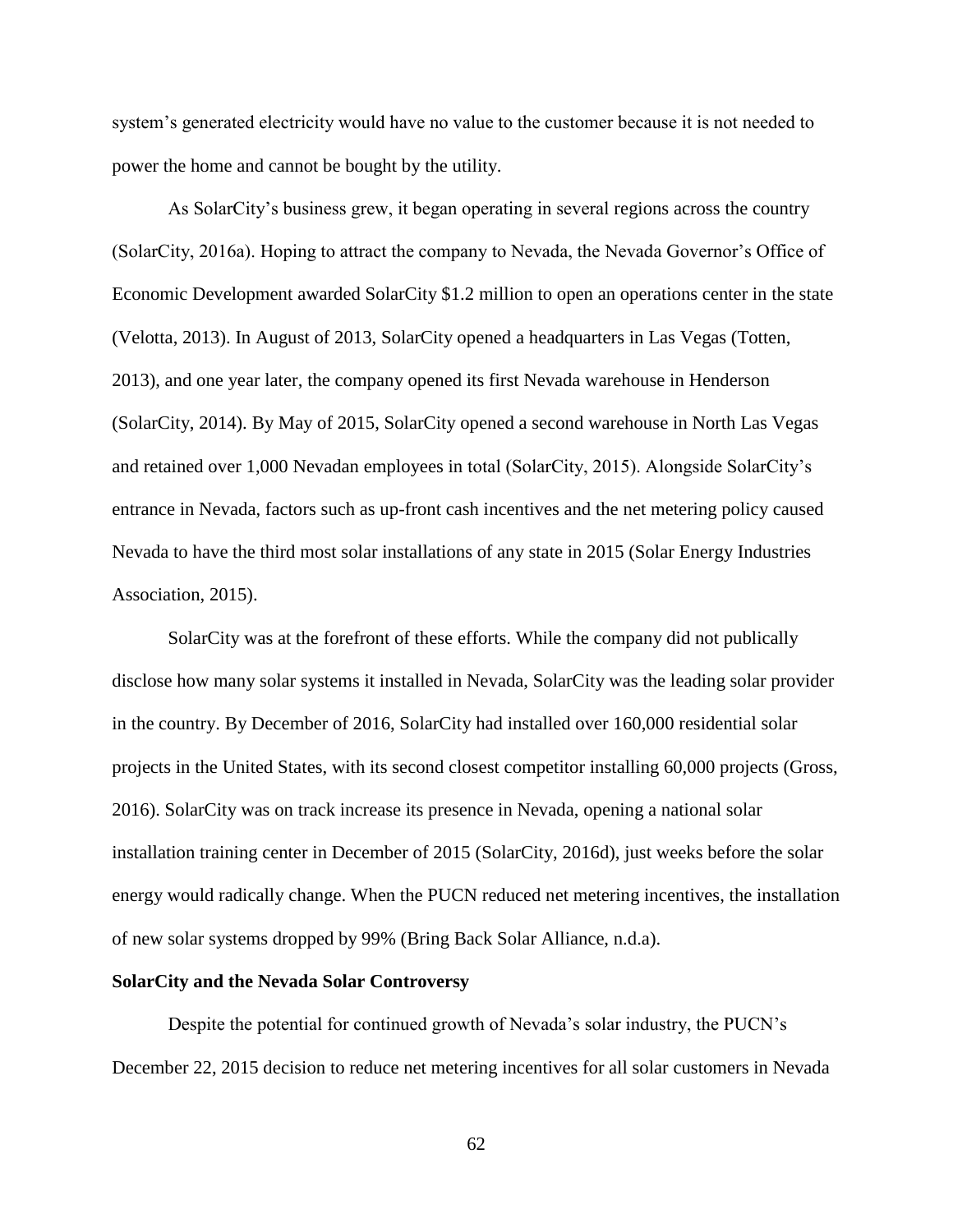(State of Nevada Public Utilities Commission, 2015) drastically halted the growth of Nevada's solar industry. The reductions of net metering incentives made it economically unfeasible to sell solar in the state (Gross, 2016). As a result, many solar companies, including SolarCity, ceased their operations in Nevada (Whaley, 2016). Local and national media outlets covered the details and effects of the PUCN's decision to reduce net metering (Leslie, 2016; Weber, 2016; Whaley, 2016c). Thus, the Nevada public was subject to a solar controversy—public discussion and deliberation about if the PUCN's decision should be reversed.

While SolarCity as a company publically condemned the PUCN's decision, the focus of this chapter is on how SolarCity created the Bring Back Solar Alliance (BBSA) to communicate to the public during the solar controversy. BBSA operated as a political action committee (Rothberg, 2016), funded by over \$2 million from SolarCity (Rindels & The Associated Press, 2016), the group's lone funder (Rothberg, 2016). Despite BBSA originating from SolarCity, BBSA publically described itself on its website as "a diverse coalition of Nevada citizens and over two dozen small businesses, non-profits, and community groups" (Bring Back Solar Alliance, n.d.a, para. 1). Below this description appeared the logos of several solar companies and grassroots organizations such as The League of Women Voters and Conservatives for Energy Freedom. Overall, BBSA appeared to be an extension of SolarCity. While it was a political action committee that received its funding from SolarCity, it sought to appear as an authentic grassroots campaign by attracting several grassroots campaigns to unite underneath it. Thus, BBSA was SolarCity's public advocacy initiative.

The goal of the organization was in its name. BBSA wanted to *bring back solar* to Nevada. More specifically, the company poignantly framed the problem that it wanted to solve. The BBSA website stated: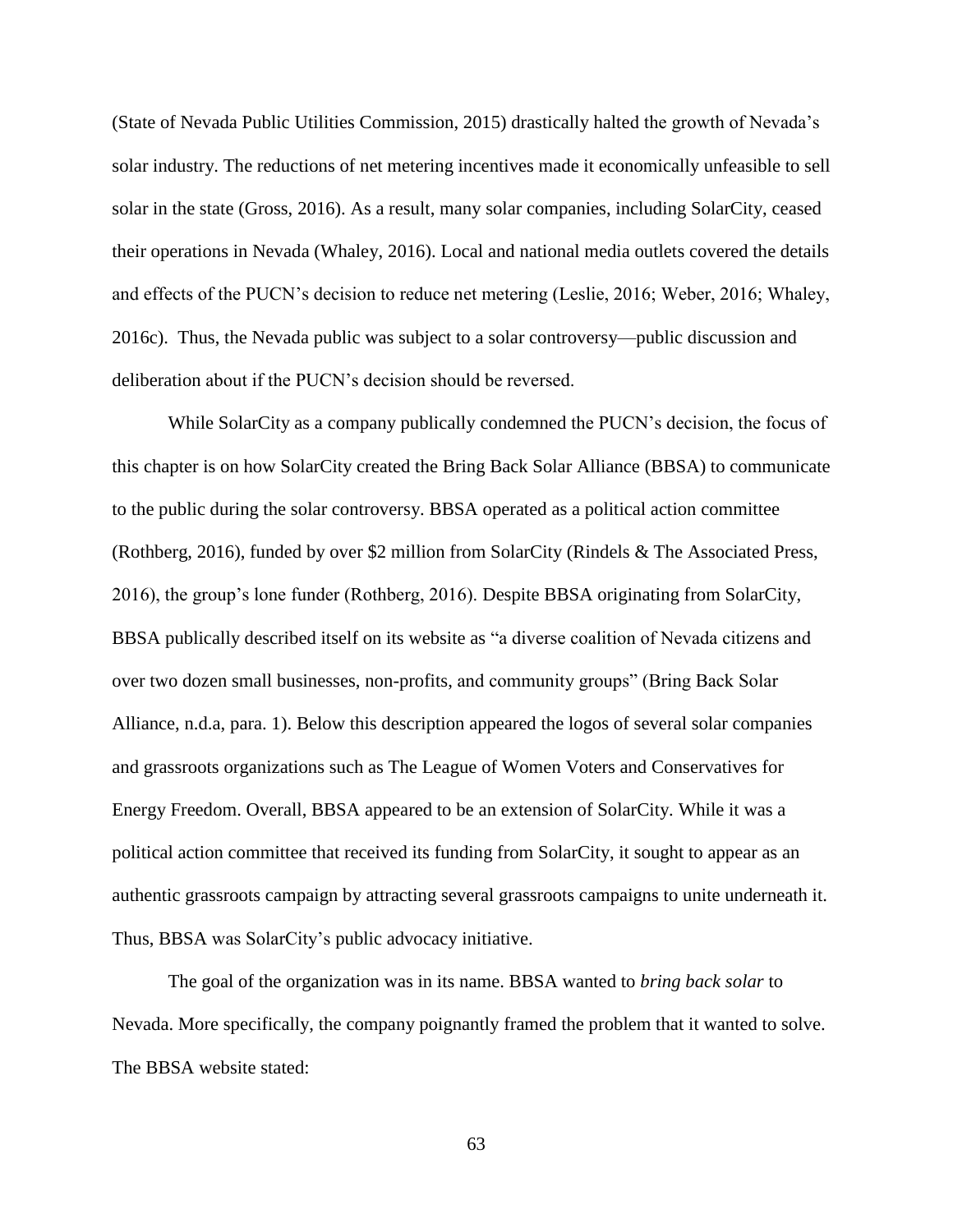Last December, the Public Utilities Commission placed discriminatory charges on rooftop solar customers, increasing their utility bills by 50%. In an unprecedented move, these new charges were also imposed on the 30,000 Nevadans who had already invested in solar. This rate hike wiped out the independent solar economy: rooftop solar applications have fallen 99%, putting thousands of Nevadans out of work. Our coalition is fighting to put consumers ahead of the monopoly utility company by restoring rules that allow rooftop solar to compete, protect existing rooftop solar customers, and allow Nevadans the freedom to choose clean energy. (Bring Back Solar Alliance, n.d.a, paras. 2-3)

In summary, BBSA opposed the PUCN's rate change because it destroyed the independent solar industry and felt that it favored the monopoly utility company, NV Energy. BBSA thus wanted to restore net metering incentives in Nevada and restore the solar industry's presence in the state.

#### **Rhetorical Criticism**

I employ Burkean dramatism to uncover the motivations and social orientations contained within BBSA's public-facing communication. In this analysis, I analyze how BBSA constructed dramas in its public communication of two *acts*. First, I examine how BBSA framed the PUCN's decision to reduce net metering incentives. Second, I examine how BBSA framed the restoration of solar incentives. Specifically, I detail how each act is communicated through a different dramatic ratio. The PUCN's decision is communicated through an act: scene ratio rooted in the social orientation of realism. The act of restoring solar incentives is communicated through an agency: act ratio rooted in the social orientation of pragmatism. Afterwards, I evaluate each drama for its respective implications about Nevada's public communication regarding energy policy.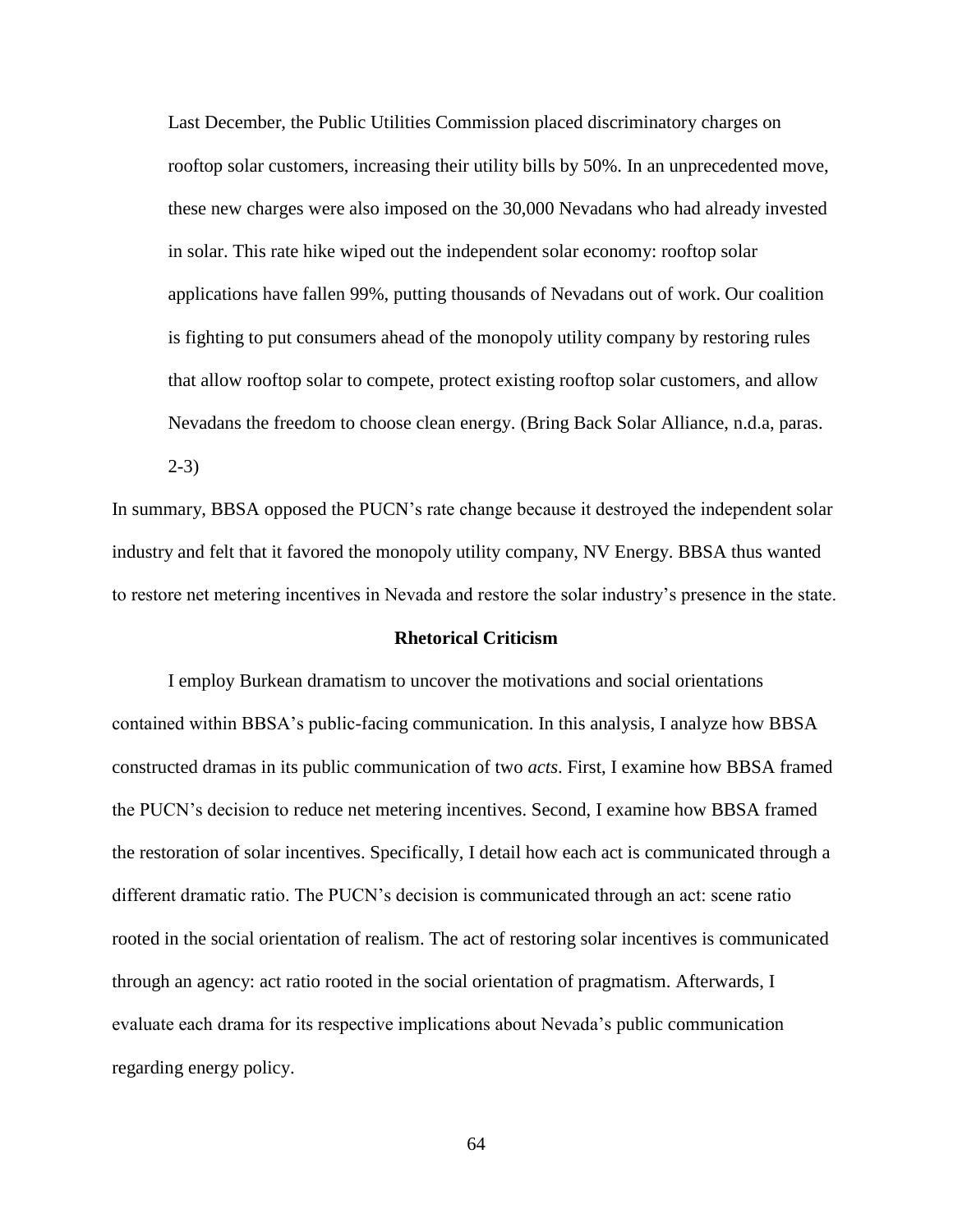### **The PUCN's Reduction of Net Metering Incentives**

The BBSA often discussed PUCN's reduction of net metering incentives, and it specifically focused on the extra service charges the solar customers were required to pay as part of the reduction in net metering. It argued that these extra charges destroyed the solar industry in Nevada. In this section of my analysis, I examine how BBSA described the reduction to net metering incentives on its website and two of its YouTube videos, the "Bring Back Solar Kickoff Ad" (Bring Back Solar Alliance, 2016a) and "Nevada Needs to Bring Back Solar" (Bring Back Solar Alliance, 2016e). I argue that BBSA's communication emphasized the act of increasing solar rates in terms of their negative influence on the scene—the state of Nevada, Nevada's solar industry, and its residents' choice to obtain they energy they wanted.

To begin this section of my dramatic analysis, I return to BBSA's "About us" page on its website. Here I identify five pentadic terms. The *act* is PUCN's placement of "discriminatory charges on rooftop solar customers" (Bring Back Solar Alliance, n.d.a, para. 2). The act is further defined as a 50% increase in all current and future solar customers' utility bills. The *scene* is Nevada and its energy landscape. Specifically, BBSA's drama portrayed a scene in which solar energy, solar energy jobs, potential for solar energy, and energy choice are gone. However, it also described a scene in which a monopoly utility company is favored more than consumers. The *agent* committing the act is the PUCN. The *agency* through which the act occurs is the power afforded to the PUCN as a government agency to enact energy policy change. The *purpose* is not explicitly explained. However, BBSA implied that the purpose was to create a scene that benefited the monopoly utility company.

Within this drama, an *act: scene* ratio emerged. Ratios emerge when certain elements of the pentad influence others, creating "a preference for one aspect of a situation over others"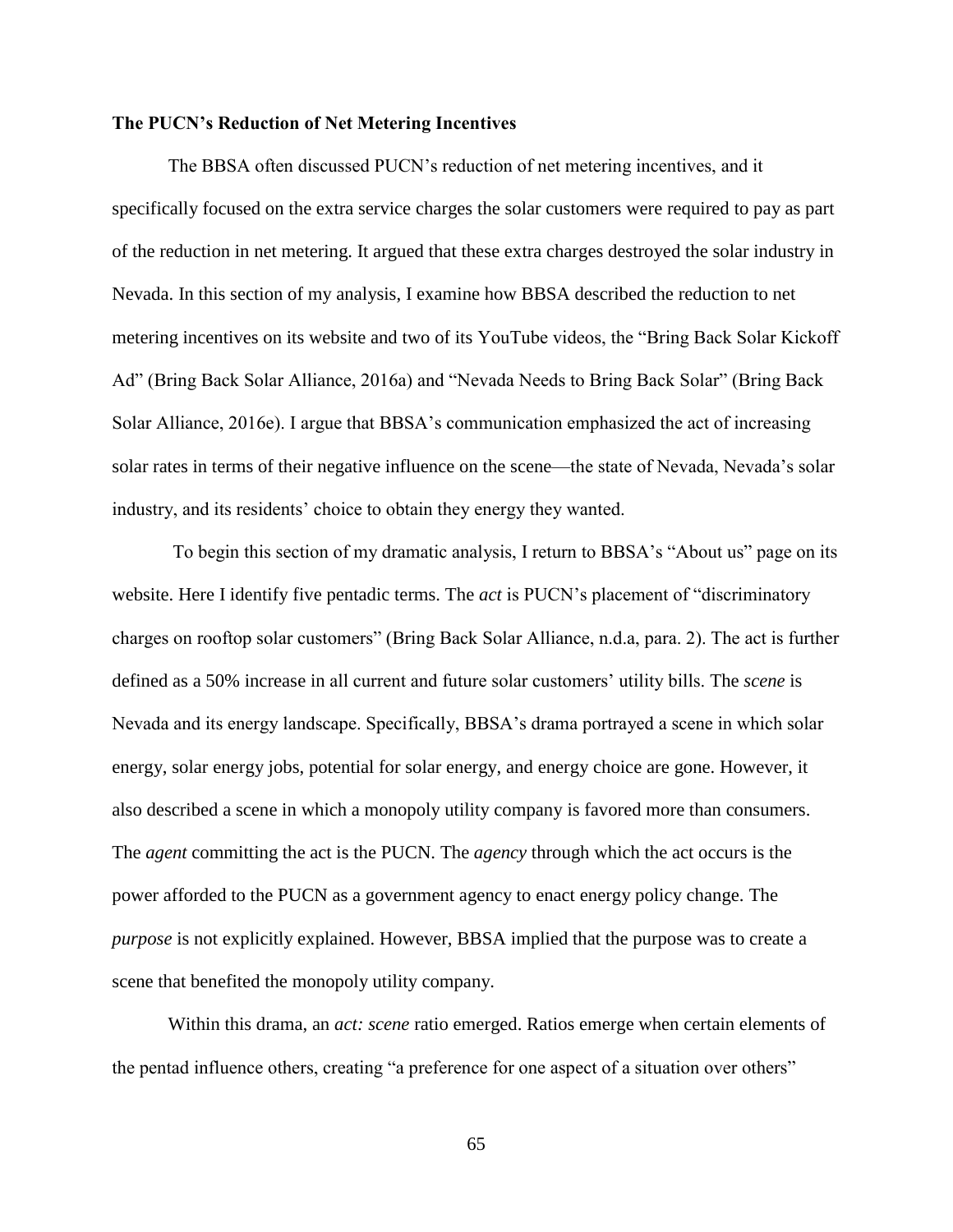(Bloomfield & Sangalang, p. 144). As one term exerts influence over the others, the emphasis reveals how the drama symbolically constructs the world for the storyteller. In BBSA's drama, the *act* of increasing solar energy charges was viewed and evaluated in terms of how it completely transformed the *scene*; Nevada's energy policy landscape and the Nevadan residents specifically affected by the decision. This consisted of those who had solar energy who were paying more, those who worked in the solar energy sector that lost their jobs, and the solar industry that almost disappeared in Nevada.

As noted earlier, when the act is the controlling term, the corresponding social orientation is realism (Brock, 1965; Burke, 1945). This orientation evaluates the actions society takes based upon the effects of the actions. Additionally, as we have seen earlier, any emerging social orientation is a deflection of other possible social orientations.

Thus, BBSA's realism was a specific way of viewing the PUCN's rate hikes that functioned to deflect other ways of viewing the PUCN's rate hikes. BBSA's communication centered upon viewing the act in terms of how it affected Nevadan energy policy, the Nevada solar industry, and Nevada energy consumers. Different ways of evaluating the act would require the drama to emphasize another term over the act.

For example, the purpose in this drama is to preference NV Energy. If a *purpose: act* ratio emerged, than BBSA's discourse would reveal an orientation of mysticism. In this orientation, acts are evaluated by their adherence to guiding purpose, such as ethics or alignment with religious principles (Brock, 1965; Burke, 1945). Thus, the effects of increasing net metering charges would not be as important as understanding whether the increase itself aligned with a defined specific purpose. If purpose was the controlling term, then the PUCN's decision could have been described in terms of how it was influenced by its desire to bolster NV Energy.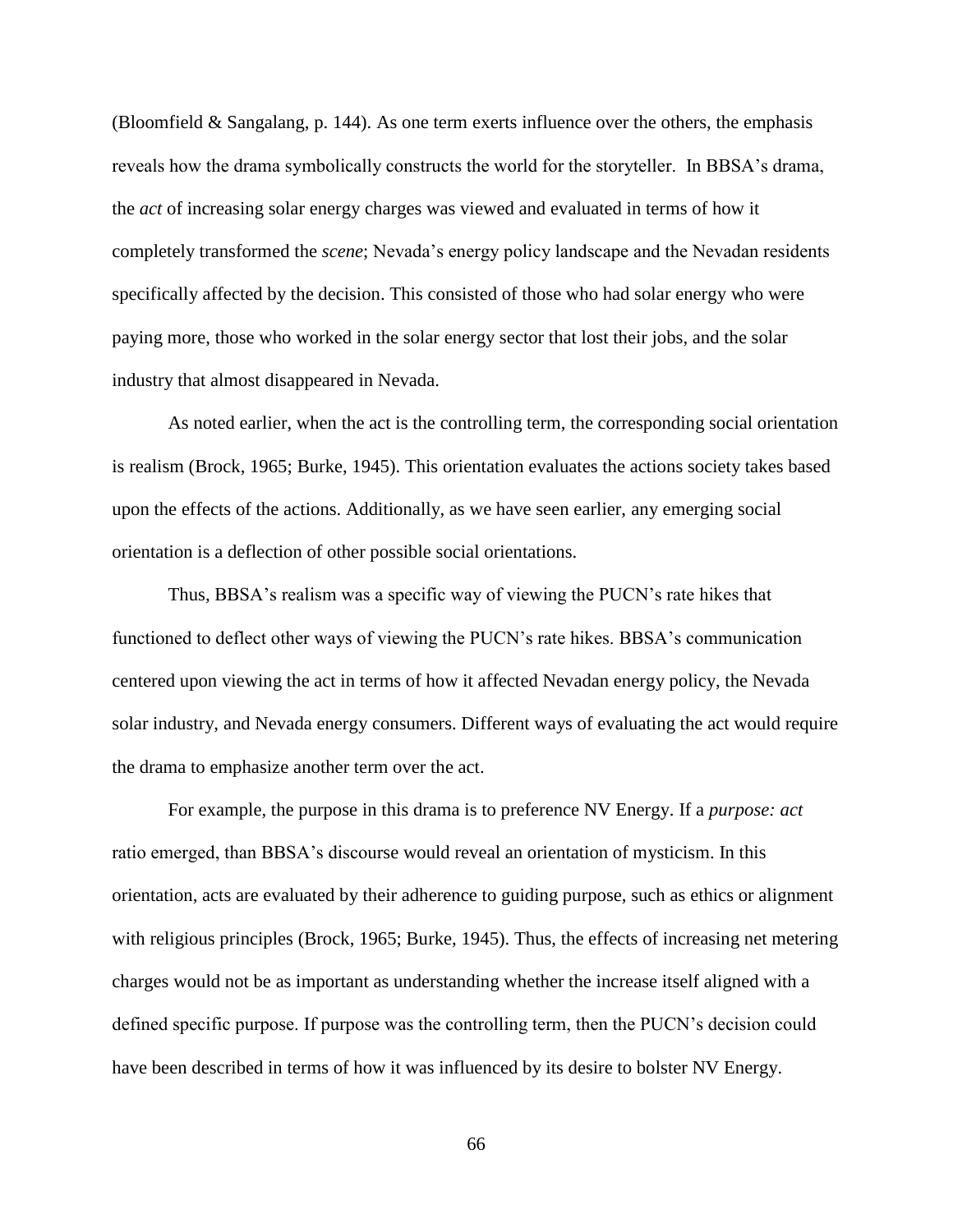Alternatively the PUCN's decision could be described in terms of how it fulfilled or failed to fulfill its obligations to Nevada. Therefore, the BBSA would have discussed the PUCN's purpose to "provide fair and impartial regulation of public utilities" (State of Nevada Public Utilities Commission, n.d.).

To further understand the emerging ratio of realism and its implications, I analyze two of the BBSA's social media videos that discuss the PUCN's decision. I've selected these videos because they clearly detail the PUCN's act. The first is the kickoff ad. This was a 30-second commercial which was published online shortly after the formation of the BBSA (Bring Back Solar Alliance, 2016a). BBSA's kickoff ad is important because it presented the drama in new and more specific ways than on the BBSA website. First, it expanded the scene. It began by placing the sun within the scene, "We've got almost 300 days of sun in Nevada, but we aren't allowed to use it". Here, Nevada was depicted as a state that contained a valuable resource but was unable to use it because of the PUCN's ruling. More importantly, even though the sun is part of the scene, it is not negatively affected by the act. Rather it is framed and valued as a resource for human benefit and not valuable itself.

Immediately afterwards, the agency of the act was redrawn and the act was intensified. "NV Energy just got the public utility commission to kill the nation's largest solar market". The lower rates were not created by the PUCN alone. Rather, they seem to originate from NV Energy's powerful agency and control over the PUCN. Also in this sentence, the act's impact on the scene is intensified; the act kills Nevada's solar energy market. This is important because it signifies the acts' severe effects upon the scene. The commercial concluded its description of the act by detailing how it was "taking away our freedom to choose what type of energy we want and taking away something else, thousands of jobs.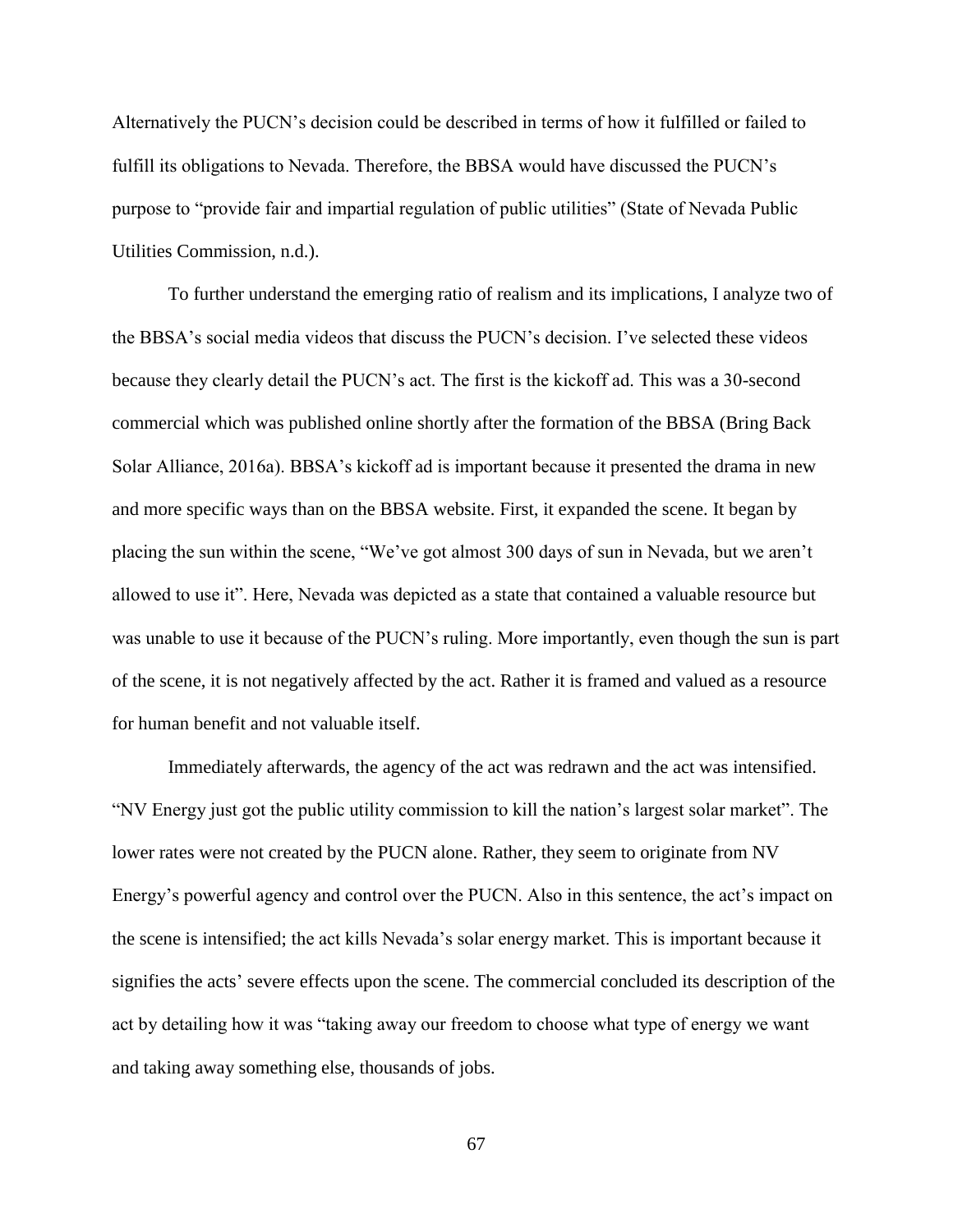The second social media video I discuss is the video "Nevada needs to bring back solar" Bring Back Solar Alliance, 2016e). This video is different from the commercial as it takes on a documentary-style approach towards a public protest of the decision. Within the video, several people appear in front of the PUCN's Las Vegas headquarters to discuss the PUCN's solar "rate hike." The commercial first featured a solar customer, Mike, who introduced the consequences of the act. He stated that "what the public utility commission has done here has completely wiped out, has completely gone counter to federal policy." The commercial proceeded to show two individuals who illustrated what exactly was wiped out. A solar customer, Vicki, speaks as a Nevada resident that was affected by the act. She stated, "I started hearing about this PUC<sup>6</sup> decision, and all of a sudden I felt like I was losing a lot—just because I decided to put solar panels on my house." Speaking in general terms, she represented how those who had chosen to go solar were harmed by the act. After Vicki, a solar worker named Frank continued the story. He stated, "I want to do my work. I am an engineer and that's my passion. I want to build solar systems… solar in Las Vegas is a no brainer. It's just ridiculous to discuss that at all." Speaking as a solar engineer presumably out of work, Frank represented those working in the solar industry who lost their jobs. He implied that solar naturally makes sense, and even debating its existence was harmful. Thus, the PUCN decision would negatively affect a scene that included both solar customers and solar workers but did not inscribe the environment as part of the scene.

#### **Analysis and Implications of the Act: Scene Ratio**

BBSA's drama specifically constructed a scene in which the PUCN's decision is depicted through how it affected the solar industry. This is because the scene consisted of the following general elements: solar workers, the solar industry, and the option to purchase solar panels. By

 $\overline{\phantom{a}}$ 

<sup>6</sup> Short for PUCN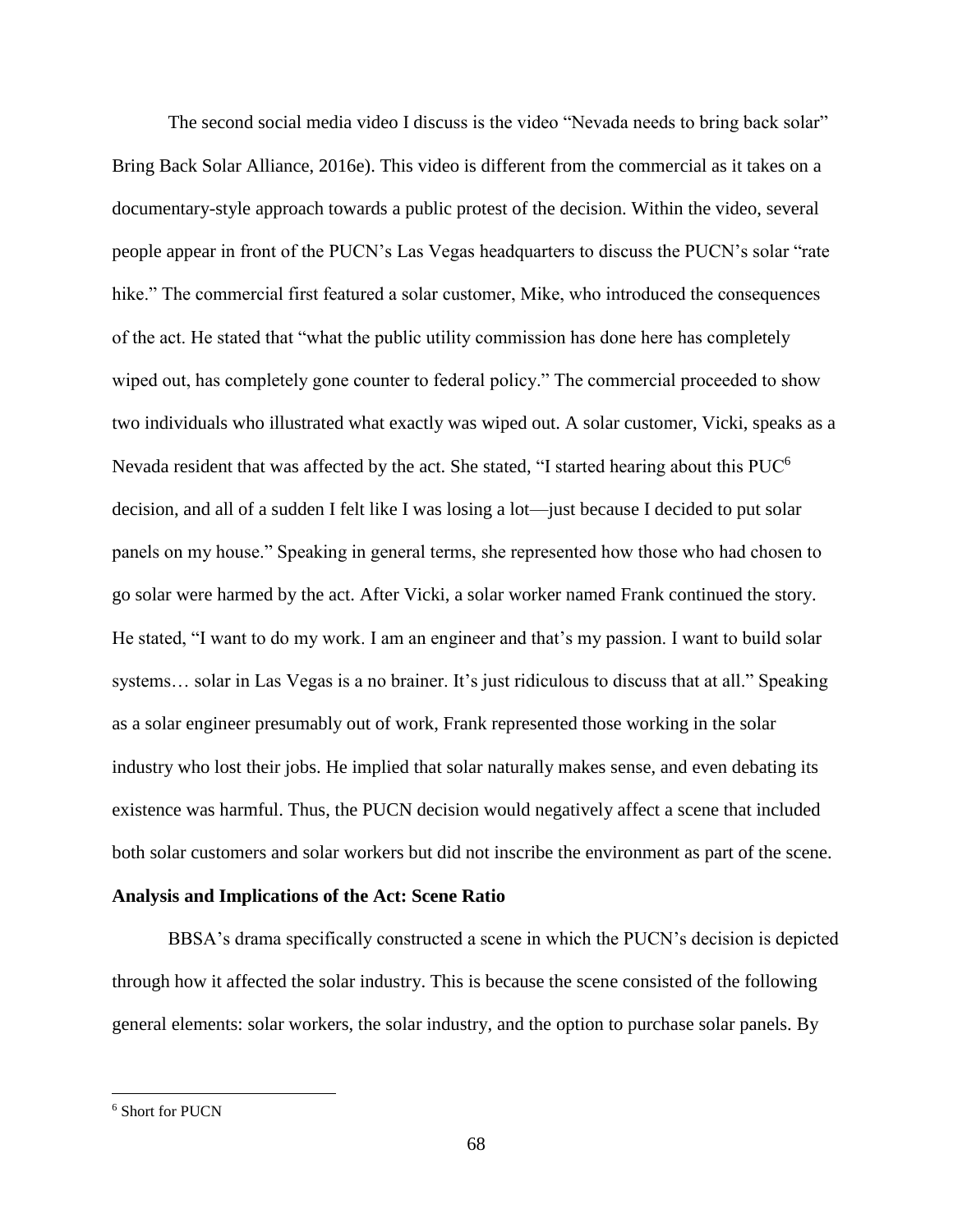emphasizing these elements, the drama specifically framed the act through a scene consisting the factors that contribute to Nevada's solar industry. Thus, I argue that in this act: scene ratio, the act was to be evaluated for its effects upon a narrowly drawn scene. The implications of this are that the drama created a contained, solar energy-focused scene in which energy policy acts are to be evaluated, such as the environmental landscape of Nevada.

Thus, the scene leaves out the environment. BBSA described Nevadan energy policy landscape is in terms of what exists within it—NV Energy, solar energy-producing electricity customers, and the solar industry. Thus, the scene lacks any description of how the PUCN's decision impacts environmental considerations such as fossil fuel dependency and its consequential pollution. Should the scene have been expanded, the discourse surrounding Nevada's energy policy rulings could consider the earth's well-being.

Ultimately, BBSA's discourse surrounding the PUCN's decision did not reflect the environment and environmental concerns. The PUCN's decision was communicated not an environmental decision, but rather an economic, industry-affecting decision. This has important implications for environmental communication. I contend that the dramatic emphasis within BBSA's discourse contributes to our understanding of how the environment is prioritized or deprioritized in matters of public policy.

## **Bringing Back Solar**

In my analysis, I also examine a second act: reinstating solar incentives in Nevada. To do this, I examine the act for how it was presented across BBSA's website and Twitter account. Specifically, I examine communication that directly addressed the public regarding how solar could be brought back. I argue that BBSA, focusing on the power of Nevada residents to protest the decision and contact their senators, presented an *agency: act* ratio. This is because BBSA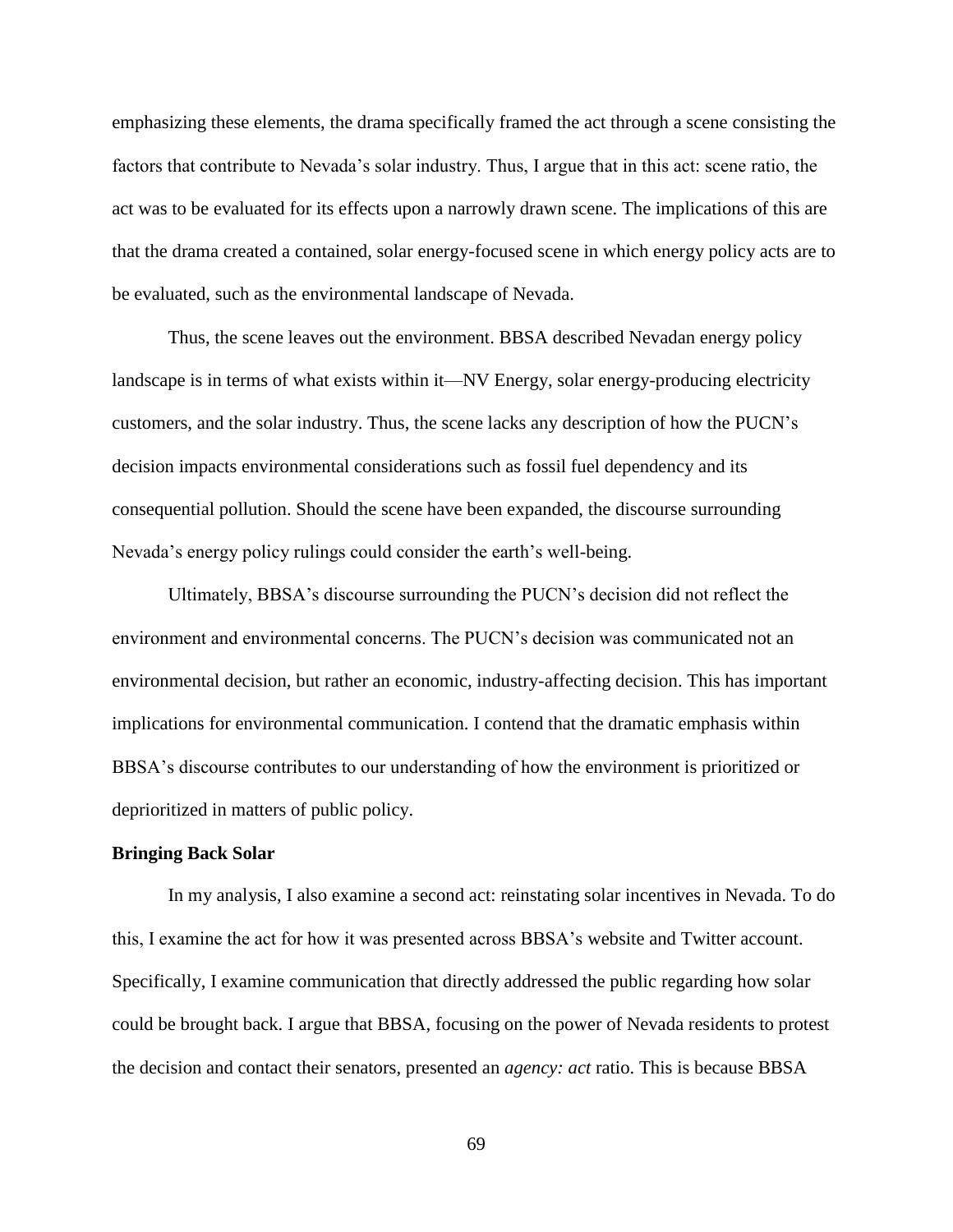communicated that the public demand of Nevada residents to bring back solar was the critical means that would enlist the PUCN and Nevada policy makers to reverse the PUCN's decision.

To begin, I describe how each element of the pentad was present in BBSA's description of bringing back solar. The *act* is the reversal of the PUCN's decision. BBSA stated that its goal was "restoring rules that allow rooftop solar to compete, protect existing solar customers, and allow Nevadans the freedom to choose clean energy" (Bring Back Solar Alliance, 2016a, para. 3). The *scene* is Nevada. Similar to the first act, the scene encompasses energy policy, individuals with solar panels, solar workers, and the solar industry. However, the scene is expanded here to involve bureaucratic proceedings. Those wanting to bring back solar were encouraged to "attend the [PUCN] hearings… and to write [their] state legislator and state representatives" (Bring Back Solar Alliance, 2016e). Thus, the scene here also involved influencing the spaces in which policymakers and the PUCN. The *purpose* is to allow for individuals to choose solar power by allowing the solar industry to exist in Nevada (Bring Back Solar Alliance, 2016a). The *agents* who can bring back solar are the members of the Nevadan public. They will bring back solar by influencing the Nevada legislators and the PUCN to reverse the previous ruling that harmed solar. *Agency* is thus expressed through the political activism and participation of individual Nevada residents. BBSA argued that individuals who supported the solar industry could not be ignored and would cause policymakers to react and thus be an extension of the public's agency. (Bring Back Solar Alliance, 2016b; Bring Back Solar Alliance 2016e). BBSA argued, "The solar rate hike limited our options. But together, we can make this right" (Bring Back Solar Alliance, 2016g). The public's agency would bring back solar.

Here, we can read BBSA's drama as promoting agency as the controlling term. Without individuals that supported solar energy using their voice to influence policymakers, restoring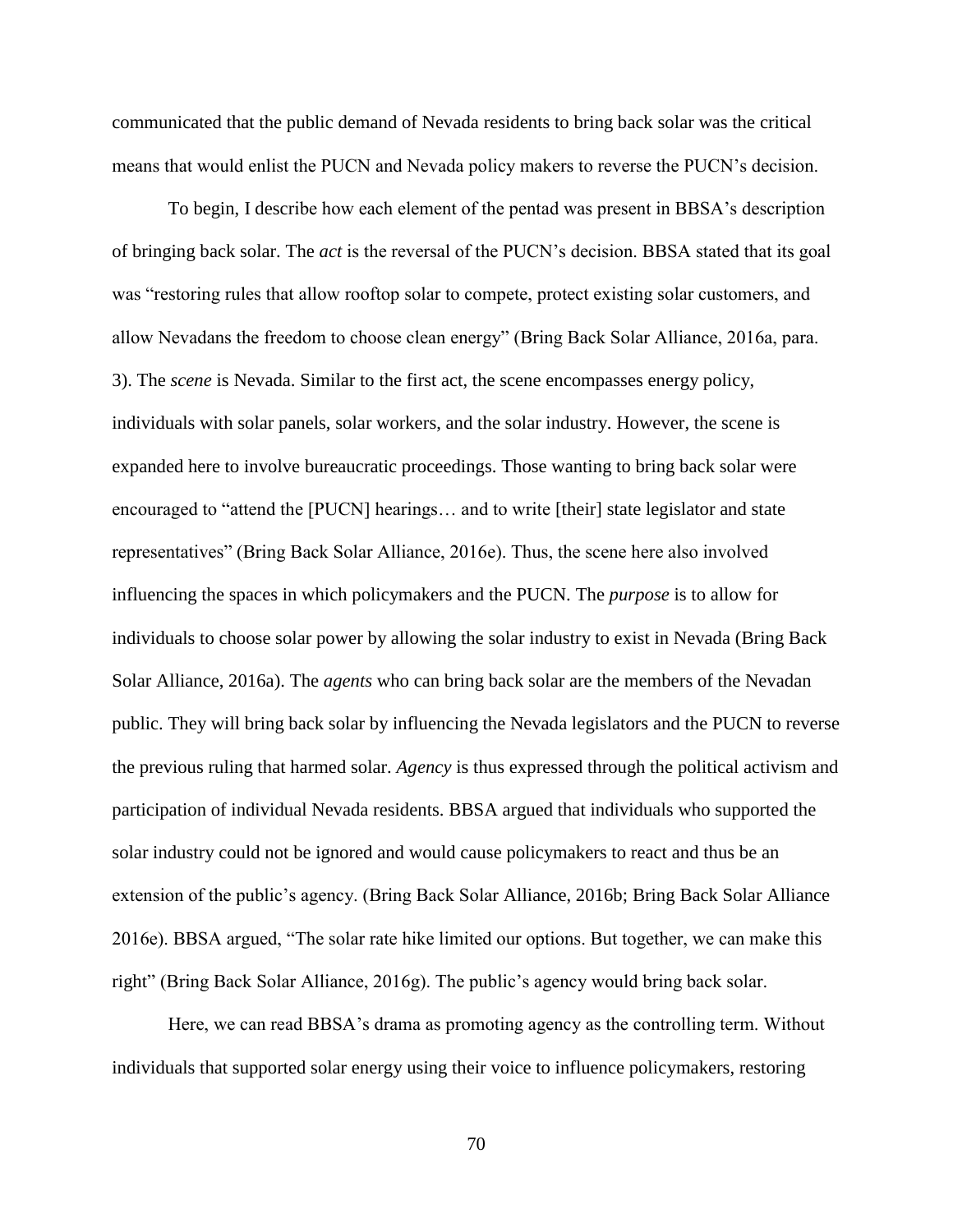solar incentives would not occur. More specifically, BBSA told a story by which other alternative means would be unsuccessful as restoring incentives. For example, the drama constructed closed-door policymaking as the means through which net metering was reduced in the first place. According to BBSA's kickoff ad, NV Energy's voice "got the public utility commission to kill the nation's largest solar market" (Bring Back Solar Alliance, 2016a). In BBSA's communication, it is the voice of solar supporters that would ultimately cause net metering to be restored, by matching NV Energy's voice with the voice of the people. One specific tweet represents this argument: "Utilities are losing the battle against solar energy, because consumers are fighting back (Bring Back Solar Alliance, 2016h). This tweet signified a contest between means, in which pro-solar consumers are using their voices to influence energy policy decisions.

To further highlight agency's role as the controlling term in BBSA's rhetoric, I examine the specific ways in which individuals within the solar community were encouraged to influence energy policy regulation through gathering in public spaces and using their voice to contact policymakers. In the video "Nevada Needs to Bring Back Solar," a solar worker provided ways for solar supporters to express their agency. He stated: "I'd like to encourage every person who is interested in solar power to *get involved* [emphasis added], to come to the hearings, to make your voice heard, to write your state legislators and representatives" (Bring Back Solar Alliance, 2016d). Here, the idea is actively using your voice (agency) as a solar supporter to influence policymakers to enact the restoration of solar.

BBSA also encouraged solar supporters to sign petitions and shared several petitions that allowed the public to urge energy policymakers to restore solar incentives. One campaign involved signing a petition requesting the Nevada Legislature to vote into law Assembly Bill 405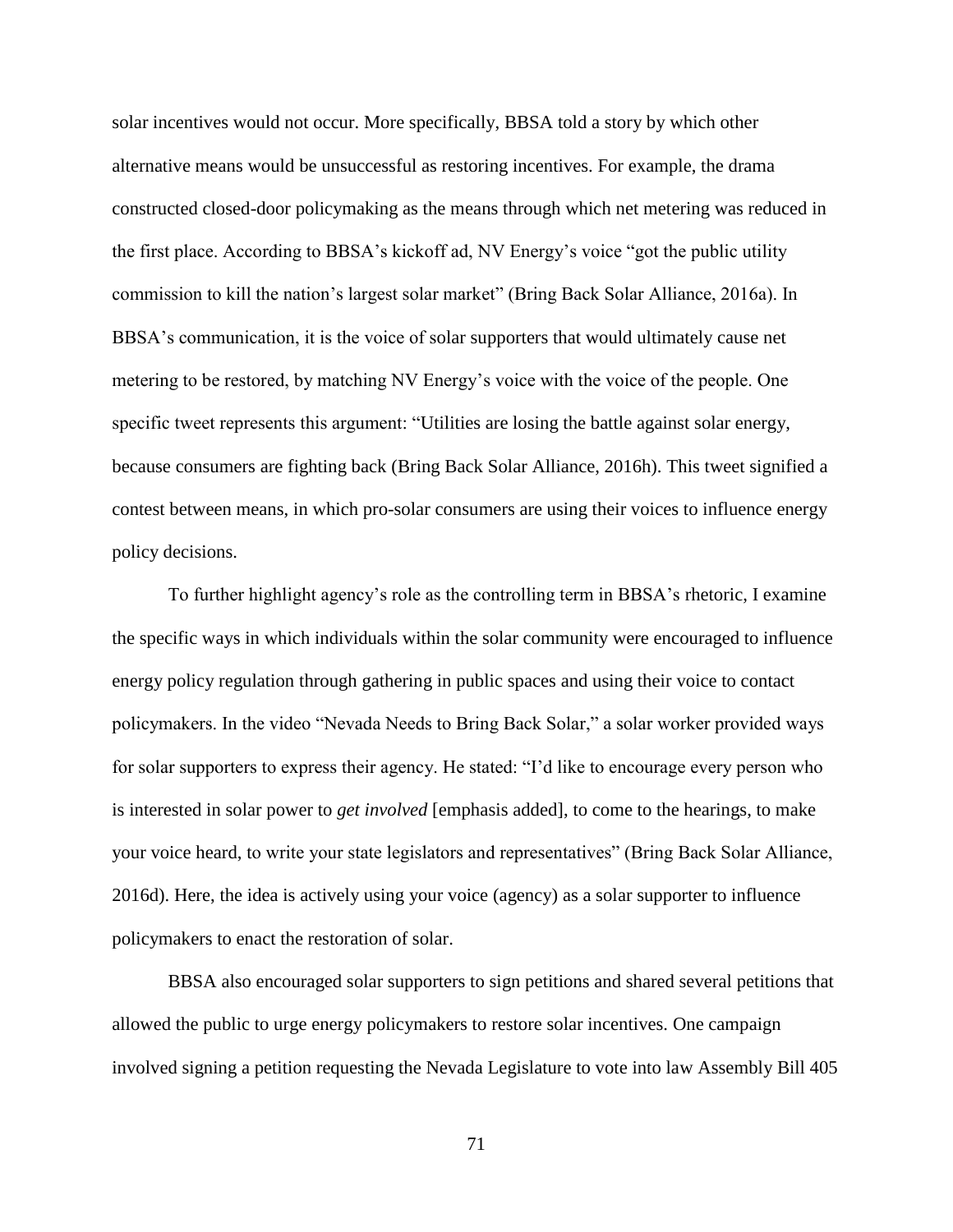(AB405) (Bring Back Solar Alliance, 2016d). This was a bill signed by Governor Sandoval that would largely reverse the PUCN's decision (Groom, 2017). The promotion of this petition emphasized how the collective voice of numerous solar individuals would influence policymakers to bring back solar.

To summarize this emphasis on agency, I draw from a BBSA press release issued in September of 2016 (Bring Back Solar Alliance, 2016b). It was in response to a Nevada Supreme Court decision that struck down a potential ballot referendum that would let Nevada residents vote to restore solar incentives. BBSA reaffirmed the importance of individual's voices,

While we're disappointed that the Court ruled in such a way that the people of Nevada will not be able to vote on this issue, it clarifies the role Nevada's leadership must play in representing the majority of Nevadans… . Working together with legislators, key stakeholders, and Nevada's hundreds of thousands of solar supporters, we look forward to crafting strong solar policies. (para. 1).

In this statement, the BBSA emphasized the agency of voting and speaking up. The Nevada Legislature had an obligation to honor its constituents—hundreds of thousands that actively supported solar. The discourse how the solar supporters' voices were critical components in the creation of strong solar policy.

#### **Analysis and Implications of the Agency: Act ratio**

When agency is the central term in a drama, the corresponding social orientation is pragmatism (Brock, 1965; Burke, 1945). Pragmatism emphasizes the means to an end, the ways through which results are met. Within BBSA's communication, the pragmatic orientation made public voice the essential means through which BBSA's goal could be achieved. Bringing back solar was achieved through public means. As mentioned in my discussion of realism, as dramas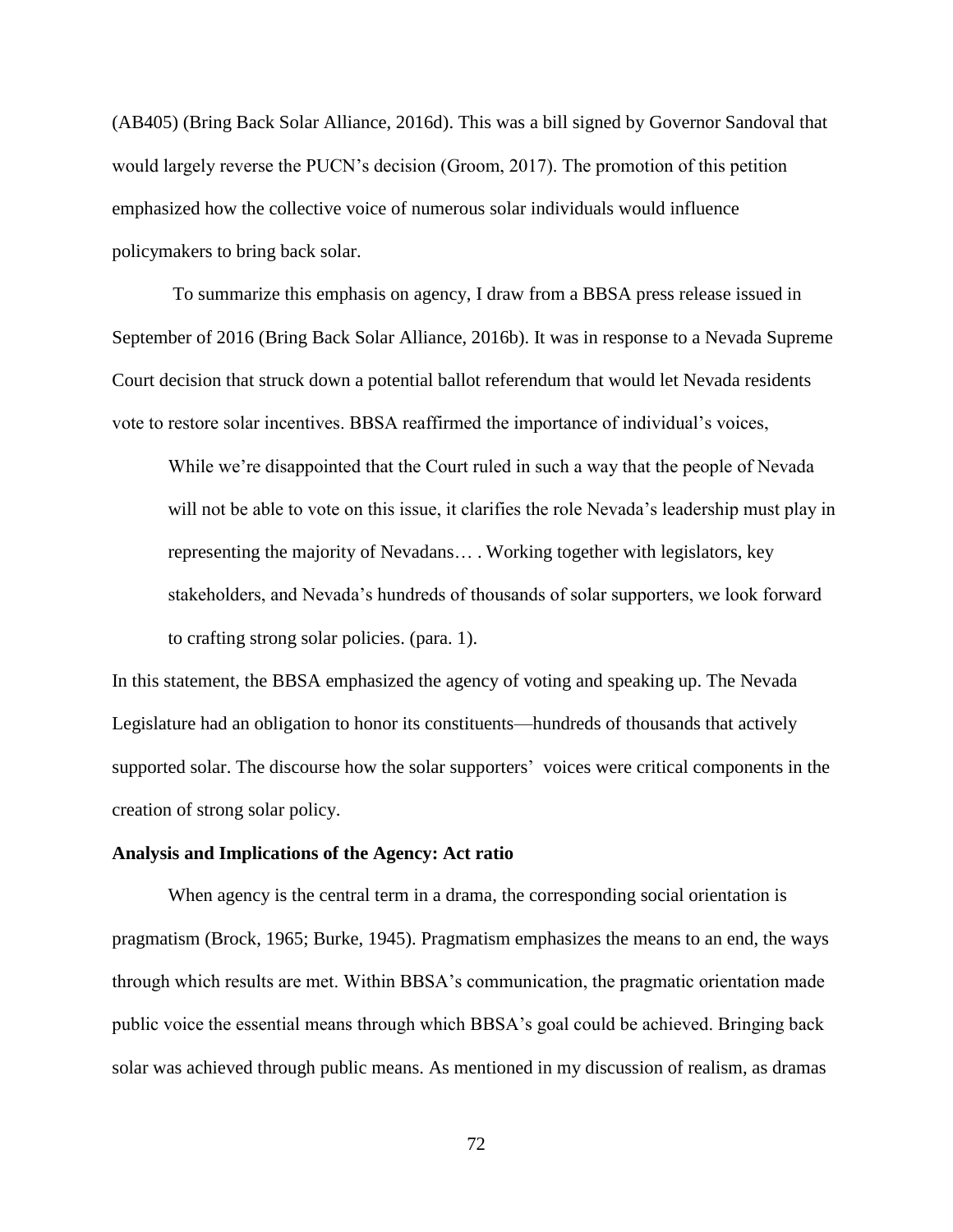construct specific selections of reality, they simultaneously deflect other selections of reality. With this in mind, BBSA's communication selected a focus of the public's participation in democracy as a means to restore solar incentives. This served to deflect a close consideration of what the act the people supported would do. Specifically, while the drama did list the positive effects of restoring solar incentives, evaluating the act was not the focus. Rather, the communication focuses on the means to achieve the desired act.

In examining pragmatism, I contend that the agency: act ratio made sense in BBSA's guiding narrative. This is because the goal of the organization was to achieve action and empower people. Thus, it follows that their underlying orientation was pragmatic, focusing on the best means to achieve the restoration of net metering incentives. The communication oriented the public towards having solar supporters express their agency, through petitions and protests, as a way to combat what BBSA viewed as a negative, detrimental, discriminatory act.

#### **Conclusion**

Ultimately, BBSA symbolically constructed the solar controversy through two complementary dramas. I contend that the drama surrounding the PUCN's decision to reduce net metering incentives oriented audiences to view the reversal of the decision as positive. By using realism to portray the PUCN's actions as negative, the reversal of the decision implied the restoration of the damaged energy policy landscape. This fed into the second drama that depicted the act of bringing back solar. Because bringing back solar was established as positive, the communication surrounding incentive restoration could focus upon the means through which to bring it back. The drama surrounding the restoration of solar incentives provided the means through which the negatively evaluated act could be reversed.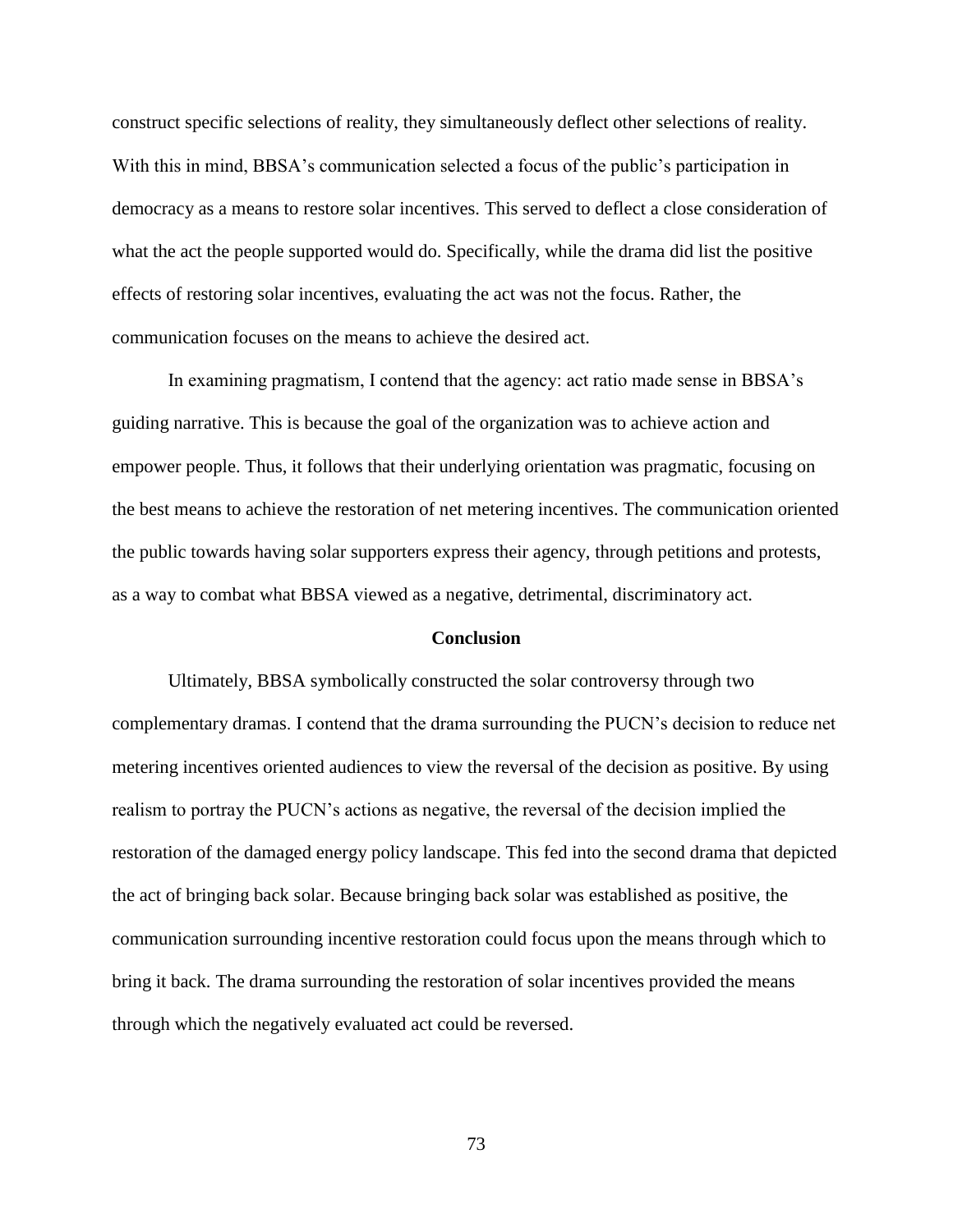In conclusion, Burke (1945) argued that the all human communication contains dramas that reveal how we symbolically construct the world. My analysis in this chapter has detailed the unique ways BBSA communicated two mutually compatible dramas that reflected its overall orientations towards reversing net metering through empowering public action in its symbolic construction of the solar controversy. At its core, BBSA was an extension of SolarCity.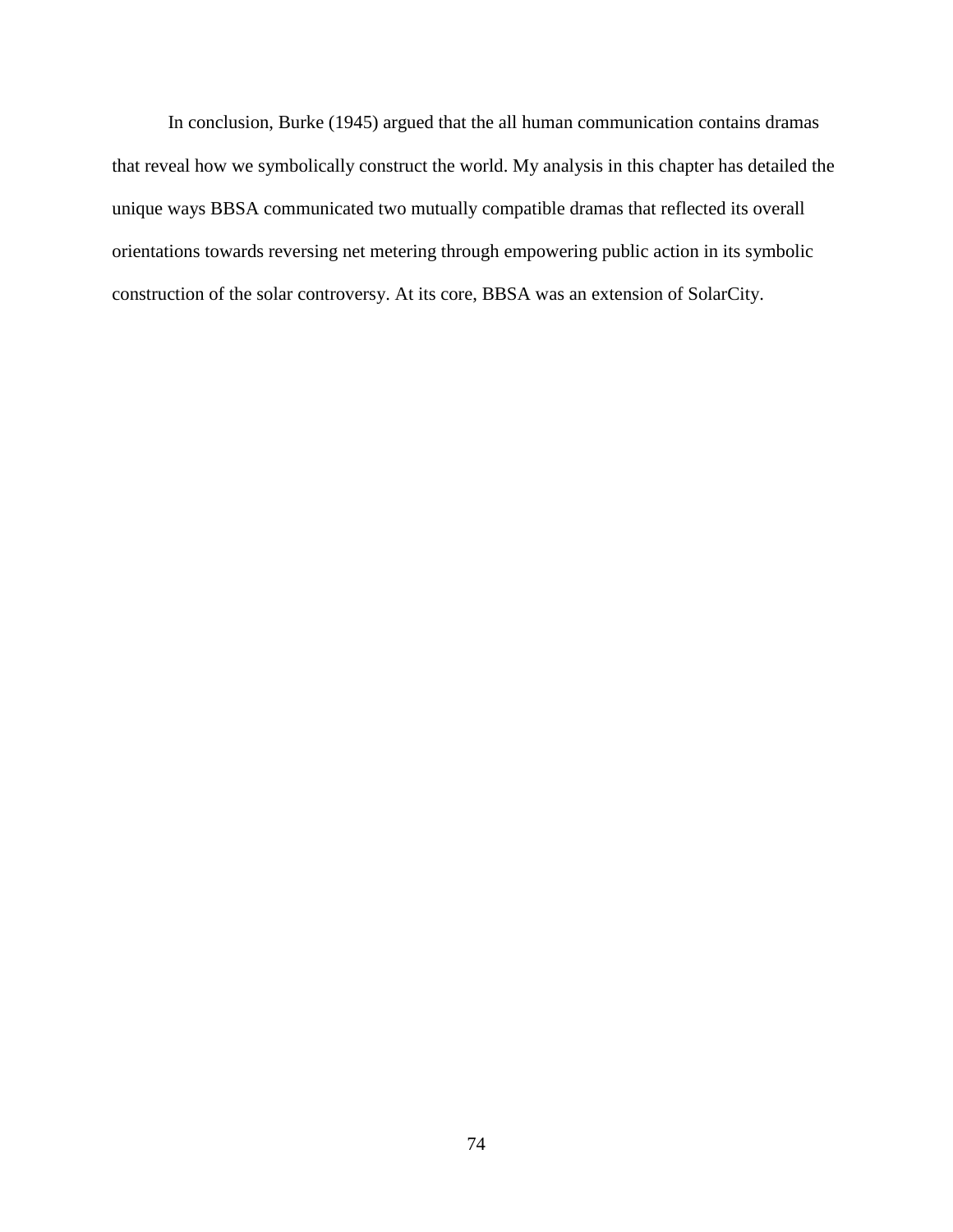#### **Chapter Five:**

#### **Implications of Nevada's Solar Controversy**

My investigation into Nevada's solar controversy was motivated by my concerns for the environment. I conducted my research to better understand what the Nevada's solar controversy could reveal about environmental communication. I argued that even localized events are not self-contained. Rather, examining Nevada's solar controversy could contribute to a greater understanding of humanity's unending conversations about the environment and environmental policies.

As I conclude my thesis, I summarize the analysis contained within each chapter and discuss the broader implications of my research in its entirety. First, I return to my initial discussion of how institutions of power shape the public's knowledge (Condit 1994; Foucault, 1978). Then, I discuss why I chose dramatism as my rhetorical critical method. Afterwards, I draw two conclusions. First, I rely upon chapter one to discuss how policymakers seek knowledge and information to assist in the making of energy policy. I argue that the presentation of this knowledge and information is inherently rhetorical. This is because the presentation of data can be examined for how it emphasizes certain aspects of a situation. Uncovering the dramatistic ratios within such presentations reveals the underlying social orientations that direct and guide public communication about and knowledge of environmental issues. This implies that the pursuit of knowledge in the realm of environmental communication is rhetorical and has implications for both the rhetoric of science and for how institutions of power make decisions regarding energy policy.

Second, I rely upon chapters two and three to discuss how the communication of powerful institutions plays an important role in public controversies. While powerful institutions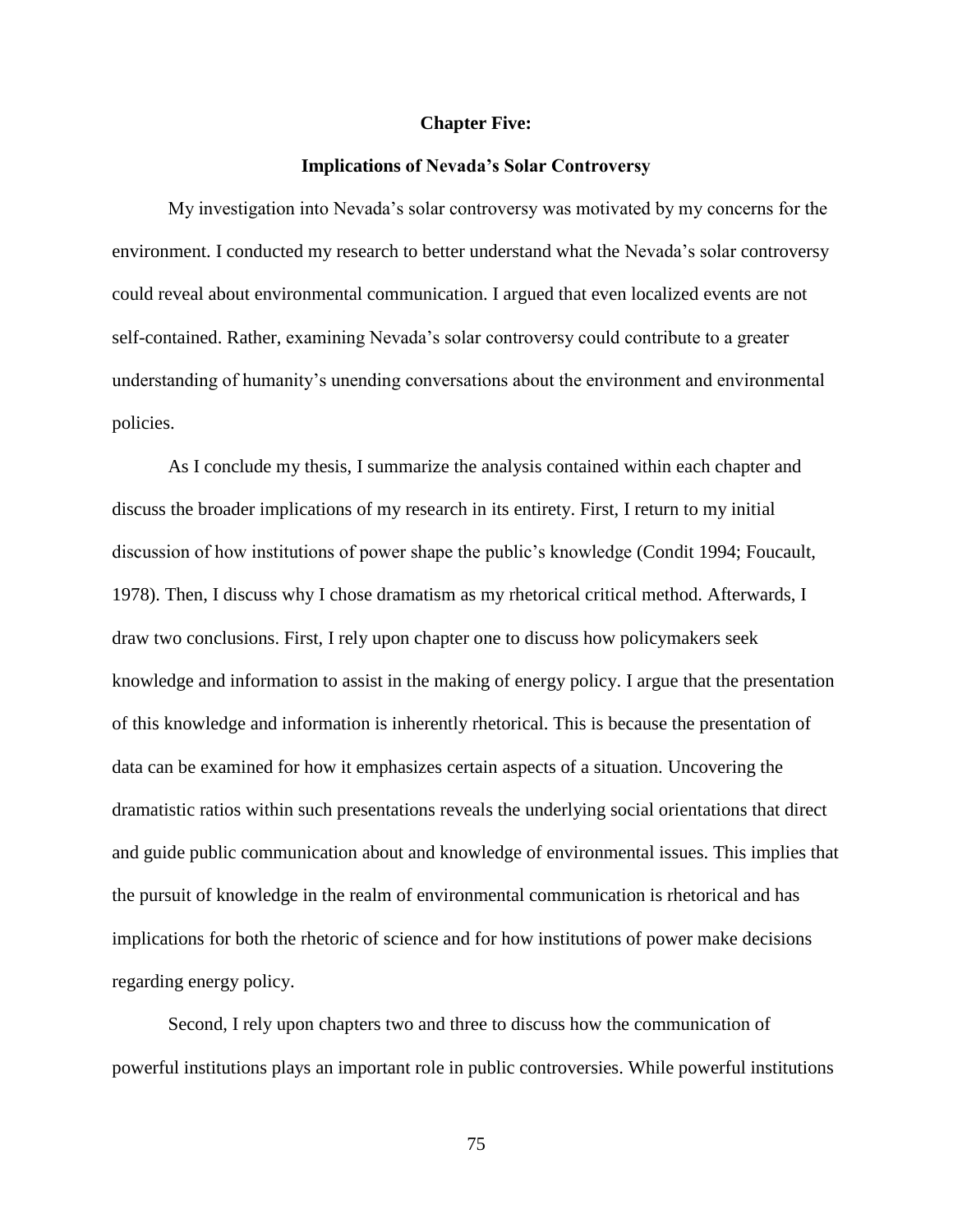have the monetary resources to produce publicly-pervasive rhetorical texts, they do not do so uncontestably. My examination of the NV Energy and BBSA reveals how institutional communication is reflects widely accepted societal ideologies. Specifically, each dramatistic construction of reality revealed motivations consistent with widely accepted concerns for economic fairness and neoliberal opportunity. This observation is reveals the important role economic priorities play in issues of environmental policy. Not only does it imply that institutions engage public controversy at the intersections of societal ideologies, but it also implies that the environment can be absent even in environmental matters.

Looking at these two factors together, the public's will to knowledge exists in flux. The multifaceted rhetorical dimensions of the solar controversy suggest that the public's understanding of environmental issues ebbs and flows alongside the dramas that surround it. While institutions of power provide the public with dramas that suggest a particular construction of the material circumstances of the world, multiple competing versions of Nevada's energy landscape emerge and compete for public acceptance. I contend that the important implication here is the de-emphasis of the environment in the discourse.

I conclude my thesis by providing my final evaluation and analysis of the solar controversy. I contend that our understanding of environmental communication can be fostered by further similar evaluations of public controversy. By examining how dramas emerge in environmental discussions, we can become more attuned to the underlying motivations that influence how we socially construct matters of the environment.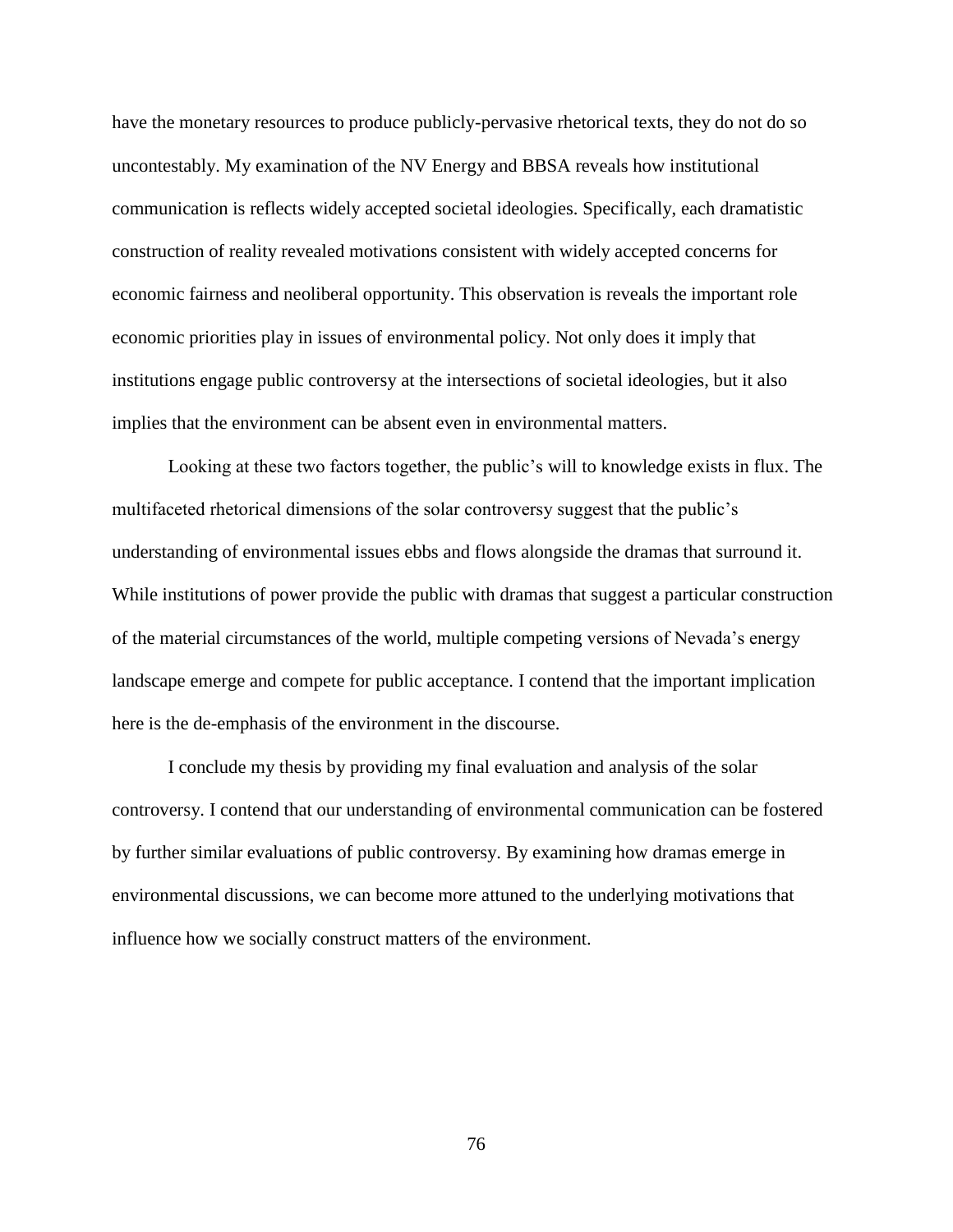## **Public Knowledge in Nevada's Solar Controversy**

In my introduction, I argued that powerful institutions traditionally hold guiding power in society. Guiding religious, political, economic (and even electricity-providing institutions) hold some influence over society because they form important bases of our society (Condit; 1994 Foucault, 1978). Yet, this power is not absolute because society consists of multiple voices and values that powerful institutions must consider when communicating (Condit, 1994). I contend that the way institutions seek information and communicate with the public still significantly affects the public sphere. This holds especially true in public controversies, where uncertain issues are ripe for contestation (Goodnight, 2012) and institutions can enter public discourse. Thus, one of the goals of my research was to examine institutional communication for what it implied about public controversy and matters of the environment.

To do this, I conducted a Burkean dramatistic analysis to examine the institutional communication of the PUCN, NV Energy, and SolarCity. In chapter one, I examined the results of PUCN's investigation into the impacts of net metering incentives in Nevada. In chapter two I examined both NV Energy's request to the PUCN to reduce net metering incentives as well as the commercials NV Energy funded to discourage the restoration of net metering incentives. In chapter 3, I examined how the SolarCity-funded BBSA used its website, social media videos, and its Twitter to convey two distinct actions, the PUCN's decision to reduce net metering incentives and how to restore those incentives. The purpose of my examination was to reveal underlying motivations and social orientations that formed the bases of each text. By uncovering and analyzing these orientations, I was able to assess what they implied about public communication.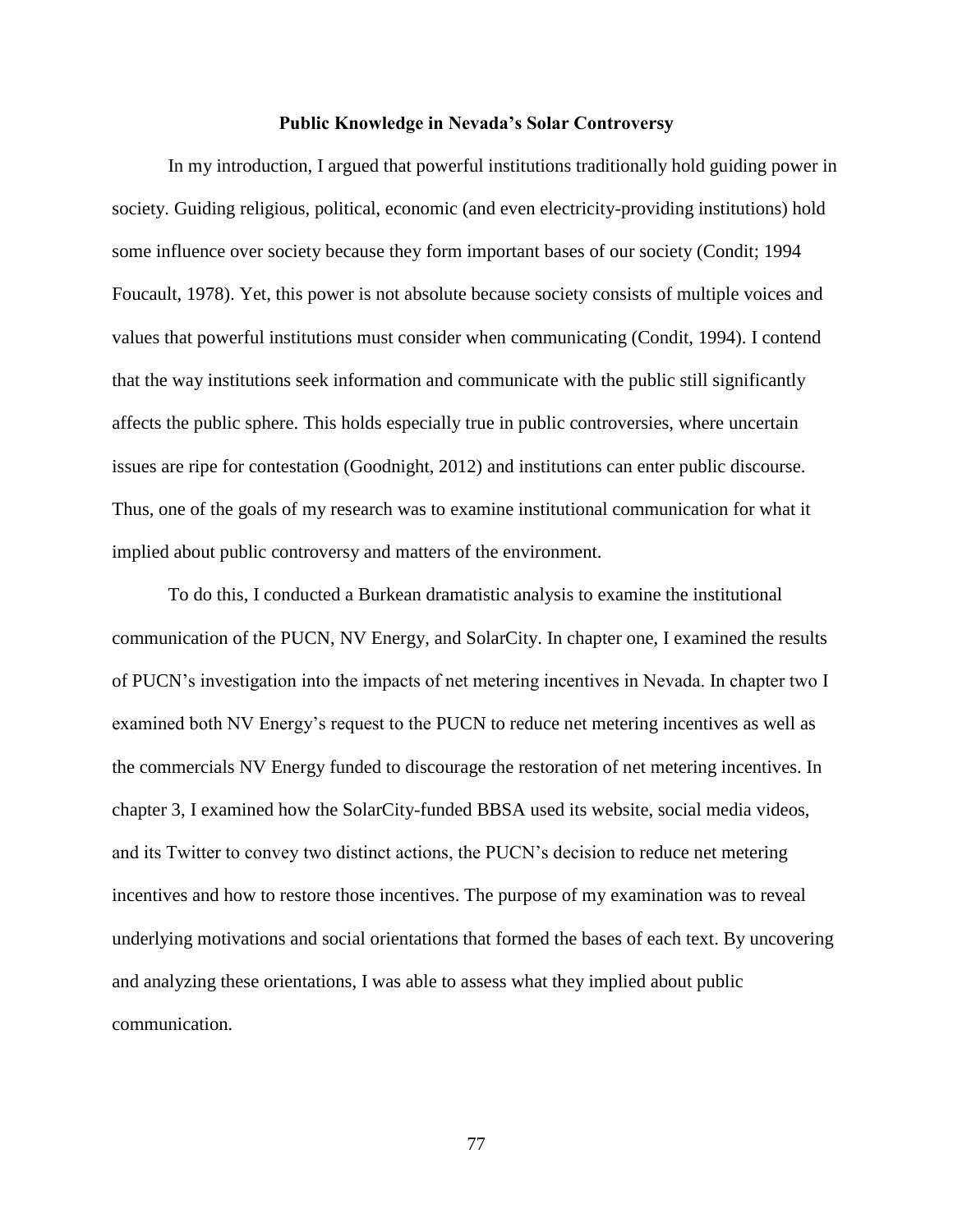I make two overarching assertions about the texts. First, when institutions seek information from the technical, scientific spheres, the presentation of such information is inherently rhetorical. As detailed in chapter one, the net metering controversy arose from Nevadan policymakers seeking to gain a more detailed knowledge of the technical aspects of the State's net metering incentive policy. I argue that the way in which the technical information reached policy makers was important. Examining the discourse of the net metering study contributes to our understanding of technical discourse in public controversy.

In the introduction of my thesis, I argued that this controversy had technical and scientific dimensions. When the PUCN investigated net metering, it sought to understand the technical complexities of how the policy affected Nevadan utility rates, customer-incurred costs to support the policy, and the environment. These effects were examined using a specific technical method, a mathematical "cost-benefit analysis" (Price, Pickrell, Kahn-Lang, Ming, & Chait, 2014, p.2). By conducting a dramatistic analysis, I concluded that the presentation of information in this report contained a key, underlying social orientation. I came to this conclusion by examining the executive summary section of this report for how it communicated two acts: having net metering incentives in Nevada and having utility-scale solar energy in the state. For each act, the report communicated an act: scene ratio that evaluated the act for how it affected a specific scene: Nevadan utility bills. I argued that the underlying social orientation was realism, and it suggested society preference actions that have positive outcomes. Additionally, I argued that the circumscription of the scene within the drama was important because it suggested what these two acts affected.

This has important implications for the rhetoric of science. Wander (1976) asserted that communicating the results of scientific inquiry is inherently persuasive. I contend that this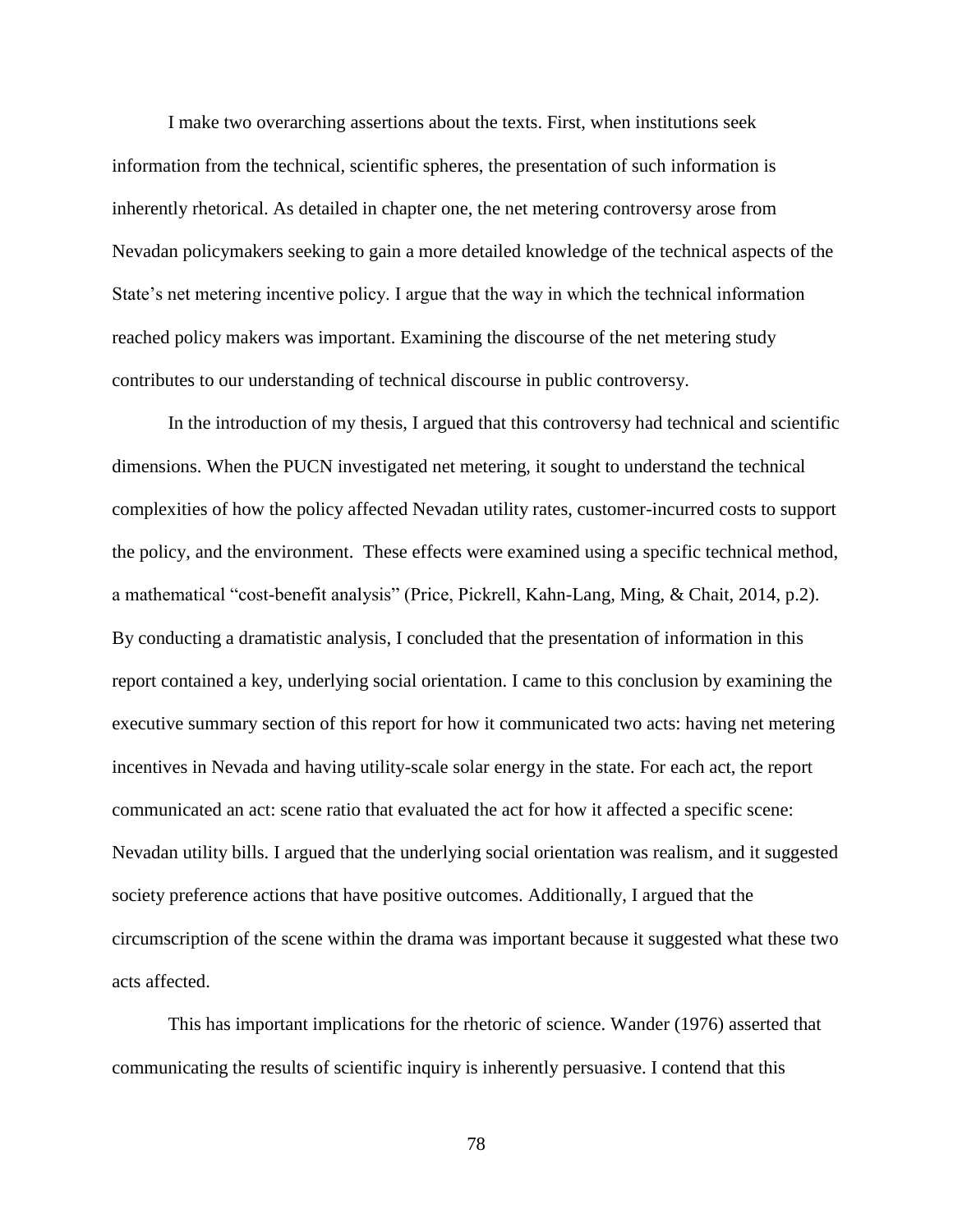persuasive dimension of scientific communication can be elucidated through a dramatistic method. This is because a dramatistic method examines the underlying social orientations that suggest what society should value. The report in my study focused upon the specific effects of net-metering incentives and utility-scaled solar. By emphasizing specific effects, namely those within a specifically constructed scene, the presentation of this scientific information was persuasive. The conclusions I drew contribute to our understanding of how scientific communication can be rhetorical and what it implies about understanding important issues in a public controversy.

Namely, I argue that this report shows how the environment can be deemphasized in matters that are inherently environmental. Nevada's energy policy decisions impact the potential for renewable, sustainable energy in a world with a finite amount of fossil fuels. However, the report did not communicate a scene that involved this consideration. The report oriented its audience to view net metering and utility-scale solar for how they monetarily affected Nevadan electricity users. Effects were viewed in terms of monetary costs and benefits. Ultimately, the report lacked a clear description of the environment and the climate as part of the scene to be examined.

From my examination of the scientific discourse within the net metering controversy, I conclude that in matters of public controversy, it is important to recognize the potential for scientific discourse to suggest what data and implications of the data are valued. Nevada policy makers sought to gather information about net metering. What they received, was a rhetorically constructed presentation of net metering. My thesis contributes to our understanding of how obtaining information does not simply fill an information deficit. Scholars have argued that receiving information about a scientific issue does not necessarily lead to a better understanding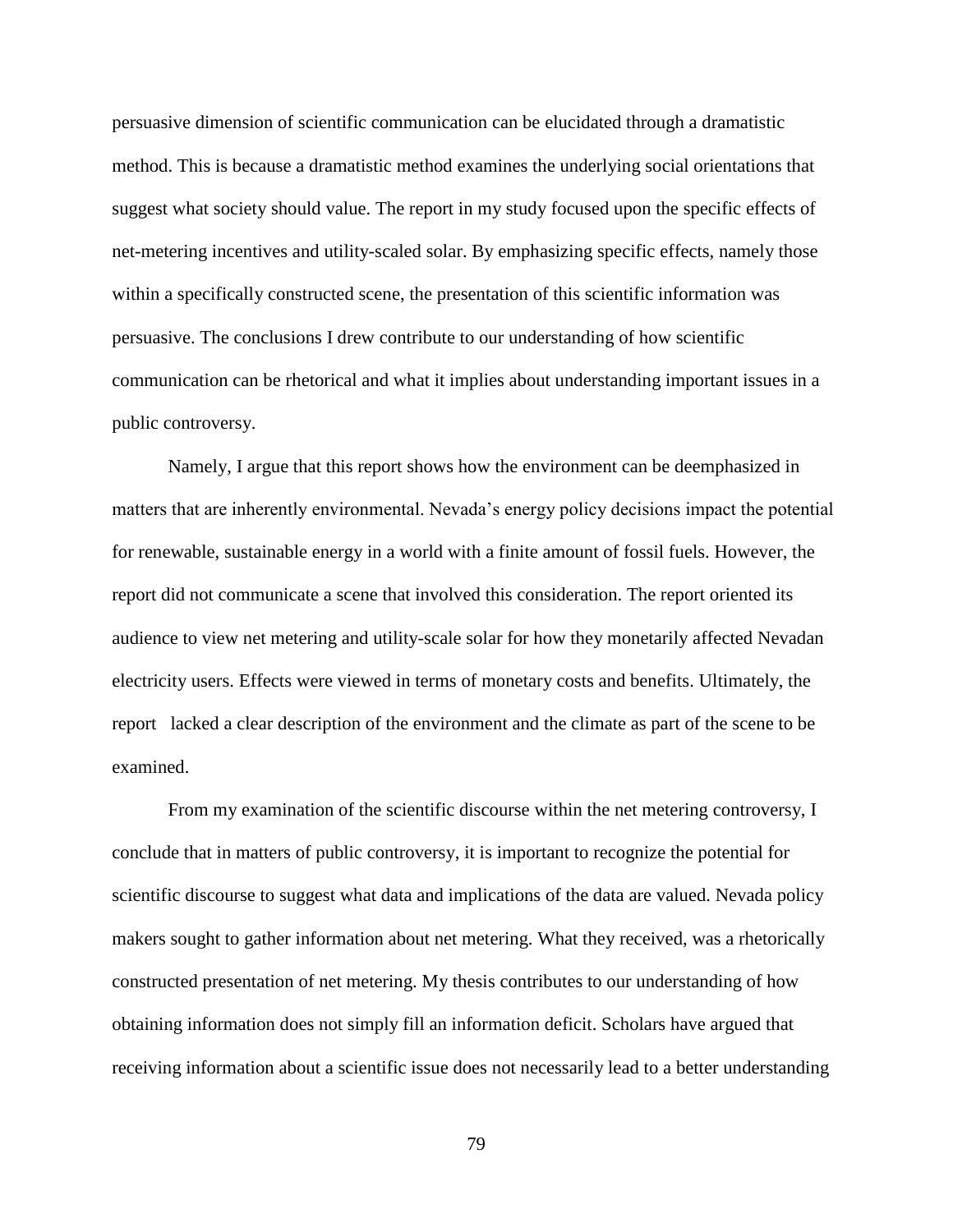of the science behind the issue. Some scholars have argued that this is because humans filter information through their own unique perspectives and life experiences, thus transforming how scientific information is learned and accepted (Kelley, McDonald, & Wickman, 2012; Mcfadden, 2016). I expand on this by contending that the presentation of data itself is rhetorical and thus may serve to orient its audiences to specific perceptions of what constitutes appropriate or acceptable knowledge about a subject. In Nevada, the presentation of data suggested that it was appropriate and acceptable to know how net metering effected the Nevada monetarily.

Thus, the data deflected other ways of understanding net metering, namely understanding how it affected the environment. The scientific discourse selected one way of understating net metering. It therefore deflected other ways of seeing it. I argue that it is important to recognize what aspects of the material world are selected and deflected within science communication. This especially holds true for matters in which the environment is a critical factor.

My second argument applies to public environmental controversy more broadly. I contend that as institutions communicate throughout public controversy, their communication is motivated by specific social orientations that suggest what society should value and how society should act. These motivations may adhere to societally-held values of importance, such as economic fairness, morality, and human agency within democracy. My examination of the social orientations contained within NV Energy's and SolarCity's communication revealed that the environment is not prominently displayed within the solar controversy. This implies that the environment is not always prominent in matters of environmental public controversy.

In chapter two, I examined how NV Energy communicated two acts: the reduction of net metering incentives and the restoration of these incentives. I argued that NV Energy communicated an act: scene ratio to describe how the reduction of net metering incentives would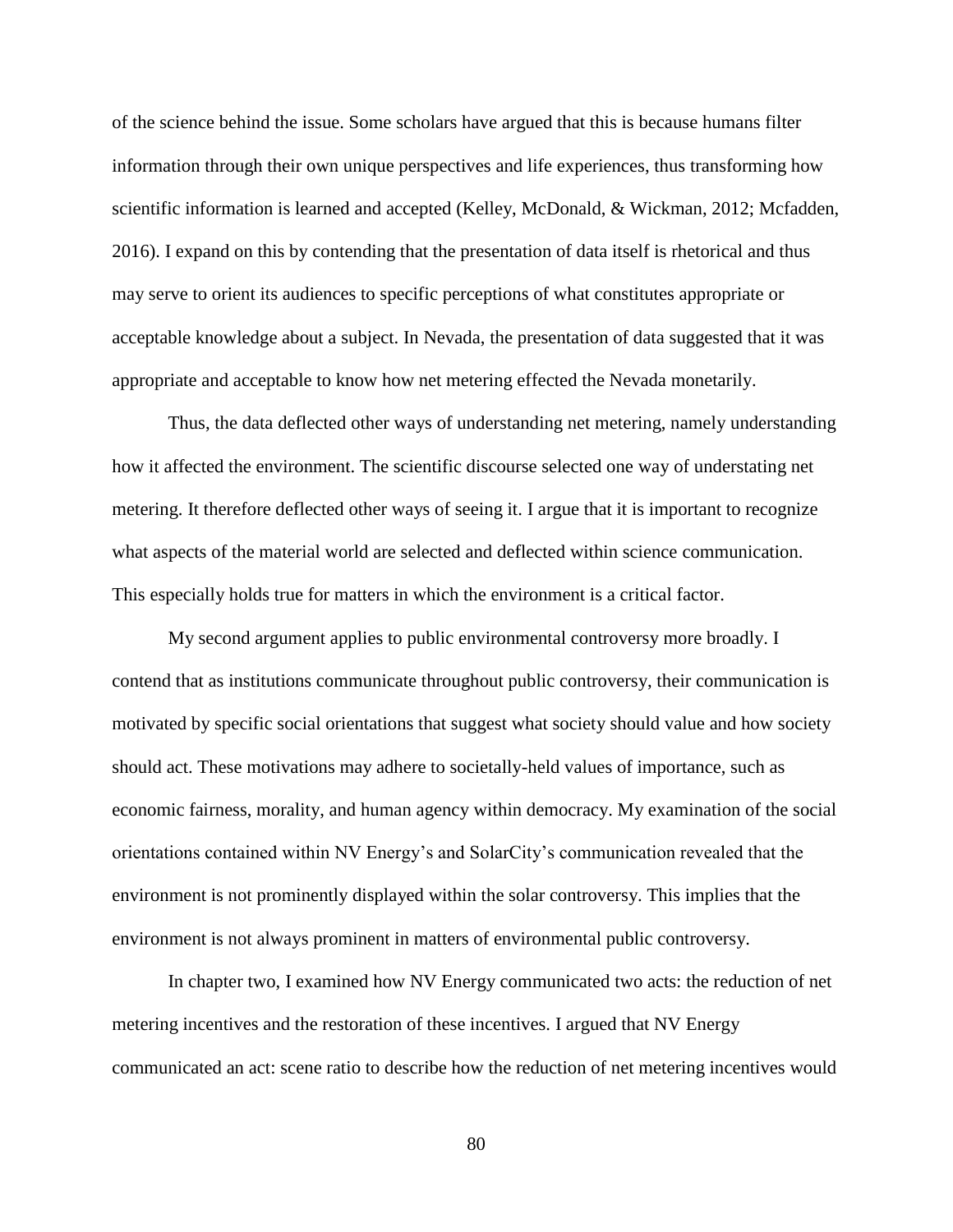restore economic fairness in Nevada. It would reverse net metering's effect of having solar customers shift their costs to non-solar customers. This corresponded an orientation of realism, in which society values actions that have the best outcomes. NV Energy presented a different ratio when it discussed restoration of net metering incentives. It presented a purpose: act ratio that suggested society should disavow the restoration of net metering because the solar companies had a nefarious purpose—they wanted to restore incentives so they could pocket subsidies. This corresponded to an orientation of mysticism, in which society evaluates actions based on their alignment with moral, just, or reasonable purposes.

In chapter three, I examined how SolarCity spoke through the BBSA to communicate about the PUCN's reduction of net metering incentives and the act of restoring those incentives. I argued that BBSA communicated an act: scene ratio to describe how the PUCN's reduction of net metering incentives imposed unfair charges on solar customers and killed the solar industry. Similar to NV Energy, BBSA was motivated by realism. However, BBSA argued that reducing net metering incentives was harmful, not helpful. I also argued that BBSA communicated an agency: act ratio to describe how to bring back solar. By emphasizing the means to achieve the restoration of net metering incentives, the corresponding ideology was pragmatism. This suggested that society focus upon by which means to best achieve desirable end results.

Looking at all chapters collectively, I contend that the public controversy generally constructed a scene consisting of monetary issues and not the environment. As NV Energy and SolarCity communicated net metering, each orientation had an importantly constructed scene. NV Energy communicated net metering as an act that negatively affected utility bills by shifting costs. NV Energy did not construct a scene that included environmental factors, and thus net metering's effects upon the environment were not emphasized. Likewise, SolarCity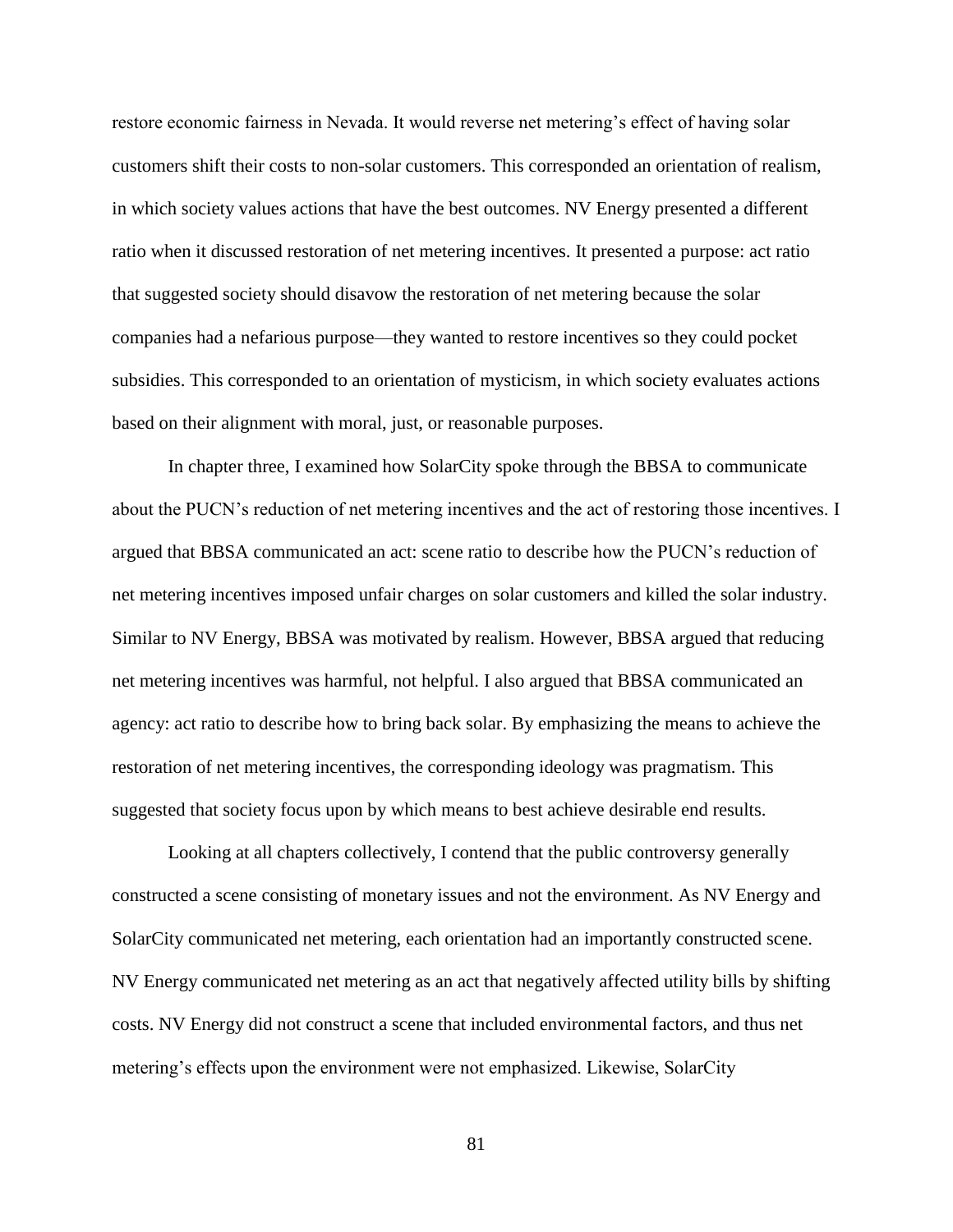communicated net metering as an act that negatively impacted solar customers' utility bills and hurt the economic viability of the solar industry. SolarCity also did not construct a scene that featured the environment, and thus again net metering's effects were narrowly examined.

This implies that in matters of environmental public controversy, it is possible for the economic aspects of the controversy to subsume the environment aspects. This implies that public controversy may be marked by dominant neoliberal concerns. Here, society values how the economy operates, and issues of contention are communicated in terms of the stability of economic factors (Asen, 2017). Despite the fact that Nevada's energy policies shape its relationship with the environment and contribute to the sustainable procurement of electricity, the communication contained throughout the controversy did not feature this consideration. In this regard, it is very important to recognize that the dramas contained within environmental controversies can emphasize and deemphasize different considerations of the material world. Being able to recognize what aspects are being emphasized at the expense of contributes to a better understanding how society symbolically represents environmental issues.

#### **Concluding Remarks**

Humanity continuously faces the threat of anthropogenic climate change (IPCC, 2014). The ways in which society grapples with climate change are extremely important to understand. In my examination of Nevada's solar controversy, I argued that the conversations surrounding energy policy play an important role in how society makes decisions that affect our life on this planet. These conversations are part of an "unending" discourse (Burke, 1941, p. 111). Examining our past, present, and future conversations about the environment contributes is very important. It contributes to our understanding of how society communicates and decides policy about sustainability and the environment.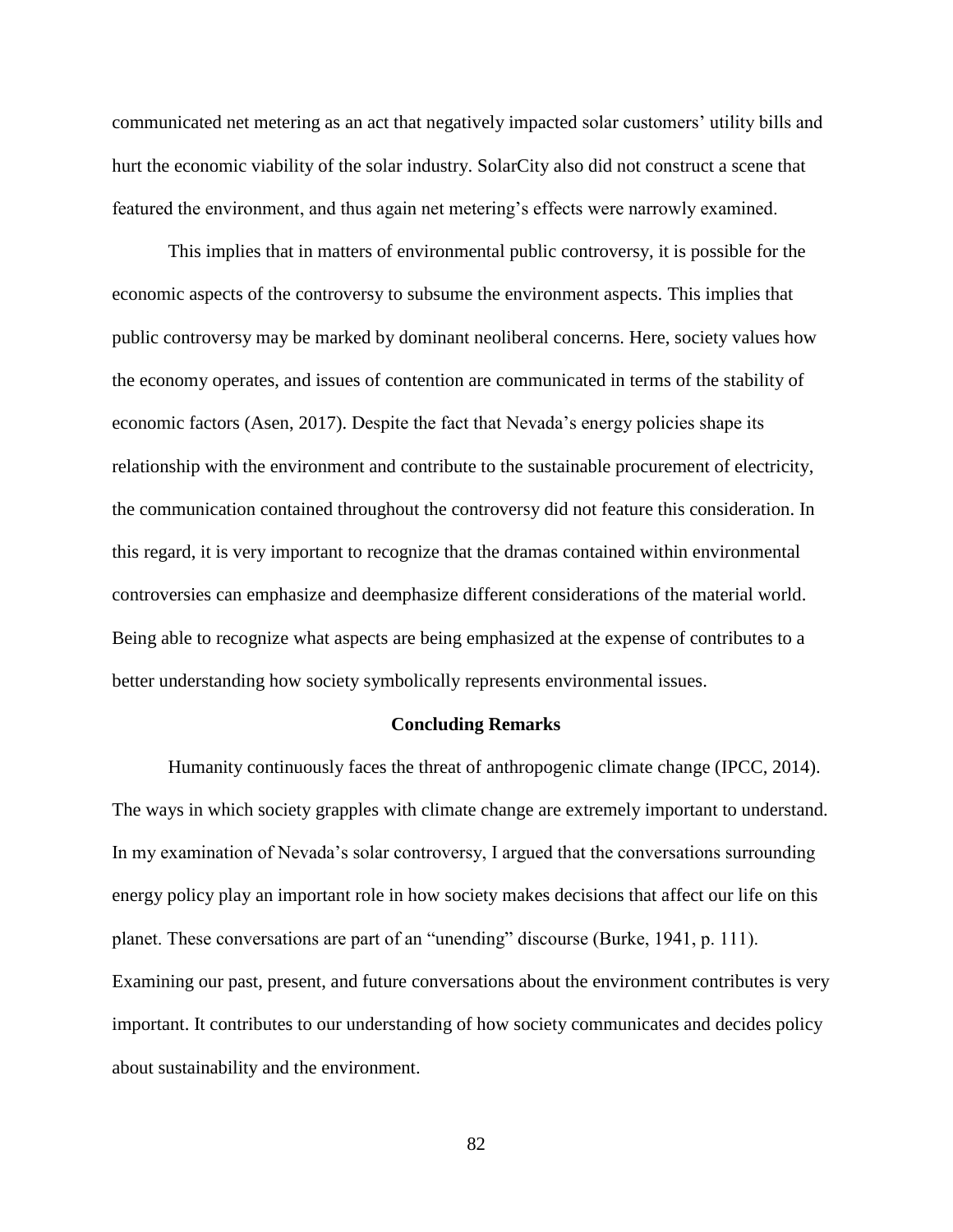In the Nevada Solar Controversy, it was the BBSA that achieved its goal: the restoration of net metering incentives. In July of 2017, Nevada Governor Brian Sandoval legislated the return of net metering incentives that would allow the solar industry to operate in Nevada (Groom, 2017). However, this result did not arise spontaneously. Rather, Nevada experienced the rise of multifaceted conversations about solar energy and net metering incentives. As various stakeholders presented their respective orientations towards the controversy, policymakers and Nevada residents were the audience to different perspectives and social orientations regarding the issue.

As scholars aim to better understand the environment, I return to the words of Goodnight (2012): "Small controversies may appear trivial, a flash in the pan, but these may also provide disruptions, disturbances, and events that render problematic standing theoretical categories and explanations" (p. 262). Examining Nevada's solar controversy allows us to improve our theoretical understanding of environmental communication. In hopes of further increasing our ideas of environmental discourse and controversy, I propose studying additional localized controversies for how they may emphasize or mask the environment. For example, by the beginning of 2016, over 10 states investigated their respective net metering policies (Muro & Saha). Similar studies could examine which ideologies are expressed within these investigations as well as if any disputes bridged over into the public sphere. This can improve our understanding of what ideologies influence our renewable energy policies and at what moments these policies become palpable to the public.

To conclude, I reiterate that *all* environmental communication contributes to our understanding of how society operates in relation to the earth. My thesis highlights how the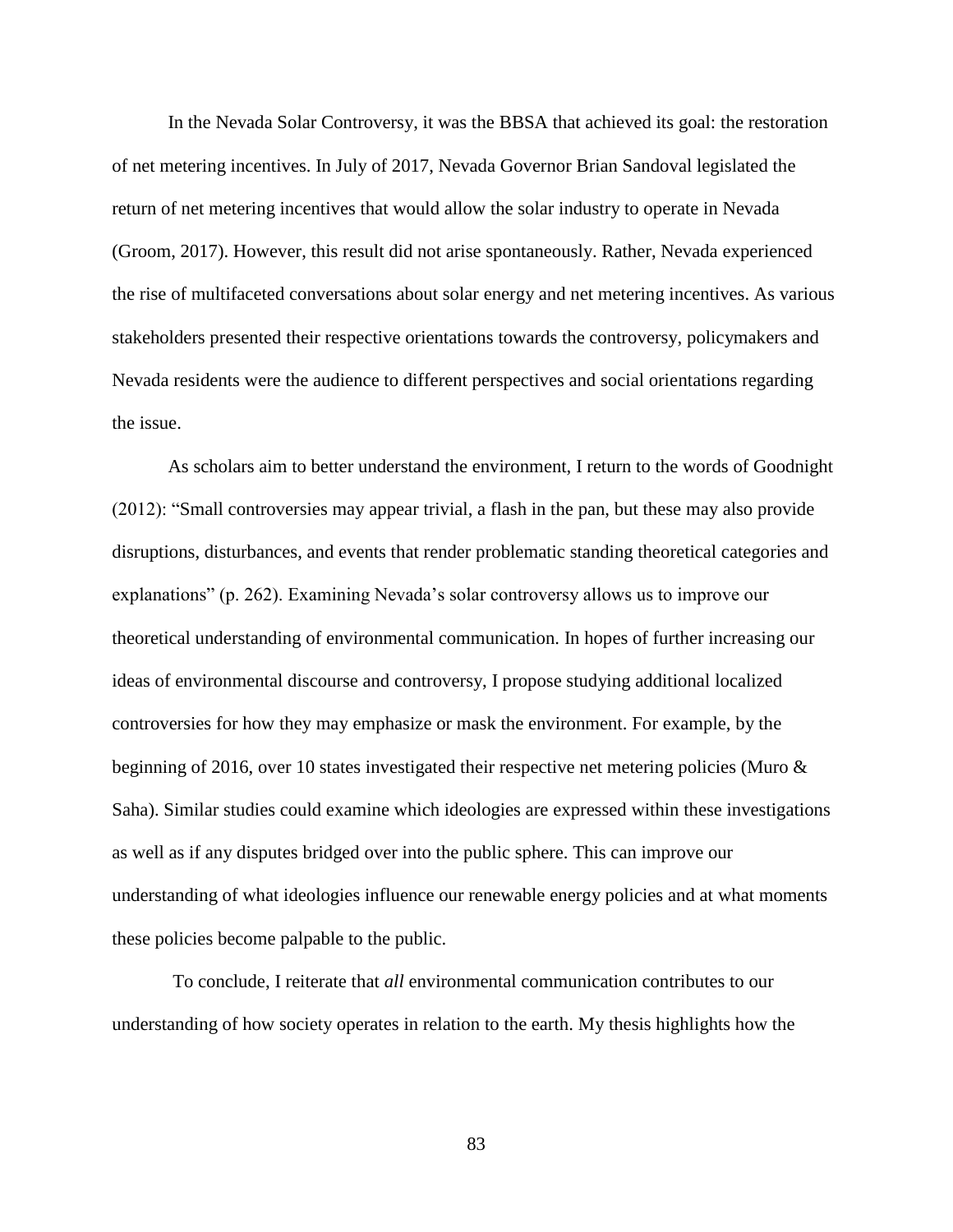examination of rhetorically constructed dramas in environmental communication a useful tool for better understanding humanity's stewardship of the planet.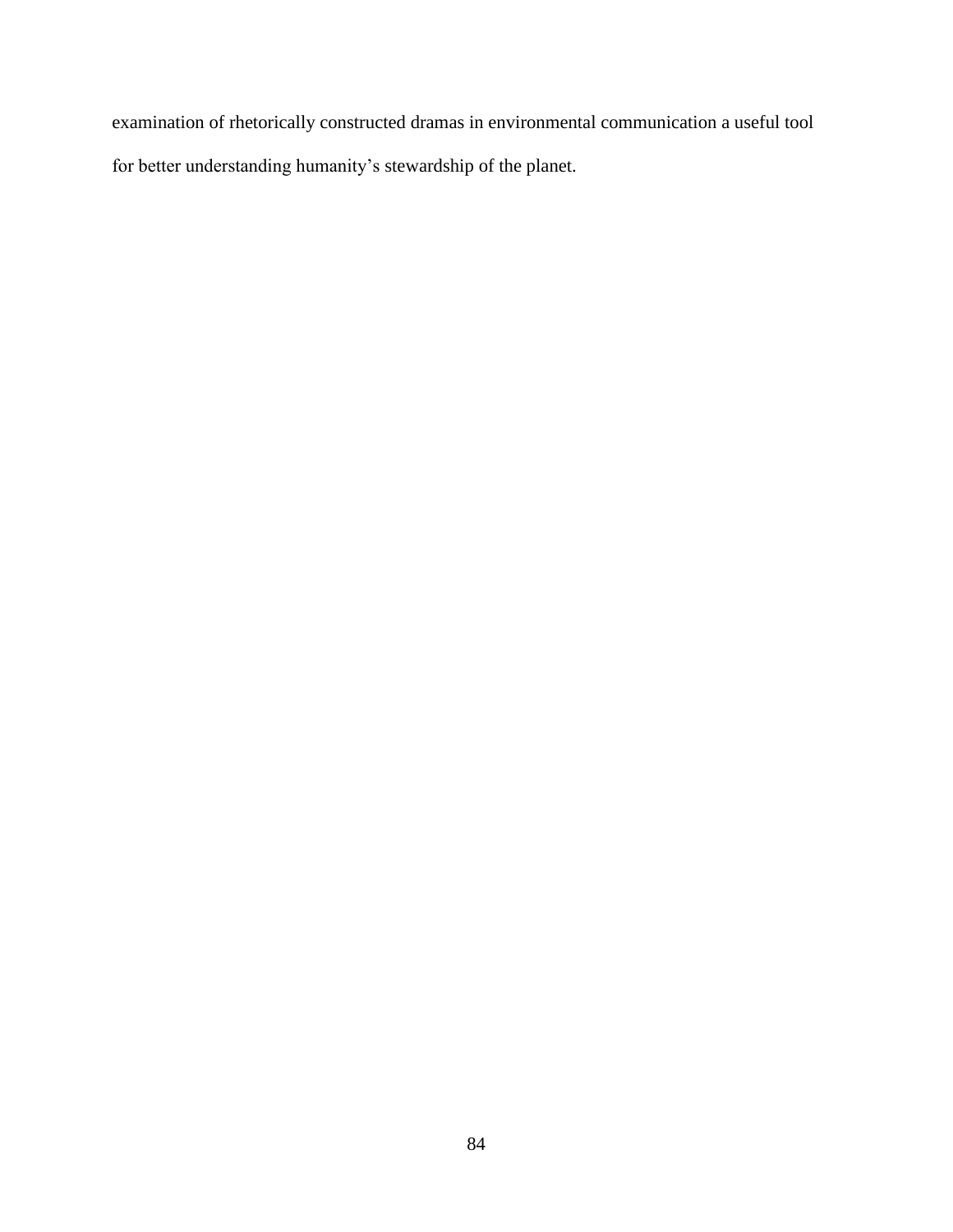## **References**

The Alliance for Solar Energy Choice (2013). Comments of the alliance for solar choice. Retrieved from

http://pucweb1.state.nv.us/PDF/AxImages/DOCKETS\_2010\_THRU\_PRESENT/2013- 7/29650.pdf

- Althouse, M. T. (2015). Charting the idealism of intelligent design: A small-scale map of local advocacy. *Communication Quarterly, 63*(4), 444-462.
- Asen, R. Neoliberalism, the public sphere, and a public good. *Quarterly Journal of Speech, 103*(4), 329-349.
- Autry, M. K., & Kelly, A. R. (2012). Merging duke energy and progress energy: Online public discourse, post-Fukushima reactions, and the absence of environmental communication. *Environmental Communication: A Journal of Nature and Culture, 6*(2), 278-284.

Bitzer, L. F. (1992). The rhetorical situation. *Philosophy & Rhetoric*, *25*, 1-14.

- Blackburn, G., Magee, C., & Rai, V. (2014). Solar valuation and the modern utility's expansion into distributed generation. *The Electricity Journal, 27* (1), 18-32.
- Bloomfield, E. F. (2017). Ark Encounter as material apocalyptic rhetoric: Contemporary creationist strategies on board Noah's ark. *Southern Communication Journal,* 1-15.
- Bloomfield, E. F., & Sangalang, A. (2014). Juxtaposition as visual argument: Health rhetoric in super size me and fat head. *Argumentation and Advocacy*, *50*(3), 141-156.
- Bloomfield, E. F., & Lake, R. C. (2013). Negotiating the end of the world in climate change rhetoric: Climate skepticism, science, and argument. In M.S. Meisner, N. Sriskandarajah, & S. P. Depoe (Eds.), *Communication for the Commons: Revisiting Participation and Environment*, *Proceedings of the 2013 Conference on Communication and Environment*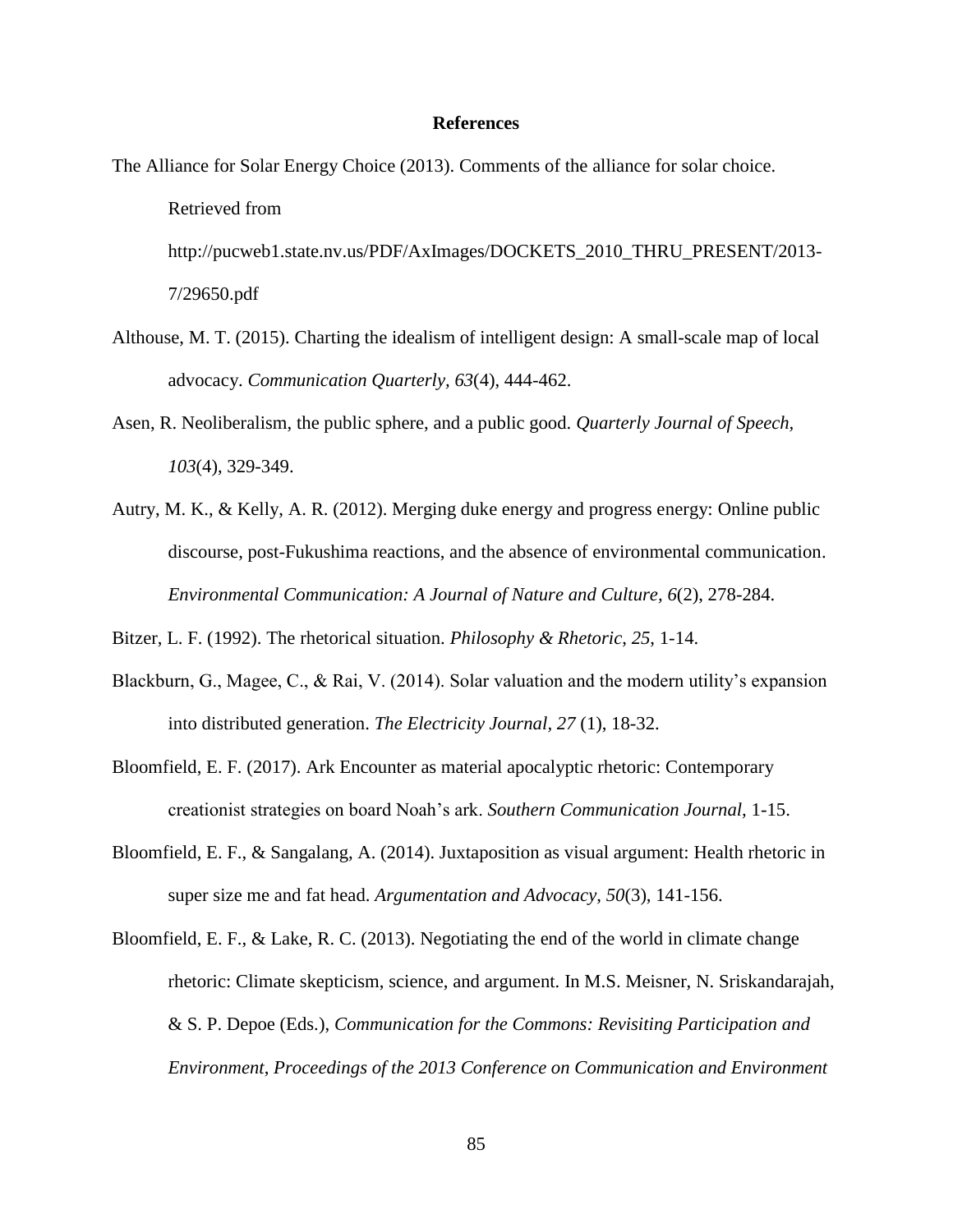(pp. 384-386). Turtle Island: The International Environmental Communication Association.

- Bobzien, D. P. (2013). Re: Docket No. 13-07010. Retrieved from http://pucweb1.state.nv.us/PDF/AxImages/DOCKETS\_2010\_THRU\_PRESENT/2013- 7/30687.pdf
- Boyd, A. D. (2017). Examining community perceptions of energy systems development: The role of communication and sense of place. *Environmental Communication, 11*(2), 184- 204.
- Brigham, J. (2002). Lighting las vegas: Electricity and the city of glitz. In H. Rothman (Ed.), *The grit beneath the glitter: Tales from the real las vegas* (pp. 99-114). Reno: University of Nevada Press.
- Bring Back Solar Alliance (n.d.a). About us. Retrieved from https://web.archive.org/web/20170527134903/http://bringbacksolar.org:80/aboutus
- Bring Back Solar Alliance (n.d.b). Bring back solar. Retrieved from https://twitter.com/bringbacksolar?lang=en&lang=en
- Bring Back Solar Alliance (2016a). Bring back solar kickoff ad*.* Retrieved from https://www.youtube.com/watch?v=qsXp3lqGBpQ

Bring Back Solar Alliance (2016b). *Bring back solar statement on Supreme Court decision to affirm lower court ruling* [Press Release]. Retrieved from https://web.archive.org/web/20161018171905/http://bringbacksolar.org/in-thenews/2016/8/1/bring-back-solar-statement-on-supreme-court-decision-to-uphold-lowercourt-ruling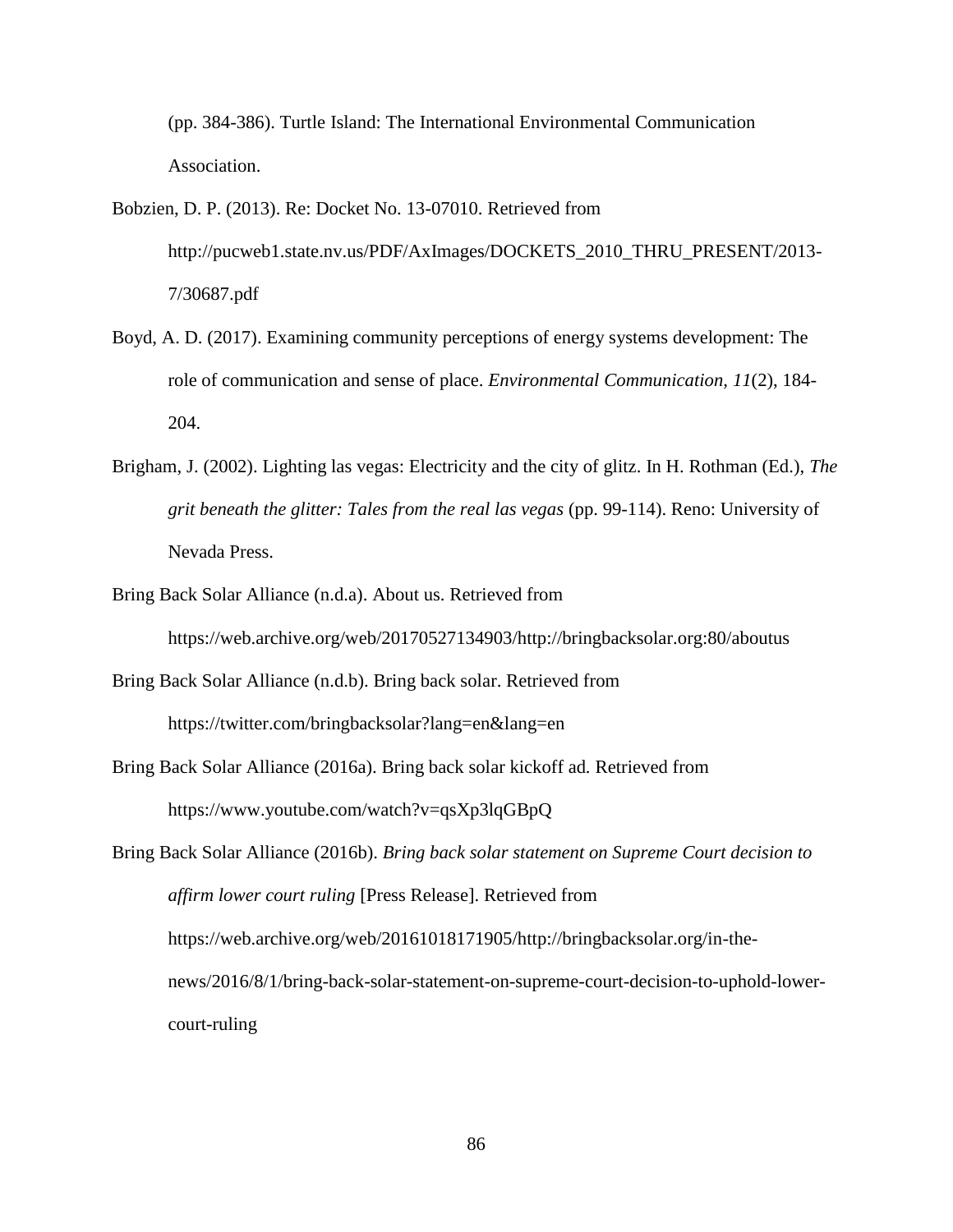- Bring Back Solar Alliance (n.d.c). Let's bring back solar, Nevada. Retrieved from https://web.archive.org/web/20170612093249/http://bringbacksolar.org/
- Bring Back Solar Alliance (2016c). Hey #SolarVoters, today is the last day for #earlyvoting in Nevada. Make your voice heard! Find your polling place: https://www.vote.org/ [twitter post]. Retrieved from https://twitter.com/bringbacksolar/status/794611477516849157
- Bring Back Solar Alliance (2016d). Join us in supporting the campaign to #bringbacksolar. Sign up at this link to tell #NVLeg you support #AB405 [Twitter Post]. Retrieved from https://twitter.com/bringbacksolar/status/870425333379375104
- Bring Back Solar Alliance (2016e). *Nevada needs to bring back solar* [video file]. Retrieved from https://www.youtube.com/watch?v=7P2IGA8lnEc
- Bring Back Solar Alliance (2016f). Thanks to @joshfoxfilm & the #ClimateRevolution team for fighting for #cleanenergy and making sure all #SolarVoters make their voices heard! [Twitter post] https://twitter.com/bringbacksolar/status/791450019874254849
- Bring Back Solar Alliance (2016g). The solar rate hike limited our options. But together, we can make this right. http://bit.ly/2aPzQdJ #SolarStory [Twitter post] https://twitter.com/bringbacksolar/status/762720548090634240
- Bring Back Solar Alliance (2016h). Utilities are losing the battle against solar energy, because consumers are fighting back: http://ow.ly/fto1306FALc #bringbacksolar [Twitter post]. Retrieved from https://twitter.com/bringbacksolar/status/804056233397325824
- Brulle, R. J. (2010). From environmental campaigns to advancing the public dialog: Environmental communication for civic engagement. *Environmental Communication: A Journal of Nature and Culture, 4*(1), 82-98.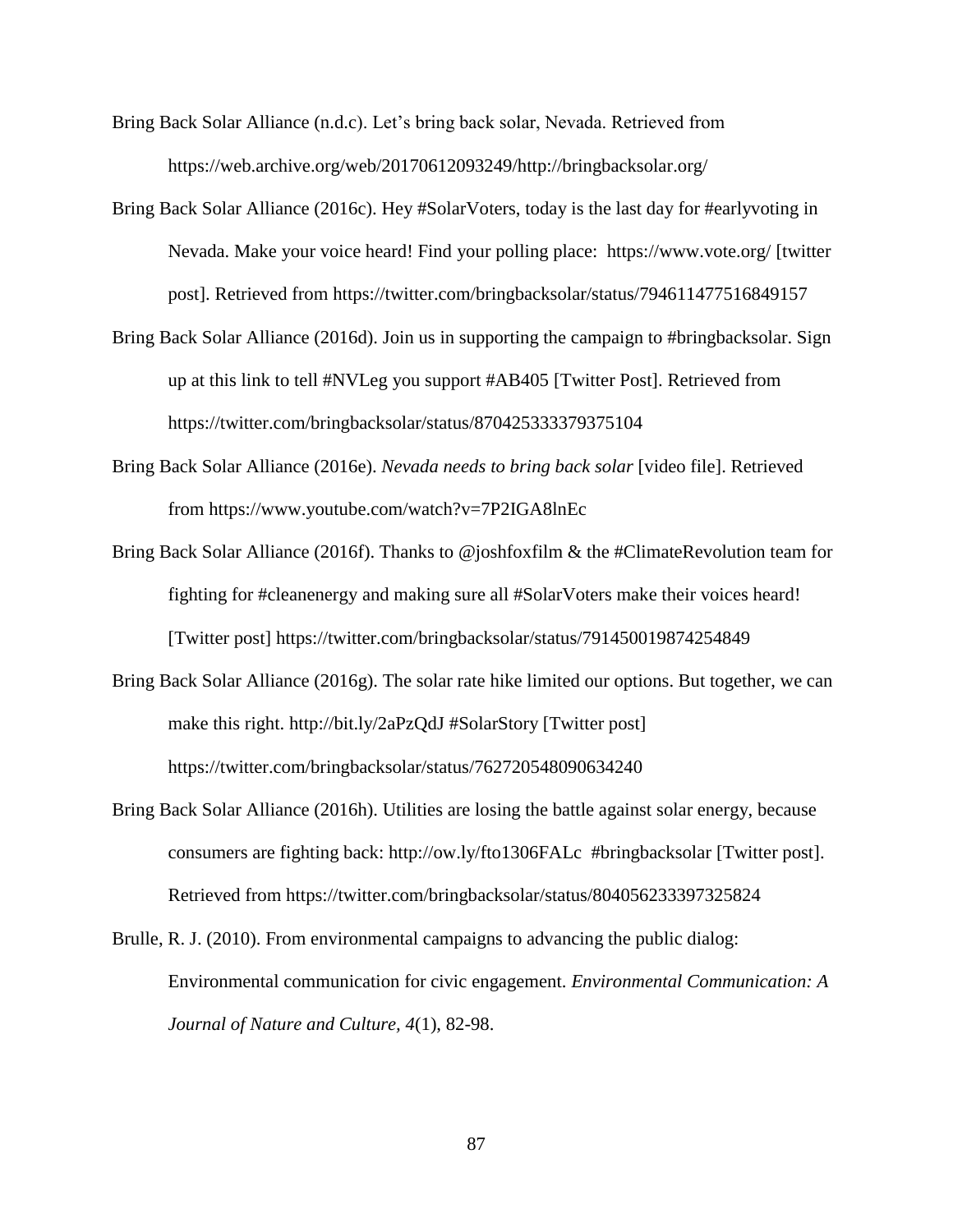- Brock, B. L. (1965). A definition of four political positions and a description of their rhetorical characteristics (Doctoral dissertation).
- Brummet, B. (1979). A pentadic analysis of ideologies in two gay rights controversies. *Central States of Speech Journal, 30*(3), 250-261.
- Burbank, J. (2010). Hoover dam's impact on las vegas. In *Online Nevada Encyclopedia*. Retrieved from http://www.onlinenevada.org/articles/hoover-dams-impact-las-vegas.

Burke, K. (1945). *A grammar of motives*. New York: Prentice-Hall, INC.

- Burke, K. (1970). *The rhetoric of religion: Studies in Logology*. Berkeley: University of California Press.
- Burke, K. (1966). *Language as symbolic action*: *Essays on life, literature, and method.* Berkeley: University of California Press.

Buke, K (1965). *Permanence and change*. Los Angeles: University of California Press.

Burke, K. (1941). *The philosophy of literary form*. Berkeley: University of California Press.

- Burke, K. (1978). Questions and answers about the pentad. *College Composition and Communication, 29*(4), 330-335.
- Burke, K. (1970). *The rhetoric of religion: Studies in Logology*. Berkeley: University of California Press.
- Canal, M. J., & Gurrionero, M. G. (2016). Framing analysis, dramatism and terrorism coverage: Politician and press responses to the Madrid airport bombings. *Communication and Society, 29*(4), 133-149.
- Carley, S., & Davies, L. L. (2016). Nevada's net energy metering experience: The making of a policy eclipse? *Brookings Mountain West*. Retrieved from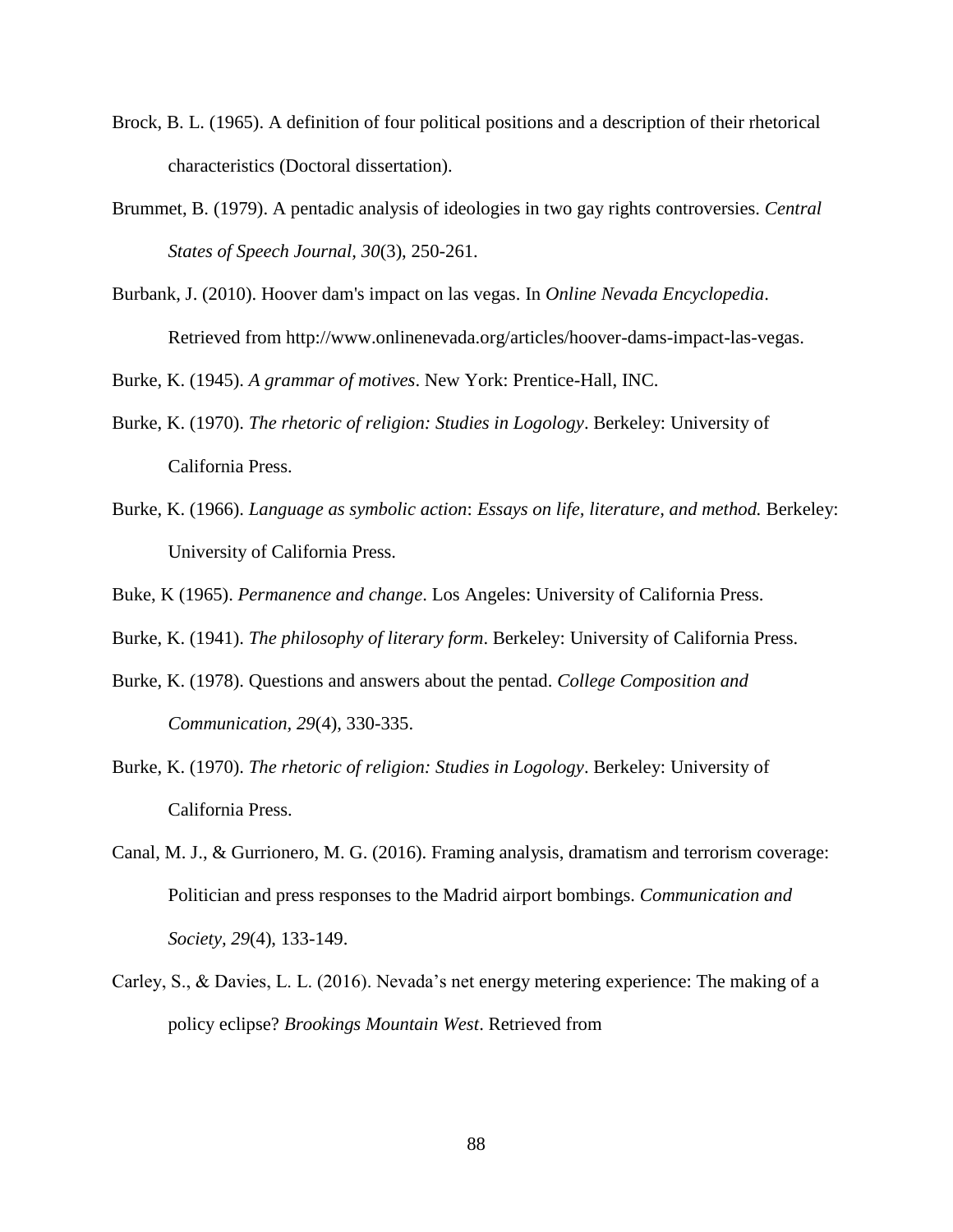https://www.unlv.edu/sites/default/files/page\_files/27/Brookings-Policy-Brief-NevadaNetEnergy.pdf

- Ceccarelli, L. (2009). Rhetorical criticism and the rhetoric of science. *Western Journal of Communication, 65*(3). 314-329.
- Ceccarelli, L. (2013). To whom do we speak? The audiences for scholarship on the rhetoric of science and technology. *Poroi, 9*(1).
- Citizens for Solar and Energy Fairness (2016). About us. Retrieved from https://web.archive.org./web/20160416042323/http://solarenergyfairness.com:80/aboutus
- Citizens for Solar and Energy Fairness (n.d.a) *Asking* [video file]*.* Retrieved from http://www.novemberinc.com/portfolio/solar-energy-fairness-asking/
- Citizens for Solar and Energy Fairness (n.d.b) *Can't Afford that* [video file]. Retrieved from http://www.novemberinc.com/portfolio/solar-energy-fairness-cant-afford-that/
- Cloud, D. (1994). The materiality of discourse as oxymoron A challenge to critical rhetoric. *Western Journal of Communication, 58*(3), 141-163.
- Cook, J., Oreskes, N., Doran, P. T., Anderegg, W. R. L., Verheggen, B., Maibach, E. W., . . . Rice, K. (2016). Consensus on consensus: A synthesis of consensus estimates on humancaused global warming. *Environmental Research Letters, 11*(4), 48002-48008.
- Cook, J., Nuccitelli, D., Green, S. A., Richardson, M., Winkler, B., Painting, R., . . . Skuce, A. (2013). Quantifying the consensus on anthropogenic global warming in the scientific literature. *Environmental Research Letters, 8*(2), 1-7.
- Condit, C. M. (1994). Hegemony in mass-mediated society: Concordance about reproductive technologies. *Critical Studies in Mass Communication*, *11*(3), 205-230.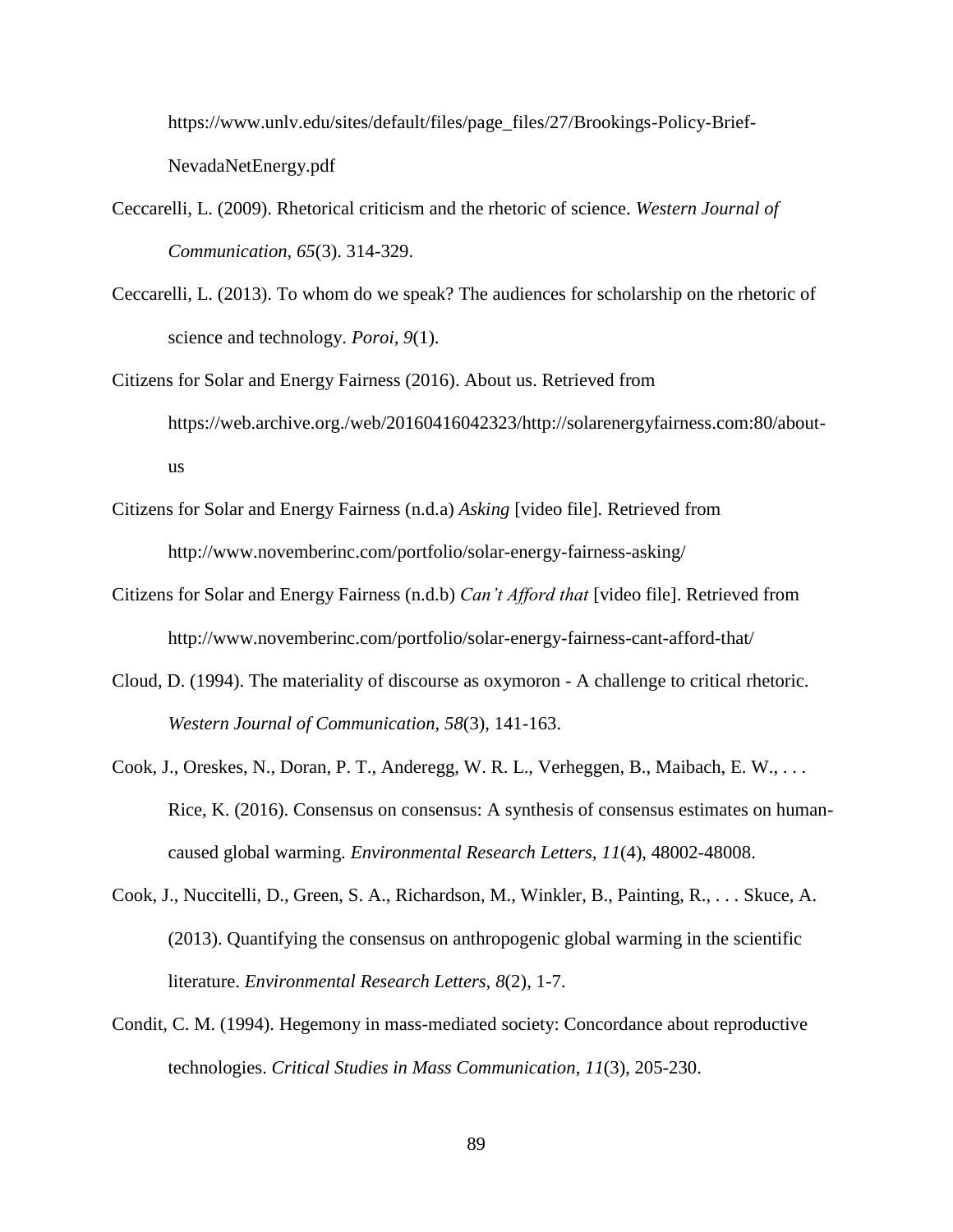- Condit, C. M., Lynch, J., & Winderman, E. (2012). Recent rhetorical studies in public understanding of science. Multiple purposes and strengths. *Public Understanding of Science, 21*(4), 386-400.
- Cox, R., & Pezzullo, P. (2016). *Environmental Communication and the Public Sphere* (4th Ed.). Thousand Oaks, CA: SAGE Publications.
- Davies, L. L., & Carley, S. (2017). Emerging shadows in national solar policy? Nevada's net metering transition in context. *The Electricity Journal*, *30*, 33-45.
- Davenport, C. (2017, March 27). Climate change denialists in charge. *The New York Times.* Retrieved from https://www.nytimes.com/2017/03/27/us/politics/climate-changedenialists-in-charge.html?mcubz=3
- DeLuca, M. K., & Peeples, J. (2002). From public sphere to public screen: Democracy, activism, and the "violence" of Seattle. *Critical Studies in Media Communication, 19*(2), 125-151.
- Deregulated market to arrive by 1999 (1997, July 17). *Las Vegas Sun*. Retrieved from https://lasvegassun.com/news/1997/jul/17/deregulated-market-to-arrive-by-1999/
- Dunlap, R. E., & Jacques, P. J. (2013). Climate change denial books and conservative think tanks: Exploring the connection. *American Behavioral Scientist, 57*(6), 699-731.
- Endres, D. E., Cozen, B., Barnett, J. T., O'Byrne, M., & Peterson, T. R. (2016). Communicating energy in a climate (of) crisis. *Annals of the International Communication Association, 40*(1), 419-447.
- Foss, S. K. (2004). *Rhetorical criticism, exploration and practice*. Prospect Heights: Waveland Press.
- Foucault, M. (1977). *Language, counter-memory, practice: Selected essays and interviews* (D. Bouchard & S. Simon, Trans.) Ithaca: Cornell University Press.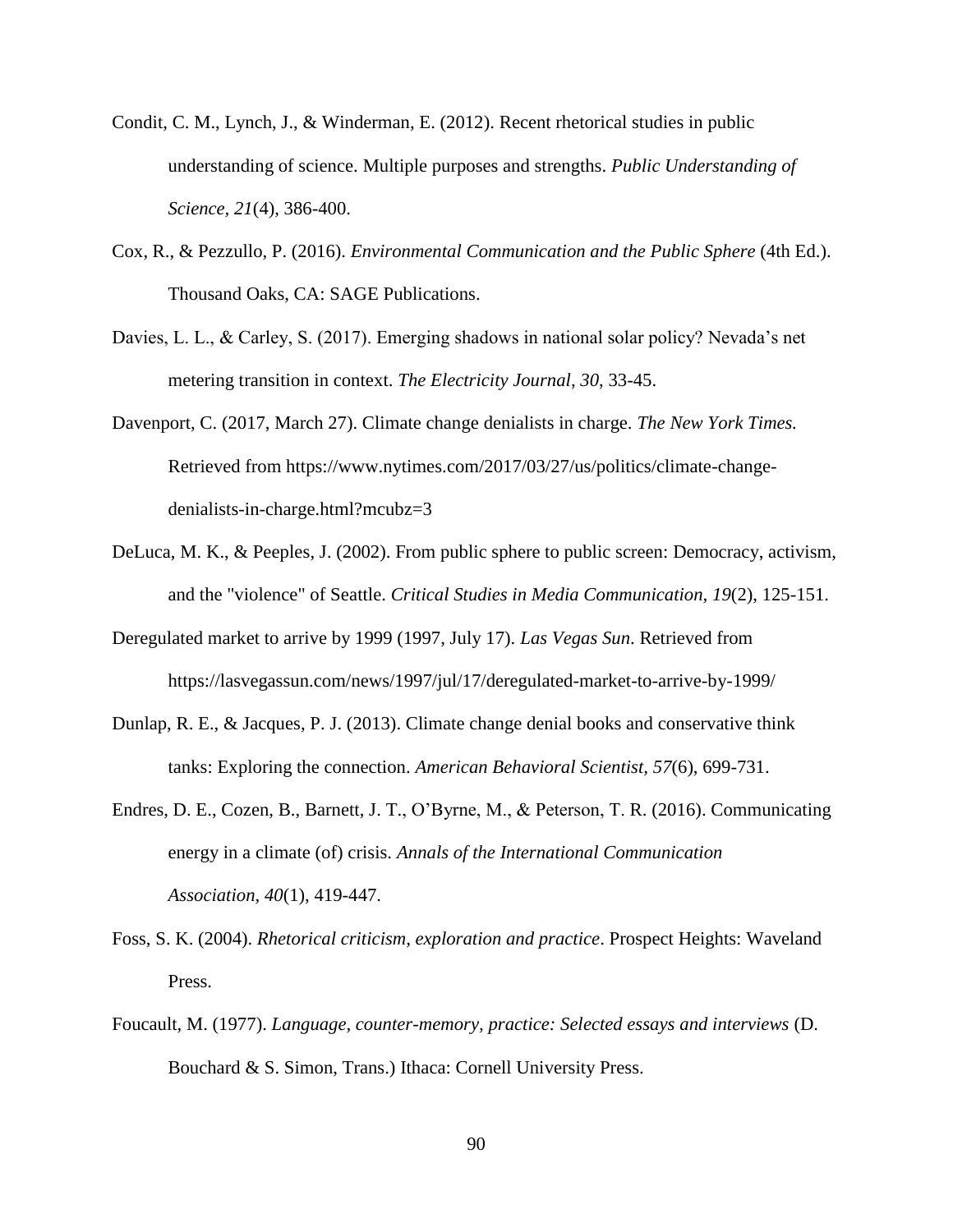- Foucault, M. (1978). *The history of sexuality* (R. Hurley, Trans.) New York, NY: Random House. (Original Work published 1976).
- Friedman, L. (2017, August 15). Trump signs order rolling back environmental rules on infrastructure. *The New York Times.* Retrieved from https://www.nytimes.com/2017/08/15/climate/flooding-infrastructure-climate-changetrump-obama.html?mcubz=3
- Goldenberg, S. (2016, February 23). Nevada's solar works and customers reel as new rules 'shut down' industry. *The Guardian*. Retrieved from https://www.theguardian.com/environment/2016/feb/23/nevada-solar-power-industryworkers-customers-costs-solarcity-elon-musk
- Goode, E. (1969). Marijuana and the politics of reality. *Journal of Health and Social Behavior, 10*(2), 83-94.
- Goodnight, G. T. (1991). Controversy. In D. Parson (Ed.), *Argument in controversy: Proceedings of the seventh Alta Argumentation Conference* (pp.1-8) Avondale, VA: Speech Communication Association.
- Goodnight, G. T. (1987). Public discourse. *Critical Studies in Mass Communication, 12*(4), 428- 435.
- Goodnight, G. T. (2005). Science and technology controversy: A rationale for inquiry. *Argumentation and Advocacy, 42*(1), 26.
- Goodnight, G. T. (2012). The personal, technical, and public spheres: A note on 21St century critical communication inquiry. *Argumentation and Advocacy, 48*(4), 258-267.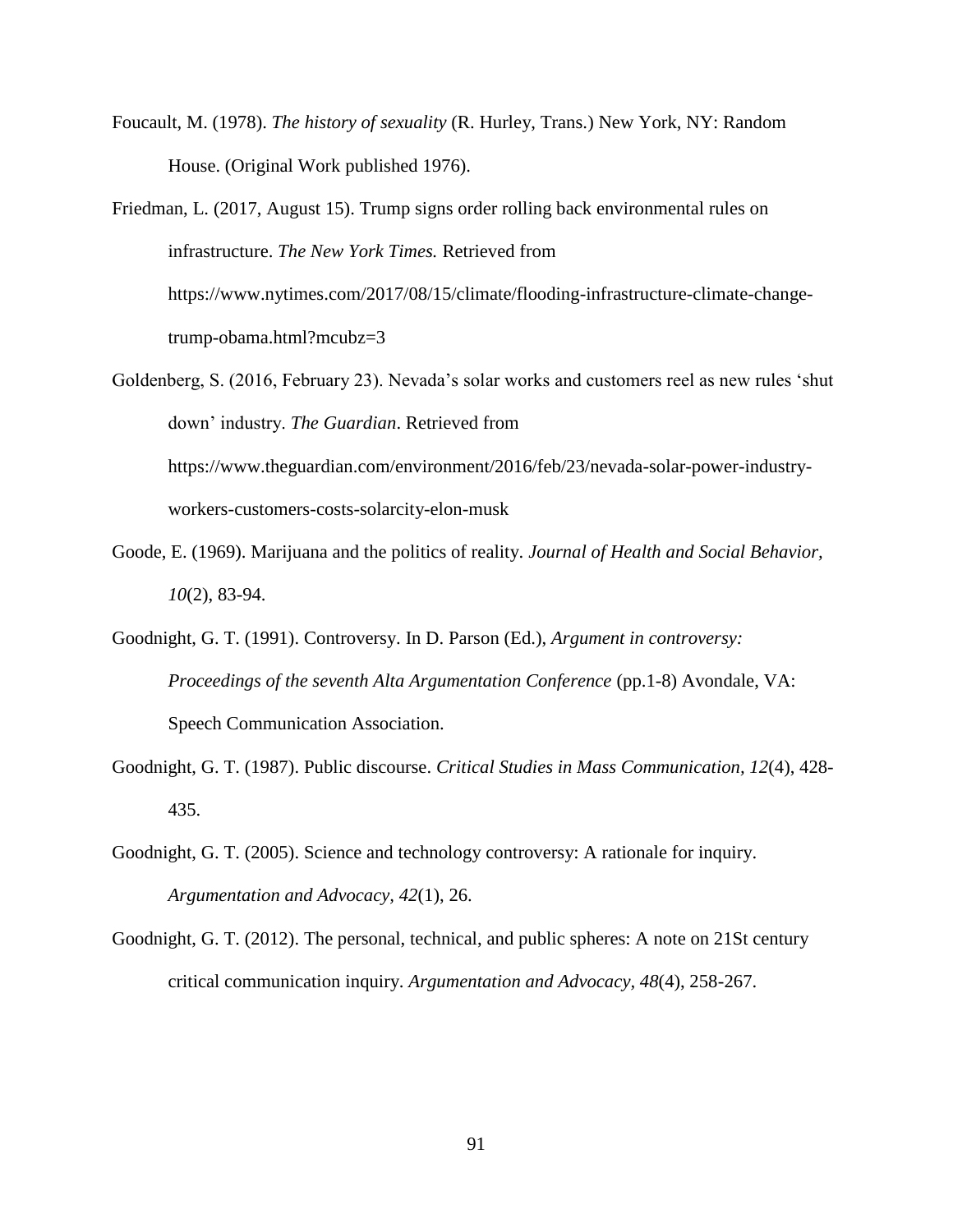- Groom, N. (2017, June 15). Nevada reinstates key solar energy policy. *Reuters*. Retrieved from https://www.reuters.com/article/us-usa-solar-nevada/nevada-reinstates-key-solar-energypolicy-idUSKBN1962IZ
- Gross, D. (2016, January 22). Why solar energy is fleeing Nevada. Retrieved from http://www.slate.com/articles/business/the\_juice/2016/01/solarcity\_and\_vivint\_pulled\_ou t\_of\_nevada\_is\_solar\_power\_losing\_at\_the\_state.html
- Habermas, J., Lennox, S., & Lennox, F. (1964). The public sphere: An encyclopedia article. *New German Critique*, *3, 49-55.*
- Harris, G. (2015, August 24). Obama flies to the Nevada desert to promote solar energy. *The New York Times.* Retrieved from https://www.nytimes.com/2015/08/25/us/obama-solarpower-renewable-energy.html?mcubz=3
- Hidalgo, J. (2016, September 2016. Nevada regulators unanimously approve rooftop solar grandfathering deal. *Reno Gazette Journal*. Retrieved from http://www.rgj.com/story/money/business/2016/09/13/nv-energy-solarcity-dealgrandfather-residential-rooftop-solar-customers/90306788/
- Hoffman, A. J. (2002). Examining the rhetoric: The strategic implications of climate change policy. *Corporate Environmental Strategy*, *9*(4). 329-337.
- Intergovernmental Panel on Climate Change. (2007). IPCC fourth assessment report: Climate change 2007. (R. K. Pachauri & A. Reisinger, Eds.). Retrieved from https://www.ipcc.ch/publications\_and\_data/ar4/syr/en/contents.html
- Intergovernmental Panel on Climate Change. (2013). Working group I contribution to the fifth assessment report of the intergovernmental panel on climate change. (Stockter, T.F. & Qin, D., Eds.). Retrieved from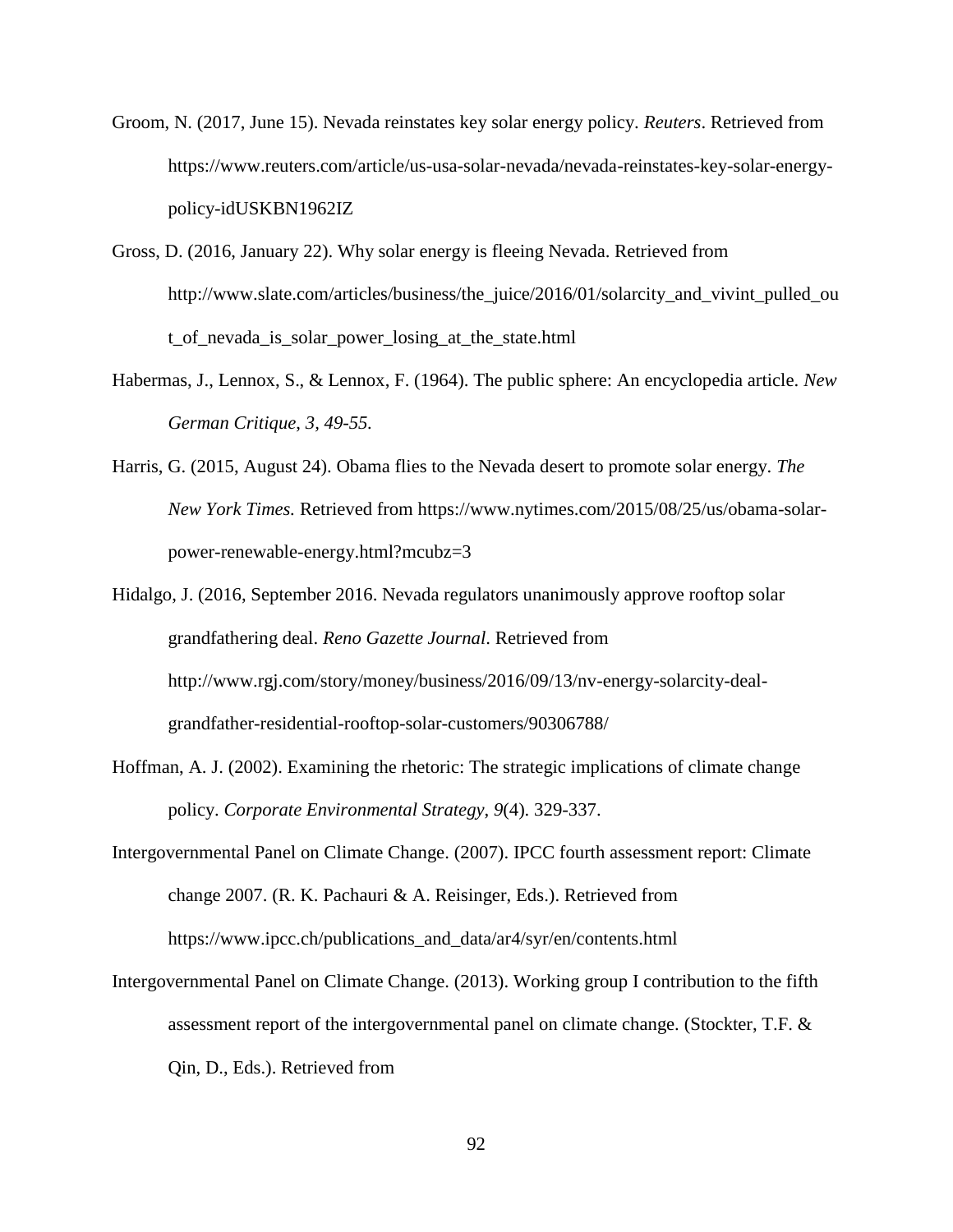http://www.climatechange2013.org/images/report/WG1AR5\_SummaryVolume\_FINAL. pdf

- Intergovernmental Panel on Climate Change. (2014a). Climate change 2014: Impacts, adaptation, and vulnerability. (Field, C. B., Barros, V.R., Dokken, D.J., Mach, K. J., Mastrandrea, M.D., Bilir, T.E… Yohe, G. W., Eds.) Retrieved from: http://www.ipcc.ch/pdf/assessment-report/ar5/wg2/ar5\_wgII\_spm\_en.pdf
- Intergovernmental Panel on Climate Change. (2014b). Climate change 2014: Mitigation of climate change. (Edenhofer, O., Pichs-Madruga, R., Sokona, Y., Argawala, S., Bashmakov, I. A., Blanco, G., . . . Zwickel, T., Eds. Retrieved from: http://www.ipcc.ch/pdf/assessment-report/ar5/wg3/ipcc\_wg3\_ar5\_summary-forpolicymakers.pdf
- Jaspal, R., Nerlich, B., & Koteyko, N. (2012). Contesting science by appealing to its norms: Readers discuss climate science in the *Daily Mail*. *Science Communication*, *35*(3), 383- 410.
- Kelley, C. E. (1998). The public rhetoric of Mikhail Gorbachev and the promise of peace. *Western Journal Speech Communication, 52*, 321-334.
- Kelly, G. J., McDonald, S., & Wickman, P. (2012). Science learning and epistemology. In B.J. Fraser et al (Eds.), *Second International Handbook of Science Education* (pp. 281-291). New York: Springer.
- Kneupper, C. W. (1979). Dramatistic invention: The pentad as heuristic procedure. *Rhetoric Society Quarterly*, *9*(13), 130-136.
- Lakoff, G. (2010). Why it matters how we frame the environment. *Environmental Communication*, *4*(1), 70-81.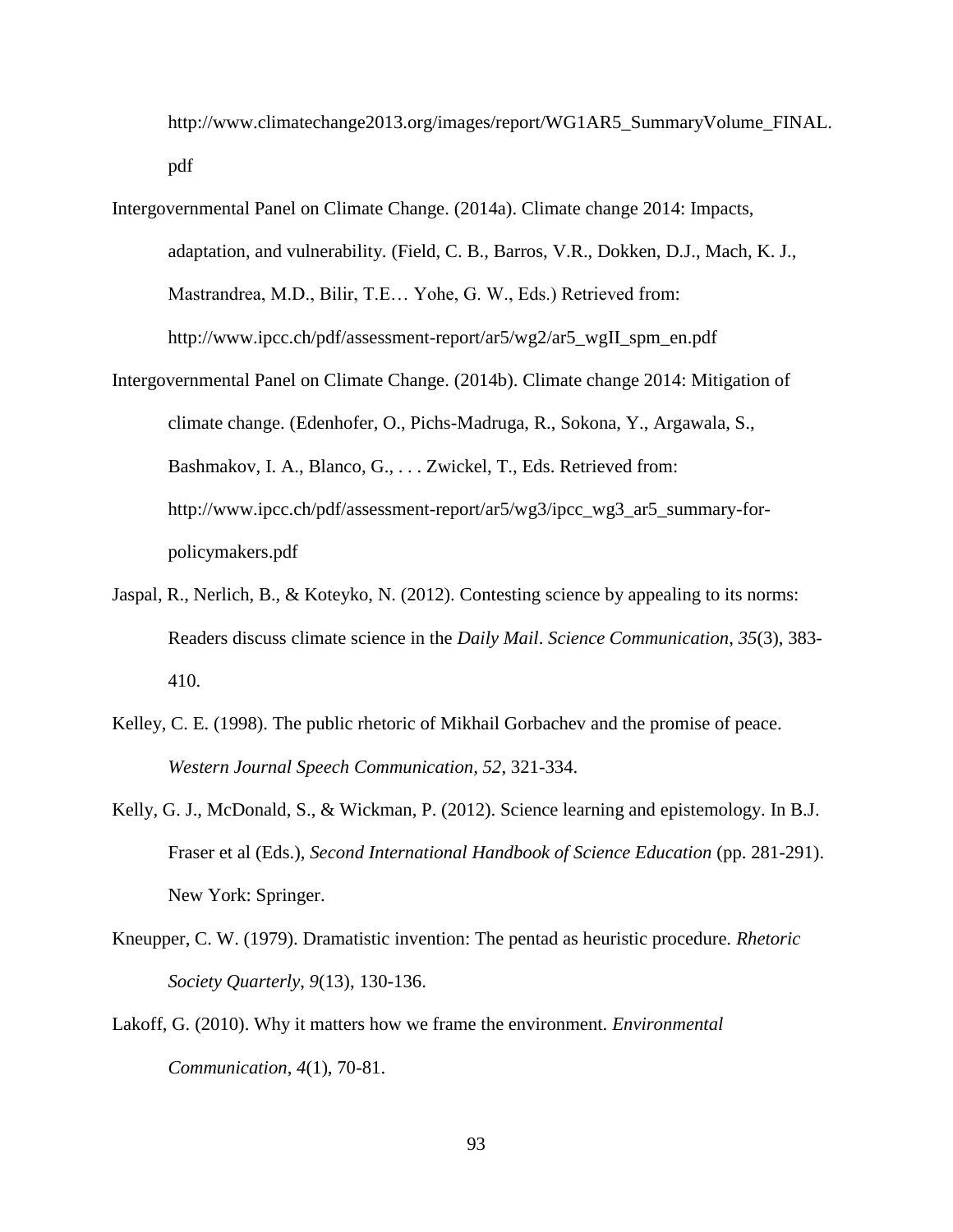- Leslie, J. (2016, February 1). Nevada's solar bait-and-switch. *The New York Times.* Retrieved from https://www.nytimes.com/2016/02/01/opinion/nevadas-solar-bait-andswitch.html?mcubz=3
- Lester, L. (2016). Containing spectacle in the transnational public sphere. *Environmental Communication, 10*(6), 791-802.
- Lindenfeld, L. A., Hall, D. M., McGreavy, B., Silka, L., & Hart, D. (2012). Creating a place for environmental communication research in sustainability science. *Environmental Communication: A Journal of Nature and Culture, 6*(1), 23-43.
- Ling, D. A. (1970). A pentadic analysis of senator edward kennedy's address to the people of massachusetts, july 25, 1969, *Communication Studies 21*(2), 81-86.
- Marshall, M (2006). Musk leads \$10 m investment in SolarCity—to provide solar for all. *VentureBeat*. Retrieved from https://venturebeat.com/2006/09/15/musk-leads-10minvestment-in-solarcity-to-provide-solar-for-all/
- McFadden, B. R. (2016). Examining the gap between science and public opinion about genetically modified food and global warming. *PLoS ONE, 11*(11), 1-14.
- Moehering, E. (1986). Las vegas and the second world war. *Nevada Historical Society Quarterly, 29*. 1-29.
- Moser, S. C., & Dilling, L. (2007). *Creating a climate for change: Communicating climate change and facilitating social change*. Cambridge, UK: Cambridge University Press.
- Muro, M., & Saha, D. (2016). Net metering is a net benefit. *Brookings Institute Advanced Series Paper*, *91* Retrieved from https://www.brookings.edu/research/rooftop-solar-netmetering-is-a-net-benefit/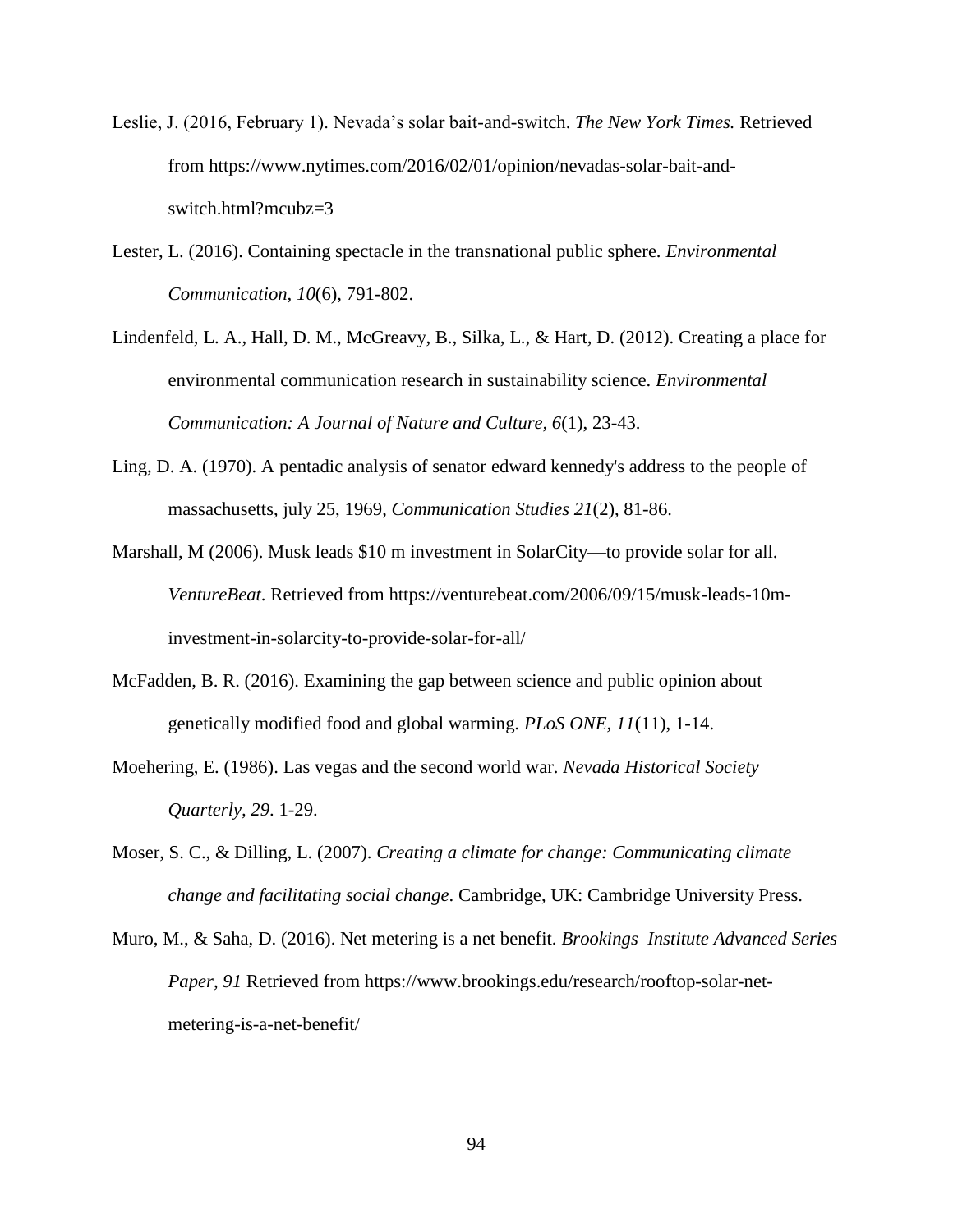- National Renewable Energy Laboratory (2017). Best research-cell efficiencies. Retrieved from https://www.nrel.gov/pv/assets/images/efficiency-chart.png
- Nevada State Legislature (2013) Assembly Bill (A.B.) 428. Retrieved from

https://www.leg.state.nv.us/Session/77th2013/bills/AB/AB428\_EN.pdf

- Nevada State Legislature (2015) Senate Bill (S.B.) 374. Retrieved from https://www.leg.state.nv.us/Session/78th2015/Bills/SB/SB374\_EN.pdf
- NV Energy (n.d.a). 2016 by the numbers. Retrieved from https://www.nvenergy.com/aboutnvenergy/our-company/facts
- NV Energy (n.d.b). Net metering. Retrieved from https://www.nvenergy.com/accoutservices/energy-pricing-plans/net-metering.
- NV Energy (2015). Net metering cost of service and rate design narrative. Retrieved from http://pucweb1.state.nv.us/PDF/AxImages/DOCKETS\_2015\_THRU\_PRESENT/2015- 7/4401.pdf
- NV Energy (2016a). NV energy announces net metering grandfather proposal. NV Energy [press release]. Retrieved from

https://nvenergy.mediaroom.com/index.php?s=8838&item=136932

- NV Energy (2016b). Renewable energy. Retrieved from https://www.nvenergy.com/publish/content/dam/nvenergy/brochures\_arch/help/brochures /RenewablesBrochure.pdf
- Olson, K., & Goodnight, G. T. (1994). Entanglements of consumption, cruelty, privacy, and fashion - The social controversy over fur. *Quarterly Journal of Speech, 80*(3), 249-276.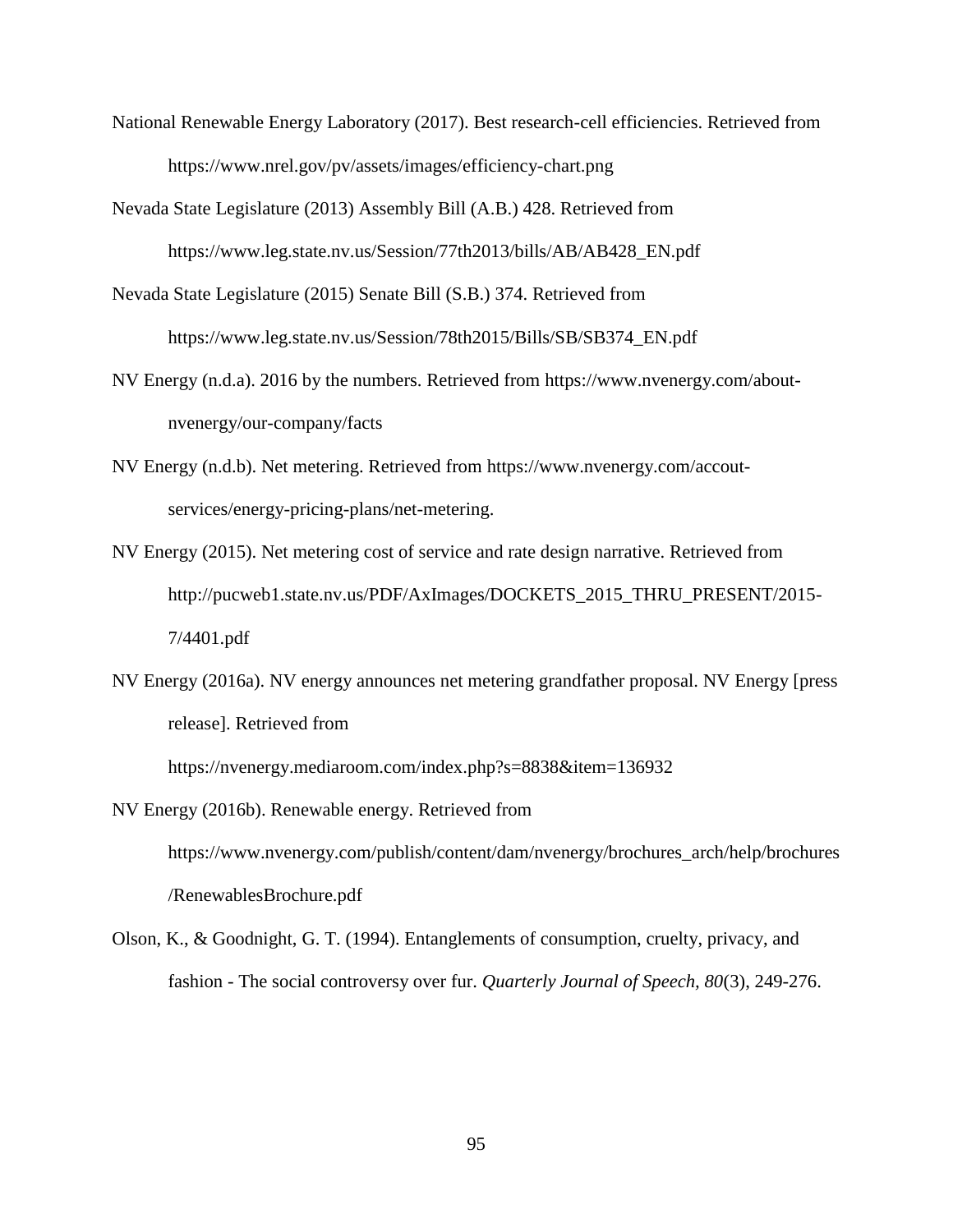- Paliewicz, N. (2012). Global warming and the interaction between the public and technical spheres of argument: When standards for expertise really matter. *Argumentation and Advocacy, 48*(4), 231-242.
- Peeples, J., & Depoe, S, P. (2014) Introduction: Voice and the environment—Critical perspectives. In J. Peeples & S. Depoe (Eds.), *Voice and Environmental Communication* (pp. 1–17). New York: Palgrave Macmillan.
- Pezzullo, P. C. (2003). Resisting "national breast cancer awareness month": The rhetoric of counterpublics and their cultural performances. *Quarterly Journal of Speech, 89*(4), 345.
- Prelli, L. J. (1989). *A rhetoric of science*: *Investigating scientific discourse*. Columbia: University of South Carolina Press
- Price, S., Pickrell, K., Kahn-Lang, J., Ming, Z., & Chait, M. (2014). Nevada net energy metering impacts evaluation. Retrieved from http://puc.nv.gov/uploadedFiles/pucnvgov/Content/About/Media\_Outreach/Announceme nts/Announcements/E3%20PUCN%20NEM%20Report%202014.pdf
- Pyper, J. (2016, February 2016). Nevada solar ballot initiative faces utility-backed legal challenge. *Greentech Media*. Retrieved from https://www.greentechmedia.com/articles/read/nevada-solar-ballot-initiative-faces-nvenergy-backed-legal-challenge
- Railsback, C. C. (1984). The contemporary American abortion controversy. Stages in the argument. *Quarterly Journal of Speech, 70*(4), 410-424.
- Rindels, M., & The Associated Press (2016). Nevada rooftop solar advocates working to win over lawmakers. Retrieved from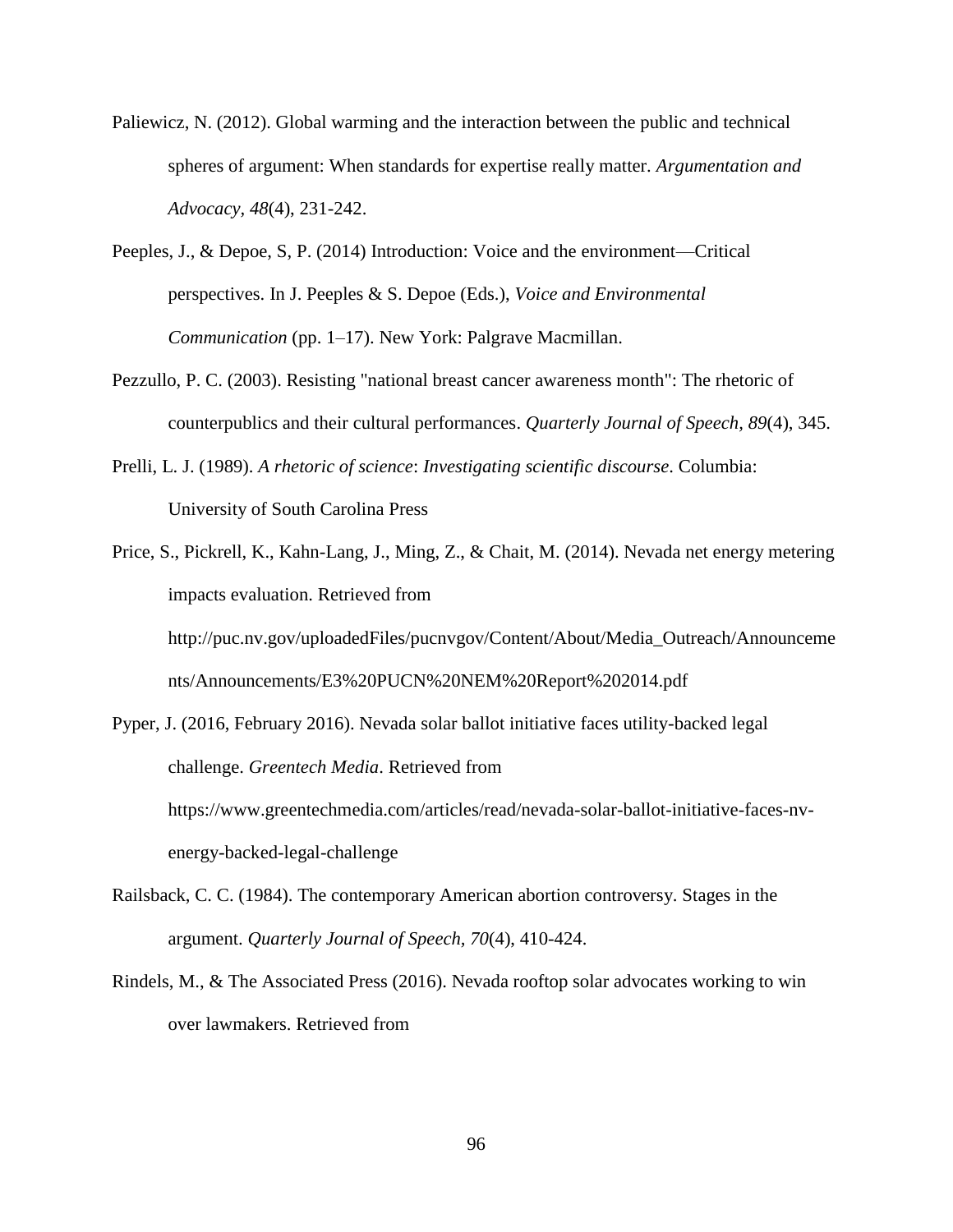https://www.reviewjournal.com/business/energy/nevada-rooftop-solar-advocatesworking-to-win-over-lawmakers/

Roper, J., Ganesh, S., & Zorn, T. E. (2016). Doubt, delay, and discourse: Skeptics' strategies to politicize climate change. *Science Communication, 38*(6), 776-799.

Roser-Renouf, C., Maibach, E., Leiserowitz, G. F., Rosenthal, S., & Kreslake, J. (2014). Global warming's six Americas, October 2014: Perceptions of the health consequences of global warming and update on key beliefs. Retrieved from: http://climatecommunication.yale.edu/wp-content/uploads/2015/03/Six-Americas-October-2014.pdf

- Rothberg, D. (2016a, April 23). NV Energy-backed group pushes to keep solar rates high. *The Las Vegas Sun*. Retrieved from, https://lasvegassun.com/news/2016/apr/13/nv-energybacked-group-pushes-to-keep-solar-rates/
- Rothberg, D. (2018, July 5). Poll shows majority of Nevadans support rooftop solar—and old rates. *The Las Vegas Sun*. Retrieved from

https://lasvegassun.com/news/2016/jul/05/solar-city-nv-energy-puc-rooftop-solar-rates

- Rothberg, D. (2016b, June 7). Reid rips energy task force for not proposing net metering fix. *The Las Vegas Sun*. Retrieved from https://lasvegassun.com/news/2016/jun/07/reid-ripsenergy-task-force-no-net-metering-fix/
- Russill, C. (2008). Tipping point forewarnings in climate change communication: Some implications of an emerging trend. *Environmental Communication: A Journal of Nature and Culture, 2*(2), 133-153.
- Shahzad, L., & Reyes, M. (2017). NV energy: Generation, transmission, and delivery. *NV Energy [PowerPoint Slides]*. Retrieved from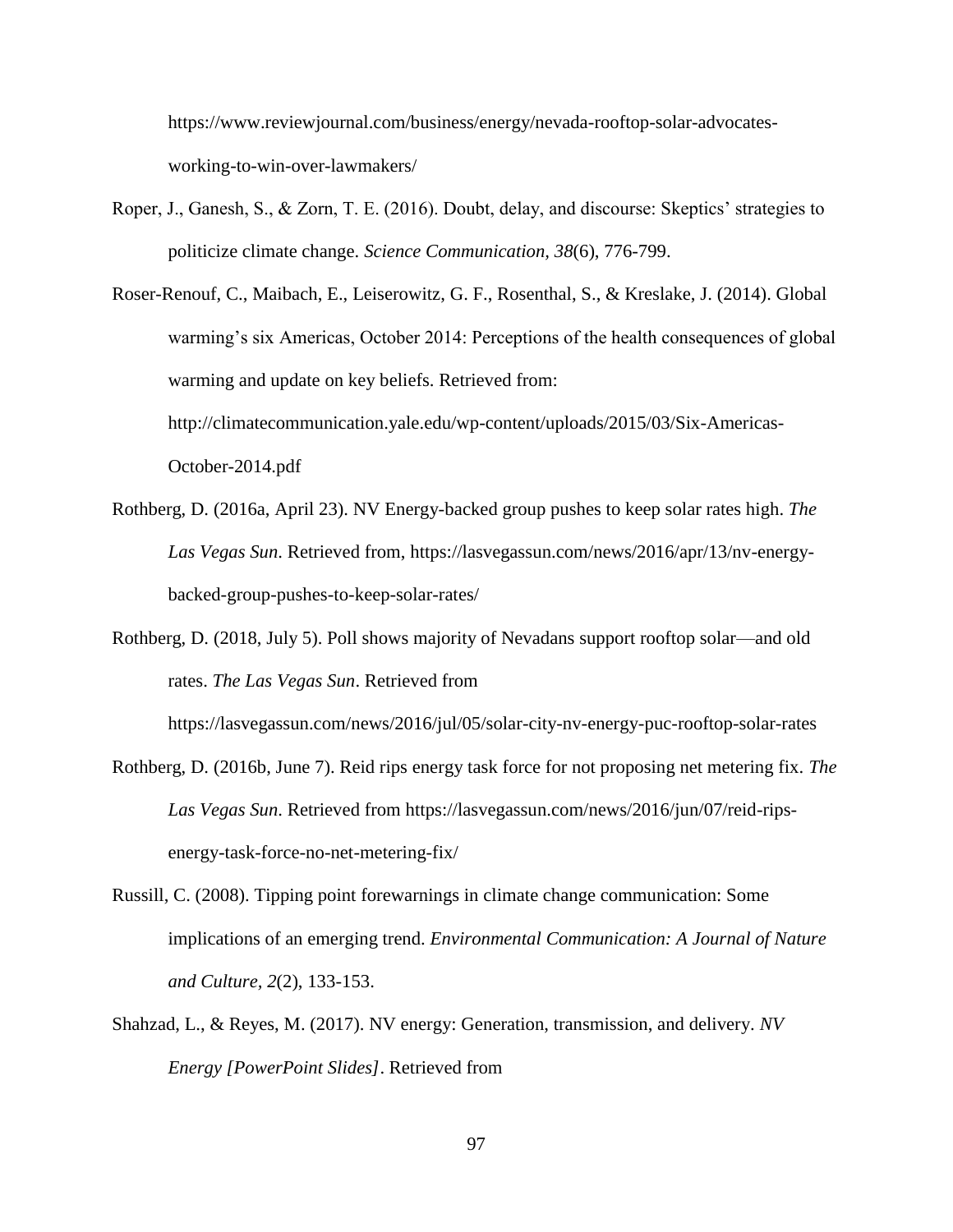http://energy.nv.gov/uploadedFiles/energynvgov/content/Programs/TaskForces/2017/11- 07-2017\_Generation-Transmission-

Delivery\_Agenda4\_NV%20Energy%20Presentation.pdf

- Smith, F. M., & Hollihan, T. A. (2014). "Out of chaos breathes creation:" Human agency, mental illness, and conservative arguments locating responsibility for the tuscon massacre. *Rhetoric & Public Affairs*, *17*(4), 585-618.
- Snyder, R. (2016, August 2). KTNV/Rasmussen poll: Voters favor ESA's, energy deregulation and net metering ballot questions. *KTNV*. Retrieved from https://www.ktnv.com/news/political/ktnvrasmussen-poll-voters-favor-esas-energyderegulation-and-net-metering-ballot-questions
- SolarCity (2016a). 10 years of creating a brighter future. Retrieved from http://blog.solarcity.com/10-years-of-creating-a-brighter-future/

SolarCity (n.d.a). Company. Retrieved from solarcity.com/company

- SolarCity (2016b). *Following Nevada PUC's decision to punish rooftop solar customers, SolarCity forced to eliminate more than 550 jobs in Nevada* [press release]. Retrieved from http://www.solarcity.com/newsroom/press/following-nevada-pucs-decision-punishrooftop-solar-customers-solarcity-forced
- SolarCity (2014). *SolarCity opens first Nevada operations center in Henderson* [press release]. Retrieved from http://www.solarcity.com/newsroom/press/solarcity-opens-first-nevadaoperations-center-henderson
- SolarCity (n.d.b) SolarPPA for home. Retrieved from http://www.solarcity.com/residential/solarppa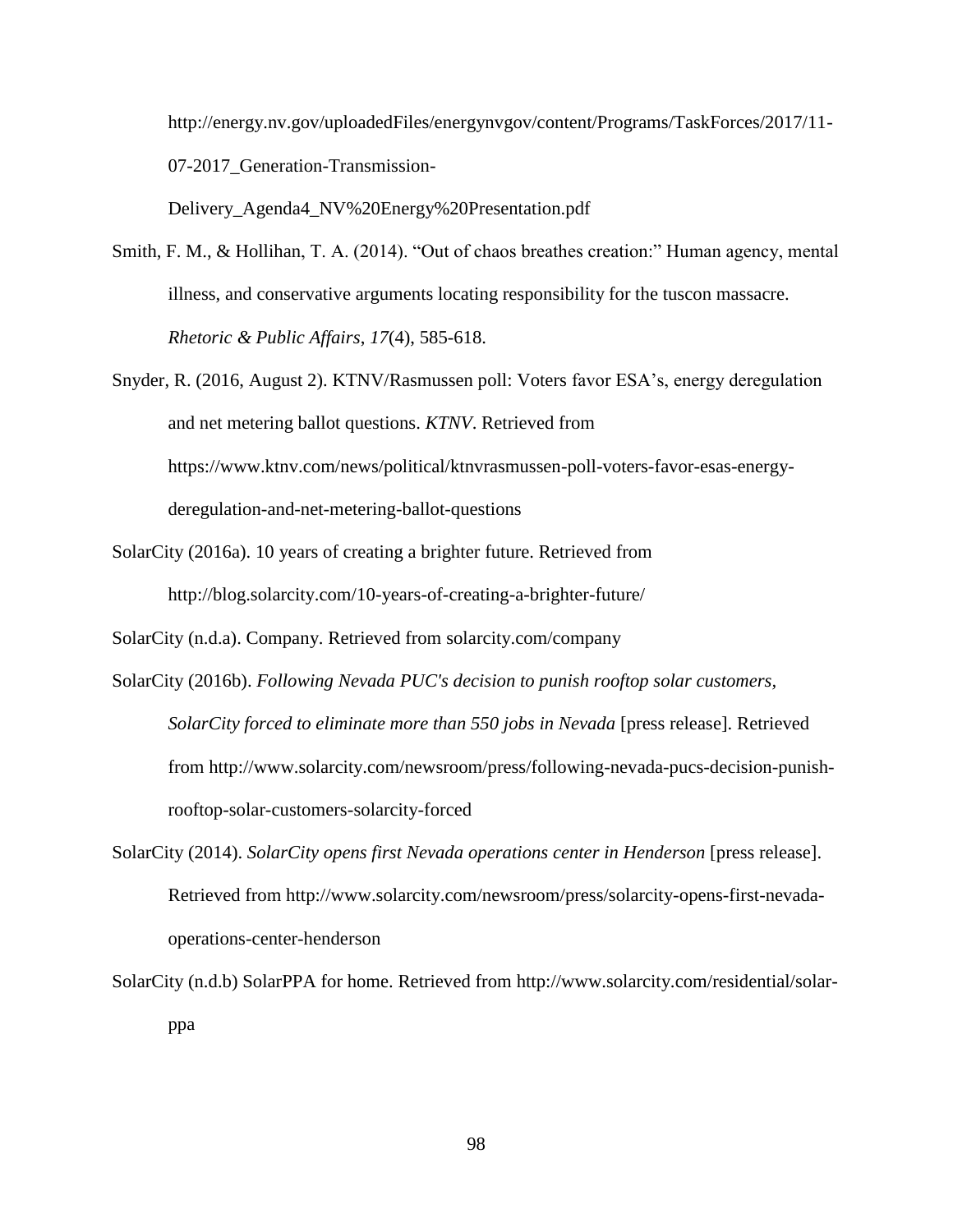- SolarCity (2015). *SolarCity opens 2nd nevada operations center in north las vegas* [press release]. Retrieved from http://www.solarcity.com/newsroom/press/solarcity-opens-2ndnevada-operations-center-north-las-vegas
- Solar Energy Industries Association (n.d.a). Net metering. Retrieved from https://www.seia.org/initiatives/net-metering
- Solar Energy Industries Association (2015). Nevada leads southwest,  $3<sup>rd</sup>$  in nation in new solar installations. Retrieved from https://www.seia.org/news/nevada-leads-southwest-3rdnation-new-solar-installations
- Solar Energy Industries Association (n.d.b). Solar industry data. Retrieved from https://www.seia.org/solar-industry-data
- St. John, J. (2012) SolarCity lands \$81 m in first investment of silver lake kraftwerk. *Greentech Media*. Retrieved from https://www.greentechmedia.com/articles/read/solarcity-lands-81m-in-first-investment-for-silver-lake-kraftwerk#gs.RIFypl8
- State of Nevada Public Utilities Commission (2016). General rate case process. Retrieved from http://puc.nv.gov/uploadedFiles/puc.nv.gov/Content/Consumers/Fact\_Sheets/Utility\_Reg ulation\_Fact\_Sheets/Fact\_Sheet\_GRC\_Process.pdf
- State of Nevada Public Utilities Commission (2013a) Notice of investigation and notice of request for comments and notice of workshop. Retrieved from http://pucweb1.state.nv.us/PDF/AxImages/DOCKETS\_2010\_THRU\_PRESENT/2013- 7/28100.pdf
- State of Nevada Public Utilities Commission (2014a). Net metering report. Retrieved from http://pucweb1.state.nv.us/PDF/AxImages/DOCKETS\_2010\_THRU\_PRESENT/2013- 7/41397.pdf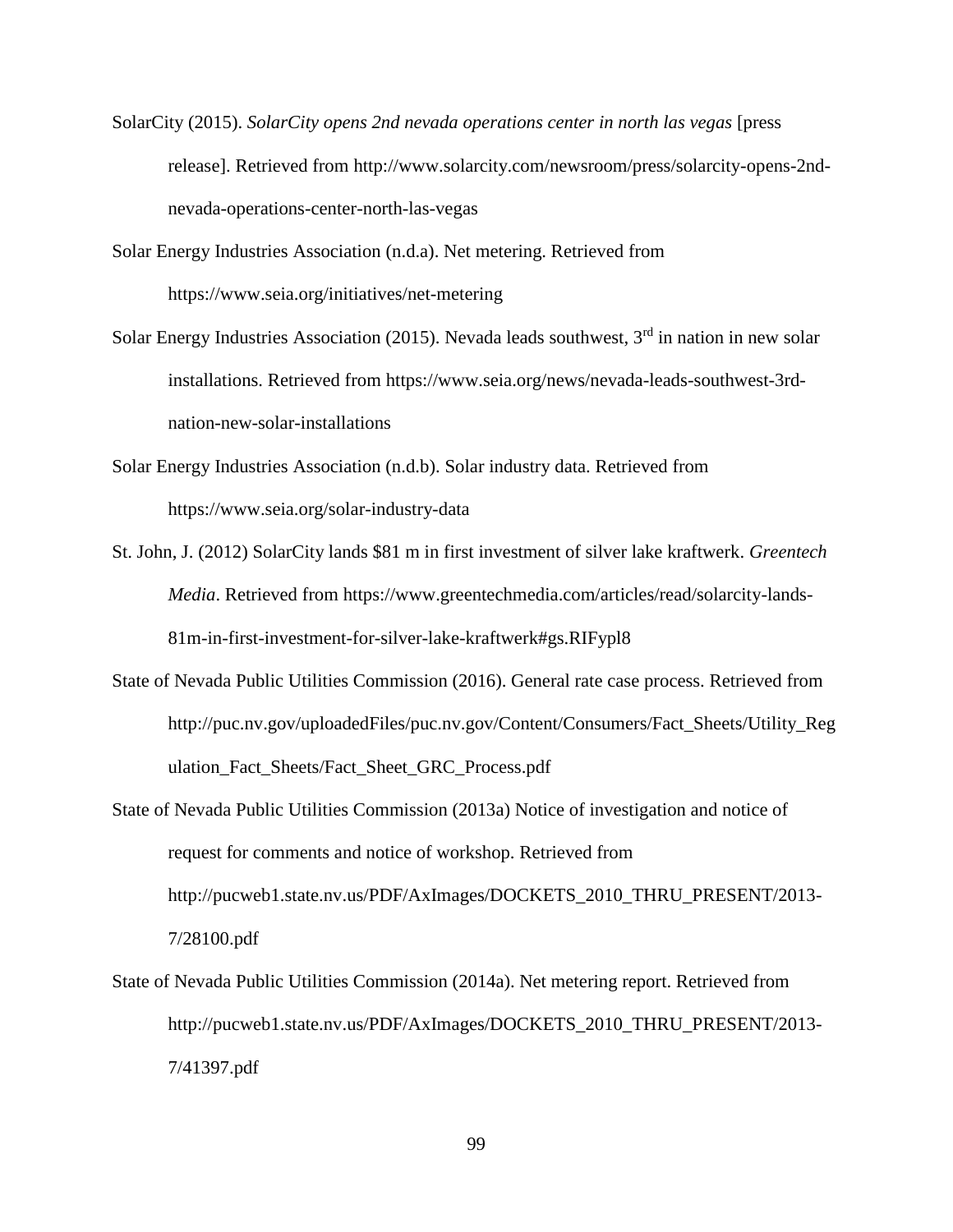State of Nevada Public Utilities Commission (2014b). Order. Retrieved from http://pucweb1.state.nv.us/PDF/AxImages/DOCKETS\_2010\_THRU\_PRESENT/2013- 7/41448.pdf.

- State of Nevada Public Utilities Commission (2015). Order. Retrieved from http://pucweb1.state.nv.us/PDF/AxImages/DOCKETS\_2015\_THRU\_PRESENT/2015- 7/8414.pdf
- State of Nevada Public Utilities Commission (2013b) Procedural order no. 2. Retrieved from http://pucweb1.state.nv.us/PDF/AxImages/DOCKETS\_2010\_THRU\_PRESENT/2013- 7/31714.pdf
- State of Nevada Public Utilities Commission (2012). Utility regulation in nevada. Retrieved from http://puc.nv.gov/uploadedFiles/NPUCvgov/Content/Consumers/Be\_Informed/Fact\_Shee ts/Fact\_Sheet\_Utility\_Regulation.pdf
- State of Nevada Public Utilities Commission (n.d.). Who does the NPUC regulate. Retrieved from http://puc.nv.gov/FAQ/Who\_Does\_the\_PUCN\_Regulate/
- Strow, D (2000, January 3). Nevada's 20<sup>th</sup> century economy a tale of water, mining, casinos. *The Las Vegas Sun*. Retrieved from https://lasvegassun.com/news/2000/jan/03/nevadas-20thcentury-economy-a-tale-of-water-minin/.
- SunRun (2016). *Sunrun statement on lynn jurich's meeting with nevada governor brian sandoval*  [press release]. Retrieved from http://investors.sunrun.com/news-releases/news-releasedetails/sunrun-statement-lynn-jurichs-meeting-nevada-governor-brian
- Totten, K. (2013, 15 August). SolarCity opens las vegas headquarters at town square. *The Las Vegas Review Journal*. Retrieved from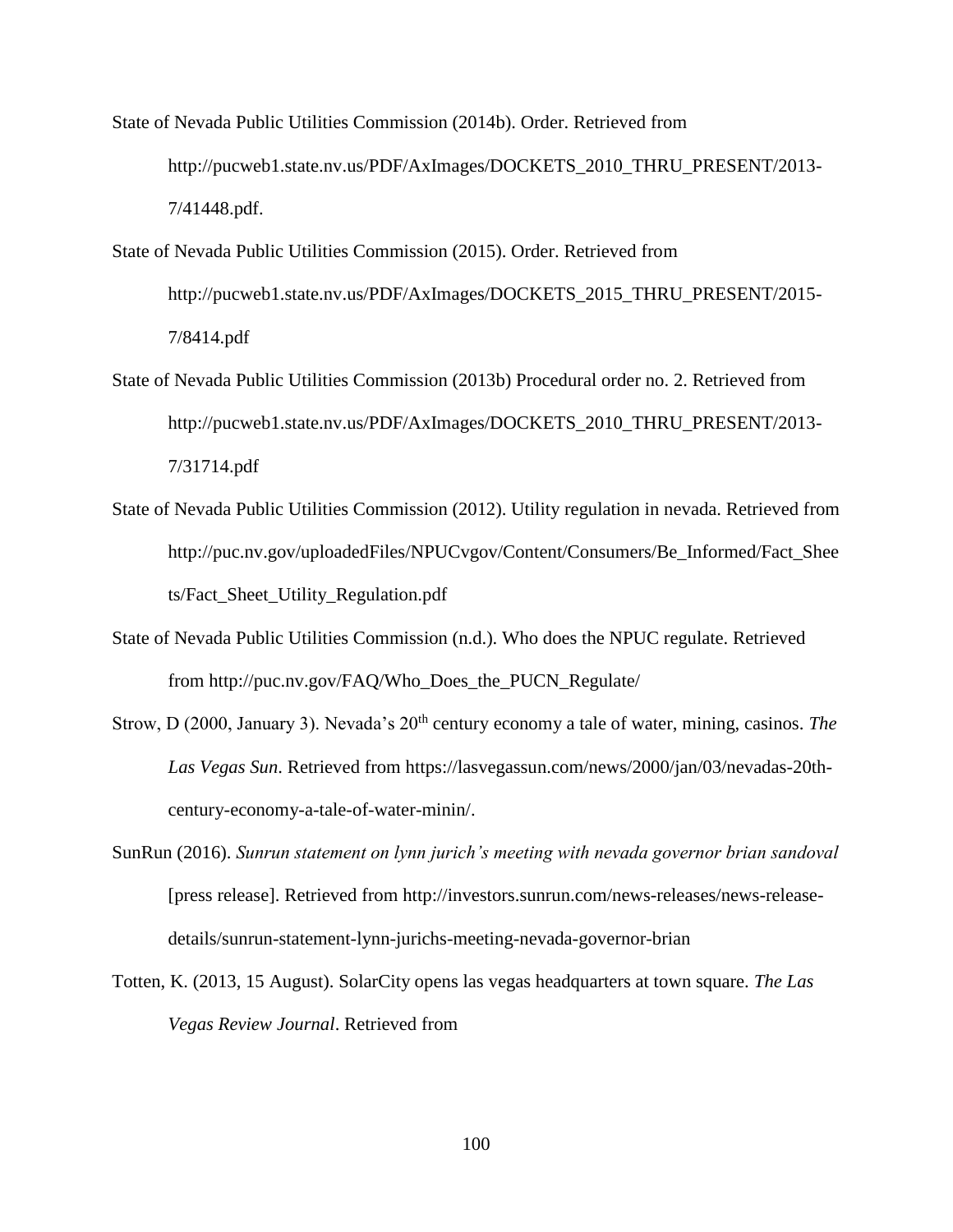https://www.reviewjournal.com/business/solarcity-opens-las-vegas-headquarters-at-townsquare/

- Trabish, H. K. (2016, January 28). Did solar lobbying tactics sow the seeds of the Nevada net metering controversy? *UtilityDive*. Retrieved from https://www.utilitydive.com/news/didsolar-lobbying-tactics-sow-the-seeds-of-the-nevada-net-metering-controv/412780/
- van der Leeuw, S., Wiek, A., Harlow, J., & Buizer, J. (2012). How much time do we have? Urgency and rhetoric in sustainability science. *Sustainability Science, 7*(S1), 115-120.
- Varbanov, P. S., & Klemeš, J. J. (2011). Integration and management of renewables into total sites with variable supply and demand. *Computers and Chemical Engineering, 35*(9), 1815-1826.
- Velotta, R. N. (2013, March 21). Local economy scores major coup with luring of SolarCity to las vegas. *The Las Vegas Sun*. Retrieved from https://vegasinc.lasvegassun.com/business/2013/mar/21/nevada-scores-major-couparrival-solarcity/
- Walker, G. B. (2007). Public participation as participatory communication in environmental policy decision-making: From concepts to structured conversations. *Environmental Communication: A Journal of Nature and Culture, 1*(1), 99-110.
- Walsh, L. (2013). Climate change and the technology of prophecy. In L. Walsh (Ed.), *Scientists as prophets: A rhetorical genealogy* (pp. 163-165). Oxford: University Press.
- Weber, S. (2016a, February 27). Debate over solar simmers in the Nevadan desert. *PBS Newshour*. Retrieved from www.pbs.org/newshour/bb/debate-over-solar-rates-simmersin-the-nevada-desert/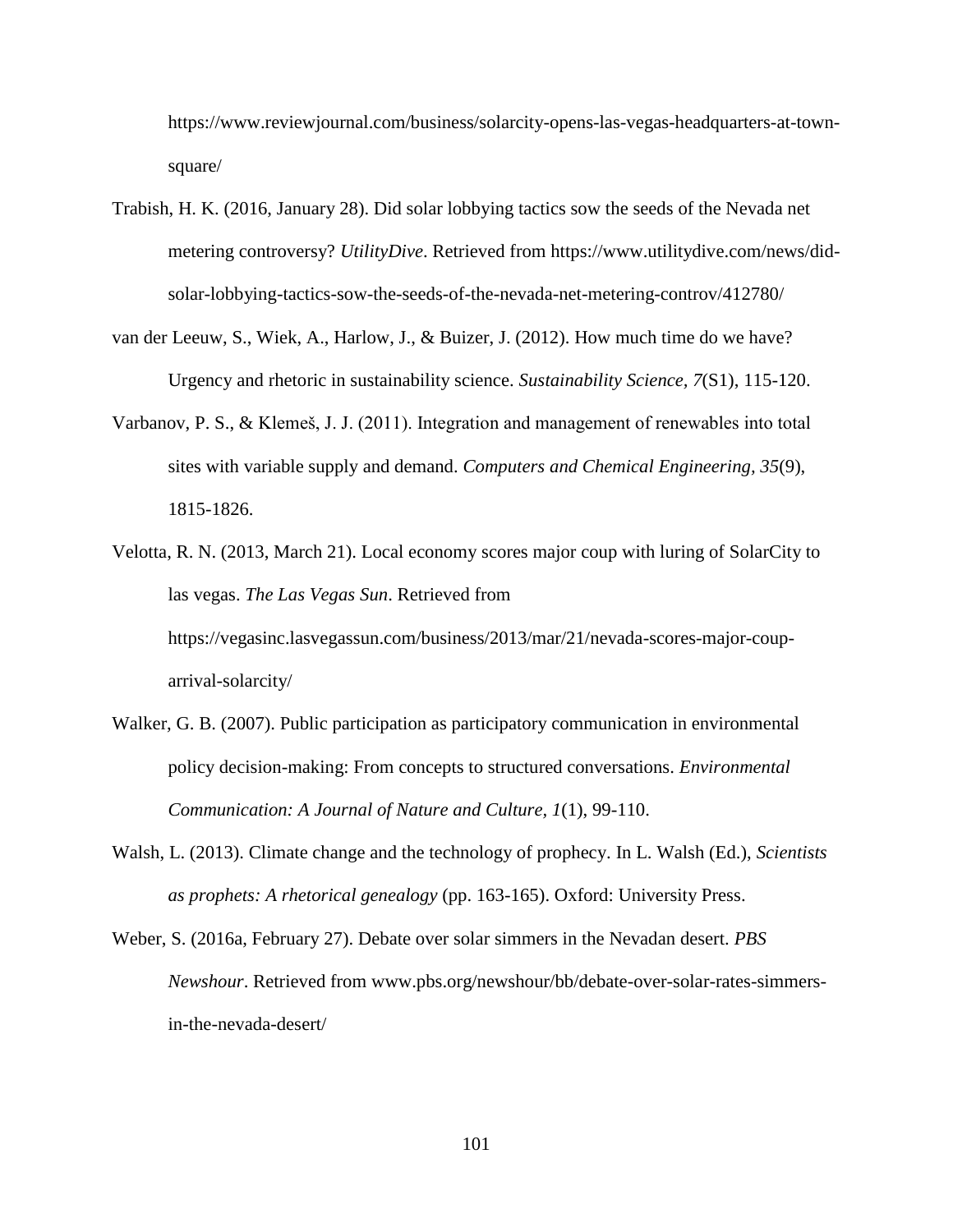Whaley, S. (2015, December 31). Nevada net metering service charge hike announced. *The Las Vegas Review Journal.* Retrieved from https://www.reviewjournal.com/business/energy/nevada-net-metering-service-charge-

hike-announced/

- Whaley, S (2016a, May 25). Millions raised on both sides of rooftop solar tax initiative referendum. Retrieved from https://www.reviewjournal.com/business/energy/millionsraised-on-both-sides-of-rooftop-solar-tax-initiative-referendum/
- Whaley, S. (2016b, January 7). Rooftop-solar company SunRun says it is also exiting Nevada. *The Las Vegas Review Journal.* Retrieved from

https://www.reviewjournal.com/business/rooftop-solar-company-sunrun-says-it-is-alsoexiting-nevada/

Whaley, S. (2016c, January 13). Utility regulators reject call to delay new rooftop-solar rates. *The Las Vegas Review Journal*. Retrieved from https://www.reviewjournal.com/business/energy/utility-regulators-reject-call-to-delay-

new-rooftop-solar-rates/

Zukas, K. J. (2017). Framing wind energy: Strategic communication influences on journalistic coverage. *Mass Communication and Society, 20*(3), 427-449.